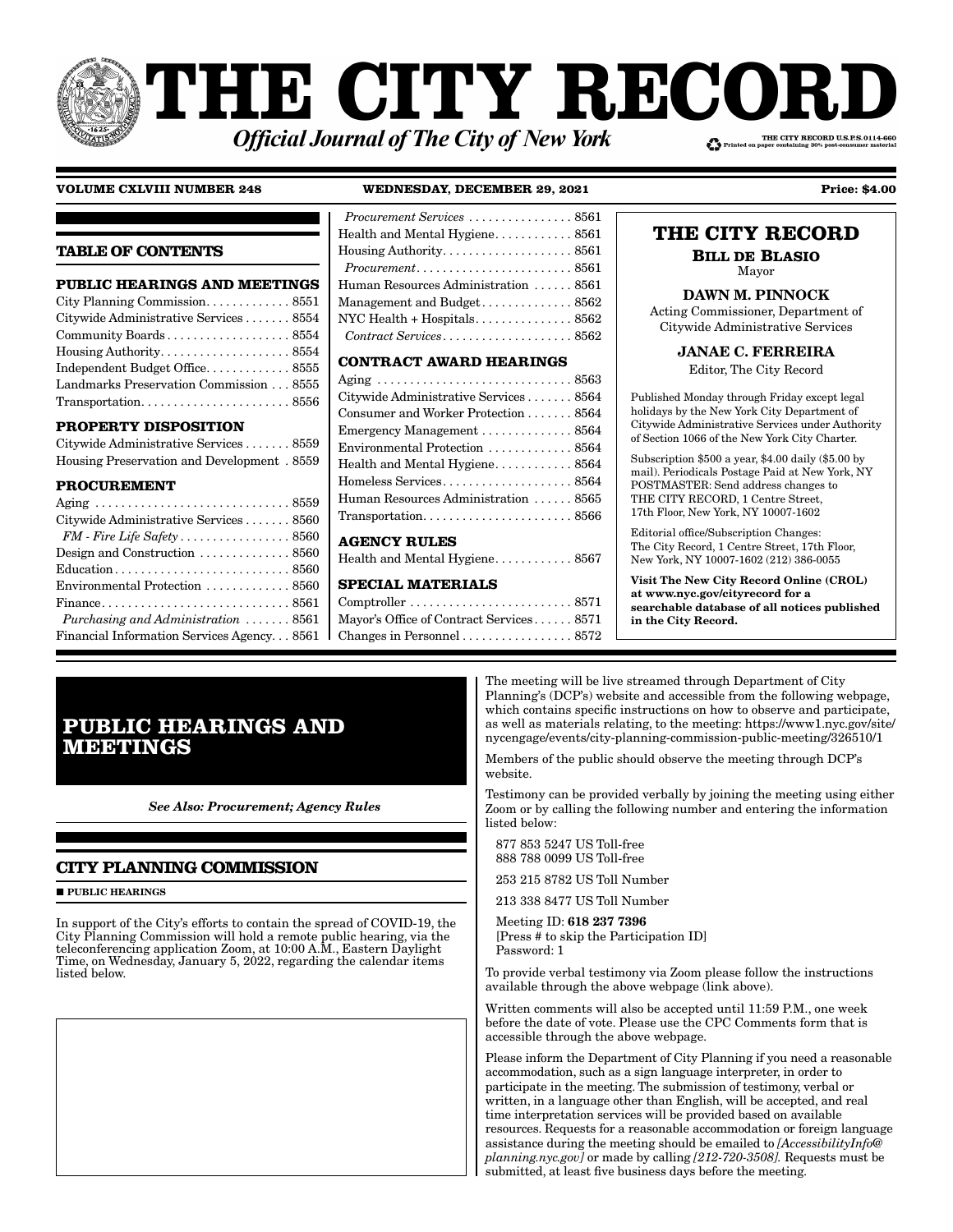#### BOROUGH OF THE BRONX No. 1 *660-668 EAST FORDHAM ROAD*

CD 6 C 220091 ZSX

Brooklyn Community District 8

BROOKLYN

IN THE MATTER OF an application submitted by Shadi Development, LLC, pursuant to Sections 197-c and 201 of the New York City Charter for the grant of a special permit, pursuant to Section 74-533 of the Zoning Resolution to waive all required accessory off-street parking spaces for dwelling units in a development within a Transit Zone, that includes, at least 20 percent of all dwelling units as income-restricted housing units, in connection with a proposed mixed-use development, on property, located, at 660-668 East Fordham Road (Block 03091, Lots 20,  $22, 24, 26 \& 27$ 

Plans for this proposal are on file with the City Planning Commission and may be seen, at 120 Broadway,  $31<sup>st</sup>$  Floor, New York, NY 10271-0001.

#### BOROUGH OF BROOKLYN Nos. 2 - 4 *1034 – 1042 ATLANTIC AVENUE REZONING* No. 2

### CD 8 C 210386 ZMK

IN THE MATTER OF an application submitted by EMP Capital Group, pursuant to Sections 197-c and 201 of the New York City Charter for an amendment of the Zoning Map, Section No. 16c:

- 1. changing from an M1-1 District to an R7A District property, bounded by a line midway between, atlantic Avenue and Pacific Street, Classon Avenue, Pacific Street, and a line 315 feet northwesterly of Classon Avenue;
- 2. changing from an M1-1 District, to a C6-3A District property, bounded by the northeasterly boundary line of the Long Island Rail Road right-of-way (Atlantic Division), Classon Avenue, a line midway between, Atlantic Avenue and Pacific Street, and a line 315 feet northwesterly of Classon Avenue; and
- 3. establishing within the proposed R7A District a C2-4 District, bounded by a line midway between, Atlantic Avenue and Pacific Street, Classon Avenue, Pacific Street, and a line 315 feet northwesterly of Classon Avenue;

as shown on a diagram (for illustrative purposes only) dated September 20, 2021, and subject, to the conditions of CEQR Declaration E-637. No. 3

CD 8 N 210387 ZRK IN THE MATTER OF an application submitted by EMP Capital Group, pursuant to Section 201 of the New York City Charter, for an amendment of the Zoning Resolution of the City of New York, modifying Article III Chapter 5 for the purpose of amending street wall location regulations and modifying APPENDIX F for the purpose of establishing a Mandatory Inclusionary Housing area.

Matter underlined is new, to be added;

Matter struck out is to be deleted: Matter within # # is defined in Section 12-10;

\* indicates where unchanged text appears in the Zoning Resolution

ARTICLE III

## COMMERCIAL DISTRICT REGULATIONS \* \* \*

## Chapter 5

Bulk Regulations for Mixed Buildings in Commercial Districts \* \* \*

35-60

MODIFICATION OF HEIGHT AND SETBACK REGULATIONS

## 35-66

Special Height and Setback Provisions for Certain Areas \* \* \*

\* \* \*

## 35-663

Special height and setback provisions in C6-3A Districts along, atlantic Avenue within Community District 8, Borough of Brooklyn

In C6-3A Districts in Community District 8, in the Borough of Brooklyn, for a #zoning lot# with frontage along, atlantic Avenue, the #street wall# provisions of paragraph (a) of Section 35-651 shall apply along the Atlantic Avenue #street# frontage.

\* \* \*

## APPENDIX F

Inclusionary Housing Designated Areas and Mandatory Inclusionary Housing Areas





\* \* \*

\* \* \*

Mandatory Inclusionary Housing Program Area see Section 23-154(d)(3) Area 3 - 5/8/19 MIH Program Option 1 and Option 2 Area 5 - 8/27/20 MIH Program Option 1

## [PROPOSED]



Area 3 - 5/8/19 MIH Program Option 1 and Option 2 Area 5 - 8/27/20 MIH Program Option 1 Area # - [date of adoption] MIH Program Option 1 and Option 2

Portion of Community District 8, Brooklyn \* \* \*

## No. 4

CD 8 C 210379 ZSK IN THE MATTER OF an application submitted by EMP Capital Group, pursuant to Sections 197-c and 201 of the New York City Charter for the grant of a special permit, pursuant to Section 74-533 of the Zoning Resolution to reduce the required number of accessory off-street parking spaces to 20 for dwelling units in a development within a Transit Zone, that includes, at least 20 percent of all dwelling units as income-restricted housing units, in connection with a proposed mixed-use development on property, located, at 1034 -1042, atlantic Avenue (Block 1125, Lots 29 and 33) in R7A/C2-4\* and C6-3A\* Districts.

\* Note: The site is proposed to be rezoned by changing an existing M1-1 District to R7A/C2-4 and C6-3A Districts under a concurrent related application for a Zoning Map change (C 210386 ZMK).

Plans for this proposal are on file with the City Planning Commission and may be seen, at 120 Broadway,  $31^{st}$  Floor, New York, NY 10271-0001.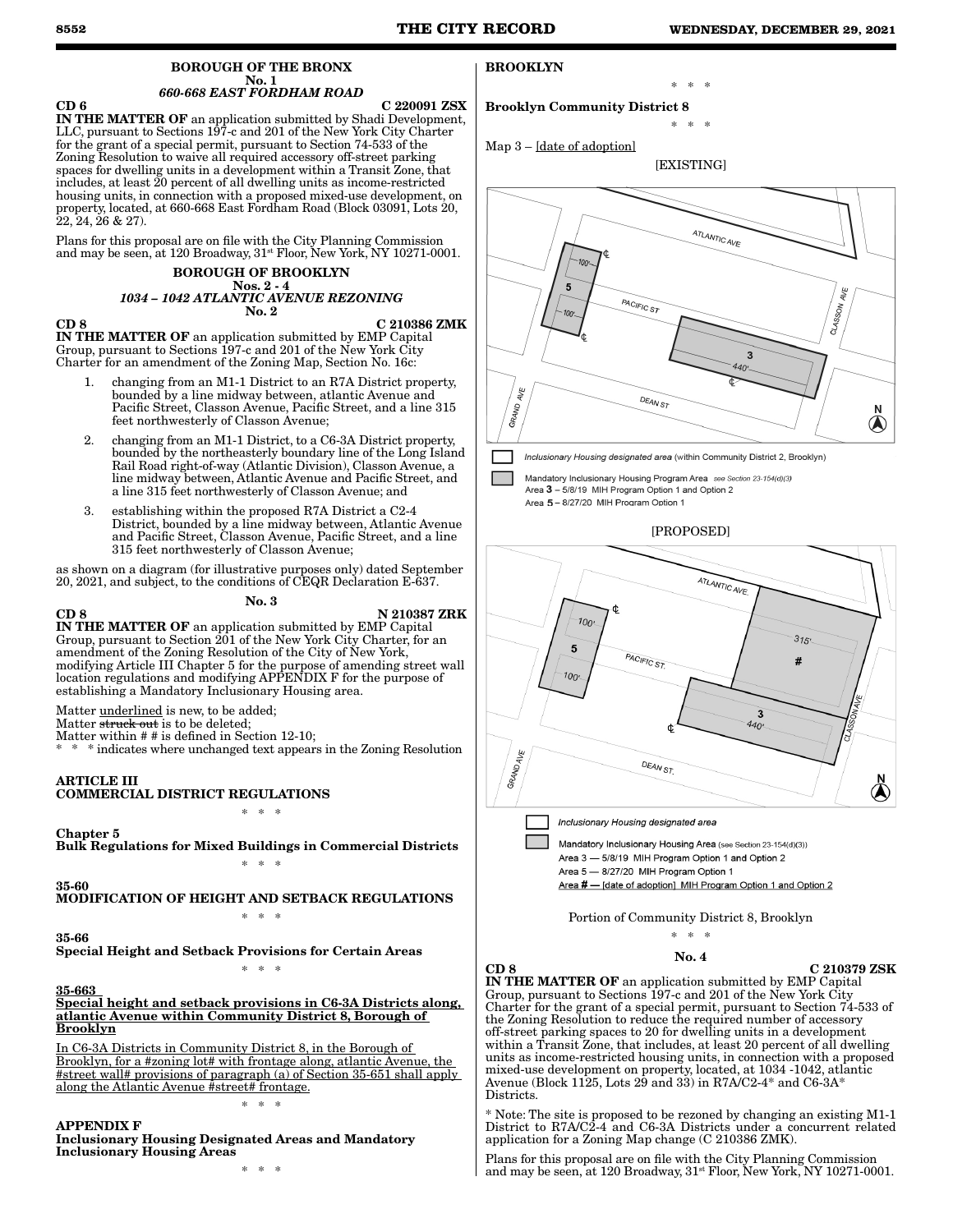## Nos. 5-7 *870 - 888 ATLANTIC AVENUE REZONING* No. 5

CD 8 C 210335 ZMK IN THE MATTER OF an application submitted by Y & T Development LLC, pursuant to Sections 197-c and 201 of the New York City Charter for an amendment of the Zoning Map, Section No. 16c, by changing from an existing M1-1 District to a C6-3A District, bounded by the northerly side of Atlantic Avenue, a line 200 feet westerly of Underhill Avenue, centerline of Atlantic Avenue and Pacific Street, and a line 200 feet westerly of Vanderbilt Avenue as shown on a diagram (for illustrative purposes only) dated September 20, 2021.

#### No. 6

## CD 8 N 210336 ZRK

IN THE MATTER OF an application submitted by Y & T Development LLC, pursuant to Section 201 of the New York City Charter, for an amendment of the Zoning Resolution of the City of New York, modifying Article III Chapter 5 for the purpose of amending street wall location regulations and modifying APPENDIX F for the purpose of establishing a Mandatory Inclusionary Housing area.

Matter underlined is new, to be added;

Matter struck out is to be deleted:

Matter within # # is defined in Section 12-10;

\* \* \* indicates where unchanged text appears in the Zoning Resolution

ARTICLE III COMMERCIAL DISTRICT REGULATIONS

\* \* \*

Chapter 5

Bulk Regulations for Mixed Buildings in Commercial Districts

\* \* \*

35-60

MODIFICATION OF HEIGHT AND SETBACK REGULATIONS

\* \* \*

35-66

Special Height and Setback Provisions for Certain Areas

## 35-663

Special Height and Setback Provisions in C6-3A Districts along, Atlantic Avenue within Community District 8, Borough of Brooklyn

\* \* \*

In C6-3A Districts in Community District 8, in the Borough of Brooklyn, for a #zoning lot# with frontage along, atlantic Avenue, the #street wall# provisions of paragraph (a) of Section 35-651 shall apply along the, atlantic Avenue #street# frontage.

\* \* \*

## APPENDIX F

Inclusionary Housing Designated Areas and Mandatory Inclusionary Housing Areas

### BROOKLYN

\* \* \*

\* \* \*

Brooklyn Community District 8

\* \* \*



[EXISTING]

Mandatory Inclusionary Housing Program Area see Section 23-154(d)(3) Area 6 - 9/23/21 MIH Program Option 1 and Deep Affordability Option

### [PROPOSED]



Mandatory Inclusionary Housing Program Area see Section 23-154(d)(3) Area 6 - 9/23/21 MIH Program Option 1 and Deep Affordability Option Area #- [date of adoption] MIH Program Option 2 and Workforce Option

Portion of Community District 8, Brooklyn

#### \* \* \* No. 7

#### CD 8 C 210260 ZSK

IN THE MATTER OF an application submitted by Y & T Development LLC, pursuant to Sections 197-c and 201 of the New York City Charter for the grant of a special permit, pursuant to Section 74-533 of the Zoning Resolution to reduce the number of required accessory off-street parking spaces for dwelling units in a development within a Transit Zone, that includes, at least 20 percent of all dwelling units as income-restricted housing units, in connection with a proposed mixed-use development, on property generally, bounded by the northerly side of Atlantic Avenue, a line 200 feet westerly of Underhill Avenue, centerline of Atlantic Avenue and Pacific Street, and a line 200 feet westerly of Vanderbilt Avenue (Block 1122, Lots 21 & 26), in a C6-3A\* District.

\* Note: The development site is proposed to be rezoned by changing an existing M1-1 District to C6-3A District under a concurrent related application for a Zoning Map change (C 210335 ZMK).

Plans for this proposal are on file with the City Planning Commission and may be seen, at 120 Broadway, 31st Floor, New York, NY 10271-0001.



Map 4 – [Date of adoption]

IN THE MATTER OF an application submitted by the Department of Housing Preservation and Development (HPD), pursuant to Section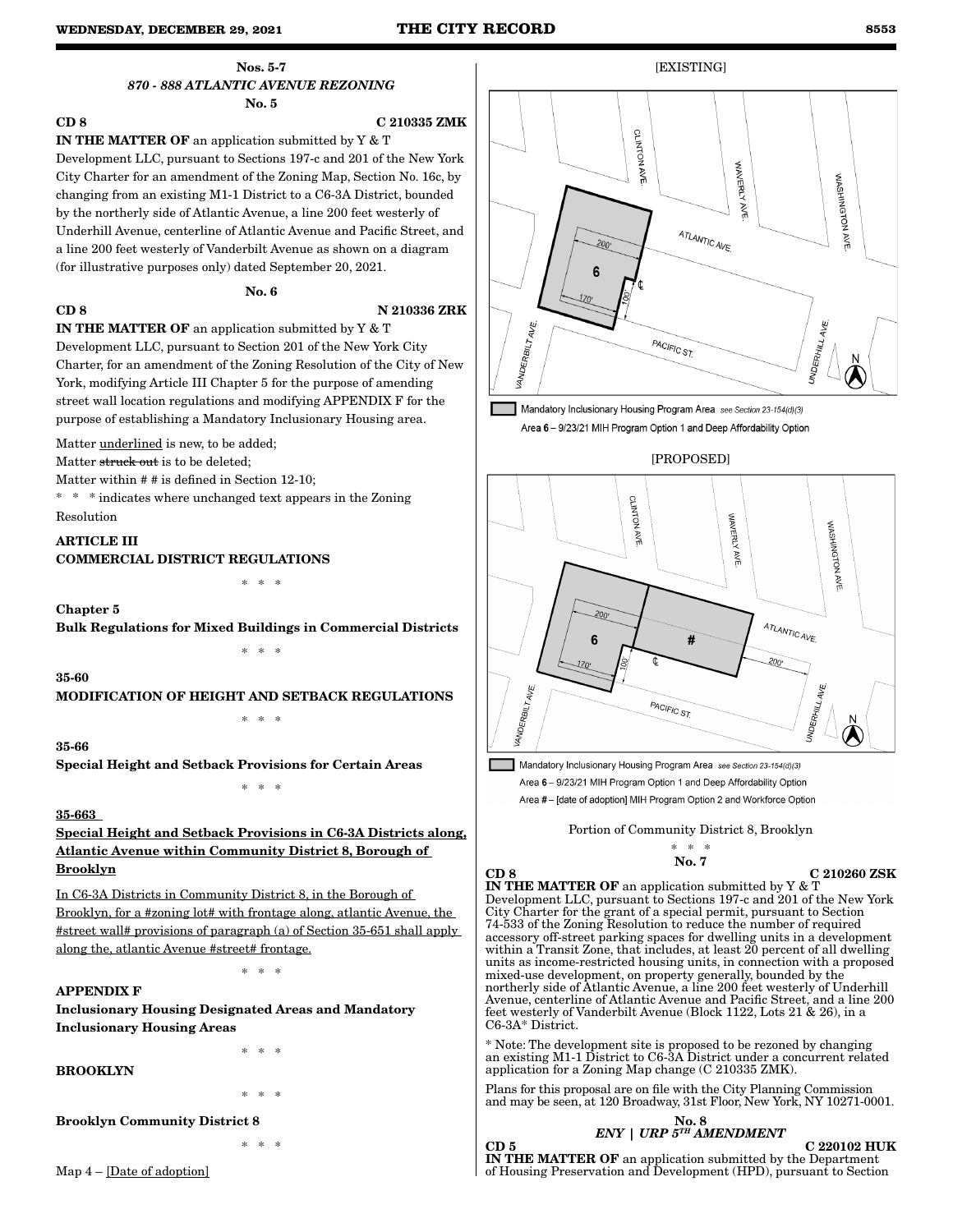505 of Article 15 of the General Municipal (Urban Renewal) Law of New York State and Section 197-c of the New York City Charter, for the fifth amendment, to the East New York I Urban Renewal Plan for the East New York I Urban Renewal Area.

## BOROUGH OF STATEN ISLAND No. 9

# *AMBOY ROAD RECONSTRUCTION*

 $CD 3$   $C 200357 MMR$ IN THE MATTER OF an application submitted by The New York City Department of Transportation and The New York City Department of Design and Construction, pursuant to Sections 197-c and 199 of the New York City Charter for an amendment, to the City Map involving:

- 1) the establishment of a portion of Amboy Road between Richmond Avenue and Ridgecrest Avenue;
- 2) the adjustment of grades and block dimensions necessitated thereby;

including authorization for any acquisition or disposition of real property related thereto, in accordance with Map No. 4266 dated March 22, 2021 and signed by the Borough President.

## BOROUGH OF QUEENS

#### No. 10 *CLEARVIEW PUMP STATION REHABILITATION*  $CD7$  C 200122 MMQ IN THE MATTER OF an application submitted by The New York City Department of Environmental Protection, pursuant to Sections 197-c

and 199 of the New York City Charter and Section 5-430 et seq. of the New York City Administrative Code for an amendment, to the City Map involving:

- 1) the elimination, discontinuance and closing of a portion of the Clearview Expressway bounded by the Cross Island Parkway, Clearview Expressway and Roe Place;
- 2) the adjustment of grades and block dimensions necessitated thereby;

including authorization for any acquisition or disposition of real property related thereto, in accordance with Map No. 5035 dated December 23, 2020 and signed by the Borough President.

EDWIN MARSHALL, Calendar Officer City Planning Commission 120 Broadway, 31st Floor, New York, NY 10271 Telephone (212) 720-3370

Accessibility questions: (212) 720-3508, AccessibilityInfo@planning.nyc. gov, by: Thursday, December 30, 2021, 5:00 P.M.

 $|\mathcal{S}|$ 

### d20-j5

## **CITYWIDE ADMINISTRATIVE SERVICES**

**PUBLIC HEARINGS** 

#### NOTICE IS HEREBY GIVEN THAT A REAL PROPERTY ACQUISITIONS AND DISPOSITIONS PUBLIC HEARING, in

accordance with Section 824 of the New York City Charter, will be held, on January 12, 2022, at 10:00 A.M. via Conference Call No. 1-646-992- 2010, Access Code 717 876 299.

IN THE MATTER OF an amendment of the lease for the City of New York, as tenant, on a portion of the building located, at 30-30 Thomson Avenue (Block 277 & Lot 1) in the Borough of Queens for the City of New York Department of Design and Construction to use as an office, or for such other use as the Commissioner of the Department of Citywide Administrative Services may determine.

The proposed amendment of the lease shall confirm that the Base Year Operating Expenses are equal to \$2,721,291.49 as defined in Section 6(c) of the 2013 Agreement.

Commencing January 1, 2022, Tenant shall pay Landlord an annual amount equal, to the product of (i) \$240,000.00, multiplied by (ii) a fraction, the numerator of which shall be the CPI for December of the subject calendar year, and the denominator of which shall be the CPI for December 2010 (the "Direct Expense Escalation"). The Direct Expense Escalation represents the reimbursable amount of payroll escalation costs incurred by Landlord each calendar year for the cleaning and heating, ventilation, and air conditioning of the Demised Premises.

Further information, including public inspection of the proposed lease, may be obtained, at One Centre Street, Room 2000 North, New York, NY 10007. To schedule an inspection, please contact Jason Morris, at (212) 386-5083.

If you need further accommodations, please let us know, at least five business days in advance of the Public Hearing via email, at DisabilityAffairs@mocs.nyc.gov or via phone, at (212) 298-0734.

 $\bullet$  d29

## **COMMUNITY BOARDS**

**PUBLIC HEARINGS** 

NOTICE IS HEREBY GIVEN that the following matters have been scheduled for public hearing for Community Board:

## BOROUGH OF QUEENS

COMMUNITY BOARD NO. 11 - Monday, January 3, 2022, 7:30 P.M., via Zoom, https://us06web.zoom.us/j/85642474393 or call-in number 1-646-558-8656

### #364-82BZ

An application to operate a SAF-T-SWIM program, at 245-24 Horace Harding Expressway, Douglaston, Queens

Capital Reconstruction of the Douglaston/Little Neck Library, 249-01 Northern Boulevard, Little Neck, Queens.

d27-j3

## **HOUSING AUTHORITY**

### **MEETING**

Because of the on-going COVID-19 health crisis and in relation to Chapter 417 of the Laws of 2021, the Board Meeting of the New York City Housing Authority, scheduled for Wednesday, December 29, 2021, at 10:00 A.M., will be limited to viewing the live-stream or listening via phone instead of attendance in person.

For public access, the meeting will be streamed live on NYCHA's YouTube Channel, http://nyc.gov/nycha, and NYCHA's Website, http:// on.nyc.gov/boardmeetings, or can be accessed via Zoom by calling (646) 558-8656 using Webinar ID: 885 2810 8215 and Passcode: 9699097634.

For those wishing to provide public comment, pre-registration is required via email, to corporate.secretary@nycha.nyc.gov, or by contacting (212) 306-6088, no later than 5:00 P.M., on the day prior to the Board Meeting. When pre-registering, please provide your name, development, or organization name, contact information and item you wish to comment on. You will then be contacted with instructions for providing comment. Comments are limited to the items on the Calendar.

Speaking time will be limited to three (3) minutes. Speakers will provide comment in the order in which the requests to comment are received. The public comment period will comment will conclude upon all speakers being heard or at the expiration of thirty (30) minutes allotted for public comment, whichever occurs first.

Copies of the Calendar are available on NYCHA's Website, at http:// www1.nyc.gov/site/nycha/about/board-calendar.page, to the extent practicable, no earlier than 24 hours before the upcoming Board Meeting. Copies of the draft Minutes are available on NYCHA's Website, at http://www1.gov/site/nycha/about/board-calendar.page, no earlier than 3:00 P.M., on the Thursday following the Board Meeting.

Any changes to the schedule will be posted on NYCHA's Website, at http://www1.nyc.gov/site/about/board-calendar.page, and via social media, to the extent practicable, at a reasonable time before the meeting.

Any person requiring a reasonable accommodation in order to participate in the Board Meeting, should contact the Office of the Corporate Secretary by phone, at (212) 306-6088, or by email, at corporate.secretary@nycha.nyc.gov, no later than Wednesday, December 22, 2021, at 5:00 P.M.

For additional information regarding the Board Meeting, please contact the Office of the Corporate Secretary by phone, at (212) 306-6088, or by email, at corporate.secretary@nycha.nyc.gov.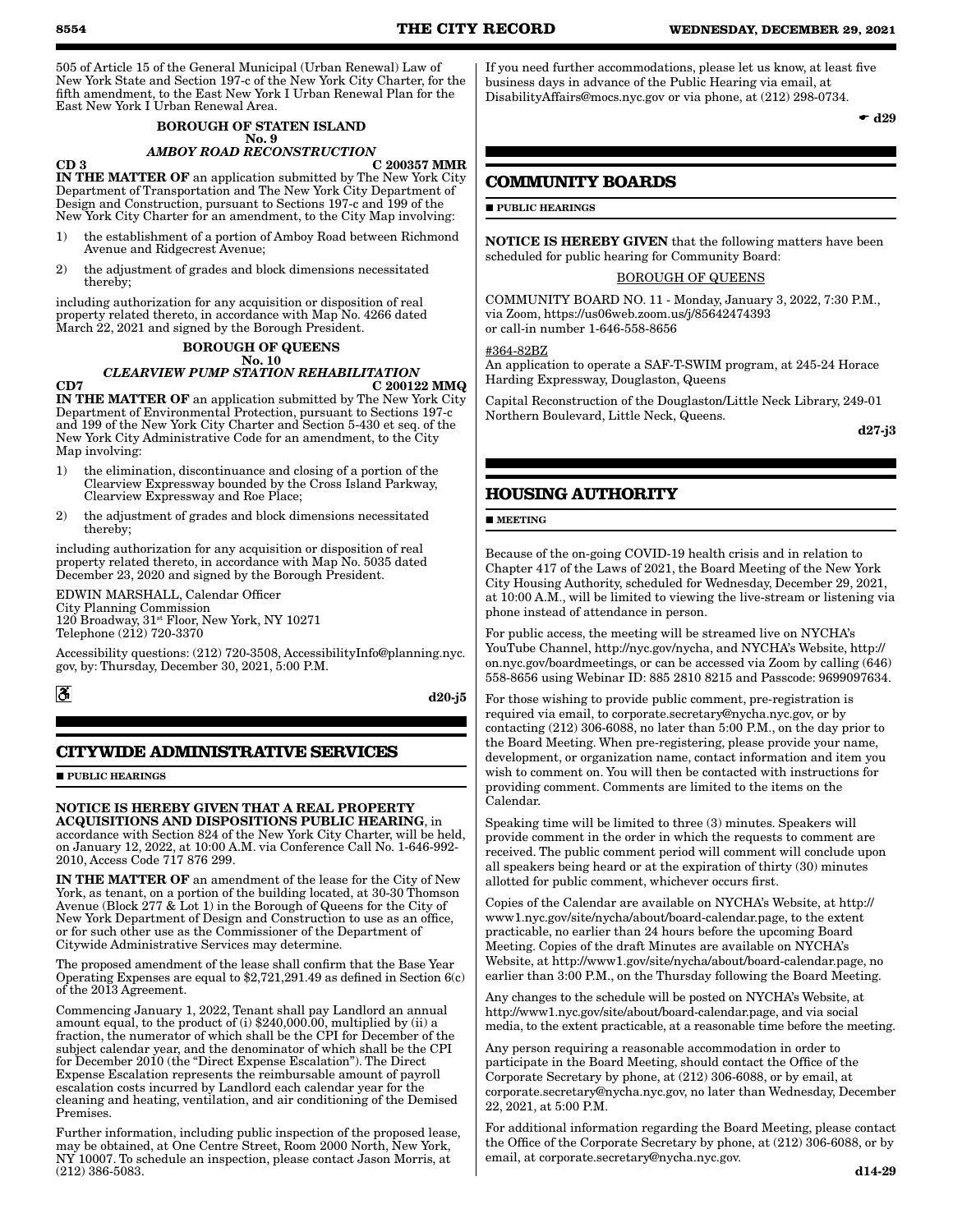## **INDEPENDENT BUDGET OFFICE**

**PUBLIC HEARINGS** 

The NYC Independent Budget Office, will hold an Advisory Board Meeting on Thursday, January 6, 2022, beginning at 8:30 Å.M. This meeting will be held via Zoom. For log on information, please email iboenews@ibo.nyc.ny.us, by 8:00 A.M. 1/6/2022.

Accessibility questions: Lisa Neary, lisan@ibo.nyc.ny.us, by: Wednesday, January 5, 2022, 5:00 P.M.

 $|\mathcal{S}|$ 

d14-j6

## **LANDMARKS PRESERVATION COMMISSION**

**PUBLIC HEARINGS** 

NOTICE IS HEREBY GIVEN, that pursuant to the provisions of Title 25, Chapter 3 of the Administrative Code of the City of New York (Sections 25-303, 25-307, 25-308, 25-309, 25-313, 25-318, 25-320), on Tuesday, January 11, 2022, the Landmarks Preservation Commission (LPC or Preservation Commission (LPC or agency), will hold a public hearing by teleconference, with respect to the properties list below, and then followed by a public meeting.

The final order and estimated times for each application will be posted on the Landmarks Preservation Commission website, the Friday before the hearing. Please note that the order and estimated times are subject to change. The teleconference will be by the Zoom app and will be live streamed on the LPC's YouTube channel, www.youtube.com/nyclpc. Members of the public should observe the meeting on the YouTube channel and may testify on particular matters by joining the meeting using either the Zoom app or by calling in from any phone. Specific instructions on how to observe and testify, including the meeting ID and password, and the call-in number, will be posted on the agency's website, under the "Hearings" tab, https://www1.nyc.gov/site/lpc/ hearings/ hearings.page, on the Monday before the public hearing. Any person requiring language assistance services or other reasonable accommodation in order to participate in the hearing or attend the meeting, should contact the LPC, by contacting Sasha Sealey, Community and Intergovernmental Affairs, at ssealey@lpc.nyc.gov, at least five (5) business days before the hearing or meeting. Please note: Due to the City's response to COVID-19, this public hearing and meeting is subject to change and/or cancellation.

#### 403 Pacific Street - Boerum Hill Historic District LPC-22-04819 - Block 184 - Lot 7502 - Zoning: R6B CERTIFICATE OF APPROPRIATENESS A modified Italianate style rowhouse, designed by John Doherty & Michael Murray and built in 1850-1855. Application is to construct a

rear yard addition and alter the rear façade. 204 Washington Park - Fort Greene Historic District LPC-22-04314 - Block 2089 - Lot 6 - Zoning: R6B

CERTIFICATE OF APPROPRIATENESS An Italianate style rowhouse, built c. 1870. Application is to remove a bay window and alter the rear extension and rear façade.

#### 37-02 82nd Street - Jackson Heights Historic District LPC-21-02429 - Block 1292 - Lot 6 - Zoning: C4-3 CERTIFICATE OF APPROPRIATENESS A Neo-Tudor style commercial building, designed by Morrell Smith and

built in 1928-29. Application is to install a barrier-free access

#### 5 Crosby Street - SoHo-Cast Iron Historic District Extension LPC-22-04305 - Block 233 - Lot 30 - Zoning: M1-5B CERTIFICATE OF APPROPRIATENESS

A Neo-Grec style warehouse building, designed by Detlef Lienau and built in 1864-65. Application is to establish a Master Plan governing the future installation of painted wall signs.

#### 114 Waverly Place - Greenwich Village Historic District LPC-22-05386 - Block 552 - Lot 51 - Zoning: R7-2 CERTIFICATE OF APPROPRIATENESS

A rowhouse originally built in 1826 and altered in the French Art Nouveau style by William Sanger in 1920. Application is to paint the façade.

#### 165 Waverly Place - Greenwich Village Historic District LPC-22-04850 - Block 593 - Lot 51 - Zoning: R6 CERTIFICATE OF APPROPRIATENESS

A vernacular style dispensary building, built in 1831, and altered in 1854. Application is to install a barrier-free access lift and reconstruct and modify the stoop.

### 315 Central Park West - Upper West Side/Central Park West Historic District

LPC-21-08769 - Block 1205 - Lot 29 - Zoning: R10A CERTIFICATE OF APPROPRIATENESS

A Neo-Renaissance style apartment building, designed by Schwartz & Gross and built in 1911-12. Application is to install banner signs.

23 West 83rd Street - Upper West Side/Central Park West Historic District

LPC-22-03260 - Block 1197 - Lot 119 - Zoning: R8B CERTIFICATE OF APPROPRIATENESS A Romanesque Revival style rowhouse, designed by Charles H. Lindsley and built in 1891-92. Application is to replace a window.

### 256 West 88th Street - Riverside - West End Historic District LPC-22-01831 - Block 1235 - Lot 156 - Zoning: R10A CERTIFICATE OF APPROPRIATENESS

A Renaissance Revival style rowhouse, designed by Nelson M. Whipple and built in 1884, and altered by C. Jackson in 1911. Application is to construct rooftop and rear yard additions.

#### 173-175 Riverside Drive - Riverside - West End Historic District LPC-22-03297 - Block 1250 - Lot 67 - Zoning: R10A; R8 CERTIFICATE OF APPROPRIATENESS

A Neo-Renaissance style apartment building, designed by J.E.R. Carpenter and built in 1925-26. Application is to reconstruct and modify the rooftop parapet and balustrade.

980 Park Avenue - Park Avenue Historic District LPC-22-04473 - Block 1495 - Lot 132 - Zoning: R10 CERTIFICATE OF APPROPRIATENESS

A Second Empire/Gothic Revival style church parish hall and rectory, designed by Patrick Charles Keely and built in 1881-1883. Application is to install a canopy.

Jumel Terrace; West 162nd Street - Jumel Terrace Historic District

LPC-22-05047 - Block - Lot - Zoning: R7-2 BINDING REPORT

Two sites, located on concrete sidewalks within the historic district. Application is to install historical marker signs.

d28-j11

NOTICE IS HEREBY GIVEN that, pursuant to the provisions of Title 25, Chapter 3 of the Administrative Code of the City of New York (Sections 25-303, 25-307, 25-308, 25-309, 25-313, 25-318, 25-320) on Tuesday January 4, 2022, at 9:30 A.M., the Landmarks Preservation Commission (LPC or agency) will hold a public hearing by teleconference, with respect to the properties list below, and then followed by a public meeting.

The final order and estimated times for each application will be posted on the Landmarks Preservation Commission website, the Friday before the hearing. Please note that the order and estimated times are subject to change. The teleconference will be by the Zoom app and will be live streamed on the LPC's YouTube channel, www. youtube.com/nyclpc. Members of the public should observe the meeting on the YouTube channel and may testify on particular matters by joining the meeting using either the Zoom app or by calling in from any phone. Specific instructions on how to observe and testify, including the meeting ID and password, and the call-in number, will be posted on the agency's website, under the "Hearings" tab, https://www1.nyc.gov/site/lpc/hearings/hearings.page, on the Monday before the public hearing. Any person requiring language assistance services or other reasonable accommodation in order to participate in the hearing or attend the meeting should contact the LPC by contacting Sasha Sealey, Community and Intergovernmental Affairs, at ssealey@lpc.nyc.gov, at least five (5) business days before the hearing or meeting.

Please note: Due to the City's response to COVID-19, this public hearing and meeting is subject to change and/or cancellation.

#### 95 Horatio Street - Gansevoort Market Historic District LPC-22-04263 - Block 643 - Lot 1 - Zoning: C6-2A CERTIFICATE OF APPROPRIATENESS

A Neo-Classical style warehouse, designed by John B. Snook and Sons and built in 1931-35. Application is to establish a Master Plan governing the installation of artwork.

55 North Moore Street - Tribeca West Historic District LPC-21-06718 - Block 188 - Lot 1 - Zoning: C6-2A CERTIFICATE OF APPROPRIATENESS A Romanesque Revival style warehouse, built in 1890. Application is to replace storefront infill.

134 Spring Street - SoHo-Cast Iron Historic District LPC-22-04296 - Block 486 - Lot 11 - Zoning: M1-5A CERTIFICATE OF APPROPRIATENESS

A Beaux-Arts style mercantile building, designed by Albert Wagner and built in 1895-96. Application is to install a flagpole.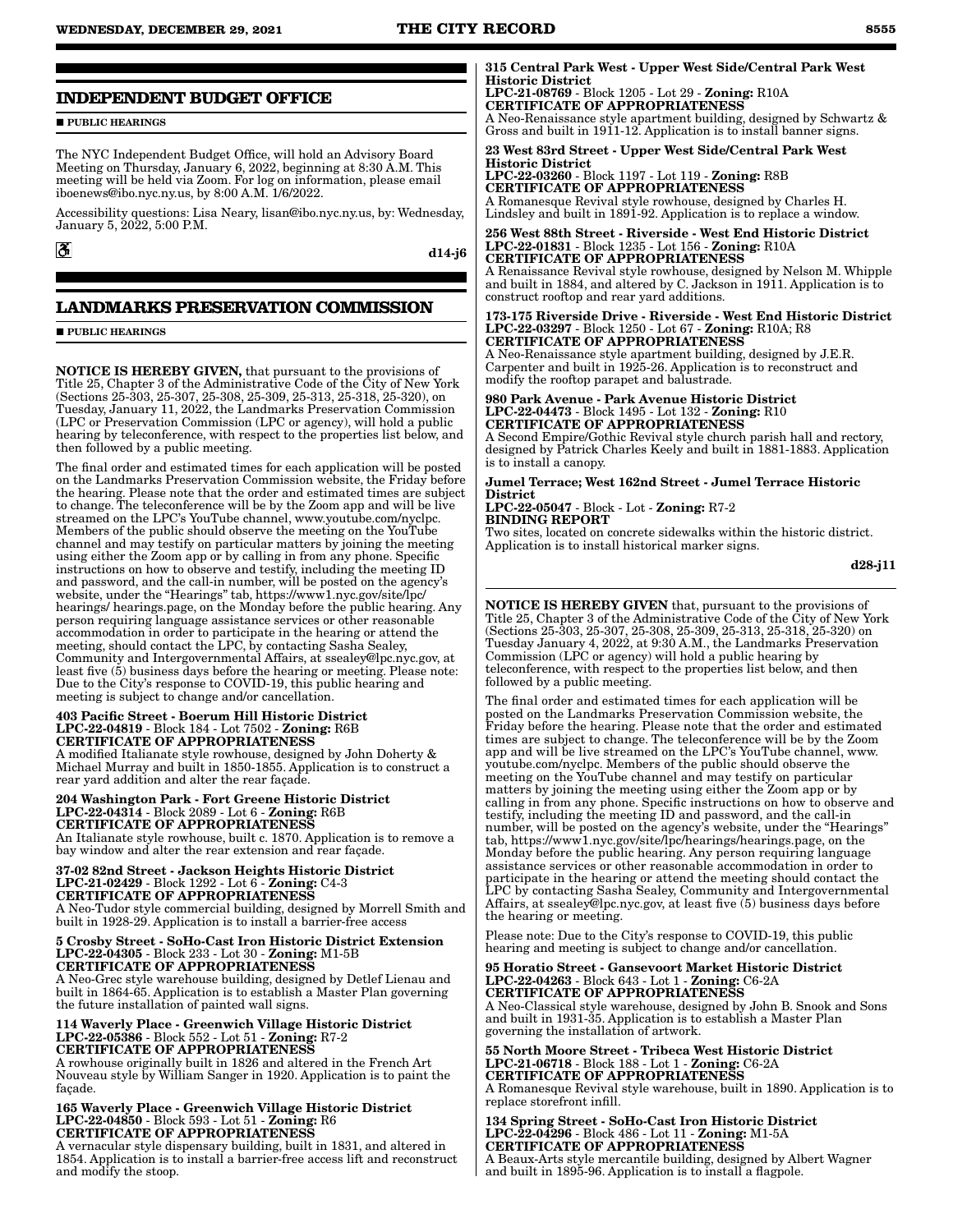#### 393 West End Avenue - West End - Collegiate Historic District Extension

LPC-22-04139 - Block 1186 - Lot 83 - Zoning: R10A CERTIFICATE OF APPROPRIATENESS

A Colonial Revival style apartment building, designed by Goldner & Goldner and built in 1927. Application is to install a marquee, modify masonry openings and install windows, and modify a rooftop addition.

#### 45-47 2nd Avenue - East Village/Lower East Side Historic **District**

LPC-22-03566 - Block 458 - Lot 27 - Zoning: C6-2A

CERTIFICATE OF APPROPRIATENESS A pair of Italianate style tenement buildings, designed by John O'Neil and built in 1867. Application is to construct a rooftop addition.

1022 Lexington Avenue - Upper East Side Historic District Extension

LPC-22-01239 - Block 1407 - Lot 59 - Zoning: 8C CERTIFICATE OF APPROPRIATENESS

A Neo-Grec style rowhouse, designed by Thom and Wilson and built in 1880-1881. Application is replace storefront and entrance infill, modify openings and construct a rear addition.

d20-j4

## **TRANSPORTATION**

#### **PUBLIC HEARINGS**

NOTICE IS HEREBY GIVEN, pursuant to law, that the following proposed revocable consents, have been scheduled for a public hearing by the New York City Department of Transportation. The hearing will be held remotely commencing on Thursday, January 20, 2022 at 2:00 P.M., via the WebEx platform and in person, on the following petitions for revocable consent.

WebEx:

#### Meeting Number (access code): 2630 044 0643 Meeting Password: F2RsnQ4xzm5

The hearing will be held in person at 55 Water Street, BID ROOM, in the Borough of Manhattan. Masks are required to be worn to enter the building and during the hearing. If you or a representative are planning to attend in person, please complete the health screening available at dotcovidvisitorscreening.info. If you do not have internet access, conduct a self-screening using the information below:

Please do not attend this meeting if:

- You have experience any symptoms of COVID-19 within the past 10 days (a fever of 100.0 degrees Fahrenheit or greater, a new cough, new loss of taste or smell, or shortness of breath).
- You have tested positive for COVID-19 within the past 10 days.
- You have been in close contact (within 6 feet for at least 10 minutes over a 24-hour period) with anyone while they had COVID-19 within the past 10 days, and are required to quarantine under existing CDC guidance (you have not had COVID-19 within the past 3 months, and you are not fully vaccinated).

#1 IN THE MATTER OF a proposed revocable consent authorizing 224 Shur LLC to construct, maintain and use a vault under the roadway beyond the south curb line of West 57<sup>th</sup> Street between Broadway and 7<sup>th</sup> Avenue, in the Borough of Manhattan. The proposed revocable consent is for a term of ten years from Approval Date by the Mayor and provides among other terms and conditions for compensation payable to the City according to the following schedule: R.P. # 2559

From the Approval Date by the Mayor to June 30, 2022 - \$27,430/ per annum.

|  | For the period July 1, 2022 to June 30, 2023 - \$27,877 |  |  |  |  |  |
|--|---------------------------------------------------------|--|--|--|--|--|
|  | For the period July 1, 2023 to June 30, 2024 - \$28,324 |  |  |  |  |  |
|  | For the period July 1, 2024 to June 30, 2025 - \$28,771 |  |  |  |  |  |
|  | For the period July 1, 2025 to June 30, 2026 - \$29,218 |  |  |  |  |  |
|  | For the period July 1, 2026 to June 30, 2027 - \$29,665 |  |  |  |  |  |
|  | For the period July 1, 2027 to June 30, 2028 - \$30,112 |  |  |  |  |  |
|  | For the period July 1, 2028 to June 30, 2029 - \$30,559 |  |  |  |  |  |
|  | For the period July 1, 2029 to June 30, 2030 - \$31,006 |  |  |  |  |  |
|  | For the period July 1, 2030 to June 30, 2031 - \$31,453 |  |  |  |  |  |
|  | For the period July 1, 2031 to June 30, 2032 - \$31,900 |  |  |  |  |  |

With the maintenance of a security deposit in the sum of \$32,000 the insurance shall be in the amount of Two Million Dollars (\$2,000,000) per occurrence for bodily injury and property damage,

One Million Dollars (\$1,000,000) for personal and advertising injury, Two Million Dollars (\$2,000,000) aggregate, and Two Million Dollars (\$2,000,000) products/completed operations.

#2 IN THE MATTER OF a proposed revocable consent authorizing BOP NW LLC, to construct, maintain and use Five (5) security bollards on the south sidewalk of West 33rd Street, between Ninth Avenue and Tenth Avenue, in front of the property located at 442 West 33rd Street, in the Borough of Manhattan. The proposed revocable consent is for a term of ten years from the Approval Date by the Mayor and provides among other terms and conditions for compensation payable to the City according to the following schedule:  $\hat{\mathbf{R}}.\mathbf{P}.\mathbf{\#2508}$ 

There shall be no compensation required for this Consent in accordance with Title 34 Section 7-04(a)(33) of the Rules of the City of New York.

With the maintenance of a security deposit in the sum of \$10,000 the insurance shall be in the amount of Two Million Dollars (\$2,000,000) per occurrence for bodily injury and property damage, One Million Dollars (\$1,000,000) for personal and advertising injury, Two Million Dollars (\$2,000,000) aggregate, and Two Million Dollars (\$2,000,000) products/completed operations.

#3 IN THE MATTER OF a proposed revocable consent authorizing BOP SE LLC, to construct, maintain and use 49 security bollards on the north sidewalk of West 31st Street, between Ninth Avenue and Tenth Avenue, in front of the property located at 401 West 31<sup>st</sup> Street, in the Borough of Manhattan. The proposed revocable consent is for a term of ten years from the Approval Date by the Mayor and provides among other terms and conditions for compensation payable to the City according to the following schedule:  $\hat{R}$ . P.  $\neq 2505$ 

There shall be no compensation required for this Consent in accordance with Title 34 Section 7-04(a)(33) of the Rules of the City of New York.

With the maintenance of a security deposit in the sum of \$50,000 and the insurance shall be in the amount of Two Million Dollars (\$2,000,000) per occurrence for bodily injury and property damage, One Million Dollars (\$1,000,000) for personal and advertising injury, Two Million Dollars (\$2,000,000) aggregate, and Two Million Dollars (\$2,000,000) products/completed operations

#4 IN THE MATTER OF a proposed revocable consent authorizing New York Society for the Relief of the Ruptured and Crippled, Maintaining the Hospital for Special Surgery, to continue to maintain and use a conduit under and across East  $71^{st}$  Street, west of Franklin D. Roosevelt Drive, in the Borough of Manhattan. The proposed revocable consent is for a term of ten years from July 1,  $2020$  to June 30, 2030 and provides among other terms and conditions for compensation payable to the City according to the following schedule: R.P. # 603

For the period July 1, 2020 to June 30, 2021 - \$5,819/per annum

| For the period July 1, 2021 to June 30, 2022 - \$5,913 |
|--------------------------------------------------------|
| For the period July 1, 2022 to June 30, 2023 - \$6,007 |
| For the period July 1, 2023 to June 30, 2024 - \$6,101 |
| For the period July 1, 2024 to June 30, 2025 - \$6,195 |
| For the period July 1, 2025 to June 30, 2026 - \$6,289 |
| For the period July 1, 2026 to June 30, 2027 - \$6,383 |
| For the period July 1, 2027 to June 30, 2028 - \$6,477 |
| For the period July 1, 2028 to June 30, 2029 - \$6,571 |
| For the period July 1, 2029 to June 30, 2030 - \$6,665 |

With the maintenance of a security deposit in the sum of \$6,700 and the insurance shall be in the amount of Two Million Dollars (\$2,000,000) per occurrence for bodily injury and property damage, One Million Dollars (\$1,000,000) for personal and advertising injury, Two Million Dollars (\$2,000,000) aggregate, and Two Million Dollars (\$2,000,000) products/completed operations.

#5 IN THE MATTER OF a proposed revocable consent authorizing The Future Condominium Association, to continue to maintain and use bollards on the east sidewalk of Third Avenue, between East 31<sup>st</sup> and East 32nd Streets, in the Borough of Manhattan. The proposed revocable consent is for a term of ten years from July 1, 2018 to June 30, 2028 and provides among other terms and conditions for compensation payable to the City according to the following schedule: R.P. # 1560

For the period July 1, 2018 to June 30, 2028 - \$1,375/per annum

With the maintenance of a security deposit in the sum of \$1,300 and the insurance shall be in the amount of Two Million Dollars (\$2,000,000) per occurrence for bodily injury and property damage, One Million Dollars (\$1,000,000) for personal and advertising injury, Two Million Dollars (\$2,000,000) aggregate, and Two Million Dollars (\$2,000,000) products/completed operations

**#6 IN THE MATTER OF** a proposed revocable consent authorizing 230 16th Street Condominium, to continue to maintain and use planted areas on the south sidewalk of 16<sup>th</sup> Street, west of Sixth Avenue, in the Borough of Brooklyn. The proposed revocable consent is for a term of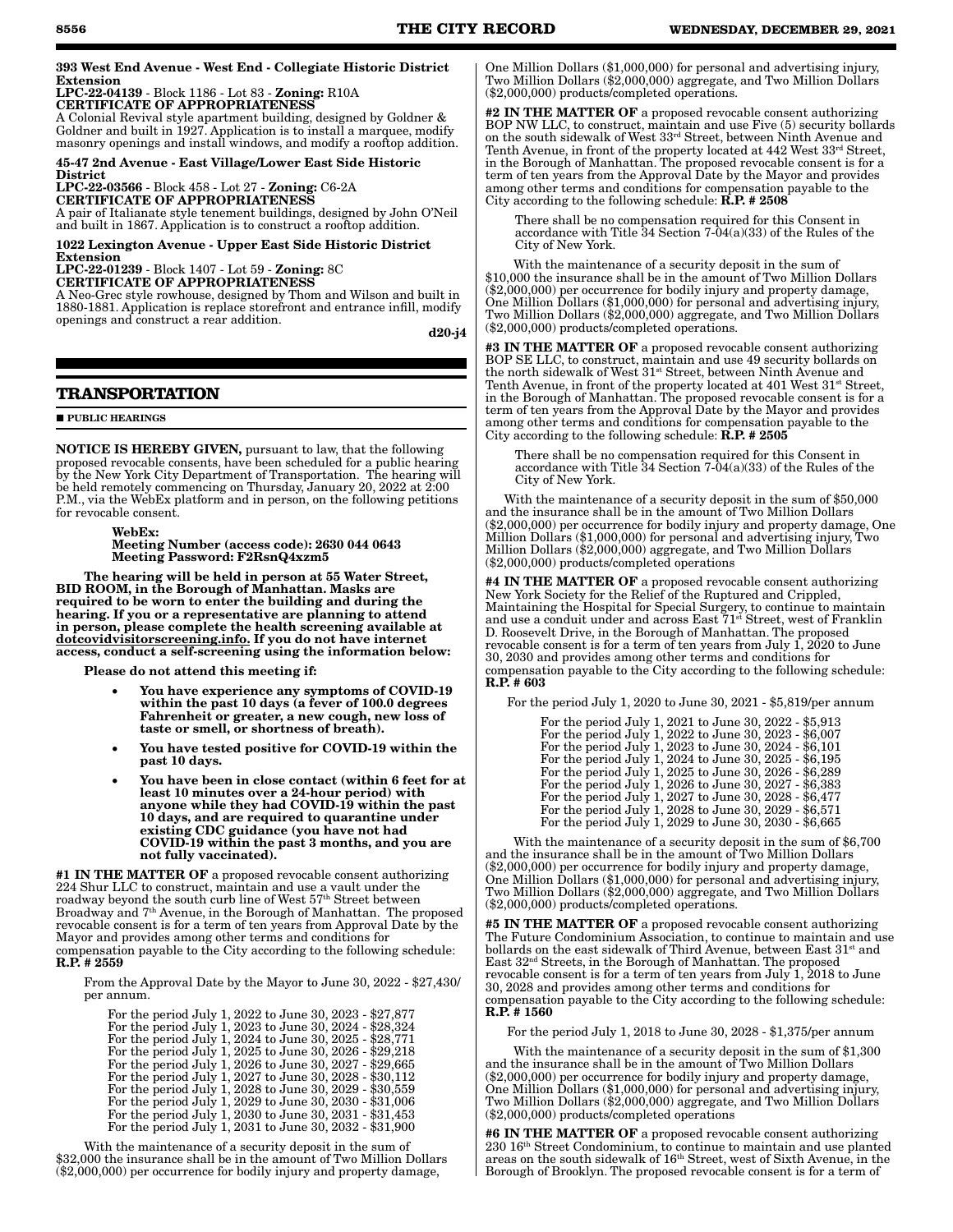ten years from July 1, 2018 to June 30, 2028 and provides among other terms and conditions for compensation payable to the City according to the following schedule:  $R.P. \neq 2046$ 

For the period July 1, 2021 to June 30, 2022 - \$89/per annum

With the maintenance of a security deposit in the sum of \$1,000 and the insurance shall be in the amount of Two Million Dollars (\$2,000,000) per occurrence for bodily injury and property damage, One Million Dollars (\$1,000,000) for personal and advertising injury, Two Million Dollars (\$2,000,000) aggregate, and Two Million Dollars (\$2,000,000) products/completed operations

#7 IN THE MATTER OF a proposed revocable consent authorizing Beth Israel Medical Center, to continue to maintain and use the vaults under the south sidewalk of East 17th Street east of Nathan D. Perlman Place, and under the east sidewalk of Nathan D. Perlman Place south of East 17th Street, in the Borough of Manhattan. The proposed revocable consent is for a term of ten years from July 1, 2019 to June 30, 2029 and provides among other terms and conditions for compensation payable to the City according to the following schedule:  $R.P.$  # 1712

| For the period July 1, 2019 to June 30, 2020 - \$28,470 |
|---------------------------------------------------------|
| For the period July 1, 2020 to June 30, 2021 - \$28,904 |
| For the period July 1, 2021 to June 30, 2022 - \$29,338 |
| For the period July 1, 2022 to June 30, 2023 - \$29,772 |
| For the period July 1, 2023 to June 30, 2024 - \$30,206 |
| For the period July 1, 2024 to June 30, 2025 - \$30,640 |
| For the period July 1, 2025 to June 30, 2026 - \$31,074 |
| For the period July 1, 2026 to June 30, 2027 - \$31,508 |
| For the period July 1, 2027 to June 30, 2028 - \$31,942 |
| For the period July 1, 2028 to June 30, 2029 - \$32,376 |
|                                                         |

With the maintenance of a security deposit in the sum of \$32,400 the insurance shall be in the amount of Two Million Dollars (\$2,000,000) per occurrence for bodily injury and property damage, One Million Dollars (\$1,000,000) for personal and advertising injury, Two Million Dollars (\$2,000,000) aggregate, and Two Million Dollars (\$2,000,000) products/completed operations.

#8 IN THE MATTER OF a proposed revocable consent authorizing Diann Uma Devi Beharry and Devindra Narine, to construct, maintain and use a walled-in area with gates and planters on the west sidewalk of 130th Street, between Old South Road and 150th Avenue, in the Borough of Queens. The proposed revocable consent is for a term of ten years from the Approval by the Mayor and provides among other terms and conditions for compensation payable to the City according to the following schedule: R.P. # 2549

From the date of the final approval by the Mayor to June 30, 2031 - \$100/per annum.

With the maintenance of a security deposit in the sum of \$15,450 the insurance shall be in the amount of Two Million Dollars (\$2,000,000) per occurrence for bodily injury and property damage, One Million Dollars (\$1,000,000) for personal and advertising injury, Two Million Dollars (\$2,000,000) aggregate, and Two Million Dollars (\$2,000,000) products/completed operations.

#9 IN THE MATTER OF a proposed revocable consent authorizing Hudson Transmission Partners LLC, to continue to maintain and use a 345kw cable system under and across Pier 94, under, across and along West 52nd Street, and under and along Twelfth Avenue, to Consolidated Edison Company of New York, Inc.'s 49th Street Substation, in the Borough of Manhattan. The proposed revocable consent is for a term of ten years from July 1, 2021 to June 30, 2031 and provides among other terms and conditions for compensation payable to the City according to the following schedule:  $R.P. \# 2146$ 

| For the period July 1, 2021 to June 30, 2022 - \$111,639 |
|----------------------------------------------------------|
| For the period July 1, 2022 to June 30, 2023 - \$113,427 |
| For the period July 1, 2023 to June 30, 2024 - \$115,215 |
| For the period July 1, 2024 to June 30, 2025 - \$117,003 |
| For the period July 1, 2025 to June 30, 2026 - \$118,791 |
| For the period July 1, 2026 to June 30, 2027 - \$120,579 |
| For the period July 1, 2027 to June 30, 2028 - \$122,367 |
| For the period July 1, 2028 to June 30, 2029 - \$124,155 |
| For the period July 1, 2029 to June 30, 2030 - \$125,943 |
| For the period July 1, 2030 to June 30, 2031 - \$127,731 |
|                                                          |

With the maintenance of a security deposit in the sum of \$127,700 and the insurance shall be in the amount of Two Million Dollars (\$2,000,000) per occurrence for bodily injury and property damage, One Million Dollars (\$1,000,000) for personal and advertising injury, Two Million Dollars (\$2,000,000) aggregate, and Two Million Dollars (\$2,000,000) products/completed operations.

#10 IN THE MATTER OF a proposed revocable consent authorizing Iris Foundation, to continue to maintain and use a conduit under and along West 86th Street, between Central Park West and Columbus Avenue, in the Borough of Manhattan. The proposed revocable consent is for a term of ten years from July 1, 2020 to June 30, 2030 and provides among other terms and conditions for compensation payable

### to the City according to the following schedule: R.P. # 1733

| For the period July 1, 2020 to June 30, 2021 - \$9,129  |
|---------------------------------------------------------|
| For the period July 1, 2021 to June 30, 2022 - \$9,274  |
| For the period July 1, 2022 to June 30, 2023 - \$9,418  |
| For the period July 1, 2023 to June 30, 2024 - \$9,563  |
| For the period July 1, 2024 to June 30, 2025 - \$9,708  |
| For the period July 1, 2025 to June 30, 2026 - \$9,853  |
| For the period July 1, 2026 to June 30, 2027 - \$9,998  |
| For the period July 1, 2027 to June 30, 2028 - \$10,143 |
| For the period July 1, 2028 to June 30, 2029 - \$10,287 |
| For the period July 1, 2029 to June 30, 2030 - \$10,432 |

With the maintenance of a security deposit in the sum of \$10,400 and the insurance shall be in the amount of Two Million Dollars (\$2,000,000) per occurrence for bodily injury and property damage, One Million Dollars (\$1,000,000) for personal and advertising injury, Two Million Dollars (\$2,000,000) aggregate, and Two Million Dollars (\$2,000,000) products/completed operations.

#11 IN THE MATTER OF a proposed revocable consent authorizing Katz-Auerbacher Corp., to construct, maintain and use a ramp on the west sidewalk of Hudson Street, between Horatio Street and Gansevoort Street, in the Borough of Manhattan. The proposed revocable consent is for a term of ten years from the Approval Date by the Mayor and provides among other terms and conditions for compensation payable to the City according to the following schedule: R.P. # 2542

From the date of the final approval by the Mayor to June 30, 2031 - \$25/per annum.

With the maintenance of a security deposit in the sum of \$3,700 and the insurance shall be in the amount of Two Million Dollars (\$2,000,000) per occurrence for bodily injury and property damage, One Million Dollars (\$1,000,000) for personal and advertising injury, Two Million Dollars (\$2,000,000) aggregate, and Two Million Dollars (\$2,000,000) products/completed operations.

#12 IN THE MATTER OF a proposed revocable consent authorizing Packer Brown LLC, to construct, maintain and use a fenced-in area, including steps, planters and trash enclosure on the north sidewalk of West 11th Street, between West 4th Street and Bleecker Street, in the Borough of Manhattan. The proposed revocable consent is for a term of ten years from the Approval Date by the Mayor and provides among other terms and conditions for compensation payable to the City according to the following schedule: R.P. # 2541

From the date of the final approval by the Mayor to June 30, 2031 - \$25/per annum.

With the maintenance of a security deposit in the sum of \$5,000 and the insurance shall be in the amount of Two Million Dollars (\$2,000,000) per occurrence for bodily injury and property damage, One Million Dollars (\$1,000,000) for personal and advertising injury, Two Million Dollars (\$2,000,000) aggregate, and Two Million Dollars (\$2,000,000) products/completed operations.

#13 IN THE MATTER OF a proposed revocable consent authorizing St. George Theater Restoration, Inc., to construct, maintain and use an accessibility ramp with steps and a drainage channel on the north sidewalk of Hyatt Street east of St. Marks Place, in the Borough of Staten Island. The proposed revocable consent is for a term of ten years from the Approval Date by the Mayor and provides among other terms and conditions for compensation payable to the City according to the following schedule: R.P. # 2547

From the Approval Date by the Mayor to June 30, 2022 -\$1,525/ per annum

| For the period July 1, 2022 to June 30, 2023 - \$1,549 |
|--------------------------------------------------------|
| For the period July 1, 2023 to June 30, 2024 - \$1,573 |
| For the period July 1, 2024 to June 30, 2025 - \$1,597 |
| For the period July 1, 2025 to June 30, 2026 - \$1,621 |
| For the period July 1, 2026 to June 30, 2027 - \$1,645 |
| For the period July 1, 2027 to June 30, 2028 - \$1,669 |
| For the period July 1, 2028 to June 30, 2029 - \$1,693 |
| For the period July 1, 2029 to June 30, 2030 - \$1,717 |
| For the period July 1, 2030 to June 30, 2031 - \$1,741 |
| For the period July 1, 2031 to June 30, 2032 - \$1,765 |

With the maintenance of a security deposit in the sum of \$20,500 and the insurance shall be in the amount of Two Million Dollars (\$2,000,000) per occurrence for bodily injury and property damage, One Million Dollars (\$1,000,000) for personal and advertising injury, Two Million Dollars (\$2,000,000) aggregate, and Two Million Dollars (\$2,000,000) products/completed operations.

#14 IN THE MATTER OF a proposed revocable consent authorizing The Lincoln Square Condominium, to continue to maintain and use tree pit light receptacles, together with electrical conduits, in the north sidewalk of West 67<sup>th</sup> Street, in the south sidewalk of West 68<sup>th</sup> Street, between Broadway and Columbus Avenue, and in the west sidewalk of Columbus Avenue, between West 67th and West 68th Streets, and an overhead building projection on the west side of Columbus Avenue, in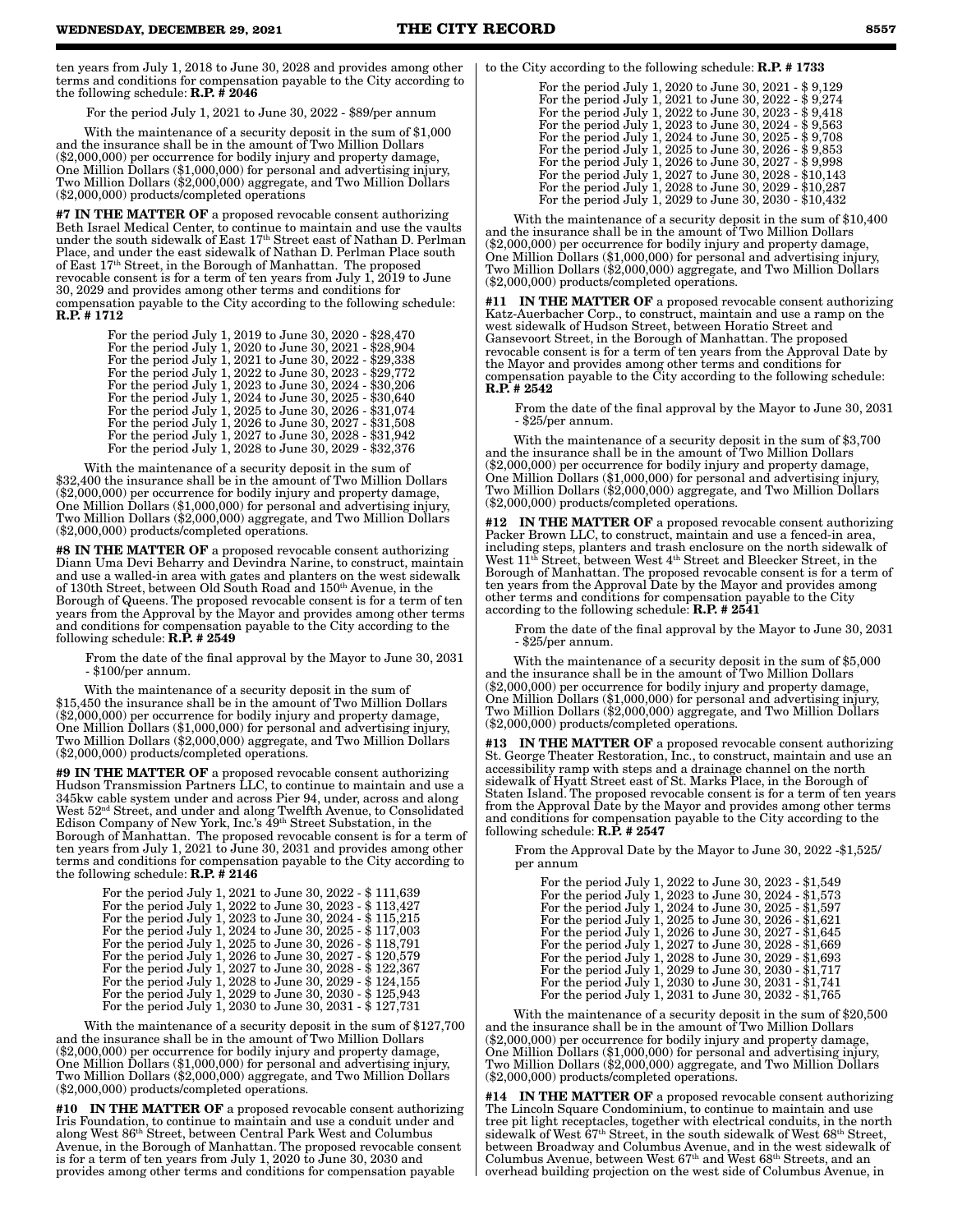the Borough of Manhattan. The proposed revocable consent is for a term of ten years from July 1, 2017 to June 30, 2027 and provides among other terms and conditions for compensation payable to the City according to the following schedule: R.P. # 1565

| For the period July 1, 2021 to June 30, 2022 - \$17,356 |
|---------------------------------------------------------|
| For the period July 1, 2022 to June 30, 2023 - \$17,661 |
| For the period July 1, 2023 to June 30, 2024 - \$17,966 |
| For the period July 1, 2024 to June 30, 2025 - \$18,271 |
| For the period July 1, 2025 to June 30, 2026 - \$18,576 |
| For the period July 1, 2026 to June 30, 2027 - \$18,881 |
| For the period July 1, 2027 to June 30, 2028 - \$19,186 |
| For the period July 1, 2028 to June 30, 2029 - \$19,491 |
| For the period July 1, 2029 to June 30, 2030 - \$19,796 |
| For the period July 1, 2030 to June 30, 2031 - \$20,101 |

With the maintenance of a security deposit in the sum of \$20,100 and the insurance shall be in the amount of Two Million Dollars (\$2,000,000) per occurrence for bodily injury and property damage, One Million Dollars (\$1,000,000) for personal and advertising injury, Two Million Dollars (\$2,000,000) aggregate, and Two Million Dollars (\$2,000,000) products/completed operations.

#15 IN THE MATTER OF a proposed revocable consent authorizing 20-30 Hudson Yards Condominium, acting by and through The Board of Managers of the 20-30 Hudson Yards Condominium, has petitioned for consent to construct, maintain and use 133 security bollards in front of 500 West 33rd Street, along West 33rd Street and along 10th Avenue, in the Borough of Manhattan. The proposed revocable consent is for a term of ten years from the Approval Date by the Mayor and provides among other terms and conditions for compensation payable to the City according to the following schedule:  $\mathbf{R} \cdot \mathbf{P} \cdot \mathbf{F}$  # 2467

There shall be no compensation required for this consent in accordance with Title 34 Section  $7-04(a)$  (33) of the Rules of the City of New York.

With the maintenance of a security deposit in the sum of \$83,000 and the insurance shall be in the amount of Two Million Dollars (\$2,000,000) per occurrence for bodily injury and property damage, One Million Dollars (\$1,000,000) for personal and advertising injury, Two Million Dollars (\$2,000,000) aggregate, and Two Million Dollars (\$2,000,000) products/completed operations.

#16 IN THE MATTER OF a proposed revocable consent authorizing 125 Broad Condominium, to continue to maintain and use a conduit and pipes under and across Broad Street, north of South Street, in the Borough of Manhattan. The proposed revocable consent is for a term of ten years from July 1, 2020 to June 30, 2030 and provides among other terms and conditions for compensation payable to the City according to the following schedule:  $R.P. \neq 981$ 

| For the period July 1, 2020 to June 30, 2021 - \$18,335 |
|---------------------------------------------------------|
| For the period July 1, 2021 to June 30, 2022 - \$18,631 |
| For the period July 1, 2022 to June 30, 2023 - \$18,927 |
| For the period July 1, 2023 to June 30, 2024 - \$19,223 |
| For the period July 1, 2024 to June 30, 2025 - \$19,519 |
| For the period July 1, 2025 to June 30, 2026 - \$19,815 |
| For the period July 1, 2026 to June 30, 2027 - \$20,111 |
| For the period July 1, 2027 to June 30, 2028 - \$20,407 |
| For the period July 1, 2028 to June 30, 2029 - \$20,703 |
| For the period July 1, 2029 to June 30, 2030 - \$20,999 |

With the maintenance of a security deposit in the sum of \$20,100 and the insurance shall be in the amount of Two Million Dollars (\$2,000,000) per occurrence for bodily injury and property damage, One Million Dollars (\$1,000,000) for personal and advertising injury, Two Million Dollars (\$2,000,000) aggregate, and Two Million Dollars (\$2,000,000) products/completed operations.

#17 IN THE MATTER OF a proposed revocable consent authorizing 1301 Properties Owner LP, RXR 1285 Owner LLC, RXR 1285 Owner all LLC and C&K 1285 Owner LLC, to continue to maintain and use a pedestrian tunnel under and across West 52nd Street, west of Avenue of the Americas, in the Borough of Manhattan. The proposed revocable consent is for a term of ten years from July 18, 2018 to June 30, 2028 and provides among other terms and conditions for compensation payable to the City according to the following schedule: R.P. # 883B

| For the period July 1, 2018 to June 30, 2019 - \$213,840 |
|----------------------------------------------------------|
| For the period July 1, 2019 to June 30, 2020 - \$217,259 |
| For the period July 1, 2020 to June 30, 2021 - \$220,678 |
| For the period July 1, 2021 to June 30, 2022 - \$224,097 |
| For the period July 1, 2022 to June 30, 2023 - \$227,516 |
| For the period July 1, 2023 to June 30, 2024 - \$230,935 |
| For the period July 1, 2024 to June 30, 2025 - \$234,354 |
| For the period July 1, 2025 to June 30, 2026 - \$237,773 |
| For the period July 1, 2026 to June 30, 2027 - \$241,192 |
| For the period July 1, 2027 to June 30, 2028 - \$244,611 |

With the maintenance of a security deposit in the sum of \$244,700 and the insurance shall be in the amount of Five Million Dollars (\$5,000,000) per occurrence for bodily injury and property damage, One Million Dollars (\$1,000,000) for personal and advertising injury,

Five Million Dollars (\$5,000,000) aggregate, and Two Million Dollars (\$2,000,000) products/completed operations.

#18 IN THE MATTER OF a proposed revocable consent authorizing Levanic, Inc., to construct, maintain and use steps with railing on the south sidewalk of 3rd Street, west of 3rd Avenue, in the Borough of Brooklyn. The proposed revocable consent is for a term of ten years from the Approval Date by the Mayor and provides among other terms and conditions for compensation payable to the City according to the following schedule:  $R.P.$  # 2550

From the Approval Date by the Mayor to June 30, 2022 -\$3,000/ per annum

For the period July 1, 2022 to June 30, 2023 - \$3,049 For the period July 1, 2023 to June 30, 2024 - \$3,098 For the period July 1, 2024 to June 30, 2025 - \$3,147 For the period July 1, 2025 to June 30, 2026 - \$3,196 For the period July 1, 2026 to June 30, 2027 - \$3,245 For the period July 1, 2027 to June 30, 2028 - \$3,294 For the period July 1, 2028 to June 30, 2029 - \$3,343 For the period July 1, 2029 to June 30, 2030 - \$3,392 For the period July 1, 2030 to June 30, 2031 - \$3,441 For the period July 1, 2031 to June 30, 2032 - \$3,490

With the maintenance of a security deposit in the sum of \$25,000 and the insurance shall be in the amount of Two Million Dollars (\$2,000,000) per occurrence for bodily injury and property damage, One Million Dollars (\$1,000,000) for personal and advertising injury, Two Million Dollars (\$2,000,000) aggregate, and Two Million Dollars (\$2,000,000) products/completed operations.

#19 IN THE MATTER OF a proposed revocable consent authorizing One Vanderbilt Owner LLC, to construct, maintain and use 162 security bollards along the south sidewalk of East 43rd Street, the east sidewalk of Madison Avenue, and the north sidewalk of East  $42<sup>nd</sup>$ Street, in front of 10 Vanderbilt Avenue, in the Borough of Manhattan. The proposed revocable consent is for a term of ten years from the Approval Date by the Mayor and provides among other terms and conditions for compensation payable to the City according to the following schedule: R.P. # 2517

There shall be no compensation required for this Consent in accordance with Title 34 Section 7-04(a) (33) of the Rules of the City of New York.

With the maintenance of a security deposit in the sum of \$143,000 and the insurance shall be in the amount of Two Million Dollars (\$2,000,000) per occurrence for bodily injury and property damage, One Million Dollars (\$1,000,000) for personal and advertising injury, Two Million Dollars (\$2,000,000) aggregate, and Two Million Dollars (\$2,000,000) products/completed operations.

#20 IN THE MATTER OF a proposed modification to a revocable consent authorizing 33 Ninth Retail Owner LLC, to construct, maintain and use an ADA lift and metal stairs and platforms on the north sidewalk of West  $13<sup>th</sup> Street$ , west of Ninth Avenue, in the Borough of Manhattan. The proposed revocable consent is for a term of ten years from the Approval Date by the Mayor and provides among other terms and conditions for compensation payable to the City according to the following schedule: **R.P.** # 1954

For the period July 1, 2021 to June 30, 2022 -\$7,248/per annum (prorated from the date of Approval by the Mayor)

For the period July 1, 2022 to June 30, 2023 - \$ 7,366 For the period July 1, 2023 to June 30, 2024 - \$ 7,484 For the period July 1, 2024 to June 30, 2025 - \$ 7,602 For the period July 1, 2025 to June 30, 2026 - \$ 7,720 For the period July 1, 2026 to June 30, 2027 - \$ 7,838 For the period July 1, 2027 to June 30, 2028 - \$ 7,956

With the maintenance of a security deposit in the sum of \$7,000 and the insurance shall be in the amount of Two Million Dollars (\$2,000,000) per occurrence for bodily injury and property damage, One Million Dollars (\$1,000,000) for personal and advertising injury, Two Million Dollars (\$2,000,000) aggregate, and Two Million Dollars (\$2,000,000) products/completed operations.

#21 IN THE MATTER OF a proposed revocable consent authorizing New York University, to construct, maintain and use light poles and underground conduit on the south sidewalk of Bleecker Street, between LaGuardia Place and Mercer Street, in the Borough of Manhattan. The proposed revocable consent is for a term of ten years from the Approval Date by the Mayor and provides among other terms and conditions for compensation payable to the City according to the following schedule: R.P. # 2535

From the Approval Date by the Mayor to June 30, 2021 -\$1,654/ per annum

For the period July 1, 2021 to June 30, 2022 - \$1,674 For the period July 1, 2022 to June 30, 2023 - \$1,693 For the period July 1, 2023 to June 30, 2024 - \$1,712 For the period July 1, 2024 to June 30, 2025 - \$1,731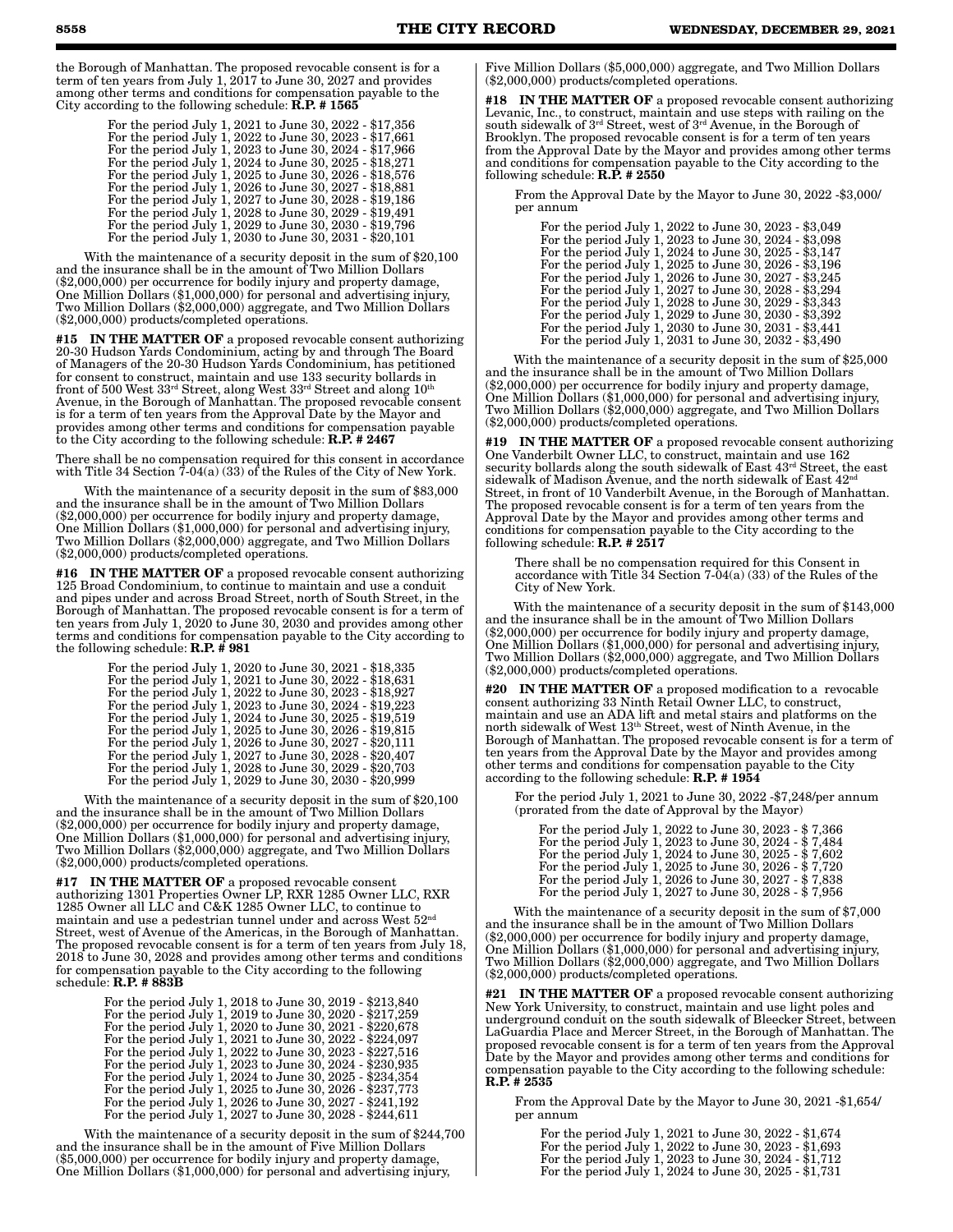| For the period July 1, 2025 to June 30, 2026 - \$1,750 |  |
|--------------------------------------------------------|--|
| For the period July 1, 2026 to June 30, 2027 - \$1,769 |  |
| For the period July 1, 2027 to June 30, 2028 - \$1,788 |  |
| For the period July 1, 2028 to June 30, 2029 - \$1,807 |  |
| For the period July 1, 2029 to June 30, 2030 - \$1,826 |  |
| For the period July 1, 2030 to June 30, 2031 - \$1,845 |  |

With the maintenance of a security deposit in the sum of \$6,500 and the insurance shall be in the amount of Two Million Dollars (\$2,000,000) per occurrence for bodily injury and property damage, One Million Dollars (\$1,000,000) for personal and advertising injury, Two Million Dollars (\$2,000,000) aggregate, and Two Million Dollars (\$2,000,000) products/completed operations.

 $\bullet$  d29-j20

# **PROPERTY DISPOSITION**

## **CITYWIDE ADMINISTRATIVE SERVICES**

#### **SALE**

The City of New York in partnership with PropertyRoom.com posts vehicle and heavy machinery auctions online every week, at: https://www.propertyroom.com/s/nyc+fleet

All auctions are open, to the public and registration is free.

Vehicles can be viewed in person, at: Kenben Industries Ltd., 1908 Shore Parkway, Brooklyn, NY 11214 Phone: (718) 802-0022

No previous arrangements or phone calls are needed to preview. Hours are Monday and Tuesday from 10:00 A.M. – 2:00 P.M.

f23-a4

## **HOUSING PRESERVATION AND DEVELOPMENT**

**PUBLIC HEARINGS** 

All Notices Regarding Housing Preservation and Development Dispositions of City-Owned Property appear in the Public Hearing Section.

j4-d30

## **PROCUREMENT**

### *"Compete To Win" More Contracts!*

*Thanks to a new City initiative - "Compete To Win" - the NYC Department of Small Business Services offers a new set of FREE services to help create more opportunities for minority and Women-Owned Businesses to compete, connect and grow their business with the City. With NYC Construction Loan, Technical Assistance, NYC Construction Mentorship, Bond Readiness, and NYC Teaming services, the City will be able to help even more small businesses than before.*

*Win More Contracts, at nyc.gov/competetowin*

*"The City of New York is committed to achieving excellence in the design and construction of its capital program, and building on the tradition of innovation in architecture and engineering that has contributed, to the City's prestige as a global destination. The contracting opportunities for construction/construction services and construction-related services that appear in the individual agency listings below reflect that commitment to excellence."*

#### HHS ACCELERATOR PREQUALIFICATION

To respond to human services Requests for Proposals (RFPs), in accordance with Section 3-16 of the Procurement Policy Board Rules of the City of New York ("PPB Rules"), vendors must first complete and submit an electronic HHS Accelerator Prequalification Application using the City's PASSPort system. The PASSPort system is a web-based system maintained by the City of New York for use by its Mayoral Agencies to manage procurement. Important business information collected in the Prequalification Application is required every three years. Documents related to annual corporate filings must be submitted on an annual basis to remain eligible to compete. Prequalification applications will be reviewed to validate compliance with corporate filings and organizational capacity. Approved organizations will be eligible to compete and would submit electronic proposals through the PASSPort system. The PASSPort Public Portal, which lists all RFPs, including HHS RFPs that require HHS Accelerator Prequalification, may be viewed at https://passport. cityofnewyork.us/page.aspx/en/rfp/request\_browse\_public. All current and prospective vendors should frequently review information listed on roadmap to take full advantage of upcoming opportunities for funding. For additional information about HHS Accelerator Prequalification and PASSPort, including background materials, user guides and video tutorials, please visit https://www1.nyc.gov/site/mocs/systems/ about-go-to-passport.page.

## **AGING**

AWARD

*Human Services/Client Services*

PROVIDE NORC SERVICES TO OLDER ADULTS - Competitive Sealed Proposals/Pre-Qualified List - PIN#12521P0019034 - AMT: \$1,488,588.00 - TO: Spring Creek Senior Partners, Inc., 160 Schroeders Avenue, First Floor, Brooklyn, NY 11239.

#### DFTA ID: N63

Naturally Occurring Retirement Communities (NORCs) provide an outlet aimed, at socialization for community-dwelling older adults and prevent them from being isolated and disenfranchised. Residents engage in various programs to receive case management or assistance for help with social services, speak with a healthcare professional on issues of concern, participate in health and wellness activities, learn ways to better manage chronic health conditions, and to enjoy an educational or recreational afternoon with neighbors.

Spring Creek NORC 160 Schroeders Avenue, Brooklyn, NY 11239

 $\bullet$  d29

PROVIDE NORC SERVICES TO OLDER ADULTS - Competitive Sealed Proposals/Pre-Qualified List - PIN#12521P0019004 - AMT: \$1,268,481.00 - TO: Centerlight Health System Inc, 1733 Eastchester Road, 2nd Floor, Bronx, NY 10461.

#### DFTA ID: N51

Naturally Occurring Retirement Communities (NORCs) provide an outlet aimed, at socialization for community-dwelling older adults and prevent them from being isolated and disenfranchised. Residents engage in various programs to receive case management or assistance for help with social services, speak with a healthcare professional on issues of concern, participate in health and wellness activities, learn ways to better manage chronic health conditions, and to enjoy an educational or recreational afternoon with neighbors.

Centerlight Beth Abe PEP NORC 1525 Unionport Road, Bronx,

NY 10462

 $\bullet$  d29

PROVIDE OLDER ADULT CENTER SERVICES - Competitive Sealed Proposals/Pre-Qualified List - PIN#12521P0019136 - AMT: \$1,674,000.00 - TO: St Gabriels Episcopal Church, 331 Hawthorne Street, Brooklyn, NY 11225.

#### DFTA ID: C73

Older Adult Centers (OAC) provide an outlet aimed, at socialization for community-dwelling older adults and prevent them from being isolated and disenfranchised. Older Adults engage in various programs and participate classes and activities including but not limited to art, music, dance, chronic disease self-management classes, nutrition workshops, benefits screenings, technology classes; recreational trips, transportation services; and congregate meals.

 $\div$  d<sub>29</sub>

PROVIDE NORC SERVICES TO OLDER ADULTS - Competitive Sealed Proposals/Pre-Qualified List - PIN# 12521P0019047 - AMT: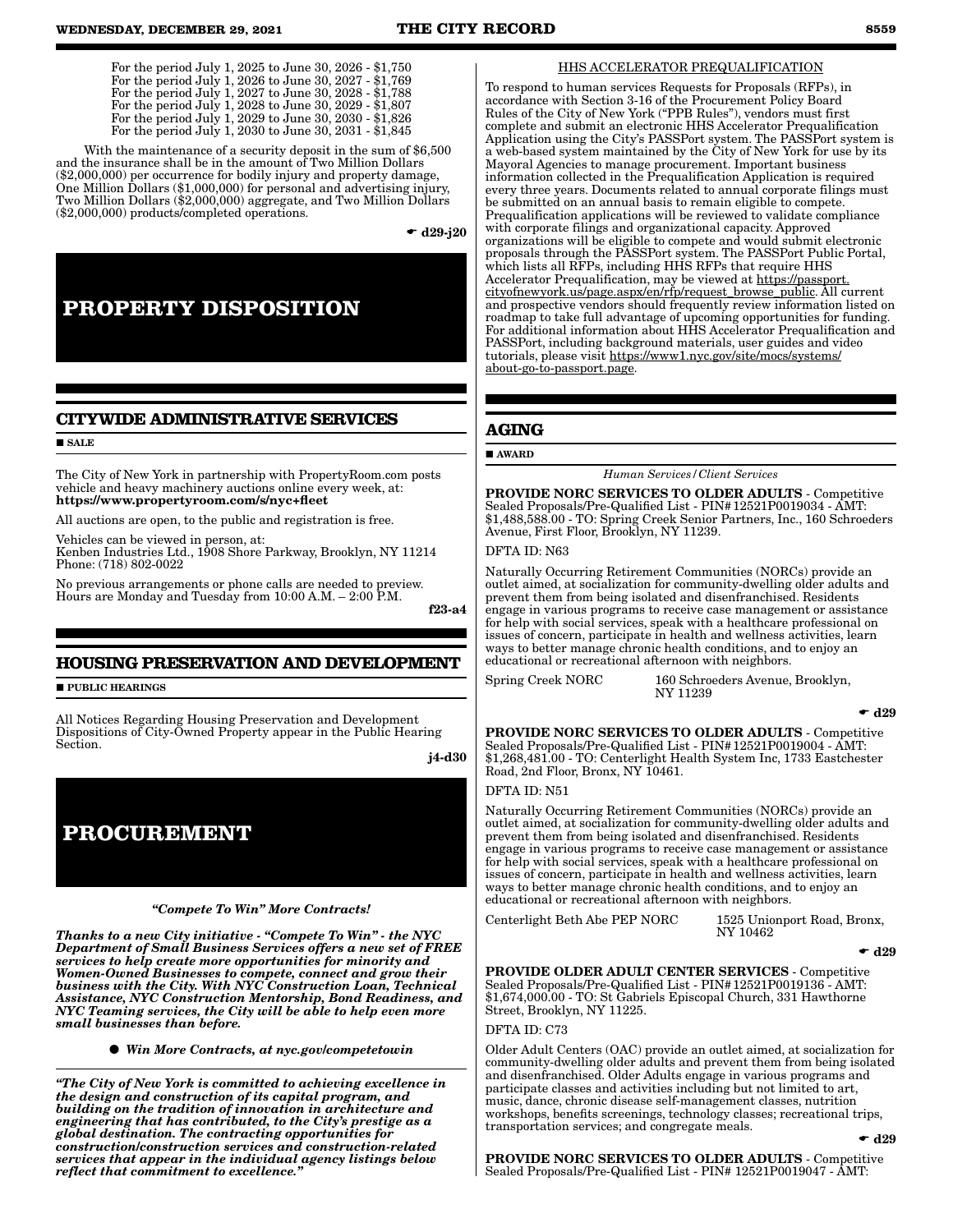\$638,945.00 - TO: University Settlement Society of New York, 184 Eldridge Street, New York, NY 10002.

#### DFTA ID: N72

Naturally Occurring Retirement Communities (NORCs) provide an outlet, aimed at socialization for community-dwelling older adults and prevent them from being isolated and disenfranchised. Residents engage in various programs to receive case management or assistance for help with social services, speak with a healthcare professional on issues of concern, participate in health and wellness activities, learn ways to better manage chronic health conditions, and to enjoy an educational or recreational afternoon with neighbors.

University Settlement NORC (Village View NORC)

175 East 4th Street New York, NY 10009

 $\bullet$  d29

## **CITYWIDE ADMINISTRATIVE SERVICES**

### ■ AWARD

*Services (other than human services)*

TRAINING FOR CITYWIDE TRAINING CENTER - Other - PIN# 85621U0290001 - AMT: \$100,000.00 - TO: Graduate School, 600 Maryland Avenue SW, Suite 120, Washington, DC 20024.

 $\bullet$  d29

#### **FM - FIRE LIFE SAFETY**

**INTENT TO AWARD** 

*Services (other than human services)*

CENTRAL STATION FIRE ALARM SERVICES EPIN 85622N002 - Negotiated Acquisition - Other - PIN#85622N0002 - Due 1-4-22 at 3:00 P.M.

The NYC Department of Citywide Administrative Services ("DCAS"), intends to procure Central Station Operating and Monitoring services, to Transmit Fire Alarms to The New York City Fire Department ("FDNY"), from Various Facilities Managed by The Department of Citywide Administrative Services ("DCAS"), from Central Office Alarm Co., via a negotiated acquisition, pursuant to Section 3-04(b)(2)(i)(D)  $\&$ 3-04(b)(2)(ii) of the Procurement Policy Board ("PPB") rules. The estimated contract amount is \$213,760.00. The projected contract term is March 1, 2022 to February 28, 2025. There is compelling need for these services that cannot be timely met through competitive sealed bidding or competitive sealed proposals, pursuant to Section 3-04(b)(2) (i)(D) of the Procurement Policy Board ("PPB") Rules. Additionally, a determination has been made that there is a limited number of vendors available and able to perform the work, pursuant to Section 3-04(b)(2)(ii) of the PPB Rules.

This is a time-sensitive situation where a vendor must be retained quickly. The agency has a compelling need for these services that cannot be timely met through competitive sealed bidding or competitive sealed proposals, pursuant to Section 3-04(b)(2)(i)(D) of the Procurement Policy Board ("PPB") Rules. Additionally, a determination has been made that there is a limited number of vendors available and able to perform the work, pursuant to Section 3-04(b)(2)(ii) of the PPB Rules.

*Use the following address* unless otherwise specified in notice, to secure, examine or submit bid/proposal documents, vendor prequalification and other forms; specifications/blueprints; other information; and for opening and reading of bids at date and time specified above.

*Citywide Administrative Services, 1 Centre Street. Jasmine Liceaga (212) 386-5018; jliceaga@dcas.nyc.gov*

d28-j4

## **DESIGN AND CONSTRUCTION**

## ■ AWARD

*Construction/Construction Services*

EC-SEC22 CITYWIDE EMERGENCY SEWERS - Competitive Sealed Bids/Pre-Qualified List - PIN# 85021B0145001 - AMT: \$26,500,000.00 - TO: Delaney Associates LP, 125-08 26th Avenue, Flushing, NY 11354.

## **EDUCATION**

## SOLICITATION

*Goods and Services*

INVESTMENT MANAGER SEARCH FOR GLOBAL LISTED INFRASTRUCTURE EX FOSSIL FUELS - Request for Proposals - PIN# BER13041 - Due 1-19-22 at 5:00 P.M.

Investment Manager Search, for Global Listed Infrastructure Ex Fossil Fuels The New York City Board of Education Retirement System ("BERS"), is conducting this investment manager search (this "Search"), to identify and select investment management firms, or a pool of investment management firms, to create and manage one or more Global Listed Infrastructure (Ex Fossil Fuels) Equity Portfolio for BERS. How to Participate in this Search: To be considered, investment management firms must comply with the requirements  $(1) - (3)$  listed below: 1. All firms shall carefully review the Notice of Search and the Minimum Requirements described in Section 1.4 of the Investment Manager Notice of Search. Interested firms that meet the Minimum Requirements must enter their information in eVestment Alliance's database to be considered by Segal Marco Advisors, BERS' Investment Consultant. Information on requirements for entering information into these databases can be found at, https://www.evestment.com (click on "Submit My Data"). The Investment Consultant will review the database and provide BERS with a written report identifying the investment managers that meet the Minimum Requirements. 2. All firms must ensure that they completely identify their firm and product information in the aforementioned databases. Additionally, firms must ensure that the information (such as organization, product, returns, portfolio characteristics and AUM data) is current and accurate as of September 30, 2021. 3. There is no fee for entering information into the aforementioned database. Firms are advised that information in the database may become part of any pool contract that results from this Search. Current and accurate data must be in the aforementioned databases by the deadline stated in Section I of this Notice of Search, at which time the Investment Consultant shall commence its review of the database. Consistent with the policies expressed by the City of New York, participation by Minority-Owned and Women-Owned businesses or partnering arrangements with Minority-Owned and Women-Owned investment firms are encouraged. Additionally, participation by small and New York City-based businesses is also encouraged. The Notice of Search which fully describes the scope of the search, minimum requirements, how to participate and the evaluation process, will be available for download from the BERS' website, https://www.bers.nyc.gov/site/bers/notices/requests-for-proposals. page, on or about December 15, 2021. To download the Notice of Search, from BERS' website, select "RFPs & Solicitations" then "Notice of Search for "Investment Manager Search for Global Listed Infrastructure Ex Fossil Fuels" and complete the form. Questions about the Notice of Search should be transmitted by email, to Sabrina Hayat, at BERSProcurement@bers.nyc.gov, by January 19, 2022, by 3:00 P.M. EST.

*Use the following address* unless otherwise specified in notice, to secure, examine or submit bid/proposal documents, vendor prequalification and other forms; specifications/blueprints; other information; and for opening and reading of bids at date and time specified above.

*Education, 55 Water Street, 50th Floor, New York, NY 10041. Sabrina Hayat (929) 305-3874; BERSProcurement@bers.nyc.gov*

d21-j19

## **ENVIRONMENTAL PROTECTION**

#### **AWARD**

*Construction/Construction Services*

CSO-GC-SFS-RH3-CP1A DEMOLITION OF EXISTING BUILDINGS/GARAGES AND SITE PREP - Competitive Sealed Bids - PIN# 82621B0064001 - AMT: \$5,438,100.00 - TO: Gramercy Group Inc., 3000 Burns Avenue, Wantagh, NY 11793.

Contract CSO-GC-SFS-RH3-CP1A, is for demolition of existing buildings/garages and site prep of the construction staging area to support the later phases of construction of the new Gowanus CSO tank facility. In September 2013, EPA, acting under the Comprehensive Environmental Response, Compensation, and Liability Act (CERCLA, also known as Superfund), issued its (ROD) describing the selected remedy for the Gowanus Canal Superfund Site, including CSO sediments controls. In May 2014, EPA issued an Administrative Order for Remedial Design (Index Number CERCLA-02-2014-2019) (RD UAO) to the City of New York (City) that contained a Statement of Work (SOW) specifying tasks to design the components of the remedy selected in the ROD for control of combined sewer overflow (CSO) discharges and restoration of the 1st Street Turning Basin. The City was directed to institute CSO controls consisting of the design and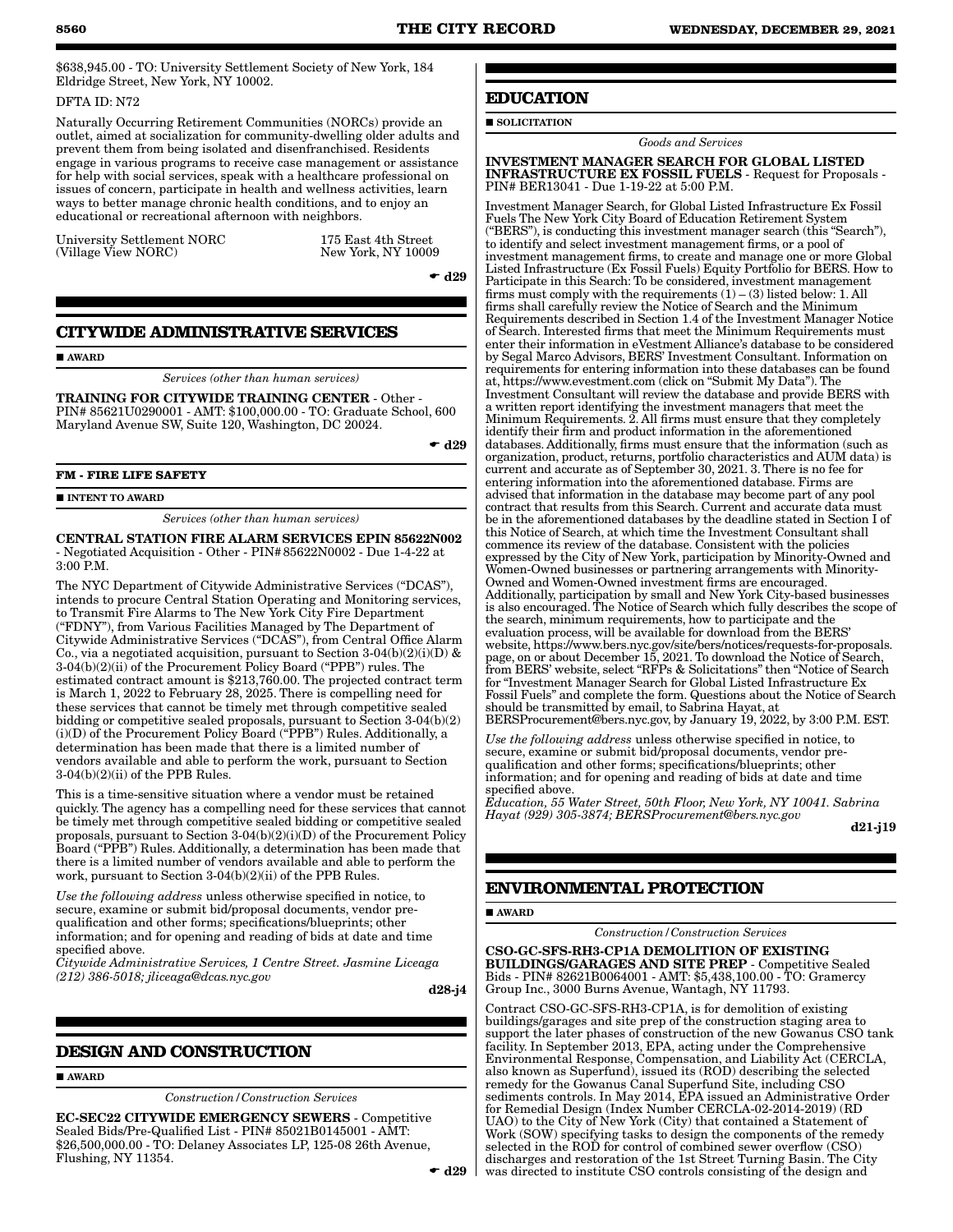construction of retention tanks to intercept discharges from the two largest CSO discharges to Gowanus Canal, outfall RH-034 in the Red Hook (RH) Wastewater Treatment Plant (WWTP) drainage area and OH-007 in the Owls Head (OH) WWTP drainage area.

 $\bullet$  d29

## **FINANCE**

#### **PURCHASING AND ADMINISTRATION**

 $\blacksquare$ INTENT TO AWARD

## *Services (other than human services)*

REAL ESTATE LOCKBOX - Negotiated Acquisition - Available only from a single source - PIN#83622N0007 - Due 1-7-22 at 3:00 P.M.

This is a notice of intent to enter into negotiations, for a one-year contract, with Deluxe Financial Services, LLC, for real estate tax lockbox services, to continue the collection of property tax revenue from mailed checks.

https://www1.nyc.gov/site/finance/about/procurements.page.

*Use the following address* unless otherwise specified in notice, to secure, examine or submit bid/proposal documents, vendor prequalification and other forms; specifications/blueprints; other information; and for opening and reading of bids at date and time specified above.

*Finance, 59 Maiden Lane, 32nd Floor, New York, NY 10038. Patricia Blaise (212) 291-4437; bids@finance.nyc.gov*

d28-j4

## **FINANCIAL INFORMATION SERVICES AGENCY**

#### **PROCUREMENT SERVICES**

#### INTENT TO AWARD

#### *Goods and Services*

#### PRECISELY FOR Z/OS SW MAINTENANCE AND ZPSAVER SUITE - Sole Source - Other - PIN#127FY2200050 - Due 1-6-22 at 10:00 A.M.

The Financial Information Services Agency (FISA) and Office of Payroll Administration (OPA), intends to enter into a Sole Source agreement with Precisely for the contract term 4/1/2022 - 3/31/2025.

*Use the following address* unless otherwise specified in notice, to secure, examine or submit bid/proposal documents, vendor prequalification and other forms; specifications/blueprints; other information; and for opening and reading of bids, at date and time specified above.

*Financial Information Services Agency, 5 Manhattan West, 4th Floor New York, NY 10001-2603. Petroy Pryce (212) 857-1123; ppryce@fisa-opa.nyc.gov*

 $\bullet$  d29-j5

## **HEALTH AND MENTAL HYGIENE**

#### AWARD

*Human Services/Client Services*

DEVELOPMENTAL, PSYCHOLOGICAL AND BEHAVIORAL HEALTH SERVICES - BP/City Council Discretionary - PIN#81621L0390001 - AMT: \$451,438.00 - TO: Bailey House, Inc., 1751 Park Avenue, New York, NY 10035.

 $\bullet$  d29

*Services (other than human services)*

#### CATCH & MENTAL HEALTH ROADMAP TRAINING

INITIATIVE - Other - PIN# 81622U0012001 - AMT: \$65,000.00 - TO: Cicatelli Associates Inc., 505 8th Avenue 19th Floor, New York, NY 10018-6505.

Vendor will provide various Mental Health trainings, for clinicians in School Based Health Center settings, on behalf of the Office of School Health's Adolescent Health Unit.

 $\bullet$  d29

TRAINING FOR CLININCIANS - Other - PIN# 81622U0010001 AMT: \$83,320.00 - TO: PESI Inc., 3839 White Avenue, Eau Claire, WI 54703.

Vendor will provide various Mental Health trainings for clinicians in School Based Health Centers.

#### $\bullet$  d29

LINKEDIN LEARNING LICENSES AND ADVERTISING SUBSCRIPTION - Other - PIN# 81622U0006001 - AMT: \$99,988.00 - TO: Carahsoft Technology Corp., 11493 Sunset Hills Road, Suite 100, Reston, VA 20190-5328.

Vendor will provide LinkedIn Learning Licenses and Advertising Subscription for Division of Administration - Effective 12/24/2021 to 12/23/2022

 $\bullet$  d29

#### **HOUSING AUTHORITY**

#### **PROCUREMENT**

**SOLICITATION** 

*Construction/Construction Services*

ROOFING REPLACEMENT & ROOFTOP STRUCTURE RENOVATIONS @ BARUCH HOUSES ADDITION - Competitive Sealed Bids - PIN#228845 - Due 1-26-22, at 11:00 A.M.

Chart for Cover Page Event Date Time Public Advertisement Begins 12/29/2021 Pre-Bid Conference 1/5/2022 11:00 A.M. Site Visits RFQ Question Deadline 1/12/2022 2:00 P.M. Question and Answer Release Date 1/19/2022 2:00 P.M. RFQ Bid Submission Deadline 1/26/2022 11:00 A.M.

RFQ Solicitation Timetable

- a. The release date of this RFQ is 12/29/2021
- b. A non-mandatory conference will be held, on 1/5/2022, at 11:00 A.M., at 100 Columbia Street, Manhattan, NY 10002.
- c. All questions related to this RFQ are to be submitted via email, to the CPD Procurement Unit, at cpd.procurement@nycha.nyc.gov with the RFQ number as the Subject line by no later than 2:00 P.M. on 1/12/2022. Proposers will be permitted to ask additional questions, at the Proposers' Conference. Responses to all submitted questions will be available for public viewing in Sourcing under the RFQ.
- d. Bids are due 1/26/2022, 2021, at 11:00 A.M. via iSupplier portal. Bid Submission Requirements Vendors shall electronically upload a single .pdf containing ALL components of the bid into iSupplier by the RFQ Bid Submission Deadline. NYCHA will NOT accept hardcopy Bids or bids via email, fax, or mail.

Instructions for registering for iSupplier can be found, at http://www1. nyc.gov/site/nycha/business/isupplier-vendor-registration.page

After Proposer registers for iSupplier, it typically takes 24 to 72 hours for Proposer's iSupplier profile to be approved. It is Vendors sole responsibility to complete iSupplier registration and submit its Bid before the RFQ Bid Submission Deadline. NYCHA is not responsible for delays caused by technical difficulty or caused by any other occurrence. For assistance regarding iSupplier please email, procurement@nycha.nyc.gov

*Use the following address* unless otherwise specified in notice, to secure, examine or submit bid/proposal documents, vendor prequalification and other forms; specifications/blueprints; other information; and for opening and reading of bids, at date and time specified above.

*Housing Authority, 90 Church Street, New York, NY 10007. Latrena Johnson (212) 306-3223; latrena.johnson@nycha.nyc.gov*

 $\bullet$  d29

## **HUMAN RESOURCES ADMINISTRATION**

**INTENT TO AWARD** 

*Human Services/Client Services*

06922Y0084-GOOD JOBS CHALLENGE - Request for Information - PIN# 06922Y0084 - Due 1-4-22 at 2:00 P.M.

The Human Resources Administration/Office of Employment & Support Administration, is seeking to award a sole source procurement with the Consortium for Worker Education for the Good Jobs Challenge. DSS/HRA will serve as the lead applicant in response to a recent Notice of Funding Opportunity (NOFO) from the Federal Economic Development Administration (EDA). The NOFO provides for grants of up to \$25 million each in support of sectoral partnerships designed to connect jobseekers to training and placement services, with employers in high-demand sectors of the local economy. The grant parameters specifically require applicants to identify a "backbone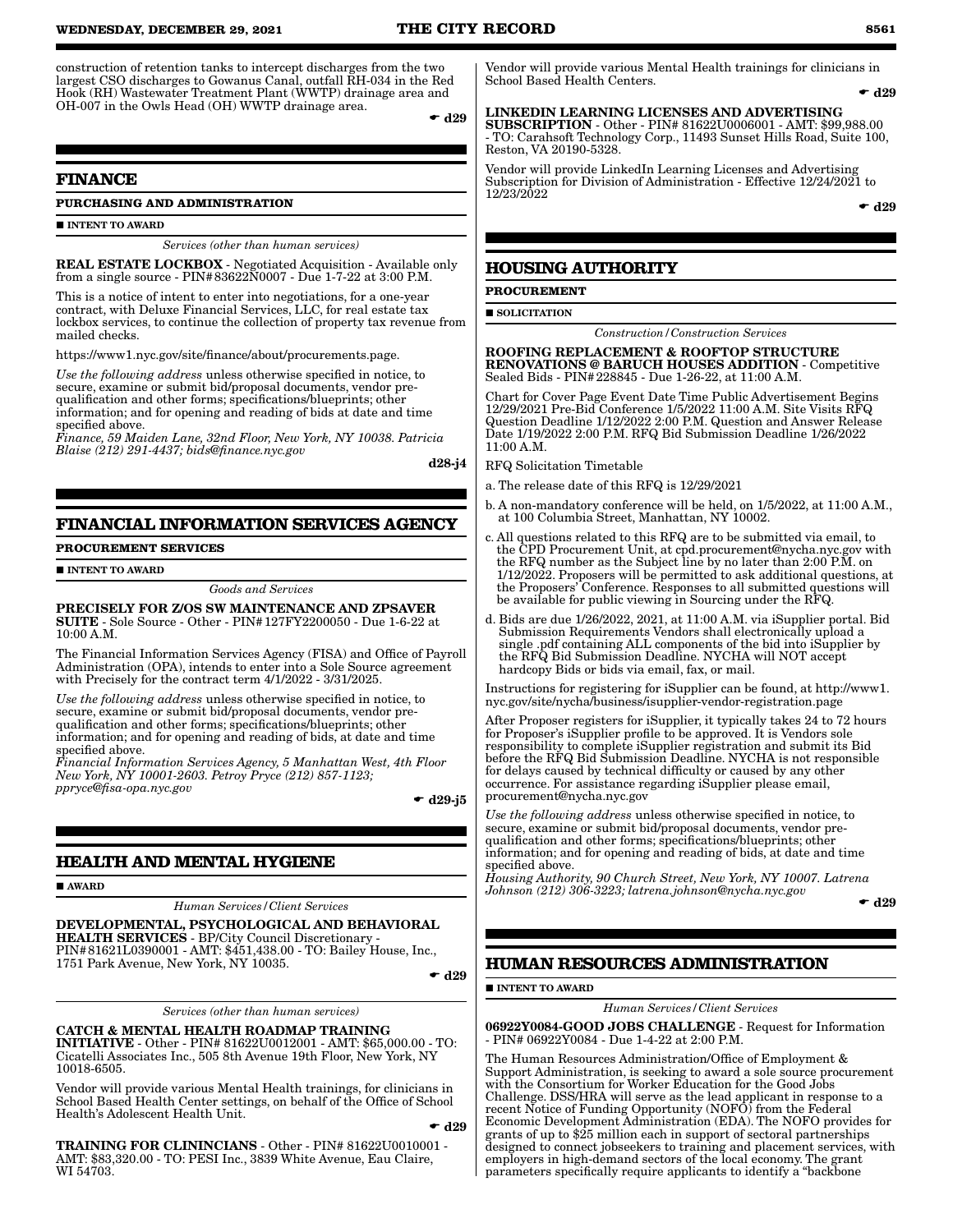AWARD

August 2022.

**SOLICITATION** 

P.M.

**CONTRACT SERVICES**

**MANAGEMENT AND BUDGET**

**NYC HEALTH + HOSPITALS**

15 Inverness Way East, D201 Englewood, CO 80112.

Renewal of subscription to IHS Markit for U.S. macroeconomic forecasting services, access to their U.S. macro model, and use of their database of economic data. Contract spans September 2021 through

*Services (other than human services)* IHS SUBSCRIPTION RENEWAL - Other - PIN# 00222U0002001 - AMT: \$65,857.00 - TO: IHS Global Inc., Global Engineering Documents,

*Construction/Construction Services* NEPONSIT - DEMOLITION AND STRUCTURE REMOVAL - Competitive Sealed Bids - PIN# NEPONSIT 2022 - Due 2-16-22 at 1:30

Neponsit Hospital, Complex Demolition, 149-25 Rockaway Beach Boulevard, Queens, NY. All Bids shall be in accordance with the terms of the NYC Health and Hospitals (HHC) Project Labor Agreement. NYC Health and Hospitals is requiring all vendors and contractors to maintain proof of COVID-19 vaccination for all of their employees who spend time at a NYC Health + Hospitals facility. Proof of COVID-19

 $\bullet$  d29

organization" for each proposed sectoral partnership. Backbone organizations offer well-established partnerships of employers from the same sector, who ally with stakeholders from government, education, economic development, organized labor, and/or community groups to develop workforce solutions that meet the local talent needs of that industry.

The target sector for our proposal is Industrial/Transportation. We plan to use the grant funds, if awarded, to procure a contractor to provide career readiness, training, job development, and to create apprenticeship pathways specific to that industry, and to identify partners for training, union apprenticeships, and employment.

Based upon these criteria, as well as the application partners' comprehensive knowledge of the provider community in this area, DSS/ HRA has concluded that the only organization within New York City that fits the parameters of this grant is the Consortium for Worker Education (CWE), to provide curriculum design and access to employment and union jobs. The contract will be for three years with an estimated budget of 1,500,000.00. The EDA Good Jobs Challenge Notice of Funding Opportunity has indicated a competitive preference for union jobs and apprenticeships. CWE is the only provider organization in New York City remotely approaches this set of relationships, or could add as much, as quickly, to our application. No other provider in New York City has the demonstrated knowledge and experience in creating new registered apprenticeships in the transportation sector in partnership with the Department of Labor. Among the outcomes we expect CWE to provide are developing systems and processes to measure and track key outcomes and metrics; delivering quality skills training to place HRA clients into career-track jobs; and offering technical assistance for employers to retain and advance workers placed through this program.

Any firm or organization which believes they can also provide this service is invited to respond to the RFI "06922Y0084-SOLE SOURCE-GOOD JOBS CHALLENGE on PASSPort. If you have any questions, please email, "frazierjac@dss.nyc.gov", with the subject line "06922Y0084-SOLE SOURCE-GOOD JOBS CHALLENGE". Please indicate your interest by responding to the RFI EPIN: 06922Y0084 in PASSPort, no later than January 4, 2022, 2:00 P.M.

d27-j3

#### *Services (other than human services)*

06922Y0083-SOLE SOURCE-BUS AND SUBWAY ADS FOR FAIR FARES CAMPAIGN - Request for Information - PIN# 06922Y0083 - Due 1-4-22 at 2:00 P.M.

DSS/HRA, intends to enter into a Sole Source contract with Outfront Media Group, LLC, for placing the Fair Fares campaign ads on buses and subways from 9/13/2021 to 12/5/2021. Outfront is the current advertising licensee for the MTA subway, commuter rail and bus systems. Outfront has the exclusive right to post and display advertising on those systems.

Any firm or organization which believes they can also provide this service is invited to respond to the RFI "06922Y0083-SOLE SOURCE-BUS AND SUBWAY ADS FOR FAIR FARES CAMPAIGN" on PASSPort. If you have any questions, please email,"frazierjac@dss.nyc. gov", with the subject line "06922Y0083-SOLE SOURCE-BUS AND SUBWAY ADS FOR FAIR FARES CAMPAIGN ". Please indicate your interest by responding to the RFI EPIN: 06922Y0083 in PASSPort no later than January 4, 2022, 2:00 P.M.

d27-j3

#### **AWARD**

*Services (other than human services)*

#### HRA MUNICIPAL CEMETERY BURIAL OPERATIONS -

Competitive Sealed Proposals - Judgment required in evaluating proposals - PIN#06921P0330001 - AMT: \$33,000,000.00 - TO: J. Pizzirusso Landscaping Corp., 7104 Avenue West, Brooklyn, NY 11234.

Term: 7/1/2021 - 6/30/2024

 $\bullet$  d29

*Goods*

CLOTHING FOR CASH ASSISTANCE APPLICANTS - Renewal - PIN# 06919B8202KXLR001 - AMT: \$499,628.58 - TO: Goodwill Industries of Greater NY & Northern New Jersey, Inc., 25 Elm Place, 3rd Floor, Brooklyn, NY 11201.

#### vaccination is completion of the vaccination series as outlined by the manufacturer.

Each building scheduled for demolition has been identified as having several types of environmental and safety areas of concern and related potential exposure risks. These conditions are (but may not be limited to) friable asbestos-containing material and related asbestoscontaining/contaminated debris; lead-based and lead-containing paint detached and/or delaminating from the intended substrate; settled and accumulated depositions of avian and/or animal waste (feces, dander, carcasses, etc.); lack of adequate lighting (including trips, slips and fall hazards); open elevator shafts; and below grade sections with inundated flood water conditions. Each bidding contractor is to take the appropriate measures including but not limited to hard hats, construction shoes, personal protective equipment (PPE) training prior to site entry.

Only Bidders on record and marked paid will be allowed to bid. Bidders who are planning to bid are required to purchase the Bid Forms Section "A" for \$30 Non-Refundable Fee at one of the Mandatory Pre-Bid Meetings with a Company Check or Money Order (Payable to NYCHH). Bidders are encouraged to arrive at least 30 minutes before Mandatory Pre-Bid Meetings start time to make purchases. Social distancing protocols must be observed, and limit your staff to one person at the meetings.

Technical Questions must be submitted in writing by email, no later than five (5) calendar days after the Mandatory Pre-Bid Meetings to, Clifton.Mclaughlin@nychhc.org and Janet.Olivera@nychhc.org.

Mandatory Pre-Bid Meetings are scheduled for January 20, 2022 and January 21, 2022, at 11:00 A.M. Mandatory Site Meetings Location - 149-25 Rockaway Beach Boulevard, Queens, NY 11694 - Block 16325 Lot 227 Note for Site Meeting:

Under Article 15A of The State of New York, the following M/WBE Goals apply to this contract, MBE 20 percent and WBE 10 percent. These goals apply to any Bid Submitted of \$100,000 or more. Bidders not complying with these Terms will have their bids declared Non-Responsive.

Requires Trade Licenses (Where Applicable).

*Use the following address* unless otherwise specified in notice, to secure, examine or submit bid/proposal documents, vendor prequalification and other forms; specifications/blueprints; other information; and for opening and reading of bids at date and time specified above.

*NYC Health + Hospitals, 55 Water Street, 25th Floor, New York, NY 10041. Clifton Mc Laughlin (212) 442-3658; Clifton.Mclaughlin@ nychhc.org*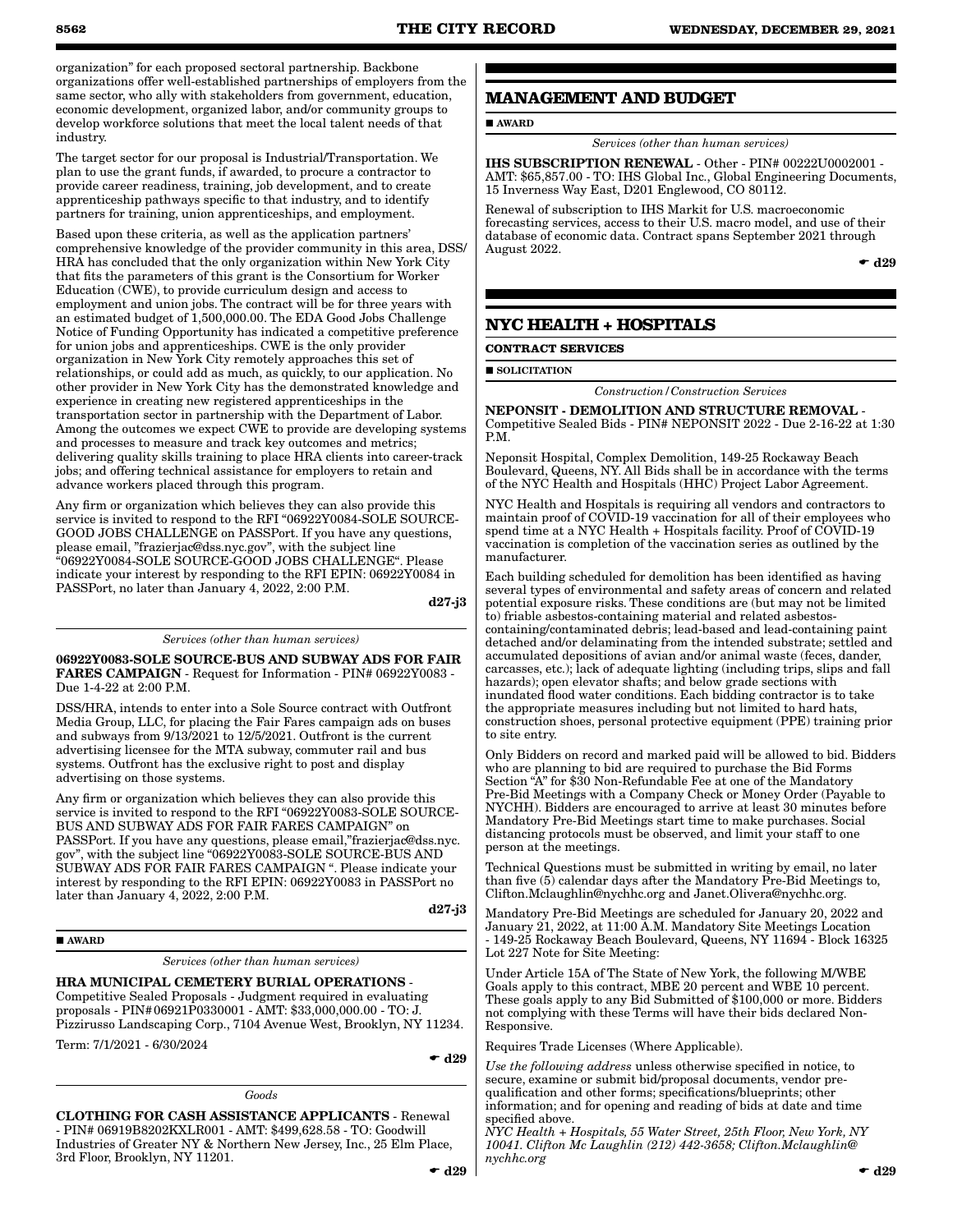## **CONTRACT AWARD HEARINGS**

**NOTE: LOCATION(S) ARE ACCESSIBLE TO INDIVIDUALS USING WHEELCHAIRS OR OTHER MOBILITY DEVICES. FOR FURTHER INFORMATION ON ACCESSIBILITY OR TO MAKE A REQUEST FOR ACCOMMODATIONS, SUCH AS SIGN LANGUAGE INTERPRETATION SERVICES, PLEASE CONTACT THE MAYOR'S OFFICE OF CONTRACT SERVICES (MOCS) VIA E-MAIL AT DISABILITYAFFAIRS@MOCS.NYC.GOV OR VIA PHONE AT (212) 788-0010. ANY PERSON REQUIRING REASONABLE ACCOMMODATION FOR THE PUBLIC HEARING SHOULD CONTACT MOCS AT LEAST THREE (3) BUSINESS DAYS IN ADVANCE OF THE HEARING TO ENSURE AVAILABILITY.**  $\mathbf{a}$ 

## **AGING**

 $\blacksquare$ PUBLIC HEARINGS

NOTICE IS HEREBY GIVEN that a Contract Public Hearing will be held on Thursday, January 13, 2022, at 10:00 AM. The Public Hearing will be held via Conference Call. Call-in #: 1-646-992-2010, ACCESS CODE: 715 951 139.

IN THE MATTER OF a Purchase Order/Contract between the Department for the Aging and SilverBills LLC, located 1333A North Avenue, Suite 332, New Rochelle, NY 10804, to provide Financial Services to Older Adults, Citywide. The Purchase Order/Contract amount will be \$150,000.00. The term shall be from January 1, 2022 to December 31, 2025. PIN #: 12522136A.

The Vendor has been selected by M/WBE Noncompetitive Small Purchase Method, pursuant to Section 3-08 (c)(1)(iv) of the Procurement Policy Board Rules.

In order to access the Public Hearing and testify, please call 1-646-992- 2010, ACCESS CODE: 715 951 139 no later than 9:55 AM. If you need further accommodations, please let us know at least five business days in advance of the Public Hearing via e-mail at DisabilityAffairs@ mocs.nyc.gov or via phone at 1-212-298-0734.

 $\div$  d29

NOTICE IS HEREBY GIVEN that a Contract Public Hearing will be held on Thursday, January 13, 2022, at 10:00 AM. The Public Hearing will be held via Conference Call. Call-in #: 1-646-992-2010, ACCESS CODE: 715 951 139.

IN THE MATTER OF a proposed contract between the Department for the Aging and New York Foundation for Senior Citizens, Inc., located at 11 Park Place, Suite 1416, New York, NY 10007, for the provision of social services to seniors, so as to enable recipients the opportunity to remain self-sufficient, healthy, and active members within their community. The amount of this contract will be \$597,436.00. The term of the contract shall be from April 1, 2021 to March 31, 2022. All CBs, Manhattan. E-PIN #: 12522R0005001.

The proposed contractor has been selected by Required Authorized Source, pursuant to Section 1-02 (d)(2) of the Procurement Policy Board Rules.

In order to access the Public Hearing and testify, please call 1-646-992- 2010, ACCESS CODE: 715 951 139 no later than 9:55 AM. If you need further accommodations, please let us know at least five business days in advance of the Public Hearing via e-mail at DisabilityAffairs@ mocs.nyc.gov or via phone at 1-212-298-0734.

 $\bullet$  d29

NOTICE IS HEREBY GIVEN that a Contract Public Hearing will be held on Thursday, January 13, 2022, at 10:00 AM. The Public Hearing will be held via Conference Call. Call-in #: 1-646-992-2010, ACCESS CODE: 715 951 139.

IN THE MATTER OF a proposed contract between the Department for the Aging and Community Agency for Senior Citizens, Inc., located at 120 Stuyvesant Place, Suite 409, Staten Island, NY 10301, for the provision of social services to seniors, so as to enable recipients the opportunity to remain self-sufficient, healthy, and active member within their community. The amount of this contract will be \$418,312.00. The term of the contract shall be from April 1, 2021 to March 31, 2022. All CBs, Staten Island. E-PIN #: 12522R0002001.

The proposed contractor has been selected by Required Authorized Source, pursuant to Section 1-02 (d)(2) of the Procurement Policy Board Rules.

In order to access the Public Hearing and testify, please call 1-646-992- 2010, ACCESS CODE: 715 951 139 no later than 9:55 AM. If you need further accommodations, please let us know at least five business days in advance of the Public Hearing via e-mail at DisabilityAffairs@ mocs.nyc.gov or via phone at 1-212-298-0734.

 $\bullet$  d29

NOTICE IS HEREBY GIVEN that a Contract Public Hearing will be held on Thursday, January 13, 2022, at 10:00 AM. The Public Hearing will be held via Conference Call. Call-in #: 1-646-992-2010, ACCESS CODE: 715 951 139.

IN THE MATTER OF a proposed contract between the Department for the Aging and The Neighborhood Self-Help by Older Persons Project, located at 953 Southern Boulevard, Suite 203, Bronx, NY 10459, for the provision of social services to seniors, so as to enable recipients the opportunity to remain self-sufficient, healthy, and active members within their community. The amount of this contract will be \$667,663.00. The term of the contract shall be from April 1, 2021 to March 31, 2022. All CBs, Bronx. E-PIN #: 12522R0004001.

The proposed contractor has been selected by Required Authorized Source, pursuant to Section 1-02 (d)(2) of the Procurement Policy Board Rules.

In order to access the Public Hearing and testify, please call 1-646-992- 2010, ACCESS CODE: 715 951 139 no later than 9:55 AM. If you need further accommodations, please let us know at least five business days in advance of the Public Hearing via e-mail at DisabilityAffairs@ mocs.nyc.gov or via phone at 1-212-298-0734.

 $\bullet$  d29

NOTICE IS HEREBY GIVEN that a Contract Public Hearing will be held on Thursday, January 13, 2022, at 10:00 AM. The Public Hearing will be held via Conference Call. Call-in #: 1-646-992-2010, ACCESS CODE: 715 951 139.

IN THE MATTER OF a proposed contract between the Department for the Aging and Selfhelp Community Services, Inc., located at 520 Eighth Avenue, 5th Floor., New York, NY 10018, for the provision of social services to seniors, so as to enable recipients the opportunity to remain self-sufficient, healthy, and active members within their community. The amount of this contract will be \$707,839.00. The term of the contract shall be from April 1, 2021 to March 31, 2022. All CBs, Queens. E-PIN #: 12522R0001001.

The proposed contractor has been selected by Required Authorized Source, pursuant to Section 1-02 (d)(2) of the Procurement Policy Board Rules.

In order to access the Public Hearing and testify, please call 1-646-992- 2010, ACCESS CODE: 715 951 139 no later than 9:55 AM. If you need further accommodations, please let us know at least five business days in advance of the Public Hearing via e-mail at DisabilityAffairs@ mocs.nyc.gov or via phone at 1-212-298-0734.

 $\bullet$  d29

NOTICE IS HEREBY GIVEN that a Contract Public Hearing will be held on Thursday, January 13, 2022, at 10:00 AM. The Public Hearing will be held via Conference Call. Call-in #: 1-646-992-2010, ACCESS CODE: 715 951 139.

IN THE MATTER OF a proposed contract between the Department for the Aging and The Jewish Association for Services for the Aged, located at 247 West 37th Street, 9th Floor., New York, NY 10018, for the provision of social services to seniors, so as to enable recipients the opportunity to remain self-sufficient, healthy, and active members within their community. The amount of this contract will be \$667,663.00. The term of the contract shall be from April 1, 2021 to March 31, 2022. All CBs, Brooklyn. E-PIN #: 12522R0003001.

The proposed contractor has been selected by Required Authorized Source, pursuant to Section 1-02 (d)(2) of the Procurement Policy Board Rules.

In order to access the Public Hearing and testify, please call 1-646-992- 2010, ACCESS CODE: 715 951 139 no later than 9:55 AM. If you need further accommodations, please let us know at least five business days in advance of the Public Hearing via e-mail at DisabilityAffairs@ mocs.nyc.gov or via phone at 1-212-298-0734.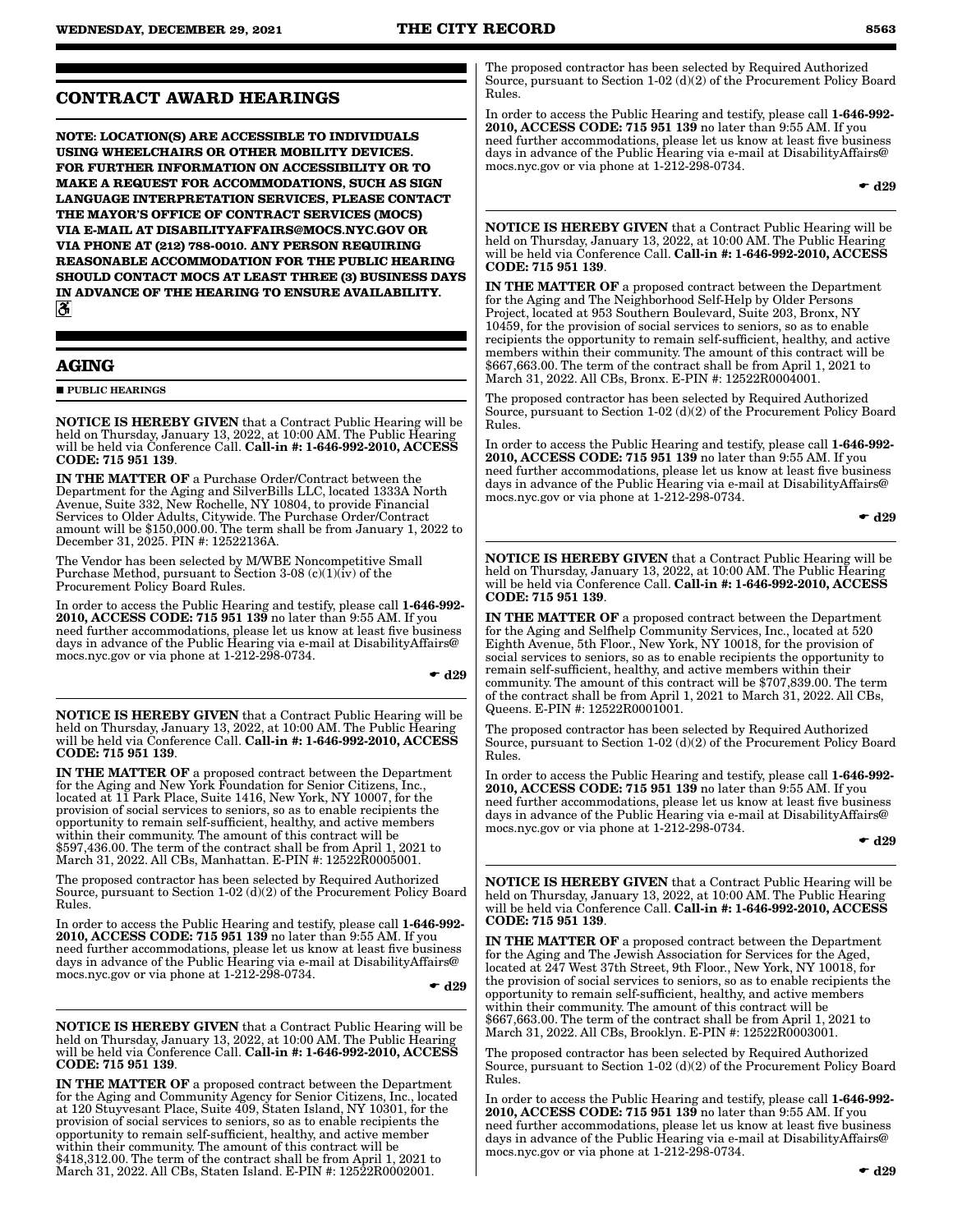## **CITYWIDE ADMINISTRATIVE SERVICES**

**PUBLIC HEARINGS** 

NOTICE IS HEREBY GIVEN that a Contract Public Hearing will be held on Thursday, January 13, 2022, at 10:00 AM. The Public Hearing will be held via Conference Call. Call-in #: 1-646-992-2010, ACCESS CODE: 715 951 139.

IN THE MATTER OF a proposed contract between the Department of Citywide Administrative Services of the City of New York, on behalf of the New York City Police Department, and Johnson, Roberts, and Associates, Inc., located at 2601C Blanding Avenue, Suite 109, Alameda, CA 94501, for procuring California Psychological Inventory Examination Materials, Citywide. The proposed contract is in the amount of \$460,500.00. The term of the contract will be five years from date of Notice of Award with a one-year renewal option. E-PIN #: 05622S0004001.

The proposed contractor has been selected by Sole Source Procurement Method, pursuant to Section 3-05 of the Procurement Policy Board Rules.

A draft copy of the contract may be inspected at the Office of Citywide Procurement, Vendor Relation Unit, One Centre Street, 18th Floor, New York, NY 10007, on business days (excluding Legal Holidays), from December 29, 2021 to January 13, 2022, between the hours of 9:00 AM and 4:00 PM.

In order to access the Public Hearing and testify, please call 1-646-992- 2010, ACCESS CODE: 715 951 139 no later than 9:55 AM. If you need further accommodations, please let us know at least five business days in advance of the Public Hearing via e-mail at DisabilityAffairs@ mocs.nyc.gov or via phone at 1-212-298-0734.

 $\bullet$  d29

## **CONSUMER AND WORKER PROTECTION**

**PUBLIC HEARINGS** 

NOTICE IS HEREBY GIVEN that a Contract Public Hearing will be held on Thursday, January 13, 2022, at 10:00 AM. The Public Hearing will be held via Conference Call. Call-in #: 1-646-992-2010, ACCESS CODE: 715 951 139.

IN THE MATTER OF a proposed contract between the Department of Consumer and Worker Protection and Bolder Design, Inc., located at 333 Mamaroneck Avenue, Suite 214, White Plains, NY 10605, to provide online exams to home improvement contractor; home improvement salesperson; sightseeing guide; and process server individual taken by applicants when applying for either new licenses or renewals through competitive sealed bidding or competitive sealed proposals. The term of the contract will be from October 1, 2021 to September 30, 2026. The contract amount is \$825,884.00. All CBs Bronx, Manhattan and Queens; CB 3, Staten Island. E-PIN #: 86622N0003001.

The proposed contractor has been selected by Negotiated Acquisition Method, pursuant to Section 3-04 (b)(2)(ii) of the Procurement Policy Board Rules.

In order to access the Public Hearing and testify, please call 1-646-992- 2010, ACCESS CODE: 715 951 139 no later than 9:55 AM. If you need further accommodations, please let us know at least five business days in advance of the Public Hearing via e-mail at DisabilityAffairs@ mocs.nyc.gov or via phone at 1-212-298-0734.

 $\bullet$  d29

## **EMERGENCY MANAGEMENT**

**PUBLIC HEARINGS** 

NOTICE IS HEREBY GIVEN that a Contract Public Hearing will be held on Thursday, January 13, 2022, at 10:00 AM. The Public Hearing will be held via Conference Call. Call-in #: 1-646-992-2010, ACCESS CODE: 715 951 139.

IN THE MATTER OF a proposed contract between New York City Emergency Management (NYCEM) and The Cadmus Group LLC, principal office located at 100 5th Avenue, Suite 100, Waltham, MA 02451, for the provision of Preparedness Planning, Program Management, Administrative, and Training & Exercise Services at

NYCEM Headquarters at 165 Cadman Plaza, Borough of Brooklyn. The contract amount shall not exceed \$3,365,100.00. The contract term shall be three years from date of notice to proceed with two three-year renewal options. CB 2, Brooklyn. E-PIN #: 01721P0001007.

The proposed contractor has been selected by Competitive Sealed Proposal Method, pursuant to Section 3-03 of the Procurement Policy Board Rules.

In order to access the Public Hearing and testify, please call 1-646-992- 2010, ACCESS CODE: 715 951 139 no later than 9:55 AM. If you need further accommodations, please let us know at least five business days in advance of the Public Hearing via e-mail at DisabilityAffairs@ mocs.nyc.gov or via phone at 1-212-298-0734.

 $\bullet$  d29

## **ENVIRONMENTAL PROTECTION**

**PUBLIC HEARINGS** 

### THIS PUBLIC HEARING HAS BEEN CANCELED.

NOTICE IS HEREBY GIVEN that a Public Hearing will be held by the Department of Environmental Protection via conference call on December 30, 2021 commencing at 10:00 A.M. on the following:

IN THE MATTER OF a proposed Purchase Order/Contract between the Department of Environmental Protection and Pina M Inc., located at 16 W Main St. 2nd FL, Freehold, NJ 07728 for Leak Detection equipment. The Contract term shall be six calendar months from the date of the written notice to proceed. The Contract amount shall be \$207,027.00 Location: 59-17 Junction Blvd, Flushing, NY 11373 PIN#2004009X

The Vendor was selected by MWBE Noncompetitive Small Purchase pursuant to Section  $3-08(c)(1)(iv)$  of the PPB Rules.

In order to access the Public Hearing and testify, please call 1-347-921- 5612, Access Code: 544648730# no later than 9:55 AM. If you need further accommodations, please let us know at least five business days in advance of the Public Hearing via e-mail at noahs@dep.nyc.gov.

Pursuant to Section 2-11(c)(3) of the Procurement Policy Board Rules, if DEP does not receive, by December 21, 2021, from any individual a written request to speak at this hearing, then DEP need not conduct this hearing. Requests should be made to Mr. Noah Shieh via email at noahs@dep.nyc.gov.

 $\bullet$  d29

## **HEALTH AND MENTAL HYGIENE**

**PUBLIC HEARINGS** 

NOTICE IS HEREBY GIVEN that a Contract Public Hearing will be held on Thursday, January 13, 2022, at 10:00 AM. The Public Hearing<br>will be held via Conference Call. **Call-in #: 1-646-992-2010, ACCESS** CODE: 715 951 139.

IN THE MATTER OF a proposed contract between the Department of Health and Mental Hygiene and CURE Staffing, Inc., 17-08 Francis Lewis Blvd.., Whitestone, NY 11357, for Medical Personnel Staffing Services, Citywide. The contract amount will be \$30,000,000.00. The contract term shall be from March 1, 2022 to February 29, 2028. PIN #: 22AX001101R0X00, E-PIN #: 81621P0361001.

The proposed contractor has been selected by Competitive Sealed Proposal Method, pursuant to Section 3-03 of the Procurement Policy Board Rules.

In order to access the Public Hearing and testify, please call 1-646-992- 2010, ACCESS CODE: 715 951 139 no later than 9:55 AM. If you need further accommodations, please let us know at least five business days in advance of the Public Hearing via e-mail at DisabilityAffairs@ mocs.nyc.gov or via phone at 1-212-298-0734.

 $\bullet$  d29

### **HOMELESS SERVICES**

**PUBLIC HEARINGS** 

NOTICE IS HEREBY GIVEN that a Contract Public Hearing will be held on Thursday, January 13, 2022, at 10:00 AM. The Public Hearing<br>will be held via Conference Call. **Call-in #: 1-646-992-2010, ACCESS** CODE: 715 951 139.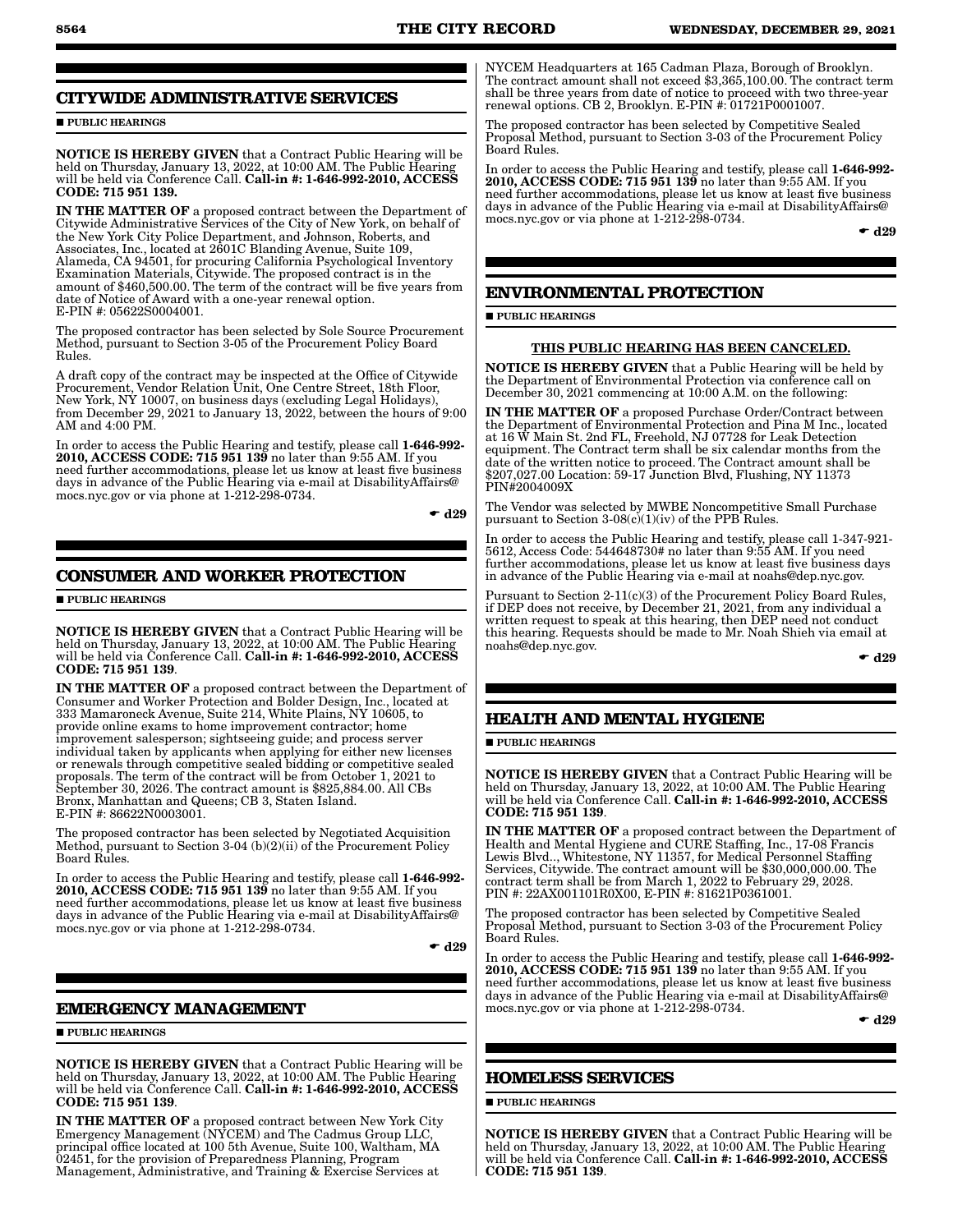IN THE MATTER OF a proposed contract between the Department of Homeless Services of the City of New York and BronxWorks, Inc., located at 60 East Tremont Avenue, Bronx, NY 10453, for the provision of Stabilization Beds for street homeless individuals at 1397 Stebbins Avenue, Bronx, NY 10459. The contract term shall be from January 1, 2022 to June 30, 2026 with one renewal option from July 1, 2026 to June 30, 2030. The contract amount will be \$15,861,667.00. CB 3, Bronx. E-PIN #: 07121P0124005.

The proposed contractor has been selected by Competitive Sealed Proposal Method, pursuant to Section 3-03 of the Procurement Policy Board Rules.

In order to access the Public Hearing and testify, please call 1-646-992- 2010, ACCESS CODE: 715 951 139 no later than 9:55 AM. If you need further accommodations, please let us know at least five business days in advance of the Public Hearing via e-mail at DisabilityAffairs@ mocs.nyc.gov or via phone at 1-212-298-0734.

 $\bullet$  d29

NOTICE IS HEREBY GIVEN that a Contract Public Hearing will be held on Thursday, January 13, 2022, at 10:00 AM. The Public Hearing will be held via Conference Call. Call-in #: 1-646-992-2010, ACCESS CODE: 715 951 139.

IN THE MATTER OF a proposed contract between the Department of Homeless Services of the City of New York and the contractor listed below, for the provision of Shelter Facilities for Homeless Families with Children. The term of this contract will be from February 1, 2022 to June 30, 2030.

| Contractor/<br><b>Address</b>                                                           | <b>Site Address</b>                                        | $CB$ E-PIN#      | Amount          |
|-----------------------------------------------------------------------------------------|------------------------------------------------------------|------------------|-----------------|
| Children's<br>Rescue Fund-<br>Icahn House<br>1520 Brook<br>Avenue<br>Bronx,<br>NY 10457 | $21$ East $29th$<br><b>Street</b><br>Brooklyn,<br>NY 11226 | 17 07121P0115001 | \$62,424,236.00 |

The proposed contractor has been selected through HHS ACCELERATOR, pursuant to Section 3-16 of the Procurement Policy Board Rules.

In order to access the Public Hearing and testify, please call 1-646-992- 2010, ACCESS CODE: 715 951 139 no later than 9:55 AM. If you need further accommodations, please let us know at least five business days in advance of the Public Hearing via e-mail at DisabilityAffairs@ mocs.nyc.gov or via phone at 1-212-298-0734.

 $\bullet$  d29

NOTICE IS HEREBY GIVEN that a Contract Public Hearing will be held on Thursday, January 13, 2022, at 10:00 AM. The Public Hearing will be held via Conference Call. Call-in #: 1-646-992-2010, ACCESS CODE: 715 951 139.

IN THE MATTER OF a proposed contract between the Department of Homeless Services of the City of New York and Common Ground Management Corporation dba Breaking Ground Management, located at 505 8th Avenue, 15th Floor, New York, NY 10018, to develop and operate a Safe Haven for Single Adults at 123 East 15th Street, New York, NY 10003. The contract term shall be from January 1, 2022 to June 30, 2026 with one renewal option from July 1, 2026 to June 30, 2030. The contract amount will be \$38,375,000.00. CB 6, Manhattan. E-PIN #: 07121P0125003.

The proposed contractor has been selected by Competitive Sealed Proposal Method, pursuant to Section 3-03 of the Procurement Policy Board Rules.

In order to access the Public Hearing and testify, please call 1-646-992- 2010, ACCESS CODE: 715 951 139 no later than 9:55 AM. If you need further accommodations, please let us know at least five business days in advance of the Public Hearing via e-mail at DisabilityAffairs@ mocs.nyc.gov or via phone at 1-212-298-0734.

 $\bullet$  d29

NOTICE IS HEREBY GIVEN that a Contract Public Hearing will be held on Thursday, January 13, 2022, at 10:00 AM. The Public Hearing will be held via Conference Call. Call-in #: 1-646-992-2010, ACCESS CODE: 715 951 139.

IN THE MATTER OF a proposed contract between the Department of Homeless Services of the City of New York and Center for Urban Community Services, Inc., located at 198 East 121st Street, 6th Floor, New York, NY 10035, for the provision of Stabilization Beds for street homeless individuals at 317 West 45th, New York, NY 10036. The contract term shall be from January 1, 2022 to June 30, 2026 with one

renewal option from July 1, 2026 to June 30, 2030. The contract amount will be \$48,608,333.00. CB 4, Manhattan. E-PIN #: 07121P0124004.

The proposed contractor has been selected by Competitive Sealed Proposal Method, pursuant to Section 3-03 of the Procurement Policy Board Rules.

In order to access the Public Hearing and testify, please call 1-646-992-2010, ACCESS CODE: 715 951 139 no later than 9:55 AM. If you need further accommodations, please let us know at least five business days in advance of the Public Hearing via e-mail at DisabilityAffairs@ mocs.nyc.gov or via phone at 1-212-298-0734.

 $\bullet$  d29

## **HUMAN RESOURCES ADMINISTRATION**

## **PUBLIC HEARINGS**

NOTICE IS HEREBY GIVEN that a Contract Public Hearing will be held on Thursday, January 13, 2022, at 10:00 AM. The Public Hearing will be held via Conference Call. Call-in #: 1-646-992-2010, ACCESS CODE: 715 951 139.

IN THE MATTER OF a proposed contract between the Human Resources Administration and Southside United Housing Development Fund Corporation, located at 434 S 5th Street, Brooklyn, NY 11211 for the provision of Legal Representation to vulnerable populations. The contract term shall be from July 1, 2021 to June 30, 2022 with no option to renew. The contract amount will be \$310,000.00. CB 1, Brooklyn. E-PIN #: 06922L0085001.

The proposed contractor is being funded through City Council Discretionary Funds/Line Item Appropriation, pursuant to Section 1-02 (e) of the Procurement Policy Board Rules.

In order to access the Public Hearing and testify, please call 1-646-992- 2010, ACCESS CODE: 715 951 139 no later than 9:55 AM. If you need further accommodations, please let us know at least five business days in advance of the Public Hearing via e-mail at DisabilityAffairs@ mocs.nyc.gov or via phone at 1-212-298-0734.

 $\bullet$  d29

NOTICE IS HEREBY GIVEN that a Contract Public Hearing will be held on Thursday, January 13, 2022, at 10:00 AM. The Public Hearing will be held via Conference Call. Call-in #: 1-646-992-2010, ACCESS CODE: 715 951 139.

IN THE MATTER OF a proposed contract between the Human Resources Administration and Her Justice, Inc., located at 100 Broadway, 10th Floor, New York, NY 10005, for the provision of general legal services for victims of domestic violence. The contract term shall be from July 1, 2021 to June 30, 2022 with no option to renew. The contract amount will be \$325,000.00. CB 1 and 3, Manhattan; CB 1, Brooklyn; CB 3, Staten Island. E-PIN #: 06922L0087001.

The proposed contractor is being funded through City Council Discretionary Funds/Line Item Appropriation, pursuant to Section 1-02 (e) of the Procurement Policy Board Rules.

In order to access the Public Hearing and testify, please call 1-646-992- 2010, ACCESS CODE: 715 951 139 no later than 9:55 AM. If you need further accommodations, please let us know at least five business days in advance of the Public Hearing via e-mail at DisabilityAffairs@ mocs.nyc.gov or via phone at 1-212-298-0734.

 $\bullet$  d29

NOTICE IS HEREBY GIVEN that a Contract Public Hearing will be held on Thursday, January 13, 2022, at 10:00 AM. The Public Hearing will be held via Conference Call. Call-in #: 1-646-992-2010, ACCESS CODE: 715 951 139.

IN THE MATTER OF a proposed contract between the Human Resources Administration and Asian Americans For Equality, Inc., located at 2 Allen Street, 7th Floor, New York, NY 10002, for the provision of Legal Representation Services on a range of matters. The contract term shall be from July 1, 2021 to June 30, 2022 with no option to renew. The contract amount will be \$300,000.00. CB 3, Manhattan. E-PIN #: 06922L0083001.

The proposed contractor is being funded through City Council Discretionary Funds/Line Item Appropriation, pursuant to Section 1-02 (e) of the Procurement Policy Board Rules.

In order to access the Public Hearing and testify, please call 1-646-992- 2010, ACCESS CODE: 715 951 139 no later than 9:55 AM. If you need further accommodations, please let us know at least five business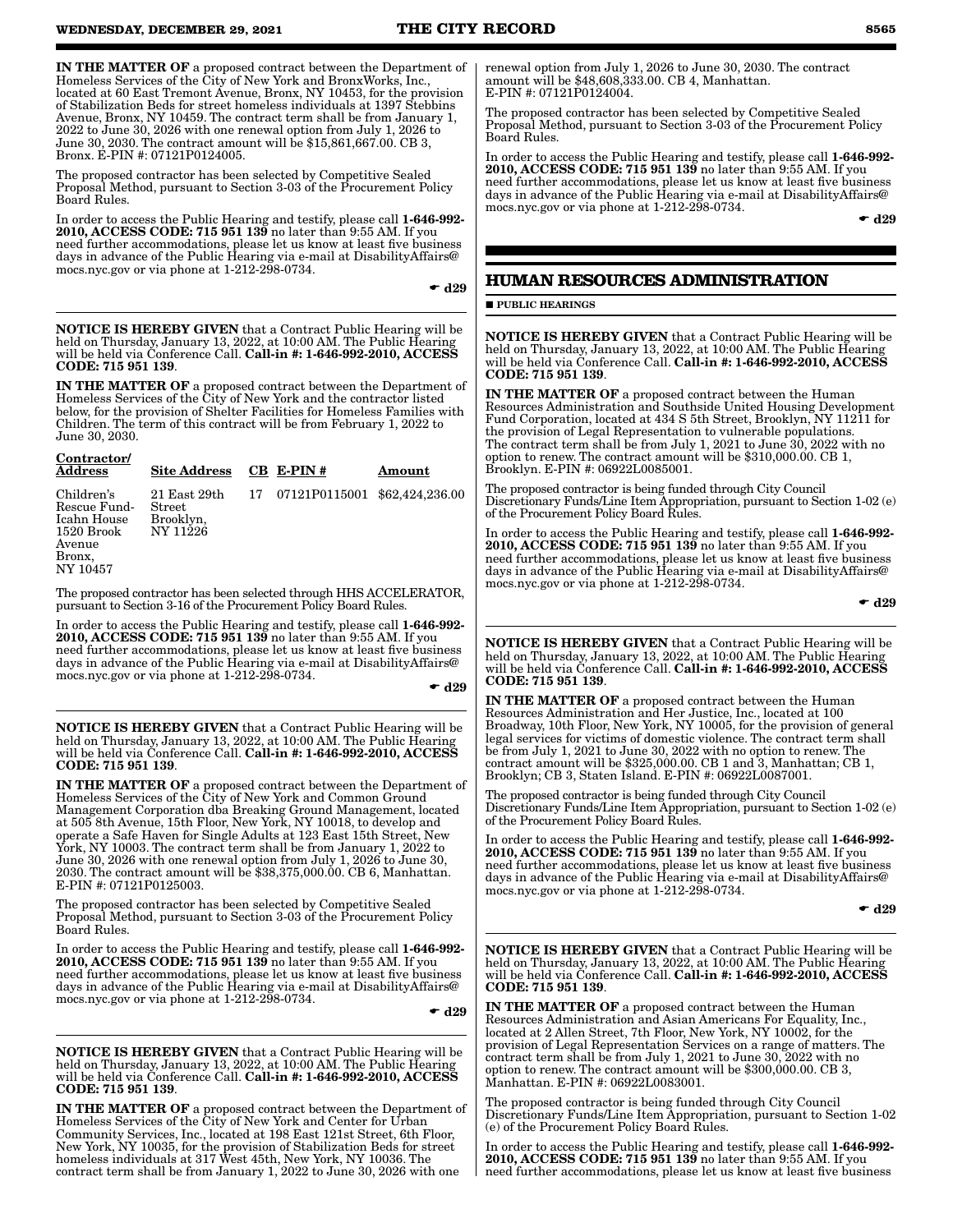days in advance of the Public Hearing via e-mail at DisabilityAffairs@ mocs.nyc.gov or via phone at 1-212-298-0734.

 $\bullet$  d29

NOTICE IS HEREBY GIVEN that a Contract Public Hearing will be held on Thursday, January 13, 2022, at 10:00 AM. The Public Hearing will be held via Conference Call. Call-in #: 1-646-992-2010, ACCESS CODE: 715 951 139.

IN THE MATTER OF a proposed contract between the Human Resources Administration and Lesbian and Gay Community Service Center, Inc., located at 208 West 13th Street, New York, NY 10011, for provision of funding to support the LGBTQ Community Crisis program, Citywide. The contract term shall be from July 1, 2021 to June 30, 2022 with no option to renew. The contract amount will be \$322,000.00. E-PIN #: 06922L0082001.

The proposed contractor is being funded through City Council Discretionary Funds/Line Item Appropriation, pursuant to Section 1-02 (e) of the Procurement Policy Board Rules.

In order to access the Public Hearing and testify, please call 1-646-992- 2010, ACCESS CODE: 715 951 139 no later than 9:55 AM. If you need further accommodations, please let us know at least five business days in advance of the Public Hearing via e-mail at DisabilityAffairs@ mocs.nyc.gov or via phone at 1-212-298-0734.

IN THE MATTER OF a proposed contract between the Human Resources Administration and Project Renewal, Inc., located at 200 Varick Street, 9th Floor, New York, NY 10014, for the provision of homeless prevention services to veterans, Citywide. The contract term shall be from July 1, 2021 to June 30, 2022 with no option to renew. The contract amount will be \$300,000.00. E-PIN #: 06922L0084001.

The proposed contractor is being funded through City Council Discretionary Funds/Line Item Appropriation, pursuant to Section 1-02 (e) of the Procurement Policy Board Rules.

In order to access the Public Hearing and testify, please call 1-646-992- 2010, ACCESS CODE: 715 951 139 no later than 9:55 AM. If you need further accommodations, please let us know at least five business days in advance of the Public Hearing via e-mail at DisabilityAffairs@ mocs.nyc.gov or via phone at 1-212-298-0734.

IN THE MATTER OF a proposed contract between the Human Resources Administration and Coalition for the Homeless, Inc., located at 129 Fulton Street, New York, NY 10038, for the provision of emergency grants to families at risk of eviction, Citywide. The contract term shall be from July 1, 2021 to June 30, 2022 with no option to renew. The contract amount will be \$492,000.00. E-PIN #: 06922L0088001.

The proposed contractor is being funded through City Council Discretionary Funds/Line Item Appropriation, pursuant to Section 1-02 (e) of the Procurement Policy Board Rules.

In order to access the Public Hearing and testify, please call 1-646-992- 2010, ACCESS CODE: 715 951 139 no later than 9:55 AM. If you need further accommodations, please let us know at least five business days in advance of the Public Hearing via e-mail at DisabilityAffairs@ mocs.nyc.gov or via phone at 1-212-298-0734.

 $\bullet$  d29

NOTICE IS HEREBY GIVEN that a Contract Public Hearing will be held on Thursday, January 13, 2022, at 10:00 AM. The Public Hearing will be held via Conference Call. Call-in #: 1-646-992-2010, ACCESS CODE: 715 951 139.

IN THE MATTER OF a proposed contract between the Human Resources Administration and Safe Horizon, Inc., located at 2 Lafayette Street, 3rd Floor, New York, NY 10007, for the provision legal services for recent immigrants. The contract term shall be from July 1, 2021 to June 30, 2022 with no option to renew. The contract amount will be \$295,000.00. CB 1, Manhattan. E-PIN #: 06922L0080001.

The proposed contractor is being funded through City Council Discretionary Funds/Line Item Appropriation, pursuant to Section 1-02 (e) of the Procurement Policy Board Rules.

In order to access the Public Hearing and testify, please call 1-646-992- 2010, ACCESS CODE: 715 951 139 no later than 9:55 AM. If you need further accommodations, please let us know at least five business days in advance of the Public Hearing via e-mail at DisabilityAffairs@ mocs.nyc.gov or via phone at 1-212-298-0734.

 $\bullet$  d29

NOTICE IS HEREBY GIVEN that a Contract Public Hearing will be held on Thursday, January 13, 2022, at 10:00 AM. The Public Hearing will be held via Conference Call. Call-in #: 1-646-992-2010, ACCESS CODE: 715 951 139.

IN THE MATTER OF a proposed contract between the Human Resources Administration and Emerald Isle Immigration Center, Inc., located at 5926 Woodside Avenue, Woodside, NY 11377, for the provision of legal services for recent immigrants. The contract term shall be from July 1, 2021 to June 30, 2022 with no option to renew. The contract amount will be \$313,000.00. CB 2, Queens. E-PIN #: 06922L0086001.

The proposed contractor is being funded through City Council Discretionary Funds/Line Item Appropriation, pursuant to Section 1-02 (e) of the Procurement Policy Board Rules.

In order to access the Public Hearing and testify, please call 1-646-992- 2010, ACCESS CODE: 715 951 139 no later than 9:55 AM. If you need further accommodations, please let us know at least five business days in advance of the Public Hearing via e-mail at DisabilityAffairs@ mocs.nyc.gov or via phone at 1-212-298-0734.

 $\div$  d<sub>29</sub>

NOTICE IS HEREBY GIVEN that a Contract Public Hearing will be held on Thursday, January 13, 2022, at 10:00 AM. The Public Hearing<br>will be held via Conference Call. **Call-in #: 1-646-992-2010, ACCESS** CODE: 715 951 139.

IN THE MATTER OF a proposed contract between the Human Resources Administration and Rising Ground, Inc., located at 151 Lawrence Street, 5th Floor, Brooklyn, NY 11201, to support the Grow Rise Lead (G.R.L) program. The contract term shall be from July 1, 2021 to June 30, 2022 with no option to renew. The contract amount will be \$250,000.00. CB 2, Brooklyn. E-PIN #: 06922L0079001.

The proposed contractor is being funded through City Council Discretionary Funds/Line Item Appropriation, pursuant to Section 1-02 (e) of the Procurement Policy Board Rules.

In order to access the Public Hearing and testify, please call 1-646-992- 2010, ACCESS CODE: 715 951 139 no later than 9:55 AM. If you need further accommodations, please let us know at least five business days in advance of the Public Hearing via e-mail at DisabilityAffairs@ mocs.nyc.gov or via phone at 1-212-298-0734.

 $\bullet$  d29

NOTICE IS HEREBY GIVEN that a Contract Public Hearing will be held on Thursday, January 13, 2022, at 10:00 AM. The Public Hearing<br>will be held via Conference Call. **Call-in #: 1-646-992-2010, ACCESS** CODE: 715 951 139.

IN THE MATTER OF a proposed contract between the Human Resources Administration and Brooklyn Legal Services Corporation A, located at 260 Broadway, Suite 2, Brooklyn, NY 11211, for the provision of Legal Representation Services on a range of matters. The contract term shall be from July 1, 2021 to June 30, 2022 with no option to renew. The contract amount will be \$295,262.00. CB 1, Brooklyn; CB 1 and 3, Manhattan; CB 1, Staten Island. E-PIN #: 06922L0081001.

The proposed contractor is being funded through City Council Discretionary Funds/Line Item Appropriation, pursuant to Section 1-02 (e) of the Procurement Policy Board Rules.

In order to access the Public Hearing and testify, please call 1-646-992- 2010, ACCESS CODE: 715 951 139 no later than 9:55 AM. If you need further accommodations, please let us know at least five business days in advance of the Public Hearing via e-mail at DisabilityAffairs@ mocs.nyc.gov or via phone at 1-212-298-0734.

 $\bullet$  d29

## **TRANSPORTATION**

**PUBLIC HEARINGS** 

NOTICE IS HEREBY GIVEN that a Contract Public Hearing will be held on Thursday, January 13, 2022, at 10:00 AM. The Public Hearing will be held via Conference Call. Call-in #: 1-646-992-2010, ACCESS CODE: 715 951 139.

IN THE MATTER OF a proposed contract between the Department of Transportation of the City of New York and KS Engineers, P.C., located at 65 Broadway, Suite 1002, New York, NY 10006, for the Resident Engineering Inspection Services in Connection with the Rehabilitation of Boston Road over Hutchinson River, Borough of The Bronx. The contract amount shall be \$8,595,138.38. The contract term shall be 1425 Consecutive Calendar Days from date of Written Notice to Proceed for the Final Completion of Construction Contract. E-PIN #: 84121P0014, PIN #: 84121BXBR468.

The proposed contractor has been selected by Competitive Sealed Proposal Method, pursuant to Section 3-03 of the Procurement Policy Board Rules.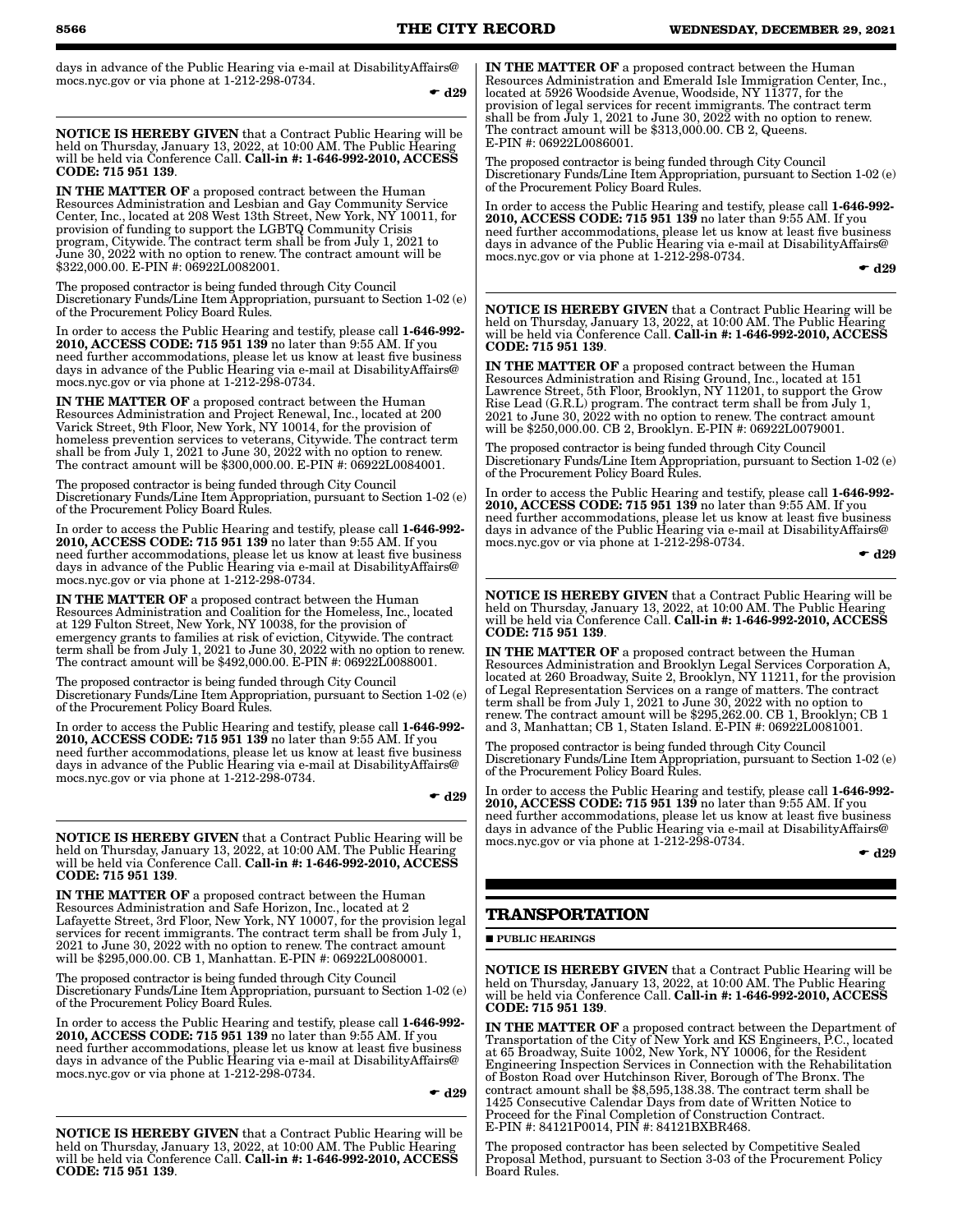In order to access the Public Hearing and testify, please call 1-646-992- 2010, ACCESS CODE: 715 951 139 no later than 9:55 AM. If you need further accommodations, please let us know at least five business days in advance of the Public Hearing via e-mail at DisabilityAffairs@ mocs.nyc.gov or via phone at 1-212-298-0734.

 $\bullet$  d29

NOTICE IS HEREBY GIVEN that a Contract Public Hearing will be held on Thursday, January 13, 2022, at 10:00 AM. The Public Hearing will be held via Conference Call. Call-in #: 1-646-992-2010, ACCESS CODE: 715 951 139.

IN THE MATTER OF a proposed contract between the Department of Transportation of the City of New York and Henningson, Durham & Richardson, Architecture and Engineering, PC, 500 Seventh Avenue,15th Floor, New York, NY 10018, for the provision of Service Agreement in Connection with Design Build Owner's Representation Services, Citywide. Contract No. HBORSA21B. The contract amount shall be \$25,000,000.00. The contract term shall be 1461 Consecutive Calendar Days from Date of Written Notice to Proceed with an option to renew for an additional 1461 Consecutive Calendar Days under the same terms and conditions at the sole discretion of the City. E-PIN #: 84121P0023002, PIN #: 84121MBBR476.

The proposed contractor has been selected by Competitive Sealed Proposal Method, pursuant to Section 3-03 of the Procurement Policy Board Rules.

In order to access the Public Hearing and testify, please call 1-646-992- 2010, ACCESS CODE: 715 951 139 no later than 9:55 AM. If you need further accommodations, please let us know at least five business days in advance of the Public Hearing via e-mail at DisabilityAffairs@ mocs.nyc.gov or via phone at 1-212-298-0734.

 $\div$  d29

**AGENCY RULES**

## **HEALTH AND MENTAL HYGIENE**

**NOTICE** 

## ORDER OF THE COMMISSIONER OF HEALTH AND MENTAL HYGIENE TO REQUIRE COVID-19 VACCINATION FOR NONPUBLIC SCHOOL STAFF

WHEREAS, on March 12, 2020, Mayor Bill de Blasio issued Emergency Executive Order No. 98 declaring a state of emergency in the City to address the threat posed by COVID-19 to the health and welfare of City residents, and such order remains in effect; and

WHEREAS, on March 25, 2020, the New York City Commissioner of Health and Mental Hygiene declared the existence of a public health emergency within the City to address the continuing threat posed by COVID-19 to the health and welfare of City residents, and such declaration and public health emergency continue to be in effect; and

WHEREAS, on November 26, 2021, New York State Governor Kathy Hochul, pursuant to Section 28 of Article 2-B of the Executive Law, found that New York is experiencing COVID- 19 transmission at rates the State has not seen since April 2020 and that the rate of new COVID- 19 hospital admissions has been increasing over the past month to over 300 new admissions a day due to the Delta variant, and therefore declared a State disaster emergency for the entire State of New York through January 15, 2022; and

WHEREAS, on November 26, 2021, the World Health Organization ("WHO") declared the new COVID B.1.1.529 variant, named Omicron, a variant of concern because it has a large number of mutations and preliminary evidence suggests an increased risk of reinfection and spread across the world, including to the United States; and

WHEREAS, pursuant to Section 558 of the New York City Charter (the "Charter"), the Board of Health may embrace in the Health Code all matters and subjects to which the power and authority of the Department of Health and Mental Hygiene ("the Department") extends; and

WHEREAS, pursuant to Section 556 of the Charter and Section 3.01(c) of the Health Code, the Department is authorized to supervise the control of communicable diseases and conditions hazardous to life and health and take such actions as may be necessary to assure the maintenance of the protection of public health; and

WHEREAS, the WHO and the U.S. Centers for Disease Control and Prevention ("CDC") have advised all individuals to take measures to reduce their risk of COVID-19, especially the Delta and Omicron variants, including vaccination, which is an effective tool to prevent the spread of COVID-19 and benefits both vaccine recipients and those they come into contact with, including persons who for reasons of age, health, or other conditions cannot themselves be vaccinated; and

WHEREAS, the CDC has recommended that school teachers and staff be "vaccinated as soon as possible" because vaccination is "the most critical strategy to help schools safely resume full operations [and] is the leading public health prevention strategy to end the COVID-19 pandemic;" and

WHEREAS, on November 30, 2021, the federal Administration for Children and Families issued an interim final rule requiring that all Head Start staff and volunteers working in classrooms or directly with children be vaccinated for COVID-19 by January 31, 2022; and

WHEREAS, Section 17-104 of the Administrative Code of the City of New York directs the Department to adopt prompt and effective measures to prevent the communication of infectious diseases such as COVID-19, and in accordance with Section 17-109(b), the Department may adopt vaccination measures to effectively prevent the spread of communicable diseases; and

WHEREAS, the City is committed to safe, in-person learning in all preschool to grade 12 schools, following public health science; and

WHEREAS, more than 240,000 students across the City attend nonpublic schools, including students in the communities that have been disproportionately affected by the COVID- 19 pandemic and students who are too young to be eligible to be vaccinated; and

WHEREAS, a system of vaccination for individuals working in nonpublic schools will potentially save lives, protect public health, and promote public safety; and

WHEREAS, pursuant to Section 3.01(d) of the Health Code, I am authorized to issue orders and take actions that I deem necessary for the health and safety of the City and its residents when urgent public health action is necessary to protect the public health against an existing threat and a public health emergency has been declared pursuant to such section; and

WHEREAS, on September 12, 2021, I issued an Order requiring COVID-19 vaccinations for individuals working in certain covered child care programs, as defined therein; and

WHEREAS, on September 15, 2021, I issued and on September 28, 2021, I amended, an Order requiring COVID-19 vaccination for DOE employees, contractors, and others who work in- person in New York City Department of Education ("DOE") school settings or DOE buildings and for staff of NYC charter schools; and

WHEREAS, on November 17, 2021, I issued an Order requiring COVID-19 vaccinations for staff of child care programs, as defined therein, and in early intervention programs; and

NOW THEREFORE I, Dave A. Chokshi, MD, MSc, Commissioner of Health and Mental Hygiene, finding that a public health emergency within New York City continues, and that it is necessary for the health and safety of the City and its residents, do hereby exercise the power of the Board of Health to prevent, mitigate, control and abate the current emergency, do hereby order that:

- 1. No later than December 20, 2021, every nonpublic school must exclude any staff member who has not provided proof of vaccination against COVID-19, except as provided in paragraph 6 of this Order.
- 2. All staff members at any nonpublic school hired on or after the effective date of this Order must provide proof of vaccination against COVID-19 to their employer on or before their start date, except as provided in paragraph 6 of this Order.
- 3. Nonpublic schools to whom staff must submit proof of vaccination status, must securely maintain a record of such submission, either electronically or on paper, and must make such records immediately available to the Department, or its designee, upon request. These records must include the following:
	- (a) Each staff member's name and start date.
	- (b) The type of proof of vaccination submitted; the date such proof was collected; and whether the person is fully vaccinated, as defined in this Order.
	- (c) For any staff member who submits proof of the first dose of a two-dose vaccine, the date by which proof of the second dose must be provided, which must be no later than 45 days after the proof of first dose was submitted.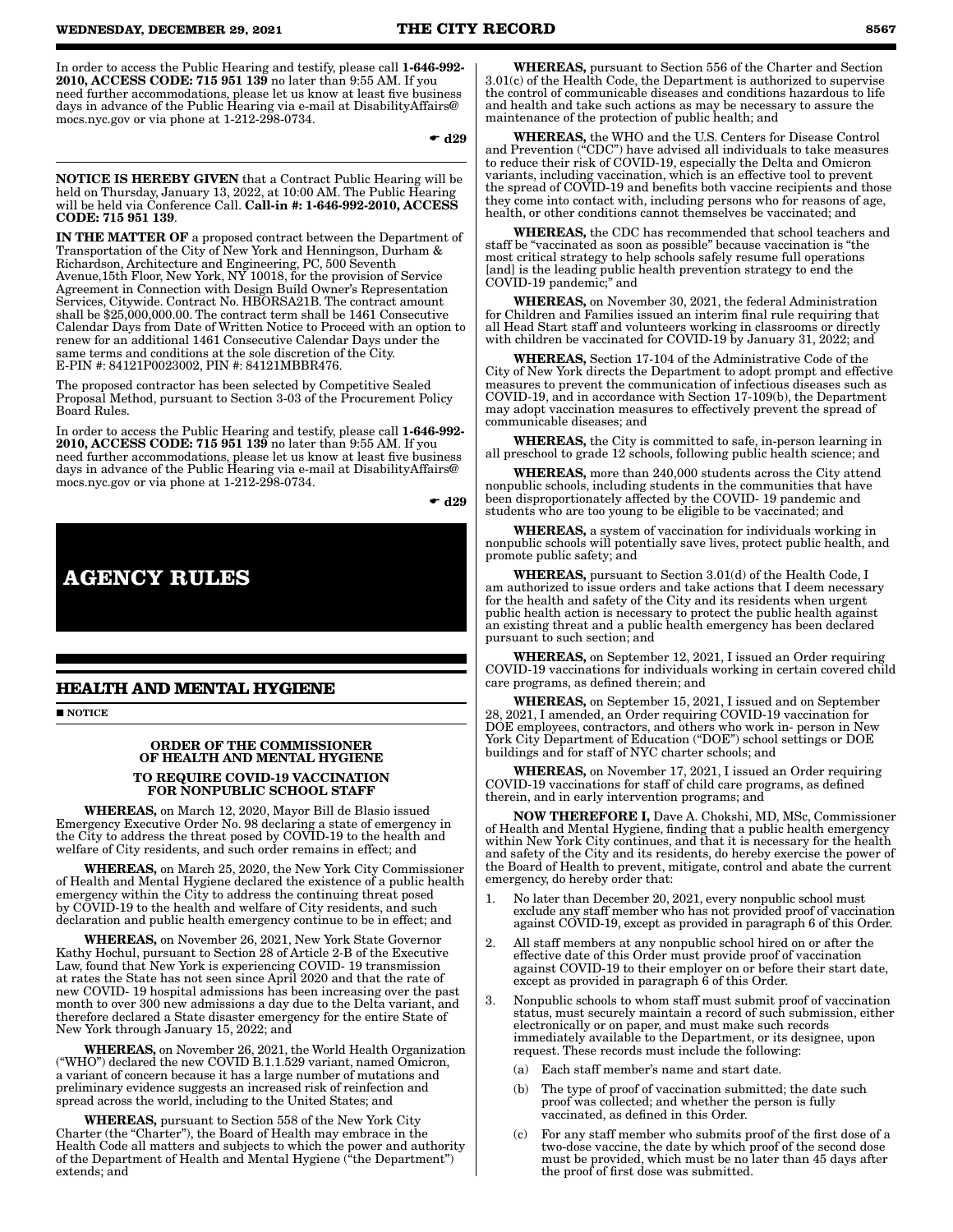- (d) For any staff member who does not submit proof of COVID-19 vaccination because of a reasonable accommodation, the record must indicate that such accommodation was provided, and the employer must separately maintain records stating the basis for such accommodation and the supporting documentation provided by such staff in accordance with applicable laws, including the Americans with Disabilities Act.
- No later than December 28, 2021, nonpublic schools must electronically submit an initial affirmation of compliance with the requirements of paragraph 3 of this Order in the form prescribed by the Department, and such nonpublic schools must also submit follow up affirmations in the form prescribed by the Department by February 17, 2022, to demonstrate that all staff are fully vaccinated.
- 5. For the purposes of this Order:

"Fully vaccinated" means at least two weeks have passed after an individual received a single dose of a COVID-19 vaccine that only requires one dose, or the second dose of a two-dose series of a COVID-19 vaccine approved or authorized for use by the Food and Drug Administration or World Health Organization, or any other circumstance defined by the Department in its guidance associated with this Order.

"Nonpublic school" means any location other than a DOE or charter school setting, as defined in my Order of September 15, 2021, where instruction and related services are provided to students from preschool through grade 12, or any portion thereof, such as only elementary or only secondary school, and includes:

- (a) locations providing such instruction and related services:<br>(i) to st
	- to students between the ages typically served from preschool through grade 12, including schools that do not separate students into "grades" or similar groupings; and
	- (ii) pursuant to New York State Education Law section 3204; and
- (b) residences of students receiving home instruction from a school other than a DOE or charter school.

"Nonpublic school" does not include "covered child care programs," "child care programs," or "early intervention provider" as defined in my Orders of September 12, 2021, and November 17, 2021.

"Nonpublic school staff" means staff serving students in nonpublic schools and includes (i) full or part-time employees and (ii) all unpaid adults serving in nonpublic school settings including, but not limited to, student teachers and volunteers supporting school functions.

"Proof of vaccination" means proof that an individual:

- (a) Has been fully vaccinated;
- (b) Has received a single dose vaccine, or the second dose of a two-dose vaccine, even if two weeks have not passed since they received the dose; or
- Has received the first dose of a two-dose vaccine, in which case they must additionally provide proof that they have received the second dose of that vaccine within 45 days after providing proof of the first dose.
- 6. Nothing in this Order shall be construed to prohibit any reasonable accommodations otherwise required by law.
- 7. This Order shall be effective immediately and remain in effect until rescinded, subject to the authority of the Board of Health to continue, rescind, alter, or modify this Order pursuant to Section 3.01(d) of the Health Code.

Dated: December 2, 2021

 $\sqrt{s}$ / Dave A. Chokshi, MD, MSc Commissioner

This Commissioner's Order was ratified by the Board of Health at its meeting on December 20, 2021.

 $\bullet$  d29

## ORDER OF THE COMMISSIONER OF HEALTH AND MENTAL HYGIENE

## TO REQUIRE COVID-19 VACCINATION IN THE WORKPLACE

WHEREAS, on March 12, 2020, Mayor Bill de Blasio issued Emergency Executive Order No. 98 declaring a state of emergency in the City to address the threat posed by COVID-19 to the health and welfare of City residents, and such Order remains in effect; and

WHEREAS, on March 25, 2020, the New York City Commissioner of Health and Mental Hygiene declared the existence of a public health emergency within the City to address the continuing threat posed by COVID-19 to the health and welfare of City residents, and such declaration and public health emergency continue to be in effect; and

WHEREAS, the COVID-19 virus continues to spread and mutate, and on November 26, 2021, the World Health Organization ("WHO") declared a new variant of COVID-19, named Omicron, a variant of concern and preliminary evidence suggests an increased risk of reinfection and spread across the world, including to the United States; and

WHEREAS, on November 26, 2021, New York State Governor Kathy Hochul issued Executive Order No. 11 to address new emerging threats across the State posed by COVID-19, finding that New York is experiencing COVID-19 transmission at rates the State has not seen since April 2020 and that the rate of new COVID-19 hospital admissions has been increasing over the past month to over 300 new admissions a day; and

WHEREAS, COVID-19 spreads when an infected person exhales the virus and these are breathed in by other people or land on their eyes, noses, or mouth, with people closer than 6 feet from the infected person most likely to get infected, making the risk of COVID-19 transmission greater in workplace settings because of close proximity to others and the sharing of office space and facilities such as restrooms, elevators, lobbies, meeting and break rooms, and other common areas; and

WHEREAS, the WHO and the U.S. Centers for Disease Control and Prevention ("CDC") have advised all individuals to take measures to reduce their risk of COVID-19, especially the Delta and Omicron variants, including vaccination, which is an effective tool to prevent the spread of COVID-19 and benefits both vaccine recipients and those they come into contact with, including persons who for reasons of age, health, or other conditions cannot themselves be vaccinated; and

WHEREAS, a study by Yale University demonstrated that the City's vaccination campaign was estimated to have prevented about 250,000 COVID-19 cases, 44,000 hospitalizations and 8,300 deaths from COVID-19 infection since the start of vaccination through July 1, 2021, and the City believes the number of prevented cases, hospitalizations and death has risen since then; and that between January 1, 2021, and June 15, 2021, over 98% of hospitalizations and deaths from COVID-19 infection involved those who were not fully vaccinated;

WHEREAS, a system of vaccination that requires employers to implement vaccination policies for their employees will potentially save lives, protect public health, and promote public safety; and

WHEREAS, on September 9, 2021, President Biden issued an Executive Order stating that "It is essential that Federal employees take all available steps to protect themselves and avoid spreading COVID-19 to their co-workers and members of the public," and ordering each federal agency to "implement, to the extent consistent with applicable law, a program to require COVID- 19 vaccination for all of its Federal employees, with exceptions only as required by law"; and

WHEREAS, on August 16, 2021, Mayor Bill de Blasio signed Emergency Executive Order No. 225, the "Key to NYC," which requires the employees, as well as patrons, of establishments providing indoor entertainment, dining, and fitness to show proof of at least one dose of an approved COVID-19 vaccine, and such Order, as reissued in Emergency Executive Order No. 316 on December 13, 2021, is still in effect; and

WHEREAS, on August 24, 2021, I issued an Order requiring that Department of Education employees, contractors, and visitors provide proof of COVID-19 vaccination before entering a DOE building or school setting, and such Order was re-issued on September 12 and 15, 2021, and subsequently amended on September 28, 2021, and such Orders and amendment were ratified by the Board of Health on September 17, 2021 and October 18, 2021; and

WHEREAS, on September 12, 2021, I issued an Order requiring that staff of early childhood programs or services provided under contract with the Department of Education or the Department of Youth and Community Development provide proof of COVID-19 vaccination, and that Order was ratified by the Board of Health on September 17, 2021; and

WHEREAS, on October 20, 2021, I issued an Order requiring that City employees provide proof of vaccination to their agencies or offices by October 29, 2021 or be excluded from their workplace, and on October 31, 2021, I issued a supplemental Order, and both Orders were ratified by the Board of Health on November 1, 2021; and

WHEREAS, on November 17, 2021, I issued an Order requiring COVID-19 vaccinations for staff of child care programs, as defined therein, and in early intervention programs, and such Order was ratified by the Board of Health on November 19, 2021; and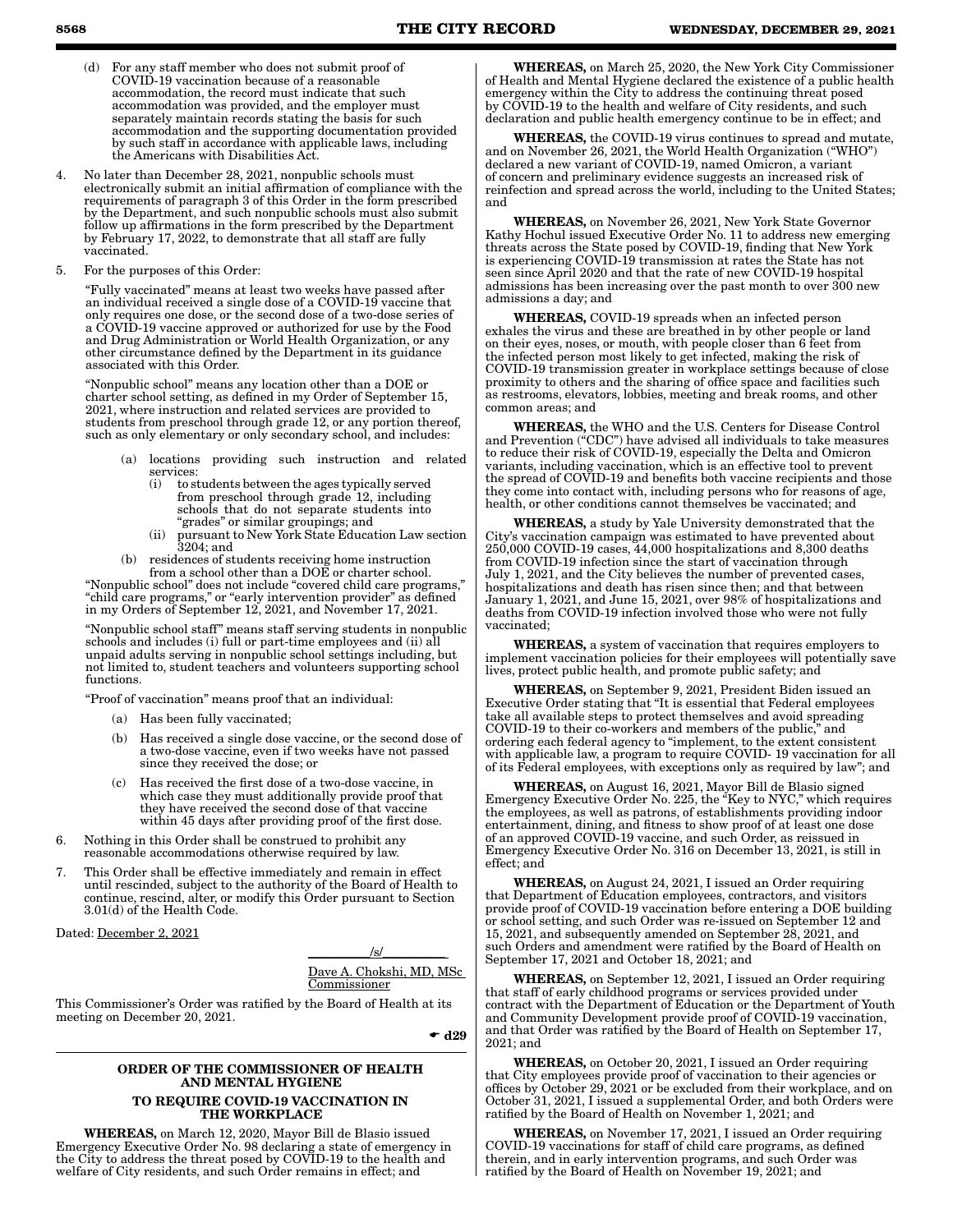WHEREAS, on December 2, 2021, I issued an Order requiring COVID-19 vaccinations for all nonpublic school staff and volunteers; and

WHEREAS, pursuant to Section 558 of the New York City Charter (the "Charter"), the Board of Health may embrace in the Health Code all matters and subjects to which the power and authority of the Department of Health and Mental Hygiene ("the Department") extends; and

WHEREAS, pursuant to Section 556 of the Charter and Section 3.01(c) of the Health Code, the Department is authorized to supervise the control of communicable diseases and conditions hazardous to life and health and take such actions as may be necessary to assure the maintenance and protection of public health; and

WHEREAS, Section 17-104 of the New York City Administrative Code ("Administrative Code") directs the Department to adopt prompt and effective measures to prevent the communication of infectious diseases such as COVID-19, and in accordance with Section 17- 109(b) of Administrative Code, the Department may adopt vaccination measures to effectively prevent the spread of communicable diseases; and

WHEREAS, pursuant to Section 3.01(d) of the Health Code, I am authorized to issue orders and take actions that I deem necessary for the health and safety of the City and its residents when urgent public health action is needed to protect the public health against an existing threat and a public health emergency has been declared pursuant to such section; and

NOW THEREFORE, I, Dave A. Chokshi, MD, MSc, Commissioner of the Department of Health and Mental Hygiene, finding that a public health emergency within New York City continues, and that it is necessary for the health and safety of the City and its residents, do hereby exercise the power of the Board of Health to prevent, mitigate, control and abate the current emergency, and hereby order that:

- 1. Beginning December 27, 2021, workers must provide proof of vaccination against COVID- 19 to a covered entity before entering the workplace, and a covered entity must exclude from the workplace any worker who has not provided such proof, except as provided in paragraph 5.
- 2. Covered entities shall verify workers' proof of vaccination. Covered entities shall:
	- maintain a copy of each worker's proof of vaccination and, if applicable, a record of reasonable accommodation(s) as described in (b)(iv); *OR*
	- b. maintain a record of such proof of vaccination, provided that such record shall include:
		- i. the worker's name; and
		- ii. whether the person is fully vaccinated; and
		- iii. for a worker who submits proof of the first dose of a two-dose vaccine, the date by which proof of the second dose must be provided, which must be no later than 45 days after the proof of first dose was submitted; and
		- iv. for a worker who does not submit proof of COVID-19 vaccination because of a reasonable accommodation, the record must indicate that such accommodation was provided, and the covered entity must separately maintain records stating the basis for such accommodation and any supporting documentation provided by such worker; *OR*
	- c. check the proof of vaccination before allowing a worker to enter the workplace and maintain a record of the verification.

For a non-employee worker, such as a contractor, a covered entity may request that the worker's employer confirm the proof of vaccination in lieu of maintaining the above records. A covered entity shall maintain a record of such request and confirmation.

Records created or maintained pursuant to this section shall be treated as confidential.

A covered entity shall, upon request by a City agency, make available for inspection records required to be maintained by this section, consistent with applicable law.

- 3. No later than December 27, 2021, a covered entity shall affirm on a form provided by the Department compliance with the requirements of paragraph 2 of this Order and post the affirmation in a conspicuous location.
- 4. For purposes of this Order:
	- a. "Covered entity" means:
- i. a non-governmental entity that employs more than one worker in New York City or maintains a workplace in New York City; or
- ii. a self-employed individual or a sole practitioner who works at a workplace or interacts with workers or the public in the course of their business.
- b. "Fully vaccinated" means at least two weeks have passed after an individual received a single dose of a COVID-19 vaccine that requires only one dose, or the second dose of a two-dose series of a COVID-19 vaccine approved or authorized for use by the Food and Drug Administration or World Health Organization, or any other circumstance defined by the Department in its guidance associated with this Order.
- c. "Proof of vaccination" means one of the following documents demonstrating that an individual has (1) been fully vaccinated against COVID-19; (2) received one dose of a single-dose COVID-19 vaccine; or (3) received the first dose of a two- dose COVID-19 vaccine, provided that a worker providing proof of only such first dose provides proof of receiving the second dose of that vaccine within 45 days after receiving the first dose:
	- i. A CDC COVID-19 Vaccination Record Card or other official immunization record from the jurisdiction, city, state, or country where the vaccine was administered, or from a healthcare provider or other approved immunizer who administered the vaccine, that provides the person's name, vaccine brand, and date of administration. A digital photo or photocopy of such record is also acceptable.
	- ii. New York City COVID Safe App showing a vaccination record;
	- iii. A valid New York State Excelsior Pass/Excelsior Pass Plus;
	- iv. CLEAR Health Pass; or
	- v. Any other method specified by the Commissioner as sufficient to demonstrate proof of vaccination.
- d. "Worker" means an individual who works in-person in New York City at a workplace. Worker includes a full- or part-time staff member, employer, employee, intern, volunteer or contractor of a covered entity, as well as a self-employed individual or a sole practitioner.

Worker does not include:

- i. an individual who works from their own home and whose employment does not involve interacting in-person with co-workers or members of the public;
- ii. an individual who enters the workplace for a quick and limited purpose; or
- iii. non-City residents who are performing artists, college or professional athletes, or individuals accompanying such performing artists or college or professional athletes who do not have to display proof of vaccination pursuant to the Key to NYC program, Emergency Executive Order No. 316 and successor Orders.
- e. "Workplace" means any location, including a vehicle, where work is performed in the presence of another worker or member of the public.
- 5. Nothing in this Order shall be construed to prohibit reasonable accommodations for medical or religious reasons.
- 6. This Order shall not apply to covered entities or individuals who are already subject to another Order of the Commissioner of the Department, Board of Health, the Mayor, or a State or federal entity that is in effect and requires them to maintain or provide proof of full vaccination or to individuals who have been granted a reasonable accommodation pursuant to such requirement.
- 7. This Order shall take effect immediately, and remain in effect until rescinded, subject to the authority of the Board of Health to continue, rescind, alter, or modify this Order pursuant to Section3.01(d) of the Health Code.

Dated: December 13, 2021

 $\sqrt{s/2}$ Dave A. Chokshi, MD, MSc Commissioner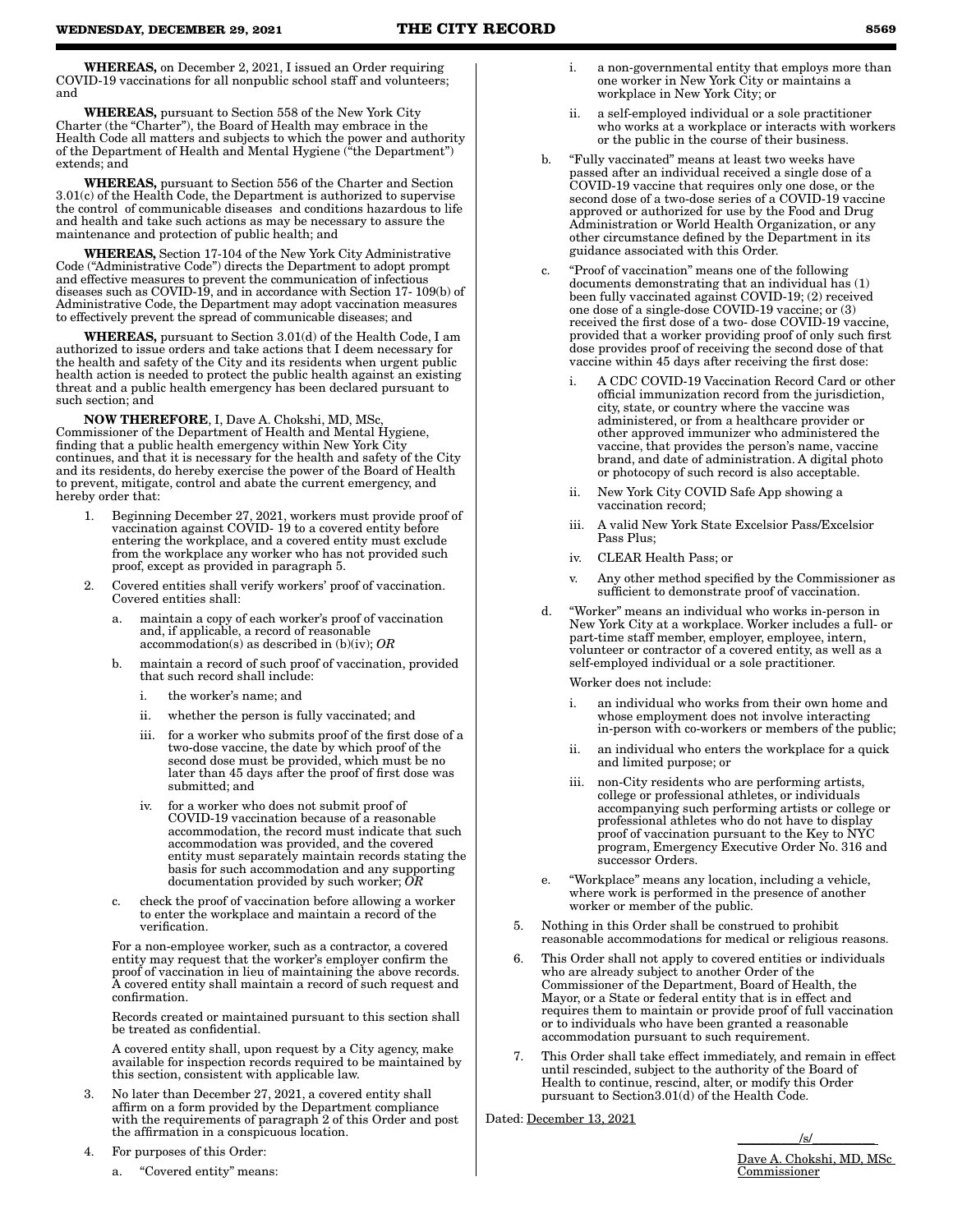This Commissioner's Order was ratified by the Board of Health at its meeting on December 20, 2021.

 $\bullet$  d29

## ORDER OF THE COMMISSIONER OF HEALTH AND MENTAL HYGIENE

### TO REQUIRE COVID-19 VACCINATION FOR PARTICIPATION IN HIGH RISK EXTRACURRICULAR ACTIVITIES

WHEREAS, on March 12, 2020, Mayor Bill de Blasio issued Emergency Executive Order No. 98 declaring a state of emergency in the City to address the threat posed by COVID-19 to the health and welfare of City residents, and such order remains in effect; and

WHEREAS, on March 25, 2020, the New York City Commissioner of Health and Mental Hygiene declared the existence of a public health emergency within the City to address the continuing threat posed by COVID-19 to the health and welfare of City residents, and such declaration and public health emergency continue to be in effect; and

WHEREAS, on November 26, 2021, New York State Governor Kathy Hochul issued Executive Order No. 11 declaring a disaster emergency in the State finding that New York is experiencing COVID-19 transmission at rates the State has not seen since April 2020 and that the rate of new COVID-19 hospital admissions had been increasing over the past month to over 300 new admissions a day due to the COVID-19 Delta variant; and

WHEREAS, COVID-19 continues to spread and mutate, and on November 26, 2021, the World Health Organization ("WHO") declared a new variant of COVID-19, named Omicron, a variant of concern and preliminary evidence suggests an increased risk of reinfection and transmission; and

WHEREAS, the WHO and the U.S. Centers for Disease Control and Prevention ("CDC") have advised all individuals to take measures to reduce their risk of COVID-19, especially the Delta and Omicron variants, and such measures include vaccination, which is the most effective tool to prevent the spread of COVID-19 and benefits both vaccine recipients and those they come into contact with, including persons who for reasons of age, health, or other conditions cannot themselves be vaccinated; and

EREAS, on October 29, 2021, the U.S. Food and Drug Administration authorized the emergency use of the Pfizer-BioNTech COVID-19 Vaccine for the prevention of COVID-19 for children 5 through 11 years of age; and

WHEREAS, on November 5, 2021, CDC issued updated guidance, reflecting the authorization of COVID-19 vaccines for children ages 5-11, reiterating that vaccination is the leading public health prevention strategy to end the COVID-19 pandemic and that promoting vaccination can help schools safely return to inperson learning as well as extracurricular activities and sports, and recommends that, "High-risk sports and extracurricular activities should be virtual or canceled in areas of high community transmission unless all participants are fully vaccinated"; and

WHEREAS, under the CDC criteria, New York City is an area of high community transmission; and

WHEREAS, on August 12, 2021, the New York State Education Department ("NYSED") issued guidance for the 2021–2022 school year that recognizes the importance of school-sponsored sports and extracurricular activities for providing students with enrichment opportunities that can help them learn and achieve and support their social, emotional, and mental health, provided however, that high-risk sports and extracurricular activities should be virtual or canceled in areas of high community transmission unless all participants are fully vaccinated; and

WHEREAS, on August 20, 2021, the New York City Schools Chancellor issued a declaration that all participants in Public Schools Athletic League ("PSAL") sports designated as high risk, or PSAL sports otherwise requiring vaccination because they take place in spaces subject to the Key to NYC program are required to be vaccinated against COVID-19 as a condition of participation, absent a duly granted exemption from such vaccination requirement; and

EREAS, on September 2, 2021, the New York State Department of Health ("NYSDOH") issued guidance reiterating the CDC recommendation that high risk or elevated risk extracurricular activities that involve singing, shouting, playing instruments, or exercising that leads to increased exhalation should be conducted virtually or cancelled in areas of high community transmission unless all participants are fully vaccinated; and

WHEREAS, pursuant to Section 558 of the New York City Charter ("Charter"), the Board of Health may embrace in the Health Code all matters and subjects to which the power and authority of the Department of Health and Mental Hygiene ("Department") extends; and

WHEREAS, pursuant to Section 556 of the Charter and Section 3.01(c) of the New York City Health Code ("Health Code"), the Department is authorized to supervise the control of communicable diseases and conditions hazardous to life and health and take such actions as may be necessary to assure the maintenance of the protection of public health; and

WHEREAS, pursuant to Section 3.01(d) of the Health Code, upon the declaration of a public health emergency within the City as a result of COVID-19, I am authorized to issue orders and take other actions necessary to protect the health and safety of the City of New York and its residents; and

WHEREAS, on September 15, 2021, I issued and on September 28, 2021, I amended, an Order requiring COVID-19 vaccination for DOE employees, contractors, and others who work in- person in New York City Department of Education ("DOE") school settings or DOE buildings and for staff of New York City charter schools; and

WHEREAS, on September 15, 2021, I issued an Order requiring COVID-19 vaccination for all DOE students participating in high risk extracurricular sports and other high risk extracurricular activities who are eligible to be vaccinated, as well as for charter school students participating in PSAL sports, who are eligible to be vaccinated; and

WHEREAS, Section 17-109(b) of the Administrative Code of the City of New York authorizes the Department to adopt vaccination measures in order to effectively prevent the spread of communicable diseases; and

NOW THEREFORE I, Dave A. Chokshi, MD, MSc, Commissioner of Health and Mental Hygiene, finding that a public health emergency within New York City continues, and that it is necessary for the health and safety of the City and its residents, do hereby exercise the power of the Board of Health to prevent, mitigate, control and abate the current emergency, and I hereby

RESCIND my Order of September 15, 2021, requiring COVID-19 vaccination for participation in high risk extracurricular activities; and now

ORDER that all DOE and charter school students participating in high risk extracurricular activities who are eligible to be vaccinated must be fully vaccinated to participate.

For the purposes of this Order:

"Fully vaccinated" means at least two weeks have passed after an individual received a single dose of a vaccine that requires only one dose or the second dose in a two-dose series of a COVID-19 vaccine authorized for use by the U.S. Food and Drug Administration or the World Health Organization, *provided, however, that:*

A student who is under the age of 12 as of December 10, 2021 will be deemed to have satisfied the requirement to be fully vaccinated if the student receives the first dose of a vaccine by December 14, 2021.

(ii) A student whose 5th birthday occurs after December 10, 2021 will be deemed to have satisfied the requirement to be fully vaccinated if the student receives the first dose of a vaccine within two weeks of their birthday.

(iii) A charter school student who participates in a high risk extracurricular activity other than PSAL sports will be deemed to have satisfied the requirement to be fully vaccinated if the student receives the first dose of a vaccine by December 14, 2021.

(iv) A student who is starting a new high risk extracurricular activity will be deemed to have satisfied the requirement to be fully vaccinated if the student receives the first dose of a vaccine by the start of such activity.

In cases described in items (i) through (iv), the student must complete the second dose, if required for the type of vaccine received, in accordance with the applicable schedule for that vaccine (*e.g., currently* 3 weeks after first shot for the Pfizer vaccine and 4 weeks after first shot for the Moderna vaccine, or such other timeline given for any other authorized vaccine).

DOE students age 12 and over participating in high-risk extracurricular activities and charter students participating in PSAL sports continue to be required to be fully vaccinated as was required by the September 15, 2021 Order, herein rescinded and replaced.

"High risk extracurricular activities" means:

(i) Sports deemed higher risk using criteria established by the CDC, NYSED, or NYSDOH, including PSAL sports designated by DOE as high risk; and

(ii) Extracurricular activities that involve increased exhalation, such as singing, shouting, band, orchestra, chorus, musical theatre, dance/dance team, marching band, cheerleading, step teams, flag teams and other similar activities.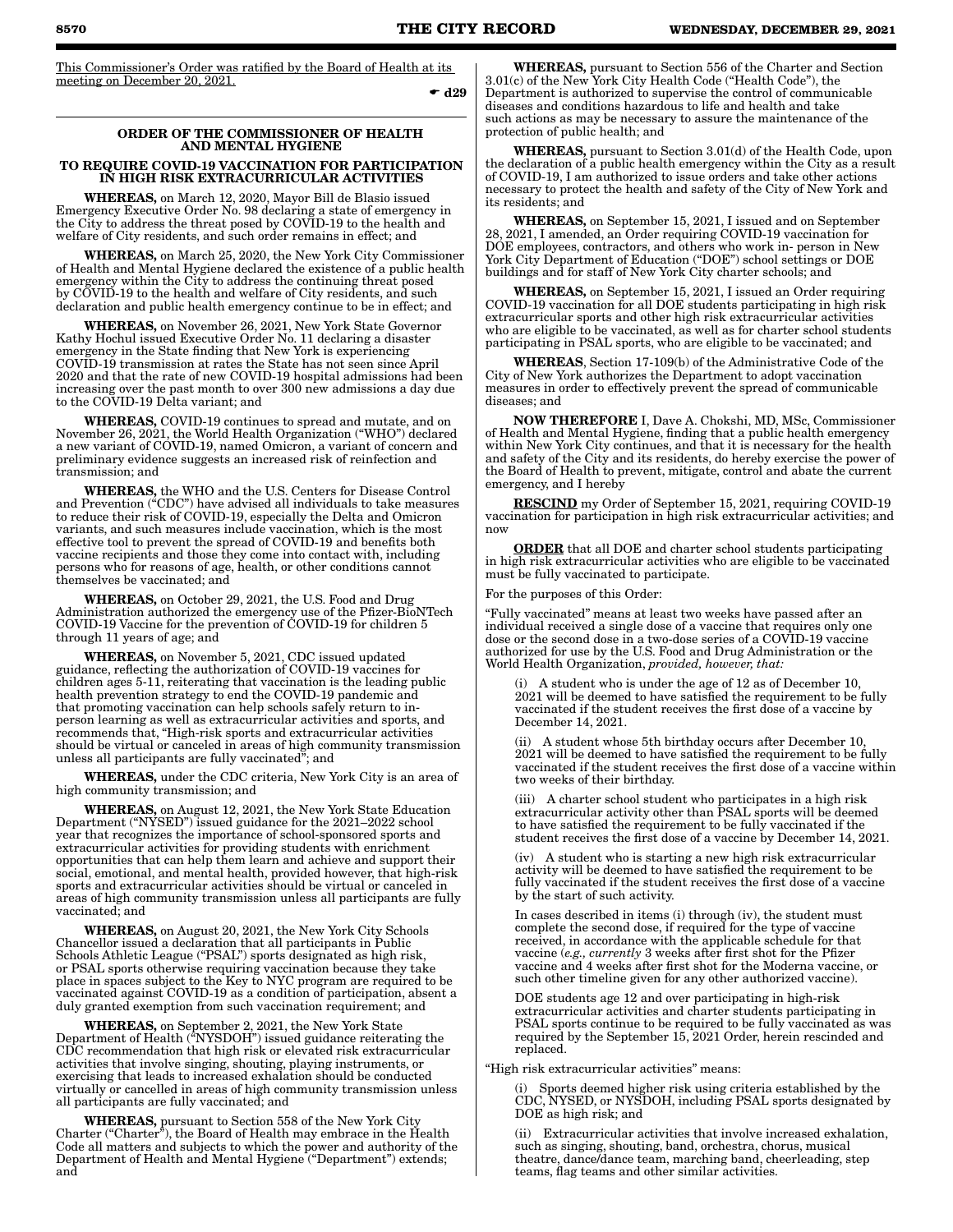#### **WEDNESDAY, DECEMBER 29, 2021 THE CITY RECORD 8571**

This Order shall be effective immediately and remain in effect until rescinded, subject to the authority of the Board of Health to continue, rescind, alter, or modify this Order pursuant to Section 3.01(d) of the Health Code.

Dated: December 10, 2021

| /s/                             |
|---------------------------------|
| <u>Dave A. Chokshi, MD, MSc</u> |
| Commissioner                    |
|                                 |

This Commissioner's Order was ratified by the Board of Health at its meeting on December 20, 2021.

 $\bullet$  d29

# **SPECIAL MATERIALS**

## **COMPTROLLER**

**NOTICE** 

Damage

Damage

NOTICE OF ADVANCE PAYMENT OF AWARDS PURSUANT TO THE STATUTES IN SUCH cases made and provided, notice is hereby given that the Comptroller of the City of New York, will be ready to pay, at 1 Centre Street, Room 629, New York, NY 10007 on 1/13/2022, to the person or persons legally entitled an amount as certified, to the Comptroller by the Corporation Counsel on damage parcels, as follows:

| рашаде<br>Parcel No. | Block                   | $_{\rm Lot}$          |
|----------------------|-------------------------|-----------------------|
| 16A & 16B            | <b>ADJACENT TO 8007</b> | <b>ADJACENT TO 59</b> |

Acquired in the proceeding entitled: AMBOY ROAD NORTHEAST AND SOUTHWEST OF PAGE AVENUE subject to any liens and encumbrances of record on such property. The amount advanced shall cease to bear interest on the specified date above.

> Scott M. Stringer Comptroller

> > $\bullet$  d29-j12

NOTICE OF ADVANCE PAYMENT OF AWARDS PURSUANT TO THE STATUTES IN SUCH cases made and provided, notice is hereby given that the Comptroller of the City of New York, will be ready to pay, at 1 Centre Street, Room 629, New York, NY 10007 on 1/13/2022, to the person or persons legally entitled an amount as certified, to the Comptroller by the Corporation Counsel on damage parcels, as follows:

| рашаgе                  |       |                              |
|-------------------------|-------|------------------------------|
| Parcel No.              | Block | $_{\rm Lot}$                 |
| 4, 4A                   | 5497  | PART OF & ADJACENT TO LOT 89 |
| 5,5A                    | 5497  | PART OF & ADJACENT TO LOT 84 |
| 6, 6A                   | 5497  | PART OF & ADJACENT TO LOT 80 |
| 7. 7A                   | 5497  | PART OF & ADJACENT TO LOT 72 |
| 15A, 15B                | 5237  | <b>ADJACENT TO LOT 48</b>    |
| 16A, 16B, 16C, 16D, 16E | 5237  | <b>ADJACENT TO LOT 45</b>    |

Acquired in the proceeding entitled: AMBOY ROAD AND ELTINGVILLE subject to any liens and encumbrances of record on such property. The amount advanced shall cease to bear interest on the specified date above.

Scott M. Stringer Comptroller

 $\bullet$  d<sub>29</sub>-i12

NOTICE OF ADVANCE PAYMENT OF AWARDS PURSUANT TO THE STATUTES IN SUCH cases made and provided, notice is hereby given that the Comptroller of the City of New York, will be ready to pay, at 1 Centre Street, Room 629, New York, NY 10007 on 1/13/2022, to the person or persons legally entitled an amount as certified, to the Comptroller by the Corporation Counsel on damage parcels, as follows:

| Damage     |              |     |
|------------|--------------|-----|
| Parcel No. | <b>Block</b> | Lot |
| 37 A       | 13631        | 15  |
| 38A        | 13631        | 13  |
| 39A        | 13631        | 11  |
| 40A        | 13631        | 9   |
| 43A & 43B  | 13603        | 29  |
| 44 A       | 13603        | 28  |
| 45A        | 13603        | 25  |
| 53A        | 13603        | 8   |
| 59A        | 13604        | 46  |
| 60A        | 13604        | 45  |
| 116A       | 13607        | 27  |
|            |              |     |

Acquired in the proceeding entitled: ROSEDALE AVENUE AREA STREETS – STAGE 1 subject to any liens and encumbrances of record on such property. The amount advanced shall cease to bear interest on the specified date above.

> Scott M. Stringer Comptroller

 $\bullet$  d29-j12

NOTICE OF ADVANCE PAYMENT OF AWARDS PURSUANT TO THE STATUTES IN SUCH cases made and provided, notice is hereby given that the Comptroller of the City of New York, will be ready to pay, at 1 Centre Street, Room 629, New York, NY 10007, on 1/6/2022, to the person or persons legally entitled an amount as certified to the Comptroller by the Corporation Counsel on damage parcels, as follows:

| Damage     |                         |                       |
|------------|-------------------------|-----------------------|
| Parcel No. | Block                   | $_{\rm Lot}$          |
| 1A AND 1B  | ADJACENT TO 8008        | <b>ADJACENT TO 48</b> |
| 2Α         | <b>ADJACENT TO 8008</b> | <b>ADJACENT TO 45</b> |
| 3 AND 3A   | PART OF AND             | PART OF AND           |
|            | ADJACENT TO 8008        | ADJACENT TO 42        |
| 4          | <b>PART OF 8008</b>     | PART OF 28            |
|            |                         |                       |

Acquired in the proceeding entitled: AMBOY ROAD NORTHEAST AND SOUTHWEST OF PAGE AVENUE subject to any liens and encumbrances of record on such property. The amount advanced shall cease to bear interest on the specified date above.

> Scott M. Stringer Comptroller

d21-j5

NOTICE OF ADVANCE PAYMENT OF AWARDS PURSUANT TO THE STATUTES IN SUCH cases made and provided, notice is hereby given that the Comptroller of the City of New York, will be ready to pay, at 1 Centre Street, Room 629, New York, NY 10007, on 1/6/2022, to the person or persons legally entitled an amount as certified to the Comptroller by the Corporation Counsel on damage parcels, as follows:

| Damage     |                         |                        |
|------------|-------------------------|------------------------|
| Parcel No. | Block                   | $_{\rm Lot}$           |
| 17A-4      | <b>ADJACENT TO 6146</b> | <b>ADJACENT TO 166</b> |
| $17A-6$    | ADJACENT TO 6146        | <b>ADJACENT TO 183</b> |
| $17A-7$    | <b>ADJACENT TO 6146</b> | <b>ADJACENT TO 185</b> |
| $17A-8$    | ADJACENT TO 6146        | ADJACENT TO 186        |
| $17A-9$    | <b>ADJACENT TO 6146</b> | <b>ADJACENT TO 187</b> |
| $17A-10$   | ADJACENT TO 6146        | <b>ADJACENT TO 188</b> |
|            |                         |                        |

Acquired in the proceeding entitled: WEST CASTOR PLACE subject to any liens and encumbrances of record on such property. The amount advanced shall cease to bear interest on the specified date above.

> Scott M. Stringer Comptroller

d21-j5

## **MAYOR'S OFFICE OF CONTRACT SERVICES**

## **NOTICE**

Notice of Intent to Extend Contract Not Included in FY 2022 Annual Contracting Plan and Schedule

NOTICE IS HEREBY GIVEN that the Mayor will be entering in, to the following extension of a contract not included in the FY 2022 Annual Contracting Plan and Schedule that is published, pursuant to New York City Charter § 312(a):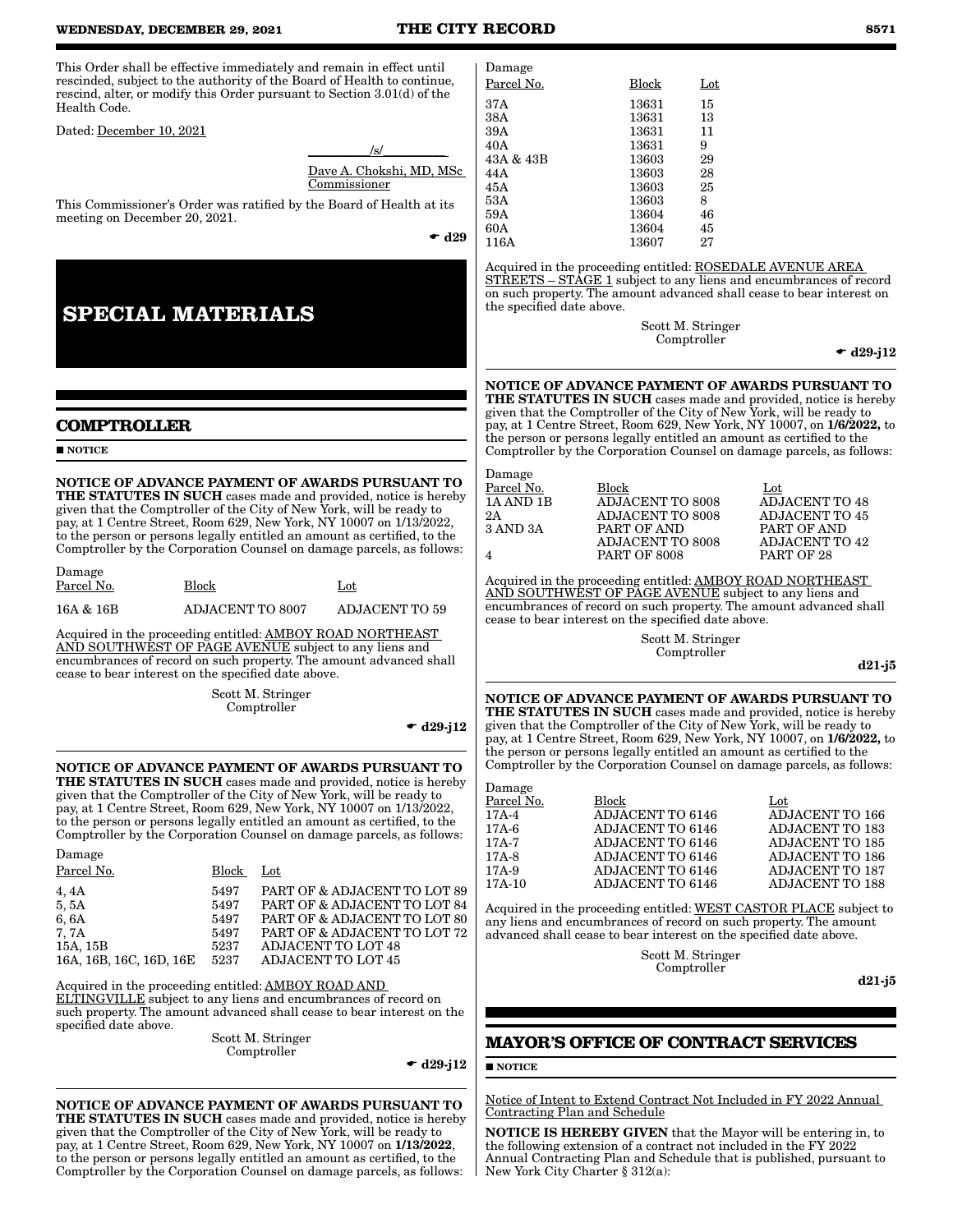## **8572 THE CITY RECORD WEDNESDAY, DECEMBER 29, 2021**

Agency: New York City Department of Information Technology Telecommunications Vendor: KPMG

Nature of services: Quality Control Services Class III Method of extension the agency, intends to utilize: Change Order New start date of the proposed extended contract: 1/1/2022 New end date of the proposed extended contract: 2/28/2022 Modifications sought, to the nature of services performed under the contract: Ensure closeout of project. Reason(s) the agency, intends to extend the contract: To complete

services Personnel in substantially similar titles within agency: None

Headcount of personnel in substantially similar titles within agency: 0

 $\bullet$  d29

Notice of Intent to Issue New Solicitation(s) Not Included in FY 2022 Annual Contracting Plan and Schedule

NOTICE IS HEREBY GIVEN that the Mayor will be issuing the following solicitation(s) not included in the FY 2022 Annual Contracting Plan and Schedule that is published, pursuant to New York City Charter § 312(a):

Agency: Department of Health and Mental Hygiene Description of services sought: Helicopter Storage and Maintenance Start date of the proposed contract: 7/1/2022

End date of the proposed contract: : 6/30/2028 Method of solicitation the agency intends to utilize: Negotiated Acquisition

Personnel in substantially similar titles within agency: None Headcount of personnel in substantially similar titles within agency: 0

 $\bullet$  d29

## **CHANGES IN PERSONNEL**

|  | POLICE DEPARTMENT |                            |
|--|-------------------|----------------------------|
|  |                   | FOR PERIOD ENDING 10/29/21 |

|              |                |    | TITLE |               |                 |      |          |               |
|--------------|----------------|----|-------|---------------|-----------------|------|----------|---------------|
| NAME         |                |    | NUM   | <b>SALARY</b> | <b>ACTION</b>   | PROV | EFF DATE | <b>AGENCY</b> |
| WADE         | <b>ERNEST</b>  | R  | 71651 | \$42947.0000  | <b>RESIGNED</b> | NO.  | 10/02/21 | 056           |
| WATT         | SHANEL         | М  | 71012 | \$49742.0000  | <b>RESIGNED</b> | NO.  | 09/01/21 | 056           |
| WEBB         | <b>BRIANNA</b> | М  | 71651 | \$42377.0000  | <b>RESIGNED</b> | NO   | 09/30/21 | 056           |
| WILLIAMS     | JERMAINE       |    | 1002F | \$100000.0000 | APPOINTED       | NO   | 09/17/21 | 056           |
| WILLIAMS     | <b>KEIOSHA</b> | D  | 60817 | \$50207.0000  | <b>RESIGNED</b> | NO   | 10/05/21 | 056           |
| WILLIAMS     | ROBERT         |    | 70210 | \$85292.0000  | RETIRED         | NO   | 10/15/21 | 056           |
| WILLIAMS     | SHAUNTE        | Α  | 60817 | \$35985.0000  | <b>RESIGNED</b> | NO   | 10/13/21 | 056           |
| WILSON       | WALTER         | к  | 56056 | \$32520.0000  | APPOINTED       | YES  | 10/01/21 | 056           |
| WINTER       | MAX            | в  | 30086 | \$62397.0000  | RESIGNED        | YES  | 09/28/21 | 056           |
| <b>WOOD</b>  | KIM            | М  | 10147 | \$57014.0000  | <b>RESIGNED</b> | NO   | 09/22/21 | 056           |
| <b>WOODS</b> | AMANI          | s  | 56056 | \$32520.0000  | APPOINTED       | YES  | 10/01/21 | 056           |
| WRIGHT       | WILLIAM        | Α  | 60817 | \$50207.0000  | <b>RESIGNED</b> | NO   | 10/02/21 | 056           |
| WU           | SIJIAN         |    | 71651 | \$46393.0000  | <b>RESIGNED</b> | NO   | 09/30/21 | 056           |
| YOUNG        | JULIE          | Ι. | 21849 | \$55098.0000  | APPOINTED       | YES  | 10/12/21 | 056           |

#### **FIRE DEPARTMENT FOR PERIOD ENDING 10/29/21**

|                        |                   |   | TITLE |               |                 |     |               |               |
|------------------------|-------------------|---|-------|---------------|-----------------|-----|---------------|---------------|
| NAME                   |                   |   | NUM   | <b>SALARY</b> | <b>ACTION</b>   |     | PROV EFF DATE | <b>AGENCY</b> |
| <b>ACEVEDO</b>         | <b>JAMES</b>      |   | 53053 | \$55446.0000  | <b>RETIRED</b>  | NO. | 10/21/21      | 057           |
| AJELLO                 | MICHAEL           |   | 7038B | \$241119.0000 | PROMOTED        | NO. | 10/23/21      | 057           |
| <b>BARRETT</b>         | <b>GERMAINE M</b> |   | 92508 | \$42712.0000  | APPOINTED       | NO. | 10/17/21      | 057           |
| <b>BERARDI</b><br>JR   | VINCENT           | J | 53052 | \$36330.0000  | <b>RESIGNED</b> | NO. | 10/02/21      | 057           |
| <b>BLUM</b>            | PETER             | J | 70370 | \$176449.0000 | <b>RETIRED</b>  | NO. | 04/13/21      | 057           |
| <b>BRENNAN</b>         | KEVIN             | J | 7038B | \$241119.0000 | PROMOTED        | NO  | 10/23/21      | 057           |
| CALVERT                | CARLY             | P | 20246 | \$113300.0000 | APPOINTED       | NO. | 09/15/21      | 057           |
| CARRASCO               | <b>ASHLEY</b>     | s | 53052 | \$36330.0000  | TERMINATED      | NO  | 10/20/21      | 057           |
| <b>CHEN</b>            | ARIC              |   | 12626 | \$61866.0000  | <b>INCREASE</b> | NO. | 09/30/21      | 057           |
| CHTOKALOV              | <b>ALEXANDE</b>   |   | 31643 | \$70467.0000  | <b>RETIRED</b>  | YES | 10/14/21      | 057           |
| <b>CISNEROS</b>        | GIOVANNI H        |   | 92508 | \$42712.0000  | APPOINTED       | NO. | 10/17/21      | 057           |
| CLOUD                  | TIARA             | Α | 53052 | \$36330.0000  | TERMINATED      | NO. | 10/20/21      | 057           |
| CROSS                  | CONRAD            | C | 53054 | \$68028.0000  | <b>RESIGNED</b> | NO  | 10/17/21      | 057           |
| <b>DARSANLAL</b>       | PHANATAM          |   | 31662 | \$83335.0000  | <b>RETIRED</b>  | NO. | 10/08/21      | 057           |
| DUCHATELLIER JR JOSEPH |                   | М | 53052 | \$36330.0000  | TERMINATED      | NO  | 10/09/21      | 057           |
| <b>EBERLEIN</b>        | LEONARD           | R | 70365 | \$135511.0000 | <b>RETIRED</b>  | NO. | 04/22/21      | 057           |
| <b>FERRANTE</b>        | <b>JOSEPH</b>     | Α | 7038B | \$241119.0000 | PROMOTED        | NO. | 10/23/21      | 057           |
| <b>FERRO</b>           | CHRIS             | J | 70310 | \$85292.0000  | <b>RETIRED</b>  | NO. | 04/04/21      | 057           |
| <b>FOSTER</b>          | <b>KAREN</b>      | М | 31661 | \$52070.0000  | <b>RESIGNED</b> | NO. | 10/05/21      | 057           |
| <b>FOURMANOV</b>       | <b>BORIS</b>      |   | 31662 | \$82992.0000  | <b>RETIRED</b>  | NO  | 10/21/21      | 057           |
| <b>FREYTA</b>          | <b>ANTHONY</b>    | J | 53052 | \$36330.0000  | TERMINATED      | NO. | 10/09/21      | 057           |
| <b>GALL</b>            | <b>DESHAUN</b>    | K | 53053 | \$36768.0000  | <b>RESIGNED</b> | NO. | 10/14/21      | 057           |
| <b>GARCIA</b>          | MARITZA           | Α | 54749 | \$90000.0000  | APPOINTED       | YES | 10/17/21      | 057           |
| <b>GRANEY</b>          | <b>JAMES</b>      | Е | 70365 | \$135511.0000 | <b>RETIRED</b>  | NO. | 04/03/21      | 057           |
| <b>GREEN</b>           | <b>NICOLE</b>     | D | 56057 | \$44083.0000  | RESIGNED        | YES | 10/19/21      | 057           |
| <b>JOSEPH</b>          | ANDY              |   | 70392 | \$95527.0000  | PROMOTED        | NO. | 09/25/21      | 057           |
| KEITA                  | MYRIAM            |   | 10251 | \$46019.0000  | <b>RESIGNED</b> | NO  | 10/10/21      | 057           |
| <b>KELLEHER</b>        | CHRISTOP M        |   | 70365 | \$135511.0000 | <b>RETIRED</b>  | NO. | 04/01/21      | 057           |
| KOCH                   | LORI              | A | 56057 | \$33,4000     | <b>RESIGNED</b> | YES | 09/30/21      | 057           |

| KOUTSOULIDAKIS     | NIKOLAOS P     |   | 92510 | \$347.2000    | <b>RESIGNED</b>  | NO.            | 10/12/21 | 057 |
|--------------------|----------------|---|-------|---------------|------------------|----------------|----------|-----|
| LEE                | YU             | K | 20246 | \$113300.0000 | APPOINTED        | NO             | 09/15/21 | 057 |
| LESKE              | CORINA         | L | 95005 | \$145023.0000 | <b>INCREASE</b>  | YES            | 09/26/21 | 057 |
| LUAN               | PEI            |   | 1007E | \$63301.0000  | <b>INCREASE</b>  | NO             | 09/12/21 | 057 |
| LUE                | <b>MARCUS</b>  | M | 53052 | \$36330.0000  | TERMINATED       | N <sub>O</sub> | 10/09/21 | 057 |
| <b>MANGROO</b>     | <b>JOUSHA</b>  |   | 92508 | \$36474.0000  | <b>APPOINTED</b> | NO.            | 10/17/21 | 057 |
| <b>MARENGO</b>     | ANGEL          |   | 53053 | \$55494.0000  | <b>RETIRED</b>   | NO             | 12/01/19 | 057 |
| <b>MCBETH</b>      | DANIEL         | R | 1002H | \$115739.0000 | <b>RETIRED</b>   | NO             | 04/18/21 | 057 |
| MOORE              | <b>RYAN</b>    | M | 90736 | \$240.8000    | <b>RESIGNED</b>  | NO             | 09/11/21 | 057 |
| OLIVE JR           | ELLIS          | Е | 53053 | \$54273.0000  | <b>RETIRED</b>   | NO.            | 05/01/19 | 057 |
| PALUMBERI          | MITCHELL       | F | 53053 | \$36768.0000  | <b>RESIGNED</b>  | NO.            | 10/08/21 | 057 |
| PASCARELLA         | <b>ANTHONY</b> | т | 5305E | \$103540.0000 | <b>RETIRED</b>   | NO             | 10/02/21 | 057 |
| <b>PFEFFERBAUM</b> | <b>CHARLES</b> | M | 53055 | \$72780.0000  | <b>RETIRED</b>   | NO.            | 06/01/21 | 057 |
| PIZZO              | <b>FRANK</b>   |   | 53053 | \$54273.0000  | <b>RETIRED</b>   | NO.            | 07/08/18 | 057 |
| QUIGLEY            | <b>JEFFREY</b> |   | 53055 | \$74418.0000  | <b>RETIRED</b>   | NO.            | 09/01/20 | 057 |
| <b>REGAN</b>       | <b>JOSEPH</b>  | C | 70370 | \$176449.0000 | <b>RETIRED</b>   | NO.            | 04/04/21 | 057 |
| ROZAS              | <b>JOHN</b>    | W | 70370 | \$176449.0000 | <b>RETIRED</b>   | NO.            | 04/29/21 | 057 |
| <b>SANCHEZ</b>     | <b>CHARLES</b> | Α | 53053 | \$55446.0000  | <b>RETIRED</b>   | NO             | 10/23/21 | 057 |
| <b>SANDERS</b>     | <b>MATTHEW</b> | J | 90736 | \$240.8000    | <b>RESIGNED</b>  | NO             | 09/11/21 | 057 |
| <b>SHEIL</b>       | COLLIN         |   | 70310 | \$85292.0000  | <b>RETIRED</b>   | NO.            | 04/18/21 | 057 |
| SMITH JR.          | <b>JOHN</b>    | L | 92510 | \$347.2000    | <b>RETIRED</b>   | NO             | 10/21/21 | 057 |
| <b>SULLIVAN</b>    | <b>JOHN</b>    | D | 70360 | \$118056.0000 | <b>RETIRED</b>   | NO.            | 04/14/21 | 057 |
|                    |                |   |       |               |                  |                |          |     |

#### **FIRE DEPARTMENT FOR PERIOD ENDING 10/29/21**

|   | TITLE                                                                                   |                                           |                 |                                               |          |                            |
|---|-----------------------------------------------------------------------------------------|-------------------------------------------|-----------------|-----------------------------------------------|----------|----------------------------|
|   | NUM                                                                                     | <b>SALARY</b>                             | ACTION          | PROV                                          | EFF DATE | <b>AGENCY</b>              |
| D | 53053                                                                                   | \$41617.0000                              | <b>RESIGNED</b> | NO                                            | 09/23/21 | 057                        |
|   | 53052                                                                                   | \$36330.0000                              |                 | NO                                            | 10/13/21 | 057                        |
| L | 60377                                                                                   | \$73,7700                                 |                 | YES                                           | 10/23/21 | 057                        |
|   |                                                                                         | \$51567.0000                              | <b>RESIGNED</b> | YES                                           |          | 057                        |
|   |                                                                                         | \$47418.0000                              | <b>INCREASE</b> | NO                                            | 09/26/21 | 057                        |
| A |                                                                                         | \$85292,0000                              |                 | NO                                            | 04/02/21 | 057                        |
| R |                                                                                         |                                           | PROMOTED        | NO                                            | 10/23/21 | 057                        |
| G |                                                                                         | \$68695.0000                              | <b>RETIRED</b>  |                                               |          | 057                        |
|   | EVAN<br><b>ANTONIO</b><br>REYNOLD<br>CHRISTOP R<br>SHIRLEY- Y<br>ERIC<br>KEVIN<br>COLIN | 71010<br>10124<br>70310<br>7038B<br>53054 | \$241119.0000   | RESIGNED<br><b>RESIGNED</b><br><b>RETIRED</b> |          | 10/23/21<br>10/18/21<br>NO |

| ADMIN FOR CHILDREN'S SVCS  |
|----------------------------|
| FOR PERIOD ENDING 10/29/21 |
| 주도주도 한                     |

|                        |                   |   | TITLE |               |                 |     |               |               |
|------------------------|-------------------|---|-------|---------------|-----------------|-----|---------------|---------------|
| NAME                   |                   |   | NUM   | SALARY        | <b>ACTION</b>   |     | PROV EFF DATE | <b>AGENCY</b> |
| <b>ALLEYNE</b>         | <b>DARIAN</b>     | к | 10251 | \$57000.0000  | <b>RESIGNED</b> | NO. | 10/15/21      | 067           |
| <b>ALMANZAR</b>        | YASARINA          |   | 52367 | \$67392.0000  | <b>RESIGNED</b> | NO. | 09/09/21      | 067           |
| <b>ALVAREZ</b>         | <b>MARTIN</b>     | J | 70810 | \$50207.0000  | <b>RESIGNED</b> | NO. | 09/13/21      | 067           |
| <b>AMIGON</b>          | <b>SERGIO</b>     | E | 52366 | \$60327.0000  | <b>RESIGNED</b> | NO. | 10/10/21      | 067           |
| <b>ANDERSON</b>        | <b>LORRAINE E</b> |   | 10016 | \$95118.0000  | <b>RETIRED</b>  | NO. | 04/01/21      | 067           |
| ARIAS                  | <b>ELENA</b>      |   | 70810 | \$34834.0000  | APPOINTED       | NO. | 10/12/21      | 067           |
| <b>BELCHER</b>         | DANIEL            | D | 30087 | \$82137.0000  | RESIGNED        | YES | 10/17/21      | 067           |
| <b>BLAKE</b>           | LORNA             |   | 52408 | \$89429.0000  | <b>RETIRED</b>  | NO. | 10/14/21      | 067           |
| <b>BORSACK</b>         | <b>CHELSEA</b>    | Α | 52366 | \$60327.0000  | <b>RESIGNED</b> | NO. | 10/08/21      | 067           |
| <b>BUREK</b>           | <b>STACIA</b>     | Е | 56058 | \$62215.0000  | <b>RESIGNED</b> | YES | 10/10/21      | 067           |
| CADOGAN                | <b>DEVON</b>      | D | 70810 | \$34834.0000  | APPOINTED       | NO. | 10/12/21      | 067           |
| CAMPBELL               | <b>ANTOINET R</b> |   | 52366 | \$60327.0000  | <b>RESIGNED</b> | NO. | 10/19/21      | 067           |
| CAMPBELL               | MAISHA            | Α | 52408 | \$83981.0000  | <b>RESIGNED</b> | YES | 09/12/21      | 067           |
| CAMPBELL               | MAISHA            | Α | 52366 | \$50757.0000  | <b>RESIGNED</b> | NO. | 09/12/21      | 067           |
| CAMPBELL               | RANAYSIA J        |   | 70817 | \$55853.0000  | <b>INCREASE</b> | YES | 08/15/21      | 067           |
| <b>CANALES</b>         | <b>DANIEL</b>     | E | 91644 | \$508,8000    | APPOINTED       | YES | 10/17/21      | 067           |
| CAVALLO                | <b>JACSIELL R</b> |   | 52366 | \$60327.0000  | RESIGNED        | NO. | 10/10/21      | 067           |
| <b>CHAN</b>            | PEGGY             | K | 95005 | \$129096.0000 | RESIGNED        | YES | 03/19/21      | 067           |
| CLAY                   | <b>JAIVONA</b>    | L | 70810 | \$34834.0000  | APPOINTED       | NO. | 10/12/21      | 067           |
| CONTI                  | MARIE             | C | 10124 | \$72469.0000  | <b>RESIGNED</b> | NO. | 10/17/21      | 067           |
| COOPER                 | MONICA            | R | 10124 | \$61015.0000  | <b>INCREASE</b> | NO. | 07/04/21      | 067           |
| <b>COVAHEY</b>         | CARI              | E | 52366 | \$60327.0000  | <b>RESIGNED</b> | NO  | 10/10/21      | 067           |
| COVINGTON              | SHADAZIA M        |   | 52366 | \$60327.0000  | <b>RESIGNED</b> | NO. | 10/10/21      | 067           |
| CRUTCHFIELD            | <b>DEBORA</b>     | Α | 1005C | \$98764.0000  | RETIRED         | NO. | 10/20/21      | 067           |
| CRUTCHFIELD            | <b>DEBORA</b>     | Α | 52408 | \$85935.0000  | <b>RETIRED</b>  | NO. | 10/20/21      | 067           |
| CRUZ DE LA CRUZ WELLIN |                   |   | 70810 | \$34834.0000  | <b>RESIGNED</b> | NO. | 09/12/21      | 067           |
| <b>DANIELS</b>         | <b>RASHIDA</b>    |   | 52408 | \$83981.0000  | <b>RESIGNED</b> | YES | 09/09/21      | 067           |
| DE LA CRUZ             | <b>WANDA</b>      |   | 52287 | \$45759.0000  | <b>RESIGNED</b> | NO. | 10/17/21      | 067           |
| DEFOE                  | ELIZABET J        |   | 30087 | \$91563.0000  | <b>INCREASE</b> | YES | 07/04/21      | 067           |
| DEY                    | TRECIA            | L | 52366 | \$60351.0000  | <b>RETIRED</b>  | NO. | 10/01/21      | 067           |
| DIXON                  | <b>ROGER</b>      |   | 91644 | \$508,8000    | APPOINTED       | NO. | 10/17/21      | 067           |
| <b>DORSET</b>          | <b>ANGELA</b>     |   | 10124 | \$54531.0000  | APPOINTED       | NO. | 10/14/21      | 067           |
| <b>DUKHOVNYY</b>       | <b>KONSTANT</b>   |   | 30086 | \$71757.0000  | <b>RESIGNED</b> | YES | 10/10/21      | 067           |
|                        |                   |   |       |               |                 |     |               |               |

 **ADMIN FOR CHILDREN'S SVCS FOR PERIOD ENDING 10/29/21**

|                   |                   |   | TITLE |               |                 |      |          |               |
|-------------------|-------------------|---|-------|---------------|-----------------|------|----------|---------------|
| NAME              |                   |   | NUM   | <b>SALARY</b> | <b>ACTION</b>   | PROV | EFF DATE | <b>AGENCY</b> |
| FELDER            | <b>RENATA</b>     | M | 95600 | \$102226.0000 | <b>INCREASE</b> | YES  | 10/10/21 | 067           |
| <b>FEUERSTACK</b> | <b>JEREMIAH L</b> |   | 52370 | \$81126,0000  | <b>INCREASE</b> | YES  | 08/01/21 | 067           |
| <b>FIGUEROA</b>   | LUIS              | W | 70810 | \$34834.0000  | RESIGNED        | NO   | 10/07/21 | 067           |
| <b>FISCHER</b>    | COREY             |   | 70817 | \$55853.0000  | <b>INCREASE</b> | YES  | 08/15/21 | 067           |
| <b>GARDNER</b>    | ANNE              | E | 52485 | \$115395.0000 | <b>INCREASE</b> | YES  | 09/19/21 | 067           |
| <b>GBAIN</b>      | MELISSA           | Α | 95600 | \$100000.0000 | <b>INCREASE</b> | YES  | 10/10/21 | 067           |
| <b>GLADKOVA</b>   | YELENA            | G | 10032 | \$142336.0000 | INCREASE        | YES  | 07/04/21 | 067           |
| GOMEZ             | DAVID             |   | 52366 | \$50757.0000  | RESIGNED        | NO   | 10/17/21 | 067           |
| <b>GONZALEZ</b>   | <b>JASON</b>      | L | 52287 | \$45759.0000  | RESIGNED        | YES  | 10/01/21 | 067           |
| GORIS             | <b>HAYDEE</b>     |   | 52367 | \$67392.0000  | <b>RESIGNED</b> | NO   | 09/09/21 | 067           |
| <b>GREEN JR</b>   | CHRISTOP K        |   | 52288 | \$70164.0000  | <b>RESIGNED</b> | YES  | 10/12/21 | 067           |
| HEARDE            | LEON              |   | 52287 | \$45759.0000  | RESIGNED        | NO   | 10/21/21 | 067           |
| HUNT              | <b>STEPHANI</b>   |   | 10124 | \$67499.0000  | <b>INCREASE</b> | NO   | 08/09/21 | 067           |
| HURYN             | NESIA             | N | 52366 | \$60327.0000  | RESIGNED        | NO   | 10/10/21 | 067           |
| <b>JACKSON</b>    | COURTNEY D        |   | 52408 | \$83981.0000  | <b>RESIGNED</b> | YES  | 09/09/21 | 067           |
| <b>JEFFERSON</b>  | <b>DARRYL</b>     | Α | 52366 | \$44755.0000  | TERMINATED      | NO   | 12/19/14 | 067           |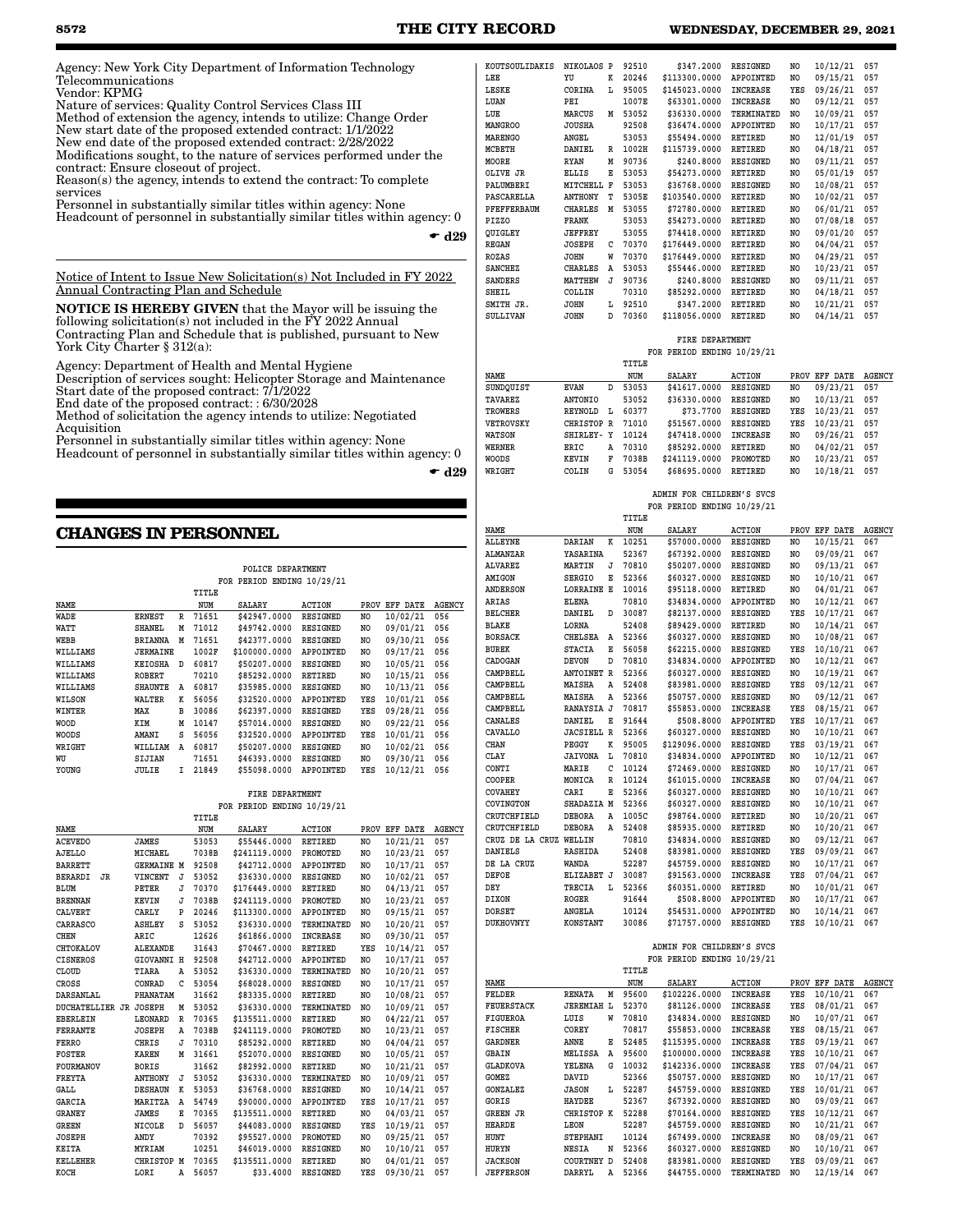| <b>JOHN</b>             | CHERIL                             | в                       | 52370 | \$81427.0000               | RETIRED                             | NO.            | 10/10/21      | 067           |
|-------------------------|------------------------------------|-------------------------|-------|----------------------------|-------------------------------------|----------------|---------------|---------------|
| <b>JOHNSON</b>          | LAUREN                             | C                       | 30087 | \$82137.0000               | <b>INCREASE</b>                     | YES            | 06/06/21      | 067           |
| KAUR                    | SURJIT                             |                         | 95600 | \$102226.0000              | <b>INCREASE</b>                     | YES            | 10/10/21      | 067           |
| KHAN                    | <b>SHAHNEWA</b>                    |                         | 30087 | \$82137.0000               | INCREASE                            | YES            | 09/12/21      | 067           |
| KIM                     | <b>HEEYUN</b>                      |                         | 56058 | \$64272.0000               | RESIGNED                            | YES            | 10/17/21      | 067           |
| <b>LASTER</b>           | <b>CRYSTAL</b>                     | C                       | 52366 | \$60327.0000               | <b>RESIGNED</b>                     | NO             | 10/10/21      | 067           |
| LAUCISKIS               | DARIUS                             |                         | 91644 | \$508.8000                 | <b>RESIGNED</b>                     | NO             | 10/20/21      | 067           |
| LAWRENCE                | <b>RANESHA</b>                     | N                       | 30087 | \$82137.0000               | RESIGNED                            | YES            | 10/10/21      | 067           |
| <b>LEVANT</b>           | <b>DESTEN</b>                      | R                       | 52287 | \$45759.0000               | <b>RESIGNED</b>                     | YES            | 10/14/21      | 067           |
| LEWANDOWSKI             | <b>STEVEN</b>                      |                         | 91644 | \$508.8000                 | APPOINTED                           | NO             | 10/17/21      | 067           |
| LINGAT                  | LOUISE                             | M                       | 30087 | \$82137.0000               | <b>INCREASE</b>                     | YES            | 07/04/21      | 067           |
| LOVELL                  | <b>ASHLEY</b>                      | A                       | 52287 | \$45759.0000               | <b>RESIGNED</b>                     | NO             | 10/12/21      | 067           |
| <b>T.OWMAN</b>          | <b>ROBIN</b>                       |                         | 70810 | \$34834.0000               | APPOINTED                           | N <sub>O</sub> | 10/12/21      | 067           |
| MAHABAMUNUGE            | <b>BHANUKA</b>                     | Υ                       | 30086 | \$71757.0000               | <b>RESIGNED</b>                     | YES            | 09/30/21      | 067           |
| MAISONET                | <b>BLANCA</b>                      | I                       | 70810 | \$34834.0000               | APPOINTED                           | NO             | 10/12/21      | 067           |
| <b>MARITZ</b>           | ELIAN                              | B                       | 95005 | \$118800.0000              | <b>INCREASE</b>                     | YES            | 10/03/21      | 067           |
| MCDOUGALL               | <b>SHARON</b>                      |                         | 95601 | \$161752.0000              | RETIRED                             | YES            |               | 067           |
|                         |                                    |                         |       |                            |                                     |                | 01/01/21      |               |
| MCDOUGALL               | <b>SHARON</b>                      |                         | 52367 | \$77812.0000               | RETIRED                             | N <sub>O</sub> | 01/01/21      | 067           |
| MEDINA                  | <b>DIANA</b>                       | M                       | 52366 | \$60327.0000               | <b>RESIGNED</b>                     | NO             | 10/13/21      | 067           |
| MILLER                  | DENISE                             |                         | 10124 | \$47418.0000               | APPOINTED                           | NO             | 10/14/21      | 067           |
| MILLER                  | MARGARET A                         |                         | 70817 | \$55853.0000               | INCREASE                            | YES            | 08/01/21      | 067           |
| MOHAMMED                | <b>SAFIYA</b>                      | $\overline{\mathbb{R}}$ | 50910 | \$84777.0000               | <b>RESIGNED</b>                     | YES            | 10/17/21      | 067           |
| <b>MOREEN</b>           | TAKEM                              | I                       | 52287 | \$45759.0000               | <b>RESIGNED</b>                     | YES            | 08/22/21      | 067           |
| MOSES-KABBA             | ADISATU                            | A                       | 50910 | \$85057.0000               | <b>RESIGNED</b>                     | YES            | 08/06/21      | 067           |
| <b>NAPOLEON</b>         | <b>MYRIAM</b>                      |                         | 95600 | \$102226.0000              | <b>INCREASE</b>                     | YES            | 06/13/21      | 067           |
| NOVELLI                 | <b>BRANDON</b>                     | С                       | 95005 | \$135353.0000              | <b>INCREASE</b>                     | YES            | 07/04/21      | 067           |
| O'NEILL                 | DEIRDRE                            | M                       | 52287 | \$59995.0000               | <b>RESIGNED</b>                     | N <sub>O</sub> | 08/22/21      | 067           |
| ORELLANA CANDO          | PAOLA                              | <sub>D</sub>            | 30087 | \$82137.0000               | INCREASE                            | YES            | 09/19/21      | 067           |
| ORTT <sub>7</sub>       | <b>DAWN</b>                        |                         | 90210 | \$40183.0000               | <b>RESIGNED</b>                     | YES            | 10/14/21      | 067           |
| PELTER                  | <b>BRIAN</b>                       |                         | 91644 | \$508.8000                 | APPOINTED                           | YES            | 10/12/21      | 067           |
| PEREZ                   | AVIAN                              |                         | 52287 | \$45759.0000               | RESIGNED                            | N <sub>O</sub> | 10/10/21      | 067           |
| <b>PETERSON</b>         | MAXINE                             | $\overline{\mathbb{R}}$ | 52408 | \$87072.0000               | <b>RETIRED</b>                      | NO             | 10/10/21      | 067           |
| PLETNIKOFF              | MARGARET                           |                         | 10026 | \$192325.0000              | INCREASE                            | N <sub>O</sub> | 09/12/21      | 067           |
| PUELLO                  | TIFFANY                            | c                       | 52366 | \$58782.0000               | RESIGNED                            | N <sub>O</sub> | 10/17/21      | 067           |
| QUINN JR                | <b>JAMES</b>                       | C                       | 95005 | \$128909.0000              | <b>INCREASE</b>                     | YES            | 07/04/21      | 067           |
|                         |                                    |                         |       |                            |                                     |                |               |               |
|                         |                                    |                         |       | ADMIN FOR CHILDREN'S SVCS  |                                     |                |               |               |
|                         |                                    |                         |       | FOR PERIOD ENDING 10/29/21 |                                     |                |               |               |
|                         |                                    |                         | TITLE |                            |                                     |                |               |               |
| NAME                    |                                    |                         | NUM   | <b>SALARY</b>              | <b>ACTION</b>                       |                | PROV EFF DATE | <b>AGENCY</b> |
| <b>RAMDEO-MADHO</b>     | <b>RAJWANTI A</b>                  |                         | 10124 | \$69176.0000               | INCREASE                            | N <sub>O</sub> | 09/26/21      | 067           |
| RANDOLPH                | <b>JADE</b>                        | A                       | 5245A | \$42731.0000               | <b>RESIGNED</b>                     | NO             | 10/17/21      | 067           |
| RIOS-WELSH              | <b>ROBERT</b>                      | z                       | 1002D | \$102255.0000              |                                     | NO             | 10/10/21      | 067           |
|                         |                                    |                         | 70810 |                            | <b>RESIGNED</b>                     |                |               |               |
| <b>ROBINSON</b><br>ROSS | <b>ADRIENNE M</b><br><b>AMELIA</b> | F                       | 95005 | \$34834.0000               | <b>APPOINTED</b><br><b>INCREASE</b> | NO.<br>YES     | 10/12/21      | 067<br>067    |
|                         |                                    |                         |       | \$135353.0000              |                                     |                | 07/04/21      |               |
| <b>ROSTANT</b>          | <b>CHERRIE</b>                     | L                       | 52408 | \$89429.0000               | RETIRED                             | N <sub>O</sub> | 10/14/21      | 067           |
| SALAZAR                 | WENDY                              | Α                       | 52367 | \$86096.0000               | RESIGNED                            | NO.            | 09/21/21      | 067           |
| <b>SANTIAGO</b>         | <b>ALISHA</b>                      | L                       | 70810 | \$34834.0000               | APPOINTED                           | N <sub>O</sub> | 10/12/21      | 067           |
| SCHOMBURG               | AYSHA                              | R                       | 95600 | \$209082.0000              | <b>RESIGNED</b>                     | YES            | 02/28/21      | 067           |
| SHAHBAIN                | MOHAMED                            |                         | 52366 | \$60327.0000               | <b>RESIGNED</b>                     | N <sub>O</sub> | 10/10/21      | 067           |
| <b>SHEMETH</b>          | LUKE                               | S                       | 30087 | \$82137.0000               | <b>INCREASE</b>                     | YES            | 07/04/21      | 067           |
| SMULCHESKI              | <b>BRIAN</b>                       | J                       | 30086 | \$71757.0000               | <b>RESIGNED</b>                     | YES            | 10/14/21      | 067           |
| <b>STEVENSON</b>        | LINDA                              | J                       | 52366 | \$60327.0000               | <b>RESIGNED</b>                     | NO             | 10/10/21      | 067           |
| TADEPALLI               | <b>ASHWIN</b>                      | S                       | 30086 | \$71757.0000               | RESIGNED                            | YES            | 10/17/21      | 067           |
| <b>VALETTE</b>          | <b>ASHLEE</b>                      | M                       | 95600 | \$102226.0000              | <b>INCREASE</b>                     | YES            | 10/10/21      | 067           |
| VALETTE                 | <b>JENNIFER T</b>                  |                         | 52287 | \$49318.0000               | <b>RESIGNED</b>                     | N <sub>O</sub> | 09/26/21      | 067           |
| WASHINGTON              | LINDA                              | K                       | 10124 | \$25.9500                  | RESIGNED                            | YES            | 10/14/21      | 067           |
| WASHINGTON              | <b>SHARON</b>                      | C                       | 52367 | \$86487.0000               | <b>RETIRED</b>                      | N <sub>O</sub> | 10/10/21      | 067           |
| WATKINS                 | MURIEL                             | D                       | 10124 | \$29.0400                  | <b>RESIGNED</b>                     | YES            | 10/17/21      | 067           |
| <b>WATSON</b>           | STEPHANI V                         |                         | 52366 | \$60327.0000               | DISMISSED                           | N <sub>O</sub> | 10/12/21      | 067           |
| WILLIAMS                | LINDA                              |                         | 52370 | \$72552.0000               | <b>RETIRED</b>                      | N <sub>O</sub> | 10/03/21      | 067           |
| YELLIN                  | SAMANTHA P                         |                         | 95005 | \$135353.0000              | <b>INCREASE</b>                     | YES            | 07/04/21      | 067           |
|                         |                                    |                         |       |                            |                                     |                |               |               |
|                         |                                    |                         |       |                            |                                     |                |               |               |

#### **HRA/DEPT OF SOCIAL SERVICES FOR PERIOD ENDING 10/29/21**

|                       |                 |   | TITLE |               |                 |      |                 |               |
|-----------------------|-----------------|---|-------|---------------|-----------------|------|-----------------|---------------|
| <b>NAME</b>           |                 |   | NUM   | <b>SALARY</b> | <b>ACTION</b>   | PROV | <b>EFF DATE</b> | <b>AGENCY</b> |
| ABEL                  | ORIN            | R | 52314 | \$42389.0000  | <b>RESIGNED</b> | NO   | 09/24/21        | 069           |
| ACUNA                 | EMILY           | J | 56058 | \$62215.0000  | <b>RESIGNED</b> | YES  | 10/13/21        | 069           |
| <b>ADEGOR</b>         | <b>FREEBORN</b> |   | 1005C | \$89040.0000  | RETIRED         | NO   | 10/22/21        | 069           |
| AHMED                 | ADEEL           |   | 56057 | \$56707.0000  | <b>RESIGNED</b> | YES  | 10/20/21        | 069           |
| AHMED                 | <b>SHANAWAZ</b> |   | 06316 | \$48637.0000  | <b>RESIGNED</b> | YES  | 10/14/21        | 069           |
| AHMED                 | <b>SHANAWAZ</b> |   | 10104 | \$42146.0000  | RESIGNED        | NO   | 10/14/21        | 069           |
| AJAYI                 | OLUWATOY O      |   | 52304 | \$41483.0000  | APPOINTED       | YES  | 10/03/21        | 069           |
| <b>ALGABYALI</b>      | AYYAD           | Α | 56057 | \$44083.0000  | <b>RESIGNED</b> | YES  | 10/17/21        | 069           |
| <b>ANCRUM</b>         | TOMAISHA S      |   | 10104 | \$37748.0000  | TERMINATED      | NO   | 07/30/21        | 069           |
| <b>ARAKELYAN</b>      | <b>KRISTINA</b> |   | 1024A | \$134999.0000 | <b>INCREASE</b> | YES  | 10/17/21        | 069           |
| <b>ASANTE</b>         | <b>JOHN</b>     | к | 56058 | \$67926.0000  | RESIGNED        | YES  | 10/13/21        | 069           |
| <b>ASANTE</b>         | <b>JOHN</b>     | к | 52304 | \$42064.0000  | <b>RESIGNED</b> | NO   | 10/13/21        | 069           |
| ASH                   | <b>REANER</b>   |   | 52314 | \$42389.0000  | APPOINTED       | NO   | 10/17/21        | 069           |
| <b>ATEEA</b>          | KAZI            | A | 56057 | \$31.0400     | APPOINTED       | YES  | 10/12/21        | 069           |
| <b>BARNABY</b>        | <b>SHELLETA</b> |   | 10104 | \$43679.0000  | APPOINTED       | NO   | 10/03/21        | 069           |
| <b>BEDER-SCHENKER</b> | SASHA           |   | 95655 | \$108871.0000 | APPOINTED       | YES  | 09/26/21        | 069           |
| <b>BENJAMIN</b>       | <b>DELISSA</b>  | s | 56057 | \$44083.0000  | <b>INCREASE</b> | YES  | 09/19/21        | 069           |
| <b>BERGFELD</b>       | LAWRENCE P      |   | 52314 | \$42389.0000  | APPOINTED       | NO   | 10/17/21        | 069           |
| <b>BOSWELL</b>        | <b>GERALD</b>   | т | 52314 | \$42389.0000  | APPOINTED       | NO   | 10/12/21        | 069           |
|                       |                 |   |       |               |                 |      |                 |               |

#### **HRA/DEPT OF SOCIAL SERVICES FOR PERIOD ENDING 10/29/21**

|                    |                 | TITLE      |                        |        |     |                      |  |
|--------------------|-----------------|------------|------------------------|--------|-----|----------------------|--|
| NAME               |                 | <b>NUM</b> | SALARY                 | ACTION |     | PROV EFF DATE AGENCY |  |
| <b>BOWEN</b>       | TRACY           | A 52314    | \$42389.0000 RESIGNED  |        | NO. | 10/13/21 069         |  |
| <b>BRAITHWAITE</b> | STAYMON         | R 52314    | \$42389.0000 APPOINTED |        | NO. | 10/17/21 069         |  |
| <b>BRIGGMAN</b>    | MAREIDA M 52311 |            | \$58879.0000 PROMOTED  |        | NO. | 09/26/21 069         |  |

| <b>BROAD</b>           | HELEN                  | Е | 56058 | \$77000.0000                | <b>RESIGNED</b>  | YES            | 10/09/21      | 069           |
|------------------------|------------------------|---|-------|-----------------------------|------------------|----------------|---------------|---------------|
| <b>BROWN</b>           | MICHAEL                |   | 52314 | \$42389.0000                | <b>APPOINTED</b> | NO             | 10/17/21      | 069           |
| <b>BROWN</b>           | TRISHA                 | s | 56057 | \$31.0400                   | <b>APPOINTED</b> | YES            | 10/10/21      | 069           |
| BRYAN                  | MARLON                 | J | 30087 | \$72712.0000                | <b>RESIGNED</b>  | YES            | 10/19/21      | 069           |
| <b>BULYGO</b>          | LIDIYA                 |   | 13632 | \$106082.0000               | RETIRED          | NO             | 10/20/21      | 069           |
| CALDER                 | <b>LENNOX</b>          | Α | 56058 | \$69440.0000                | RETIRED          | YES            | 10/19/21      | 069           |
| CALDERON               | SHERYL                 |   | 52313 | \$76408.0000                | PROMOTED         | NO             | 09/12/21      | 069           |
| CARROLL-FORD           | LATOYA                 | N | 52314 | \$48747.0000                | APPOINTED        | NO             | 10/17/21      | 069           |
| <b>CEFRE</b>           | <b>AVERY</b>           |   | 56057 | \$31.0400                   | APPOINTED        | YES            | 10/12/21      | 069           |
| CHAMBERS               | VANESSA                |   | 10104 | \$19.2337                   | RESIGNED         | NO             | 10/07/21      | 069           |
| CHO                    | TERESA                 | W | 10104 | \$43644.0000                | RETIRED          | NO             | 10/21/21      | 069           |
| CHUNG                  | <b>STEVEN</b>          |   | 56057 | \$47634.0000                | <b>INCREASE</b>  | YES            | 09/19/21      | 069           |
| COLEMAN                | TERESA                 | Α | 10104 | \$47023.0000                | RETIRED          | NO             | 10/13/21      | 069           |
| COOK                   | <b>BERNICE</b>         | G | 10248 | \$90967.0000                | RETIRED          | NO             | 10/21/21      | 069           |
| COOK                   | TIFFANY                | s | 52314 | \$48747.0000                | <b>RESIGNED</b>  | NO             | 10/13/21      | 069           |
| <b>DAGBO</b>           | OLUWAKAY Y             |   | 95710 | \$118000.0000               | <b>RESIGNED</b>  | YES            | 10/19/21      | 069           |
| DAVIS                  | <b>ANDREA</b>          | D | 52314 | \$48747.0000                | <b>RESIGNED</b>  | NO             | 08/11/21      | 069           |
|                        |                        |   | 52311 | \$58879.0000                | PROMOTED         |                |               | 069           |
| <b>DEGNAN</b>          | MICHAEL                |   |       |                             |                  | NO.            | 09/12/21      |               |
| <b>DESINCE</b>         | TYRONE                 |   | 56057 | \$31.0400                   | APPOINTED        | YES            | 10/17/21      | 069           |
| DESROUILLERES          | <b>JEAN</b>            | в | 52316 | \$70203.0000                | RETIRED          | N <sub>O</sub> | 10/19/21      | 069           |
| <b>EDWARDS</b>         | <b>KRYSTAL</b>         | С | 31113 | \$41483.0000                | APPOINTED        | NO             | 10/17/21      | 069           |
| <b>EVANS</b>           | ANN                    | М | 52311 | \$58879.0000                | PROMOTED         | NO             | 09/12/21      | 069           |
| <b>EYUBEH</b>          | <b>ROBERT</b>          |   | 1002F | \$106998.0000               | RETIRED          | NO             | 10/14/21      | 069           |
| FELIZ                  | EDIA                   |   | 10104 | \$37748.0000                | <b>APPOINTED</b> | NO             | 10/17/21      | 069           |
| FOREMAN                | DONNA                  |   | 10251 | \$37820.0000                | RETIRED          | NO             | 10/22/21      | 069           |
| <b>GAMBLE</b>          | <b>JAVONNE</b>         |   | 52311 | \$58879.0000                | PROMOTED         | NO             | 09/12/21      | 069           |
| <b>GEATHERS</b>        | <b>CRYSTAL</b>         |   | 12626 | \$66875.0000                | <b>INCREASE</b>  | NO             | 05/02/21      | 069           |
| <b>GERSTEN</b>         | MITCHELL N             |   | 52314 | \$42389.0000                | APPOINTED        | N <sub>O</sub> | 10/12/21      | 069           |
| GONZALEZ               | MARTA                  | A | 56058 | \$54100.0000                | APPOINTED        | YES            | 10/17/21      | 069           |
| GOPAUL                 | MARGARET C             |   | 52304 | \$47894.0000                | <b>RETIRED</b>   | NO             | 10/15/21      | 069           |
| GORDON                 | SAKINA                 | Υ | 52304 | \$51322.0000                | RESIGNED         | YES            | 10/21/21      | 069           |
| <b>GREENE</b>          | THERESA                | Α | 12627 | \$76262.0000                | RETIRED          | NO             | 10/14/21      | 069           |
| HARRISON FERRAN TALISA |                        | S | 52304 | \$41483.0000                | <b>RESIGNED</b>  | NO             | 10/19/21      | 069           |
| <b>HARVEY</b>          | DORA                   |   | 10124 | \$54794.0000                | RETIRED          | NO             | 10/14/21      | 069           |
| <b>HERNANDEZ</b>       | VIRGINIA               |   | 52314 | \$48747.0000                | RETIRED          | NO             | 10/20/21      | 069           |
| <b>HERRING</b>         | CAROL                  | Α | 10104 | \$44100.0000                | RETIRED          | NO             | 10/13/21      | 069           |
| HIGGINS                | <b>JOAN</b>            | M | 52316 | \$59973.0000                | <b>RETIRED</b>   | NO             | 10/20/21      | 069           |
| HUGH                   |                        |   | 21744 | \$84468.0000                | APPOINTED        | YES            |               | 069           |
|                        | CAROLINE<br>ELIZABET A |   | 95689 |                             |                  | YES            | 10/17/21      | 069           |
| <b>IANNONE</b>         |                        |   |       | \$90699.0000                | <b>INCREASE</b>  |                | 08/22/21      |               |
| IGLESIAS               | GLADYS                 |   | 31113 | \$58871.0000                | RETIRED          | NO             | 10/16/21      | 069           |
| ILYAYEFF               | ROSALIA                |   | 10104 | \$43644.0000                | RETIRED          | NO             | 10/19/21      | 069           |
| INNISS                 | <b>NAIMAH</b>          | z | 56057 | \$31.0400                   | APPOINTED        | YES            | 10/12/21      | 069           |
| <b>JACKSON</b>         | RENEE                  |   | 52314 | \$48747.0000                | APPOINTED        | NO             | 10/17/21      | 069           |
| JALIL                  | AYSHA                  | в | 52314 | \$42389.0000                | APPOINTED        | NO             | 10/17/21      | 069           |
| <b>JORDAN</b>          | HYACINTH S             |   | 1002C | \$89929.0000                | <b>INCREASE</b>  | NO             | 08/22/21      | 069           |
| KABIR                  | MD                     |   | 56057 | \$20.9800                   | RESIGNED         | YES            | 09/14/21      | 069           |
| KEMELMAN               | ALLA                   |   | 52314 | \$48832.0000                | RETIRED          | NO             | 10/02/21      | 069           |
| KEMP                   | <b>CHASSITY M</b>      |   | 10251 | \$41848.0000                | RESIGNED         | YES            | 10/08/21      | 069           |
|                        |                        |   |       |                             |                  |                |               |               |
|                        |                        |   |       | HRA/DEPT OF SOCIAL SERVICES |                  |                |               |               |
|                        |                        |   |       | FOR PERIOD ENDING 10/29/21  |                  |                |               |               |
|                        |                        |   | TITLE |                             |                  |                |               |               |
| <b>NAME</b>            |                        |   | NUM   | <b>SALARY</b>               | <b>ACTION</b>    |                | PROV EFF DATE | <b>AGENCY</b> |
| <b>KHAN</b>            | OMAR                   | D | 95806 | \$200000.0000               | <b>RESIGNED</b>  | YES            | 01/01/21      | 069           |
| KNIGHT                 | PETRICE                |   | 52311 | \$58879.0000                | PROMOTED         | NO             | 09/26/21      | 069           |
| KOGUT-ROSEANU          | <b>AMANDA</b>          | в | 21744 | \$94283.0000                | APPOINTED        | YES            | 10/12/21      | 069           |
| KONEAZNY               | MARGARET J             |   | 56058 | \$62215.0000                | RESIGNED         | YES            | 10/08/21      | 069           |
| LANDSMAN               | JACOB                  | L | 56058 | \$54100.0000                | APPOINTED        | YES            | 10/12/21      | 069           |
| LAWANI                 | MUHIBI                 | s | 52311 | \$58879.0000                | PROMOTED         | NO             | 09/12/21      | 069           |
| LAWLER                 | JAMES                  |   | 10035 | \$164050.0000               | RETIRED          | NO             | 10/30/20      | 069           |
| LOGUNLEKO              | ADESHOLA A             |   | 56057 | \$31.0400                   | APPOINTED        | YES            | 10/17/21      | 069           |
| MANICKAM               | ARUL                   |   | 95710 | \$115000.0000               | RESIGNED         | YES            | 10/05/21      | 069           |
| MARINO                 | MARY                   | Е | 10124 | \$54531.0000                | PROMOTED         | NO             | 09/05/21      | 069           |
| MATHEW                 | CHRIS                  |   | 10251 | \$41848.0000                | <b>INCREASE</b>  | NO             | 09/26/21      | 069           |
| MCFARLANE              | NORMA                  | L | 52313 | \$76408.0000                | PROMOTED         | NO             | 09/12/21      | 069           |
| MORRIS                 | <b>ALTHEA</b>          | R | 52313 | \$76408.0000                | PROMOTED         | NO             | 09/12/21      | 069           |
| <b>NEWMAN</b>          |                        | F |       | \$37748.0000                |                  | NO             |               | 069           |
|                        | NIYA                   |   | 10104 |                             | APPOINTED        |                | 10/17/21      |               |
| PALACIOS               | EDYL                   | o | 56058 | \$54100.0000                | APPOINTED        | YES            | 10/12/21      | 069           |
| PALMA                  | ANNABEL                |   | 95679 | \$166507.0000               | RESIGNED         | YES            | 10/12/21      | 069           |
| PERRINGTON             | SALLY                  |   | 52313 | \$76408.0000                | PROMOTED         | NO             | 09/12/21      | 069           |
| PETERSON               | IDA                    |   | 52316 | \$59939.0000                | RETIRED          | NO             | 10/14/21      | 069           |
| QUINONES               | VERONICA               |   | 10251 | \$35313.0000                | RETIRED          | NO             | 10/14/21      | 069           |
| RAMIREZ                | <b>DEBORA</b>          | Е | 10104 | \$46071.0000                | RESIGNED         | NO             | 09/21/21      | 069           |
| REIMERS                | MARIE                  | с | 10124 | \$54531.0000                | PROMOTED         | NO             | 09/05/21      | 069           |
| RICHARDSON             | YVETTE                 | М | 1002C | \$76270.0000                | RETIRED          | NO             | 10/21/21      | 069           |
| RIVERA                 | ALMA                   |   | 8297A | \$65232.0000                | APPOINTED        | NO             | 10/17/21      | 069           |
| RODRIGUEZ              | EDWIN                  | Μ | 52314 | \$42389.0000                | <b>APPOINTED</b> | NO             | 10/17/21      | 069           |
| <b>ROSETE</b>          | DIANNE                 | к | 12627 | \$75591.0000                | APPOINTED        | NO             | 10/12/21      | 069           |

**ROSETE DIANNE K 12627 \$75591.0000 APPOINTED NO 10/12/21 069 RUFFIN DARRELL L 52311 \$58879.0000 PROMOTED NO 09/26/21 069 SALAHUDDIN ABU 1001C \$86531.0000 PROMOTED NO 09/19/21 069**

**SAMUEL CHERRY A M 52311 \$58879.0000 PROMOTED NO 10/19/21 069 ANDREW A 56057 \$56707.0000 RESIGNED YES<br>PATRICIA 52311 \$58879.0000 PROMOTED NO<br>AKHENATE E 70810 \$37136.0000 RESIGNED NO SEBASTIAN PATRICIA 52311 \$58879.0000 PROMOTED NO 09/12/21 069 SEDA AKHENATE E 70810 \$37136.0000 RESIGNED NO 10/08/21 069 CHRISTOP R 56058 \$68048.0000 RESIGNED**<br>JAMICA E 10124 \$54531.0000 RESIGNED **SEWELL JAMICA E 10124 \$54531.0000 RESIGNED NO 10/19/21 069 SHARMA DEEPIKA 13632 \$100670.0000 RESIGNED YES 04/15/18 069 SHARRIEFF WILLIAM A 52304 \$47766.0000 DECEASED NO 09/30/21 069 SHEPARD NADIA C 21744 \$97138.0000 RESIGNED YES 10/13/21 069**

**SIMS RANDY L 52311 \$58879.0000 PROMOTED NO 09/12/21 069 SMALLS KIAMESHA L 52314 \$42389.0000 APPOINTED NO 10/17/21 069**

 $$115000.0000$  RESIGNED

 $$60571.0000$  RESIGNED

**SRIKISHUN-SUKHN TAVITA 10248 \$83983.0000 INCREASE YES 08/22/21 069**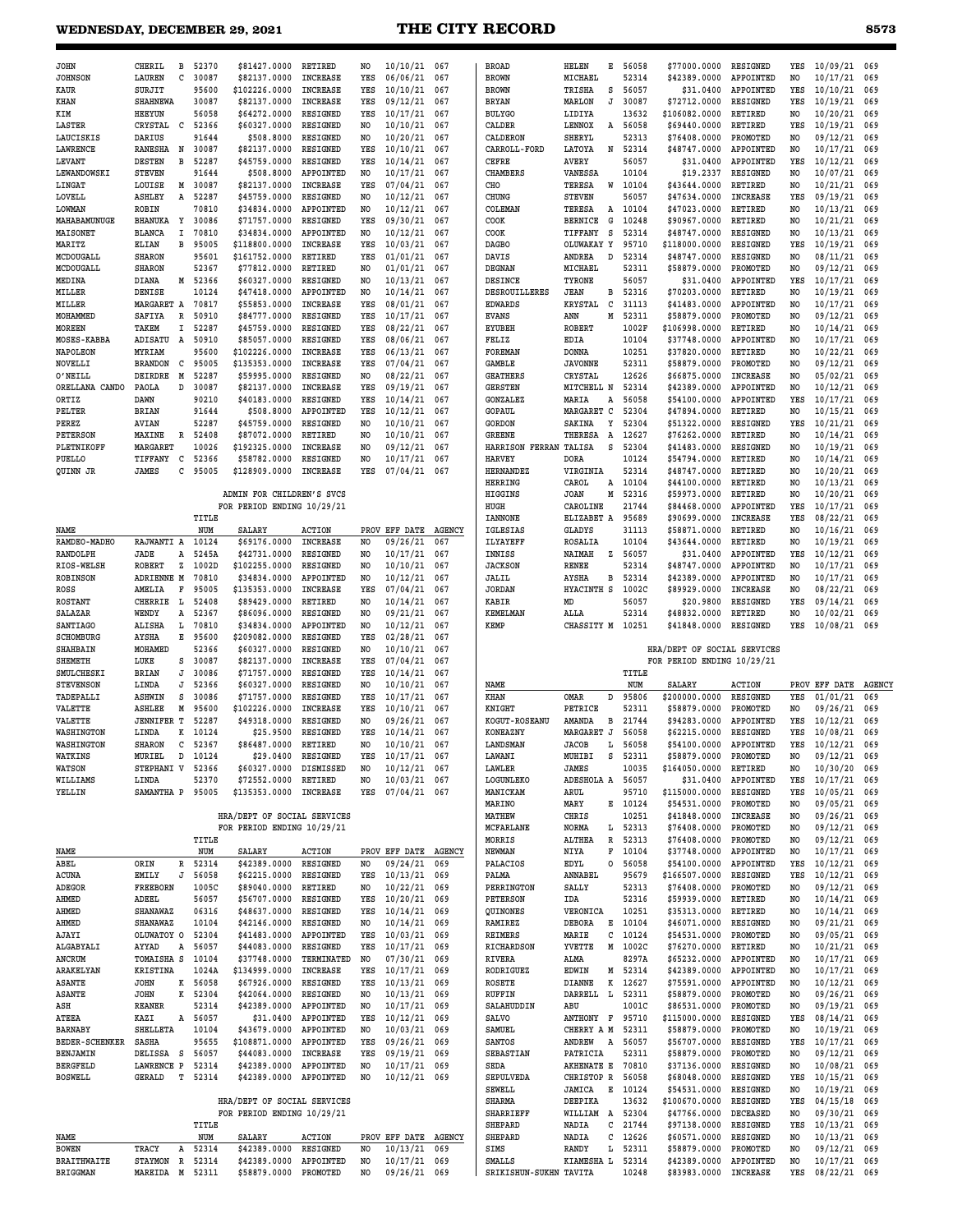## **8574 THE CITY RECORD WEDNESDAY, DECEMBER 29, 2021**

| <b>STRAUSS</b>                      | AARON                 | L            | 56058          | \$62215.0000                  | <b>RESIGNED</b>            | YES       | 10/13/21                 | 069           | DAGOSTINO                 | PETER<br>J                   | 70410          | \$47857.0000                                           | APPOINTED                          | NO             | 10/21/21                 | 072        |
|-------------------------------------|-----------------------|--------------|----------------|-------------------------------|----------------------------|-----------|--------------------------|---------------|---------------------------|------------------------------|----------------|--------------------------------------------------------|------------------------------------|----------------|--------------------------|------------|
| TAITT                               | <b>RAINEE</b>         | s            | 56057          | \$20.9800                     | RESIGNED                   | YES       | 10/05/21                 | 069           | DAVILA                    | <b>CHRISTOP</b>              | 70410          | \$67196.0000                                           | <b>RESIGNED</b>                    | NO             | 10/15/21                 | 072        |
| TAMAZASHVILI                        | TAMARA                |              | 52314          | \$42389.0000                  | APPOINTED                  | NO.       | 10/17/21                 | 069           | DAVIS                     | ARQUALL A                    | 70410          | \$47857.0000                                           | APPOINTED                          | NO.            | 10/20/21                 | 072        |
| TILLMAN                             | TOOMAS                |              | 31113          | \$47705.0000                  | APPOINTED                  | YES       | 10/03/21                 | 069           | DAVIS                     | <b>DEVONE</b><br>т           | 70410          | \$47857.0000                                           | APPOINTED                          | NO.            | 10/20/21                 | 072        |
| TORRES-BECERRIL AUREA               |                       | N            | 52314          | \$48747.0000                  | RESIGNED                   | NO        | 10/06/21                 | 069           | DE CHECCHI                | <b>ARTHUR</b>                | 91717          | \$440.1600                                             | RETIRED                            | NO.            | 10/18/21                 | 072        |
| TREJO LOBO                          | <b>ELVIN</b>          |              | 52314          | \$42389.0000                  | APPOINTED                  | NO.       | 10/17/21                 | 069           | DENIO                     | STEVEN M                     | 1002A          | \$91092.0000                                           | RESIGNED                           | NO             | 10/17/21                 | 072        |
| UDHIRI                              | ALIA                  | к            | 21744          | \$107310.0000                 | RESIGNED                   | YES       | 10/23/21                 | 069           | DEPENA                    | RAPHAEL                      | 70410          | \$92073.0000                                           | RESIGNED                           | NO             | 09/22/21                 | 072        |
| VEGA                                | SANDRA                |              | 12627          | \$81203.0000                  | APPOINTED                  | NO        | 10/10/21                 | 069           | <b>DIATLOFF</b>           | R<br>JULIA                   | 51274          | \$58741.0000                                           | <b>INCREASE</b>                    | NO             | 09/27/21                 | 072        |
| <b>VORONOVA</b>                     | <b>KSENIA</b>         |              | 56057          | \$20.9800                     | RESIGNED                   | YES       | 10/22/21                 | 069           | <b>DORVIL</b>             | W<br>PATRICK                 | 70410          | \$92073.0000                                           | <b>RETIRED</b>                     | NO             | 09/01/21                 | 072        |
| WEEKES                              | JOSLYN                |              | 12627          | \$75591.0000                  | <b>INCREASE</b>            | NO        | 08/01/21                 | 069           | <b>DOSMAS</b>             | G<br>LUGNER                  | 70410          | \$92073.0000                                           | <b>DECEASED</b>                    | NO             | 10/14/21                 | 072        |
|                                     |                       |              |                | HRA/DEPT OF SOCIAL SERVICES   |                            |           |                          |               |                           |                              |                | DEPARTMENT OF CORRECTION                               |                                    |                |                          |            |
|                                     |                       |              | TITLE          | FOR PERIOD ENDING 10/29/21    |                            |           |                          |               |                           |                              | TITLE          | FOR PERIOD ENDING 10/29/21                             |                                    |                |                          |            |
| NAME                                |                       |              | NUM            | <b>SALARY</b>                 | <b>ACTION</b>              |           | PROV EFF DATE AGENCY     |               | NAME                      |                              | NUM            | <b>SALARY</b>                                          | <b>ACTION</b>                      |                | PROV EFF DATE AGENCY     |            |
| WILLIAMS                            | TONYA                 | v            | 52311          | \$58879.0000                  | PROMOTED                   | NO        | 09/12/21                 | 069           | <b>DROUVALAKIS</b>        | WILLIAM                      | 70410          | \$43042.0000                                           | RESIGNED                           | NO.            | 10/12/21                 | 072        |
| WONG                                | YOUNG                 | М            | 56058          | \$66066.0000                  | <b>INCREASE</b>            | YES       | 09/19/21                 | 069           | <b>EDWARDS</b>            | DELIETRA N                   | 70410          | \$92073.0000                                           | RETIRED                            | NO.            | 09/07/21                 | 072        |
| YIP                                 | WAI CHIN              |              | 31113          | \$41483.0000                  | APPOINTED                  | NO.       | 10/17/21                 | 069           | <b>ELLIOTT</b>            | ANDREA<br>Е                  | 70410          | \$92073.0000                                           | <b>RETIRED</b>                     | NO             | 08/30/21                 | 072        |
|                                     |                       |              |                |                               |                            |           |                          |               | EWELL                     | RHONDA                       | 70410          | \$92073.0000                                           | RETIRED                            | NO             | 09/02/21                 | 072        |
|                                     |                       |              |                | DEPT. OF HOMELESS SERVICES    |                            |           |                          |               | <b>FABIEN</b>             | CHRISTEP S                   | 70410          | \$47857.0000                                           | APPOINTED                          | NO             | 10/21/21                 | 072        |
|                                     |                       |              |                | FOR PERIOD ENDING 10/29/21    |                            |           |                          |               | FELZ II                   | JON<br>Е                     | 70410          | \$67196.0000                                           | <b>RESIGNED</b>                    | NO             | 10/12/21                 | 072        |
|                                     |                       |              | TITLE          |                               |                            |           |                          |               | FIORE                     | HAILE<br>с                   | 70410          | \$56318.0000                                           | <b>RESIGNED</b>                    | NO             | 10/12/21                 | 072        |
| NAME                                |                       |              | NUM            | <b>SALARY</b>                 | ACTION                     |           | PROV EFF DATE AGENCY     |               | FLORES                    | JOSE<br>E                    | 70410          | \$62166.0000                                           | <b>RESIGNED</b>                    | N <sub>O</sub> | 09/28/21                 | 072        |
| BAKER                               | DANIELLE              |              | 70810          | \$39438.0000                  | RESIGNED                   | NO        | 09/30/21                 | 071           | <b>FRANCO</b>             | LUIS<br>J                    | 70410          | \$56318.0000                                           | <b>RESIGNED</b>                    | NO.            | 10/10/21                 | 072        |
| <b>BANNISTER</b>                    | TAMMARA W             |              | 70810          | \$40590.0000                  | <b>RESIGNED</b>            | NO.       | 09/07/21                 | 071           | FRENCH                    | LATASHA                      | 70410          | \$92073.0000                                           | RETIRED                            | NO             | 09/02/21                 | 072        |
| BONILA                              | <b>JAMES PR</b>       |              | 56057          | \$20.9814                     | RESIGNED                   | YES       | 09/30/21                 | 071           | GAINEY                    | <b>ELAINE</b>                | 70410          | \$92073.0000                                           | RETIRED                            | N <sub>O</sub> | 09/02/21                 | 072        |
| BROWN                               | TRISHA                | s            | 56057          | \$38333.0000                  | RESIGNED                   | YES       | 10/10/21                 | 071           | GALES                     | TALAYA                       | 70410          | \$67196.0000                                           | RESIGNED                           | NO             | 10/05/21                 | 072        |
| <b>CASTRO</b>                       | MICHAEL               | т            | 70810          | \$38287.0000                  | DISMISSED                  | NO        | 10/20/21                 | 071           | <b>GALLAGHER</b>          | CHRISTOP R                   | 70410          | \$62166.0000                                           | <b>RESIGNED</b>                    | NO             | 10/12/21                 | 072        |
| <b>CHERRY</b>                       | <b>JULIAN</b>         | Μ            | 70810          | \$40590.0000                  | <b>RESIGNED</b>            | NO        | 09/05/21                 | 071           | <b>GAMBLE</b>             | KEVIN                        | 70410          | \$67196.0000                                           | RESIGNED                           | NO             | 09/27/21                 | 072        |
| DE SILVA                            | DAMARIS               | L            | 52632          | \$76408.0000                  | <b>RESIGNED</b>            | YES       | 10/12/21                 | 071           | GIAMBANCO                 | <b>JOSEPH</b>                | 70410          | \$67196.0000                                           | <b>RESIGNED</b>                    | NO             | 10/12/21                 | 072        |
| DE SILVA                            | DAMARIS               | L            | 52613          | \$58741.0000                  | <b>RESIGNED</b>            | NO        | 10/12/21                 | 071           | GIBBS                     | VALENCIA A                   | 70410          | \$92073.0000                                           | RETIRED                            | NO             | 08/31/21                 | 072        |
| GILLETTE                            | ELLERY                | Н            | 10026          | \$165423.0000                 | <b>INCREASE</b>            | NO        | 09/26/21                 | 071           | GOLDBERG                  | TYLER<br>s                   | 70410          | \$67196.0000                                           | RESIGNED                           | NO             | 10/12/21                 | 072        |
| <b>GLANVILLE</b>                    | KERRY-AN N            |              | 70810          | \$38287.0000                  | <b>RESIGNED</b>            | NO.       | 10/17/21                 | 071           | GOMEZ                     | <b>KELVIN</b>                | 70410          | \$62166.0000                                           | <b>RESIGNED</b>                    | NO.            | 10/15/21                 | 072        |
| HENRY                               | CAMILLE               | A            | 56058          | \$62215.0000                  | <b>RESIGNED</b>            | YES       | 10/17/21                 | 071           | GOODWIN                   | <b>DEMETRIA</b>              | 7048C          | \$107703.0000                                          | RETIRED                            | N <sub>O</sub> | 09/02/21                 | 072        |
| <b>JARRETT-PRYCE</b>                | FRANCINE M            |              | 56057          | \$20.9814                     | RESIGNED                   | YES       | 08/21/21                 | 071           | GORDON-DIXON              | <b>LASHAWNA R</b>            | 70467          | \$91227.0000                                           | RETIRED                            | NO.            | 10/21/21                 | 072        |
| <b>JEFFERSON</b>                    | DARRYL                | A            | 52304          | \$38617.0000                  | DECEASED                   | NO        | 10/08/21                 | 071           | <b>GREAVES</b>            | <b>CHANTEL</b><br>т          | 70410          | \$67196.0000                                           | RESIGNED                           | NO.            | 10/12/21                 | 072        |
| <b>JOHNSON</b>                      | DIAMON                |              | 56058          | \$29.6114                     | APPOINTED                  | YES       | 10/17/21                 | 071           | GUZMAN                    | D<br>SAMUEL                  | 70410          | \$47857.0000                                           | APPOINTED                          | N <sub>O</sub> | 10/20/21                 | 072        |
| KAGAN                               | GORDON                | G            | 70810          | \$32435.0000                  | RESIGNED                   | YES       | 06/08/16                 | 071           | <b>GUZMAN JR</b>          | Е<br>JOSE                    | 70410          | \$62166.0000                                           | RESIGNED                           | NO             | 10/12/21                 | 072        |
| KAN                                 | WAI PING              |              | 40562<br>56057 | \$60193.0000                  | APPOINTED                  | YES       | 10/12/21                 | 071           | <b>GYAMERAH</b>           | к<br>PAULINA<br>S            | 70410          | \$47857.0000                                           | APPOINTED                          | NO             | 10/20/21                 | 072        |
| KEBE                                | ARAME                 |              |                | \$20.9814                     | <b>RESIGNED</b>            | YES       | 09/19/21                 | 071           | <b>HAYNES</b>             | LASHEA                       | 70410          | \$67196.0000                                           | <b>RESIGNED</b>                    | NO             | 10/12/21                 | 072        |
| MARTIN<br>MCNAUGHT                  | STEVE<br>ERROL        | D            | 10056<br>56056 | \$125000.0000<br>\$39706.0000 | <b>INCREASE</b><br>RETIRED | NO<br>YES | 09/05/21<br>10/20/21     | 071<br>071    | HENRIQUEZ<br>HERNANDEZ JR | <b>DANELLY</b><br>LUIS       | 70410<br>70410 | \$67196.0000<br>\$67196.0000                           | <b>RESIGNED</b><br><b>RESIGNED</b> | NO<br>NO       | 10/12/21<br>10/12/21     | 072<br>072 |
| <b>MINTON</b>                       | KALEENAH K            |              | 10124          | \$54531.0000                  | <b>RESIGNED</b>            | NO.       | 10/15/21                 | 071           | IP                        | WING CHU                     | 70410          | \$62166.0000                                           | RESIGNED                           | NO.            | 10/20/21                 | 072        |
| PAUL                                | MARSHALL              |              | 56056          | \$39638.0000                  | RETIRED                    | YES       | 10/02/21                 | 071           | IRICK                     | SHIRLEY C                    | 30087          | \$113052.0000                                          | <b>RESIGNED</b>                    | YES            | 09/30/21                 | 072        |
| PRIDGEON                            | AJANI                 | s            | 56057          | \$20.9814                     | RESIGNED                   | YES       | 09/28/21                 | 071           | JAMES                     | EMMA                         | 70410          | \$67196.0000                                           | <b>RESIGNED</b>                    | NO.            | 10/13/21                 | 072        |
| RICHARDSON                          | <b>EMANUEL</b>        |              | 91212          | \$50155.0000                  | RETIRED                    | NO        | 10/19/21                 | 071           | <b>JAMES</b>              | Υ<br><b>NOREEN</b>           | 70467          | \$118056.0000                                          | RETIRED                            | NO             | 10/01/21                 | 072        |
|                                     |                       |              |                |                               |                            |           |                          |               |                           |                              |                |                                                        |                                    |                |                          |            |
|                                     |                       |              |                |                               |                            |           |                          |               |                           | s                            |                |                                                        |                                    |                |                          |            |
| RIVERA                              | VICTOR                | M            | 52275          | \$60132.0000                  | APPOINTED                  | NO        | 10/17/21                 | 071           | <b>JONES</b>              | NAKIYAH                      | 70410          | \$92073.0000                                           | RETIRED                            | NO             | 10/01/21                 | 072        |
| SNAGG                               | <b>HERSHEL</b>        |              | 56058          | \$62215.0000                  | <b>INCREASE</b>            | YES       | 09/05/21 071             |               | JONES JR<br><b>JORDAN</b> | SAMUEL<br>$\rm{v}$<br>JUNIOR | 70410<br>70410 | \$92073.0000                                           | RETIRED<br>RETIRED                 | NO<br>NO       | 09/01/21                 | 072<br>072 |
|                                     |                       |              |                | DEPARTMENT OF CORRECTION      |                            |           |                          |               | KIM                       | KATHERIN H                   | 52613          | \$92073.0000<br>\$58741.0000                           | APPOINTED                          | NO             | 09/02/21<br>10/01/21     | 072        |
|                                     |                       |              |                | FOR PERIOD ENDING 10/29/21    |                            |           |                          |               | <b>KINSEY</b>             | <b>BERNADET G</b>            | 70467          | \$118056.0000                                          | RETIRED                            | NO             | 09/02/21                 | 072        |
|                                     |                       |              | TITLE          |                               |                            |           |                          |               | KIRKPATRICK               | NICOLA<br>R                  | 56058          | \$70000.0000                                           | APPOINTED                          | YES            | 10/10/21                 | 072        |
| NAME                                |                       |              | NUM            | <b>SALARY</b>                 | <b>ACTION</b>              |           | PROV EFF DATE            | <b>AGENCY</b> | LEE                       | ARIELLE                      | 70410          | \$56318.0000                                           | RESIGNED                           | NO.            | 09/20/21                 | 072        |
| ABREU                               | MIGUEL                |              | 70410          | \$67196.0000                  | <b>RESIGNED</b>            | NO        | 10/12/21                 | 072           | LEE                       | MARILYN<br>L                 | 70410          | \$67196.0000                                           | RESIGNED                           | NO.            | 10/20/21                 | 072        |
| ADDEI                               | <b>IRENE</b>          |              | A 70410        | \$67196.0000                  | <b>RESIGNED</b>            | NO.       | 10/12/21                 | 072           | LEWIS                     | CHRISTOP                     | 70410          | \$92073.0000                                           | <b>RETIRED</b>                     | NO.            | 10/02/21                 | 072        |
| AKUA                                | NGOZI                 |              | 70410          | \$92073.0000                  | RETIRED                    | NO        | 10/01/21                 | 072           | LI                        | NANCY                        | 52615          | \$70497.0000                                           | <b>INCREASE</b>                    | YES            | 09/05/21                 | 072        |
| <b>ALLEYNE</b>                      | YANNICK               |              | 70410          | \$62166.0000                  | <b>RESIGNED</b>            | NO        | 10/05/21                 | 072           | LIANG                     | HAN ZHAN                     | 52110          | \$53.2700                                              | RESIGNED                           | YES            | 09/22/21                 | 072        |
| <b>ALVES</b>                        | HILLARY               |              | 70410          | \$67196.0000                  | RESIGNED                   | NO        | 10/12/21                 | 072           | LINDENBAUM                | <b>JOSHUA</b>                | 60430          | \$41660.0000                                           | RESIGNED                           | YES            | 09/03/21                 | 072        |
| ANTOINE                             | SAMUEL                |              | 70410          | \$92073.0000                  | DISMISSED                  | NO        | 10/21/21                 | 072           | LINDSAY                   | YVETTE<br>$\Box$             | 70410          | \$92073.0000                                           | RETIRED                            | NO             | 10/01/21                 | 072        |
| ARIAS                               | ORIELEE               | $\mathbf{C}$ | 70410          | \$62166.0000                  | RESIGNED                   | NO        | 08/21/21                 | 072           | LISENA                    | GIANPAOL                     | 70410          | \$62166.0000                                           | RESIGNED                           | NO             | 09/28/21                 | 072        |
| <b>BAILEY</b>                       | KYM                   | M            | 70467          | \$118056.0000                 | RETIRED                    | NO        | 10/01/21                 | 072           | LLOVERA                   | <b>ROLANDO</b>               | 70410          | \$62166.0000                                           | RESIGNED                           | NO.            | 10/12/21                 | 072        |
| <b>BAKARE</b>                       | OLATUNDE O            |              | 70410          | \$92073.0000                  | RETIRED                    | NO        | 09/04/21                 | 072           | LONG JR                   | CHARLES P                    | 70410          | \$62166.0000                                           | <b>RESIGNED</b>                    | NO             | 10/21/21                 | 072        |
| <b>BAKER</b>                        | MALEIK                | M            | 70410          | \$47857.0000                  | APPOINTED                  | NO        | 10/21/21                 | 072           | LOPEZ                     | EFRAIN                       | 70410          | \$92073.0000                                           | RESIGNED                           | NO.            | 10/21/21                 | 072        |
| <b>BARDALES</b>                     | ARNOLD                |              | 70410          | \$56318.0000                  | RESIGNED                   | NO.       | 10/05/21                 | 072           | LYONS                     | PATRICK                      | 70410          | \$67196.0000                                           | RESIGNED                           | NO.            | 10/12/21                 | 072        |
| <b>BARTLETT</b>                     | MURRELIN              |              | 10124          | \$66004.0000                  | APPOINTED                  | YES       | 10/17/21                 | 072           | MACHADO                   | DAVID                        | 30087          | \$104670.0000                                          | INCREASE                           | YES            | 09/05/21                 | 072        |
| <b>BASCOMBE</b>                     | ANDRE                 |              | 70410          | \$92073.0000                  | RESIGNED                   | NO        | 10/15/21                 | 072           | MALDONADO                 | MICHAEL R                    | 70410          | \$62166.0000                                           | RESIGNED                           | NO             | 10/12/21 072             |            |
| BEATTY                              | CRYSTAL               | G            | 70410          | \$67196.0000                  | RESIGNED                   | NO        | 10/12/21                 | 072           |                           |                              |                |                                                        |                                    |                |                          |            |
| <b>BELCHER</b><br>BELMAR            | DANIEL<br>ZINA        | $\mathbb D$  | 30087<br>70410 | \$91563.0000<br>\$92073.0000  | APPOINTED<br>RETIRED       | YES<br>NO | 10/17/21<br>10/01/21     | 072<br>072    |                           |                              |                | DEPARTMENT OF CORRECTION<br>FOR PERIOD ENDING 10/29/21 |                                    |                |                          |            |
|                                     | ORIN                  | 0            |                |                               |                            | NO        | 10/20/21                 | 072           |                           |                              |                |                                                        |                                    |                |                          |            |
| <b>BLACKMAN JR</b><br><b>BLADES</b> | ANN                   | с            | 70410<br>70410 | \$47857.0000<br>\$47857.0000  | APPOINTED<br>APPOINTED     | NO        | 10/21/21                 | 072           | NAME                      |                              | TITLE          | <b>SALARY</b>                                          | <b>ACTION</b>                      | PROV           | EFF DATE AGENCY          |            |
| <b>BLEAKLEY</b>                     | NANCY                 |              | 30087          | \$82137.0000                  | <b>INCREASE</b>            | YES       | 09/05/21                 | 072           | MALONE                    | <b>ROXANNE</b>               | NUM<br>70410   | \$92073.0000                                           | RETIRED                            | NO             | 08/31/21                 | 072        |
| BLUNT                               | WANDA                 |              | I 70410        | \$92073.0000                  | RESIGNED                   | NO        | 10/12/21                 | 072           | MARTINEZ                  | CHRISTIN                     | 70410          | \$67196.0000                                           | RESIGNED                           | NO             | 10/12/21                 | 072        |
| <b>BROOKS</b>                       | STEPHANI T            |              | 56058          | \$35.4100                     | RESIGNED                   | YES       | 09/11/21                 | 072           | MARTINEZ                  | ELEWIS<br>Α                  | 70410          | \$67196.0000                                           | RESIGNED                           | NO.            | 10/12/21                 | 072        |
| <b>BROOKS</b>                       | TAYSIA                | т            | 70410          | \$56318.0000                  | RESIGNED                   | NO.       | 10/22/21                 | 072           | MC LAUREN                 | SHAINE<br>с                  | 70410          | \$47857.0000                                           | APPOINTED                          | NO.            | 10/21/21                 | 072        |
| <b>BROPHY</b>                       | SEAN                  | D            | 70410          | \$62166.0000                  | RESIGNED                   | NO        | 10/12/21                 | 072           | MCINTOSH                  | NICKETA                      | 70410          | \$47857.0000                                           | APPOINTED                          | NO             | 10/21/21                 | 072        |
| BROWN                               | CALVIN                | в            | 70410          | \$52216.0000                  | RESIGNED                   | NO        | 10/12/21                 | 072           | MCKAIN                    | MICHELLE P                   | 70410          | \$92073.0000                                           | RESIGNED                           | NO.            | 10/15/21                 | 072        |
| BRUNS                               | THOMAS                | V            | 92005          | \$375.0600                    | APPOINTED                  | YES       | 10/10/21                 | 072           | MENDEZ                    | <b>HECTOR</b>                | 70410          | \$67196.0000                                           | RESIGNED                           | NO             | 10/15/21                 | 072        |
| <b>BURNETT</b>                      | RASHAAN               | A            | 70410          | \$56318.0000                  | <b>RESIGNED</b>            | NO        | 10/12/21                 | 072           | MENDEZ RODRIGUE FELIPE    | A                            | 70410          | \$47857.0000                                           | APPOINTED                          | NO             | 10/21/21                 | 072        |
| <b>BURNETT</b>                      | <b>STEVE</b>          | N            | 70410          | \$92073.0000                  | RESIGNED                   | NO        | 10/15/21                 | 072           | MITCHELL                  | M<br>DERRIS                  | 10124          | \$51778.0000                                           | PROMOTED                           | NO.            | 09/19/21                 | 072        |
| CAQUIAS                             | DAVID                 | G            | 70410          | \$62166.0000                  | <b>RESIGNED</b>            | NO        | 10/12/21                 | 072           | MOORE III                 | DAVID                        | 70410          | \$92073.0000                                           | RETIRED                            | NO             | 09/01/21                 | 072        |
| CARTY                               | <b>CHRISTOP</b>       |              | 70410          | \$67196.0000                  | <b>RESIGNED</b>            | NO        | 10/12/21                 | 072           | MORELL                    | CHRISTIA G                   | 70410          | \$62166.0000                                           | <b>RESIGNED</b>                    | NO             | 09/22/21                 | 072        |
| CHADBURN                            | TAWANA                |              | 70410          | \$92073.0000                  | RETIRED                    | NO.       | 10/02/21                 | 072           | MURPHY                    | M<br><b>STEVEN</b>           | 70410          | \$67196.0000                                           | RESIGNED                           | NO             | 10/12/21                 | 072        |
| CHEUNG                              | GREG                  |              | K 30087        | \$82137.0000                  | <b>INCREASE</b>            | YES       | 09/05/21                 | 072           | NAGENGAST                 | Α<br>SHEILA                  | 70410          | \$92073.0000                                           | RETIRED                            | NO.            | 10/01/21                 | 072        |
| CHIN                                | ANASTASI E            |              | 30087          | \$82137.0000                  | INCREASE                   | YES       | 09/05/21                 | 072           | O'QUINN                   | CHRISTOP V                   | 70410          | \$56318.0000                                           | RESIGNED                           | NO.            | 10/14/21                 | 072        |
| CLARK                               | CHERYL                | D            | 70410          | \$92073.0000                  | RETIRED                    | NO        | 08/30/21                 | 072           | OCASIO                    | EDDIE                        | 70410          | \$92073.0000                                           | RETIRED                            | NO.            | 09/30/21                 | 072        |
| CLARKE                              | SHANETTE C            |              | 70410          | \$47857.0000                  | APPOINTED                  | NO        | 10/20/21                 | 072           | OCCHINERI                 | <b>JOSEPH</b>                | 92005          | \$375.0600                                             | APPOINTED                          | YES            | 10/17/21                 | 072        |
| COAKLEY                             | <b>NAIM</b>           | D            | 70410          | \$47857.0000                  | APPOINTED                  | NO        | 10/20/21                 | 072           | <b>OGBURN-SUARES</b>      | BIBI                         | 7048B          | \$131564.0000                                          | RETIRED                            | NO             | 09/01/21                 | 072        |
| COBHAM, JR.                         | ERROL                 | Т            | 70410          | \$92073.0000                  | RETIRED                    | NO        | 09/01/21                 | 072           | OMER                      | ISMAELL                      | 70410          | \$62166.0000                                           | RESIGNED                           | NO             | 07/25/21                 | 072        |
| COLLINS                             | KARA                  | к            | 70400          | \$41849.0000                  | RETIRED                    | NO        | 09/30/21                 | 072           | PENA SOSA                 | <b>FILSA</b>                 | 70410          | \$62166.0000                                           | RESIGNED                           | NO             | 09/27/21                 | 072        |
| COLLINS                             | <b>KATHLEEN</b>       |              | 70410          | \$92073.0000                  | RETIRED                    | NO        | 08/31/21                 | 072           | PEREZ                     | JACQUELI                     | 70410          | \$92073.0000                                           | <b>RESIGNED</b>                    | NO             | 09/30/21                 | 072        |
| CORDERO RAMIREZ                     | EMMANUEL              |              | 70410          | \$67196.0000                  | <b>RESIGNED</b>            | NO        | 10/12/21                 | 072           | PEREZ                     | <b>ROBERTO</b>               | 70410          | \$67196.0000                                           | RESIGNED                           | NO             | 10/12/21                 | 072        |
| CORDONES<br>CRUZ                    | PATRICK<br>SALUSTIN M |              | 70410<br>70410 | \$62166.0000<br>\$92073.0000  | <b>RESIGNED</b><br>RETIRED | NO<br>NO  | 10/12/21<br>08/30/21 072 | 072           | PERKOVIC<br>PICCOLO       | ZORAN<br>z<br><b>ROSANN</b>  | 70410<br>30087 | \$47857.0000<br>\$108777.0000                          | APPOINTED<br>APPOINTED             | NO.<br>YES     | 10/20/21<br>10/17/21 072 | 072        |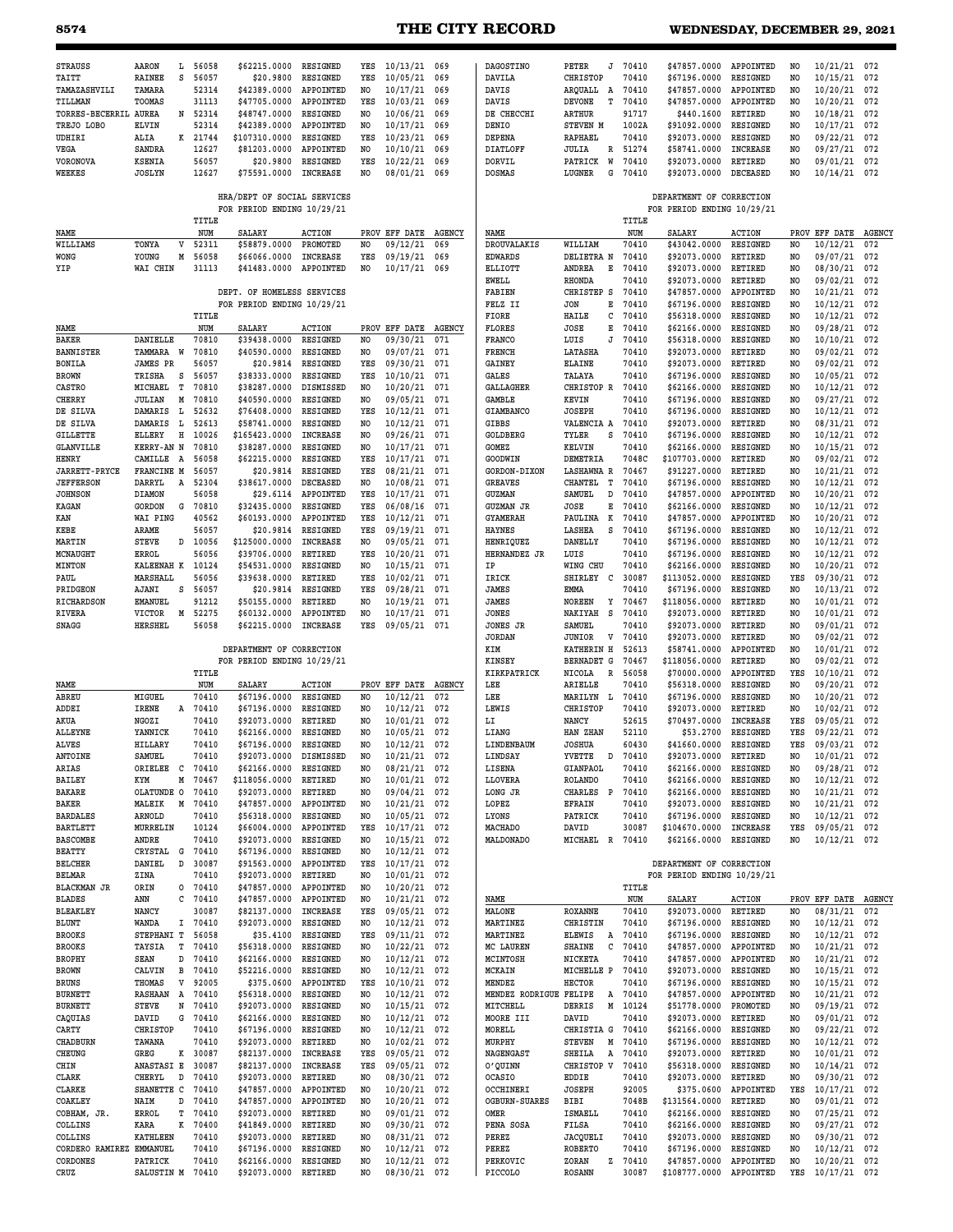## **WEDNESDAY, DECEMBER 29, 2021 THE CITY RECORD 8575**

| PIERRE-LOUIS       | <b>JUSTIN</b>     | Α | 70410 | \$47857.0000  | APPOINTED        | NO. | 10/20/21 | 072 |
|--------------------|-------------------|---|-------|---------------|------------------|-----|----------|-----|
| PIERRE-LOUIS       | <b>RICHARDS</b>   |   | 70410 | \$92073.0000  | <b>RESIGNED</b>  | NO. | 10/15/21 | 072 |
| POLANCO            | <b>JULISSA</b>    | L | 70410 | \$62166.0000  | <b>RESIGNED</b>  | NO  | 10/12/21 | 072 |
| PORTILLO           | JORGE             | Α | 70410 | \$47857.0000  | APPOINTED        | NO. | 10/20/21 | 072 |
| PRICE              | <b>JENNIFER A</b> |   | 70410 | \$92073.0000  | <b>RESIGNED</b>  | NO. | 10/16/21 | 072 |
| PUGH               | LATRELL           |   | 70410 | \$92073.0000  | <b>RETIRED</b>   | NO. | 09/01/21 | 072 |
| QUENTIN            | CHRISTOP A        |   | 91717 | \$440.1600    | <b>INCREASE</b>  | YES | 09/26/21 | 072 |
| <b>RENE</b>        | NICOLE            | с | 7048C | \$171509.0000 | <b>RETIRED</b>   | NO. | 10/02/21 | 072 |
| <b>REYES</b>       | <b>DILLON</b>     |   | 70410 | \$47857.0000  | <b>DECREASE</b>  | NO. | 10/21/21 | 072 |
| RICCA              | GARY              |   | 70410 | \$67196.0000  | <b>RESIGNED</b>  | NO. | 10/12/21 | 072 |
| <b>RICHARDSON</b>  | MARIE             |   | 70410 | \$92073.0000  | <b>RETIRED</b>   | NO. | 08/31/21 | 072 |
| <b>RIVERA</b>      | ANNMARIE C        |   | 70410 | \$56318.0000  | TERMINATED       | NO. | 10/08/21 | 072 |
| <b>ROBERTS</b>     | <b>BROOKE</b>     | D | 70410 | \$62166.0000  | <b>RESIGNED</b>  | NO. | 10/15/21 | 072 |
| RODRIGUEZ          | <b>JONATHAN M</b> |   | 70410 | \$47857.0000  | APPOINTED        | NO. | 10/20/21 | 072 |
| <b>RODRIGUEZ</b>   | JOSE              |   | 70410 | \$92073.0000  | <b>RETIRED</b>   | NO. | 09/01/21 | 072 |
| <b>ROMERO</b>      | <b>LEONOR</b>     | L | 70410 | \$56318.0000  | RESIGNED         | NO. | 10/12/21 | 072 |
| <b>ROSARIO III</b> | <b>GERMAN</b>     |   | 70410 | \$92073.0000  | <b>RETIRED</b>   | NO. | 07/01/21 | 072 |
| <b>RUSSOTTO</b>    | ONEY              |   | 70410 | \$92073.0000  | <b>RETIRED</b>   | NO. | 09/02/21 | 072 |
| <b>SALVATORE</b>   | <b>SKYLAR</b>     | s | 70410 | \$62166.0000  | <b>RESIGNED</b>  | NO. | 10/08/21 | 072 |
| <b>SANSCULOTTE</b> | CHRISTIA          |   | 70410 | \$67196.0000  | <b>RESIGNED</b>  | NO. | 10/06/21 | 072 |
| <b>SANTIAGO</b>    | ALEXA             |   | 70410 | \$62166.0000  | <b>RESIGNED</b>  | NO. | 10/12/21 | 072 |
| <b>SANTIAGO</b>    | <b>JEAMMIE</b>    |   | 70410 | \$67196.0000  | <b>RESIGNED</b>  | NO. | 09/12/21 | 072 |
| SCOTT              | MICHAEL           |   | 70410 | \$62166.0000  | <b>RESIGNED</b>  | NO. | 10/15/21 | 072 |
| <b>SEEBARAN</b>    | <b>NICHOLAS</b>   |   | 70410 | \$67196.0000  | <b>RESIGNED</b>  | NO. | 10/12/21 | 072 |
| <b>SHAN</b>        | MAKIBA            |   | 70410 | \$92073.0000  | <b>RETIRED</b>   | NO. | 10/02/21 | 072 |
| <b>SHARMA</b>      | MUNENDRA N        |   | 91926 | \$385,0000    | APPOINTED        | NO. | 10/05/21 | 072 |
| SMITH              | <b>JON</b>        |   | 70410 | \$67196.0000  | <b>RESIGNED</b>  | NO. | 10/12/21 | 072 |
| SMITH              | MARK              |   | 70410 | \$92073.0000  | <b>DISMISSED</b> | NO. | 10/05/21 | 072 |
|                    |                   |   |       |               |                  |     |          |     |

#### **DEPARTMENT OF CORRECTION FOR PERIOD ENDING 10/29/21**

|                         |                   |   | TITLE |               |                  |                |               |        |
|-------------------------|-------------------|---|-------|---------------|------------------|----------------|---------------|--------|
| <b>NAME</b>             |                   |   | NUM   | <b>SALARY</b> | <b>ACTION</b>    |                | PROV EFF DATE | AGENCY |
| SMITH                   | TOVAL             |   | 70410 | \$62166.0000  | <b>RESIGNED</b>  | N <sub>O</sub> | 10/12/21      | 072    |
| SOMERVILLE              | <b>SANDRA</b>     |   | 70410 | \$92073.0000  | <b>RESIGNED</b>  | N <sub>O</sub> | 10/12/21      | 072    |
| <b>STEWARD</b>          | MAURICIO G        |   | 70410 | \$62166.0000  | RESIGNED         | N <sub>O</sub> | 10/12/21      | 072    |
| <b>SURPRIS</b>          | <b>HERMANTI</b>   |   | 70410 | \$92073.0000  | <b>DECEASED</b>  | N <sub>O</sub> | 10/09/21      | 072    |
| <b>TAVAREZ</b>          | <b>RISLANGE</b>   |   | 70410 | \$62166.0000  | <b>RESIGNED</b>  | N <sub>O</sub> | 10/11/21      | 072    |
| TERRELL                 | TAHAN             | Α | 70410 | \$56318.0000  | RESIGNED         | N <sub>O</sub> | 10/12/21      | 072    |
| <b>THORNE</b>           | JUDY              | P | 70410 | \$92073.0000  | RETIRED          | N <sub>O</sub> | 09/01/21      | 072    |
| TOLENTINO               | <b>ALFREDO</b>    |   | 70410 | \$92073.0000  | <b>RETIRED</b>   | N <sub>O</sub> | 10/02/21      | 072    |
| TORO                    | <b>EVELYN</b>     |   | 70410 | \$92073.0000  | <b>RETIRED</b>   | N <sub>O</sub> | 09/09/21      | 072    |
| TRIANA                  | <b>GRACIELA</b>   |   | 30087 | \$82137.0000  | <b>INCREASE</b>  | YES            | 09/05/21      | 072    |
| TSUBOI                  | <b>HIROSHI</b>    |   | 70410 | \$92073.0000  | <b>RESIGNED</b>  | N <sub>O</sub> | 09/29/21      | 072    |
| ULLAH                   | MOHAMMAD A        |   | 70410 | \$67196.0000  | RESIGNED         | N <sub>O</sub> | 10/12/21      | 072    |
| <b>URENA</b>            | <b>YANELYS</b>    | Е | 70410 | \$47857.0000  | <b>APPOINTED</b> | N <sub>O</sub> | 10/20/21      | 072    |
| URENA-SANTELISE YOMAYRA |                   |   | 70410 | \$56318.0000  | <b>RESIGNED</b>  | N <sub>O</sub> | 10/12/21      | 072    |
| <b>VARNAI</b>           | OREN              |   | 31142 | \$125000.0000 | APPOINTED        | YES            | 10/17/21      | 072    |
| VASILYEVA               | <b>TATYANA</b>    |   | 52613 | \$51079.0000  | APPOINTED        | N <sub>O</sub> | 10/01/21      | 072    |
| <b>VEGA</b>             | <b>AMANDA</b>     |   | 70410 | \$62166.0000  | <b>RESIGNED</b>  | NO.            | 10/15/21      | 072    |
| <b>VICTOR</b>           | <b>LYNDON</b>     | E | 70410 | \$92073.0000  | <b>RETIRED</b>   | N <sub>O</sub> | 09/01/21      | 072    |
| <b>VOMERO</b>           | <b>JASON</b>      | J | 52613 | \$58741.0000  | <b>APPOINTED</b> | N <sub>O</sub> | 10/01/21      | 072    |
| WAITHE                  | <b>DONOVAN</b>    |   | 70410 | \$67196.0000  | <b>RESIGNED</b>  | N <sub>O</sub> | 10/12/21      | 072    |
| WALKER                  | JULIA             | M | 70410 | \$92073.0000  | <b>RETIRED</b>   | N <sub>O</sub> | 09/01/21      | 072    |
| <b>WATSON</b>           | <b>AVONNIE</b>    | ٥ | 70410 | \$62166.0000  | <b>RESIGNED</b>  | N <sub>O</sub> | 10/14/21      | 072    |
| WATTS                   | CYNTHIA           |   | 70410 | \$92073.0000  | <b>RETIRED</b>   | NO.            | 09/02/21      | 072    |
| WILLIAMS                | <b>TAN</b>        | W | 70410 | \$92073.0000  | <b>RETIRED</b>   | N <sub>O</sub> | 07/31/21      | 072    |
| WILLIAMS                | <b>MYIAH</b>      | C | 70410 | \$56318.0000  | <b>RESIGNED</b>  | N <sub>O</sub> | 10/15/21      | 072    |
| WILLIAMS                | ZENETRIA          |   | 70410 | \$62166.0000  | <b>RESIGNED</b>  | N <sub>O</sub> | 10/12/21      | 072    |
| WITHERS                 | <b>SCOTT</b>      |   | 91925 | \$385.0000    | <b>APPOINTED</b> | N <sub>O</sub> | 10/05/21      | 072    |
| WYATT                   | <b>EDRICK</b>     |   | 70410 | \$92073.0000  | <b>RETIRED</b>   | N <sub>O</sub> | 09/01/21      | 072    |
| WYLIE                   | <b>ALEXANDR W</b> |   | 60430 | \$41660.0000  | <b>RESIGNED</b>  | YES            | 09/17/21      | 072    |
| YOUNG                   | ALVIN             |   | 70410 | \$92073.0000  | RETIRED          | NO.            | 10/01/21      | 072    |
| ZAHID                   | <b>HAMZA</b>      |   | 70410 | \$56318.0000  | <b>RESIGNED</b>  | NO.            | 10/12/21      | 072    |
| ZAMORA                  | PHILLIP           | J | 91717 | \$440.1600    | <b>INCREASE</b>  | YES            | 09/26/21      | 072    |
|                         |                   |   |       |               |                  |                |               |        |

|                  |               |   |       | BOARD OF CORRECTION            |                 |      |                               |               |
|------------------|---------------|---|-------|--------------------------------|-----------------|------|-------------------------------|---------------|
|                  |               |   |       | FOR PERIOD ENDING 10/29/21     |                 |      |                               |               |
|                  |               |   | TITLE |                                |                 |      |                               |               |
| NAME             |               |   | NUM   | <b>SALARY</b>                  | <b>ACTION</b>   |      | PROV EFF DATE                 | <b>AGENCY</b> |
| TAHIR            | ADIL          |   | 10026 | \$145000.0000                  | <b>INCREASE</b> | NO   | 09/19/21                      | 073           |
|                  |               |   |       | MAYORS OFFICE OF CONTRACT SVCS |                 |      |                               |               |
|                  |               |   |       | FOR PERIOD ENDING 10/29/21     |                 |      |                               |               |
|                  |               |   | TITLE |                                |                 |      |                               |               |
| NAME             |               |   | NUM   | <b>SALARY</b>                  | <b>ACTION</b>   | PROV | EFF DATE                      | AGENCY        |
| ALI              | MUHAMMAD F    |   | 10050 | \$145649.0000                  | <b>INCREASE</b> | NO   | 09/12/21                      | 082           |
| <b>CELESTIN</b>  | <b>JOHNNY</b> |   | 0527A | \$110000.0000                  | <b>INCREASE</b> | YES  | 09/01/21                      | 082           |
| CHAU             | <b>ELAINE</b> |   | 05277 | \$51500,0000                   | RESIGNED        | YES  | 10/10/21                      | 082           |
| CHUNG            | <b>KATHY</b>  |   | 0527A | \$118975.0000                  | <b>INCREASE</b> | YES  | 09/01/21                      | 082           |
| <b>MALDONADO</b> | JAMIE         | J | 0527A | \$75000.0000                   | <b>INCREASE</b> | YES  | 09/26/21                      | 082           |
| <b>PAWAROO</b>   | RENEE         | s | 0527A | \$85000.0000                   | <b>INCREASE</b> | YES  | 09/26/21                      | 082           |
|                  |               |   |       | PUBLIC ADVOCATE                |                 |      |                               |               |
|                  |               |   |       | FOR PERIOD ENDING 10/29/21     |                 |      |                               |               |
|                  |               |   | TITLE |                                |                 |      |                               |               |
| -----            |               |   |       | -------                        | $$ $$ $$        |      | <b>55611 555 5155 1251201</b> |               |

| PUBLIC ADVOCATE<br>FOR PERIOD ENDING 10/29/21 |               |       |               |               |     |               |               |  |  |  |
|-----------------------------------------------|---------------|-------|---------------|---------------|-----|---------------|---------------|--|--|--|
|                                               |               | TITLE |               |               |     |               |               |  |  |  |
| NAME                                          |               | NUM   | <b>SALARY</b> | <b>ACTION</b> |     | PROV EFF DATE | <b>AGENCY</b> |  |  |  |
| RAMBARRAN                                     | <b>DYLAN</b>  | 94496 | \$52000.0000  | APPOINTED     | YES | 10/17/21 101  |               |  |  |  |
| <b>SALDANA</b>                                | DAIHANA       | 94497 | \$55000.0000  | APPOINTED     | YES | 10/17/21 101  |               |  |  |  |
| <b>SANCHEZ</b>                                | <b>JASMIN</b> | 94497 | \$55000.0000  | RESIGNED      | YES | 10/15/21      | 101           |  |  |  |

|                                   |                            |   |                | CITY COUNCIL                                                                             |                                                                             |            |                                  |                      |
|-----------------------------------|----------------------------|---|----------------|------------------------------------------------------------------------------------------|-----------------------------------------------------------------------------|------------|----------------------------------|----------------------|
|                                   |                            |   |                | FOR PERIOD ENDING 10/29/21                                                               |                                                                             |            |                                  |                      |
|                                   |                            |   | TITLE          |                                                                                          |                                                                             |            |                                  |                      |
| NAME                              |                            |   | NUM            | SALARY                                                                                   | <b>ACTION</b>                                                               |            | PROV EFF DATE                    | <b>AGENCY</b>        |
| CHOWDHURY                         | <b>NUZHAT</b>              | J | 94451          | \$84254.0000                                                                             | RESIGNED                                                                    | YES        | 10/20/21                         | 102                  |
| CROCE                             | GABRIELL A                 |   | 94074          | \$32500.0000                                                                             | RESIGNED                                                                    | YES        | 10/07/21                         | 102                  |
| <b>DELAROSA</b>                   | <b>JENNIFER</b>            |   | 30183<br>94437 | \$60000.0000                                                                             | <b>RESIGNED</b><br><b>RESIGNED</b>                                          | YES<br>YES | 10/21/21                         | 102<br>102           |
| <b>FERMINO</b><br><b>FORGIONE</b> | <b>JENNIFER A</b><br>EMILY | ٥ | 94435          | \$194838.0000<br>\$81095.0000                                                            | RESIGNED                                                                    | YES        | 10/13/21<br>10/12/21             | 102                  |
| <b>HANIF</b>                      | <b>SHAHANA</b>             |   | 94074          | \$30000.0000                                                                             | APPOINTED                                                                   | YES        | 10/03/21                         | 102                  |
| KRONK                             | ELIZABET G                 |   | 94435          | \$81095.0000                                                                             | RESIGNED                                                                    | YES        | 10/23/21                         | 102                  |
| MULZAC                            | WHITNEY                    | s | 30183          | \$52000.0000                                                                             | RESIGNED                                                                    | YES        | 10/19/21                         | 102                  |
| TAN                               | <b>DICKSON</b>             |   | 30183          | \$53000.0000                                                                             | APPOINTED                                                                   | YES        | 10/12/21                         | 102                  |
| ZANGERLE                          | LUKE                       | P | 40507          | \$56650.0000                                                                             | RESIGNED                                                                    | YES        | 10/19/21                         | 102                  |
|                                   |                            |   |                |                                                                                          |                                                                             |            |                                  |                      |
|                                   |                            |   |                | DEPARTMENT FOR THE AGING                                                                 |                                                                             |            |                                  |                      |
|                                   |                            |   |                | FOR PERIOD ENDING 10/29/21                                                               |                                                                             |            |                                  |                      |
| NAME                              |                            |   | TITLE<br>NUM   |                                                                                          |                                                                             |            | PROV EFF DATE                    |                      |
| <b>ALBORANO</b>                   | DENISE                     | М | 56057          | <b>SALARY</b><br>\$50552.0000                                                            | <b>ACTION</b><br>RESIGNED                                                   | YES        | 09/01/21                         | <b>AGENCY</b><br>125 |
| <b>EDWARDS</b>                    | PATRICIA A                 |   | 52441          | \$3.0000                                                                                 | RESIGNED                                                                    | YES        | 10/03/21                         | 125                  |
| FERNANDEZ                         | SARA                       | G | 40526          | \$46424.0000                                                                             | RESIGNED                                                                    | NO         | 08/29/21                         | 125                  |
| LI                                | YΙ                         | D | 52441          | \$3.0000                                                                                 | RESIGNED                                                                    | YES        | 10/03/21                         | 125                  |
| MALEH                             | <b>ESTHER</b>              | М | 50415          | \$71288.0000                                                                             | RESIGNED                                                                    | NO         | 10/07/21                         | 125                  |
| NICHOLS                           | PAMELA                     | D | 56058          | \$76338.0000                                                                             | RETIRED                                                                     | YES        | 10/21/21                         | 125                  |
| SMITH                             | KAREN                      | L | 51454          | \$76469.0000                                                                             | RETIRED                                                                     | NO         | 10/03/21                         | 125                  |
| <b>WALSTON</b>                    | MOCILE                     |   | 52441          | \$3,0000                                                                                 | <b>RESIGNED</b>                                                             | YES        | 06/27/21                         | 125                  |
|                                   |                            |   |                |                                                                                          |                                                                             |            |                                  |                      |
|                                   |                            |   |                | FINANCIAL INFO SVCS AGENCY<br>FOR PERIOD ENDING 10/29/21                                 |                                                                             |            |                                  |                      |
|                                   |                            |   | TITLE          |                                                                                          |                                                                             |            |                                  |                      |
| NAME                              |                            |   | NUM            | SALARY                                                                                   | <b>ACTION</b>                                                               |            | PROV EFF DATE                    | <b>AGENCY</b>        |
| <b>COCO-PALLONE</b>               | EILEEN                     | М | 95710          | \$94588.0000                                                                             | <b>RETIRED</b>                                                              | YES        | 10/13/21                         | 127                  |
| <b>COCO-PALLONE</b>               | EILEEN                     | М | 12626          | \$67459.0000                                                                             | RETIRED                                                                     | NO         | 10/13/21                         | 127                  |
| GEORGE                            | <b>SURESH</b>              |   | 95622          | \$131647.0000                                                                            | RESIGNED                                                                    | YES        | 10/16/21                         | 127                  |
| RIKHI                             | ANUPA                      |   | 95714          | \$130000.0000                                                                            | APPOINTED                                                                   | YES        | 10/17/21                         | 127                  |
|                                   |                            |   |                |                                                                                          |                                                                             |            |                                  |                      |
|                                   |                            |   |                | OFF OF PAYROLL ADMINISTRATION                                                            |                                                                             |            |                                  |                      |
|                                   |                            |   |                | FOR PERIOD ENDING 10/29/21                                                               |                                                                             |            |                                  |                      |
|                                   |                            |   | TITLE          |                                                                                          |                                                                             |            | PROV EFF DATE                    |                      |
| <b>NAME</b><br>DE LA ROSA         | CARMEN                     | R | NUM<br>56057   | <b>SALARY</b><br>\$56849.0000                                                            | <b>ACTION</b><br>RETIRED                                                    | YES        | 10/23/21                         | <b>AGENCY</b><br>131 |
| DENIO                             | STEVEN M                   |   | 1002A          | \$98379.0000                                                                             | APPOINTED                                                                   | YES        | 10/17/21                         | 131                  |
|                                   |                            |   |                |                                                                                          |                                                                             |            |                                  |                      |
|                                   |                            |   |                | TAXI & LIMOUSINE COMMISSION                                                              |                                                                             |            |                                  |                      |
|                                   |                            |   |                | FOR PERIOD ENDING 10/29/21                                                               |                                                                             |            |                                  |                      |
|                                   |                            |   | TITLE          |                                                                                          |                                                                             |            |                                  |                      |
| NAME                              |                            |   | NUM            | SALARY                                                                                   | <b>ACTION</b>                                                               |            | PROV EFF DATE                    | <b>AGENCY</b>        |
| <b>AUGUSTIN</b>                   | JEAN                       | R | 35116          | \$48878.0000                                                                             | RESIGNED                                                                    | YES        | 10/18/21                         | 156                  |
| <b>BROWN</b>                      | SIMONE                     | S | 10209          | \$15.5000                                                                                | <b>APPOINTED</b>                                                            | YES        | 10/13/21                         | 156                  |
| <b>KHALIKAPRASAD</b><br>LOPEZ     | LOVASHNI                   |   | 30086<br>21744 | \$62397.0000<br>\$86830.0000                                                             | APPOINTED                                                                   | YES<br>YES | 10/12/21<br>10/23/21             | 156<br>156           |
| OLIVARES ZAMORA MIGUEL            | <b>FAUSTO</b>              | Α | 91415          | \$52433.0000                                                                             | RESIGNED<br><b>RESIGNED</b>                                                 | YES        | 10/21/21                         | 156                  |
| PETERS                            | CORDEL                     | L | 35116          | \$48878.0000                                                                             | RESIGNED                                                                    | YES        | 10/14/21                         | 156                  |
|                                   |                            |   |                |                                                                                          |                                                                             |            |                                  |                      |
|                                   |                            |   |                | PUBLIC SERVICE CORPS                                                                     |                                                                             |            |                                  |                      |
|                                   |                            |   |                | FOR PERIOD ENDING 10/29/21                                                               |                                                                             |            |                                  |                      |
|                                   |                            |   | TITLE          |                                                                                          |                                                                             |            |                                  |                      |
| NAME                              |                            |   | NUM            | SALARY                                                                                   | ACTION                                                                      |            | PROV EFF DATE                    | <b>AGENCY</b>        |
| CARRERA<br>GREENLEE               | ERIC<br>MICHAELA D 10209   |   | 10209          |                                                                                          | \$17.0000 INCREASE YES 09/28/21 210<br>\$16.0000 APPOINTED YES 09/02/21 210 |            |                                  |                      |
|                                   |                            |   |                |                                                                                          |                                                                             |            |                                  |                      |
|                                   |                            |   |                | OFFICE OF LABOR RELATIONS                                                                |                                                                             |            |                                  |                      |
|                                   |                            |   |                | FOR PERIOD ENDING 10/29/21                                                               |                                                                             |            |                                  |                      |
|                                   |                            |   | TITLE          |                                                                                          |                                                                             |            |                                  |                      |
| NAME                              |                            |   | NUM            | SALARY                                                                                   | <b>ACTION</b>                                                               |            | PROV EFF DATE AGENCY             |                      |
| COTTER                            |                            |   |                | MICHAEL P 06361 \$91490.0000 INCREASE NO 09/20/21 214                                    |                                                                             |            |                                  |                      |
| MCKELLAR                          | SHANEKA A 06361            |   |                | \$91490.0000 INCREASE NO 09/20/21 214                                                    |                                                                             |            |                                  |                      |
| SUPIK<br>YUAN                     | JOHN<br>SAMANTHA           |   | 56056          | 06361 \$80114.0000 INCREASE NO 09/20/21 214<br>\$40000.0000 RESIGNED YES 10/14/21 214    |                                                                             |            |                                  |                      |
|                                   |                            |   |                |                                                                                          |                                                                             |            |                                  |                      |
|                                   |                            |   |                | HUMAN RIGHTS COMMISSION                                                                  |                                                                             |            |                                  |                      |
|                                   |                            |   |                | FOR PERIOD ENDING 10/29/21                                                               |                                                                             |            |                                  |                      |
|                                   |                            |   | TITLE          |                                                                                          |                                                                             |            |                                  |                      |
| NAME                              |                            |   | NUM            | SALARY                                                                                   | <b>ACTION</b>                                                               |            | PROV EFF DATE AGENCY             |                      |
| BOTEX                             | <b>WILMA</b>               |   | R 56057        | \$38333.0000 APPOINTED                                                                   |                                                                             |            | YES 10/10/21                     | 226                  |
| FRANKEL                           | DUSTIN                     |   | S 95005        | \$97850.0000 RESIGNED YES 10/10/21 226                                                   |                                                                             |            |                                  |                      |
| PALMA                             | ANNABEL<br>MOUMITA         |   | 55038          | 12986 \$227786.0000 APPOINTED YES 10/12/21 226<br>\$80046.0000 RESIGNED YES 09/26/21 226 |                                                                             |            |                                  |                      |
| ZAMAN                             |                            |   |                |                                                                                          |                                                                             |            |                                  |                      |
|                                   |                            |   |                | NYC FIRE PENSION FUND                                                                    |                                                                             |            |                                  |                      |
|                                   |                            |   |                | FOR PERIOD ENDING 10/29/21                                                               |                                                                             |            |                                  |                      |
|                                   |                            |   | TITLE          |                                                                                          |                                                                             |            |                                  |                      |
| NAME                              |                            |   | NUM            | SALARY                                                                                   | ACTION                                                                      |            | PROV EFF DATE AGENCY             |                      |
| PIERRE                            | DEBRA                      | L | 60215          | \$45000.0000 APPOINTED                                                                   |                                                                             |            | YES 10/10/21                     | 257                  |
|                                   |                            |   |                |                                                                                          |                                                                             |            |                                  |                      |
|                                   |                            |   |                | DEPT OF YOUTH & COMM DEV SRVS                                                            |                                                                             |            |                                  |                      |
|                                   |                            |   |                | FOR PERIOD ENDING 10/29/21                                                               |                                                                             |            |                                  |                      |
| NAME                              |                            |   | TITLE          |                                                                                          | <b>ACTION</b>                                                               |            |                                  |                      |
| AKINS                             | RENE                       |   | NUM<br>E 1002F | SALARY<br>\$68289.0000 RESIGNED                                                          |                                                                             | <b>NO</b>  | PROV EFF DATE AGENCY<br>10/10/21 | 261                  |
| BEDER-SCHENKER SASHA              |                            |   | 56058          | \$83430.0000 RESIGNED                                                                    |                                                                             |            | YES 09/26/21 261                 |                      |
| HERSH                             | HILLARY B 56058            |   |                | \$67500.0000 RESIGNED                                                                    |                                                                             |            | YES 09/12/21 261                 |                      |
| <b>JOHNSON</b>                    |                            |   |                | ANTHONY L 56057 \$44083.0000 INCREASE YES 08/29/21 261                                   |                                                                             |            |                                  |                      |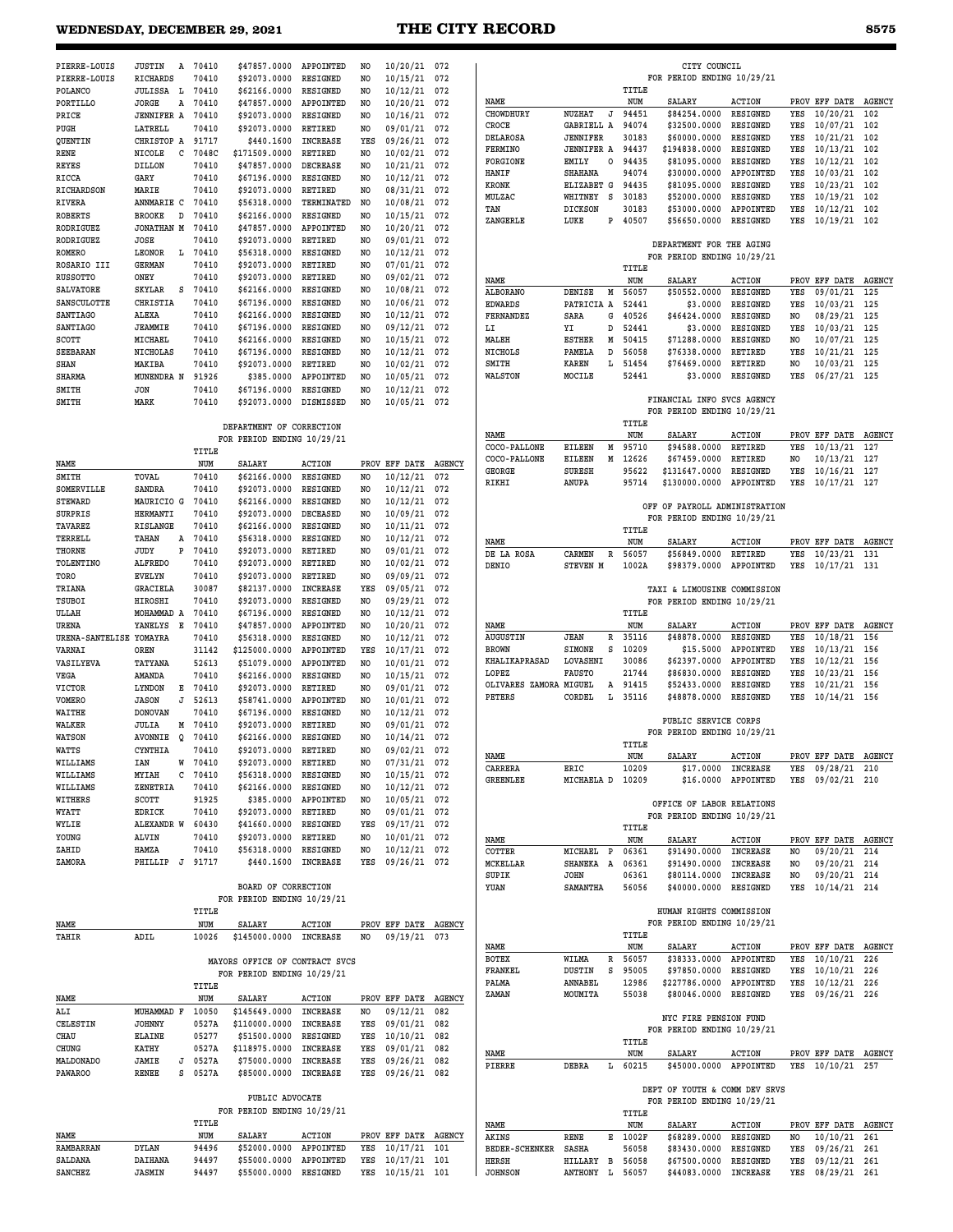| MCOUEEN                | AARON            | D | 12158   | \$61800.0000                   | RESIGNED           | NO  | 10/17/21      | 261           | <b>BERI</b>      |
|------------------------|------------------|---|---------|--------------------------------|--------------------|-----|---------------|---------------|------------------|
| MOK                    | YUI MING         |   | 56058   | \$74759.0000                   | <b>INCREASE</b>    | YES | 09/12/21      | 261           | <b>BERI</b>      |
|                        |                  |   |         |                                |                    |     |               |               | <b>BERI</b>      |
|                        |                  |   |         | BOARD OF ELECTION POLL WORKERS |                    |     |               |               | <b>BETH</b>      |
|                        |                  |   |         | FOR PERIOD ENDING 10/29/21     |                    |     |               |               | <b>BHOV</b>      |
|                        |                  |   | TITLE   |                                |                    |     |               |               | <b>BIRI</b>      |
| NAME                   |                  |   | NUM     | <b>SALARY</b>                  | <b>ACTION</b>      |     | PROV EFF DATE | <b>AGENCY</b> | <b>BLA</b>       |
| ABBAS                  | SAUDA            | s | 9POLL   | \$1.0000                       | APPOINTED          | YES | 01/01/21      | 300           | <b>BONI</b>      |
| ABDOAZIZ               | SARA             | I | 9POLL   | \$1.0000                       | APPOINTED          | YES | 01/01/21      | 300           | <b>BONI</b>      |
| ABDOU                  | SAMAH            | G | 9POLL   | \$1.0000                       | APPOINTED          | YES | 01/01/21      | 300           | <b>BON</b>       |
| ABEDIN                 | <b>ISRAT</b>     | J | 9POLL   | \$1.0000                       | APPOINTED          | YES | 01/01/21      | 300           | BOYI             |
| <b>ABI DAHER</b>       | ELIE             |   | 9POLL   | \$1.0000                       | APPOINTED          | YES | 01/01/21      | 300           | <b>BRAI</b>      |
| ABRAR                  | MOHAMMAD         |   | 9POLL   | \$1.0000                       | APPOINTED          | YES | 01/01/21      | 300           | <b>BRI</b>       |
| ABREU                  | CAROLINE         |   | 9POLL   | \$1.0000                       | APPOINTED          | YES | 01/01/21      | 300           | <b>BRIC</b>      |
| ABUGHOUNMI             | <b>ARACELY</b>   |   | 9POLL   | \$1.0000                       | APPOINTED          | YES | 01/01/21      | 300           | BRI <sub>1</sub> |
| <b>ACEVEDO</b>         | <b>DARREN</b>    |   | 9POLL   | \$1.0000                       | APPOINTED          | YES | 01/01/21      | 300           | <b>BRO</b>       |
| <b>ACOSTA</b>          | SMAILING         |   | 9POLL   | \$1.0000                       | APPOINTED          | YES | 01/01/21      | 300           | <b>BROV</b>      |
| ADAM                   | JERRY            |   | 9POLL   | \$1.0000                       | APPOINTED          | YES | 01/01/21      | 300           | <b>BROV</b>      |
| ADAMS                  | <b>STEPHEN</b>   | D | 9POLL   | \$1,0000                       | APPOINTED          | YES | 01/01/21      | 300           | <b>BURI</b>      |
| ADEYEMO                | OLAJUMOK         |   | 9POLL   | \$1.0000                       | APPOINTED          | YES | 01/01/21      | 300           | BURI             |
| ADEYI                  | ABDULLAT         |   | 9POLL   | \$1.0000                       | APPOINTED          | YES | 01/01/21      | 300           | BUR <sub>1</sub> |
| ADEYINKA               | SHADE            | J | 9POLL   | \$1.0000                       | APPOINTED          | YES | 01/01/21      | 300           | CAD <sub>2</sub> |
| <b>ADIGUN BOMANI</b>   | NANA KWA A       |   | 9POLL   | \$1,0000                       | APPOINTED          | YES | 01/01/21      | 300           | CAES             |
| ADJIBI                 | DIANE            | Υ | 9POLL   | \$1.0000                       | APPOINTED          | YES | 01/01/21      | 300           | CALI             |
| AFFLICK                | <b>ALEXIS</b>    | J | 9POLL   | \$1.0000                       | APPOINTED          | YES | 01/01/21      | 300           | CAMI             |
| AFRIFA                 | ELYCE            |   | 9POLL   | \$1.0000                       | APPOINTED          | YES | 01/01/21      | 300           | CAMI             |
| AFROZ                  | FARJANA          |   | 9POLL   | \$1.0000                       | APPOINTED          | YES | 01/01/21      | 300           | CANO             |
| AFTAB JR               | AIZA             |   | 9POLL   | \$1.0000                       | APPOINTED          | YES | 01/01/21      | 300           | CANT             |
| <b>AGBOOLA</b>         | ADEDAMOL         |   | 9POLL   | \$1.0000                       | APPOINTED          | YES | 01/01/21      | 300           | CANT             |
| AGNIHOTRI              | SAURABH          |   | 9POLL   | \$1,0000                       | <b>APPOINTED</b>   | YES | 01/01/21      | 300           | CARI             |
| AGUILAR                | ERICK            |   | 9POLL   | \$1.0000                       | APPOINTED          | YES | 01/01/21      | 300           | <b>CART</b>      |
|                        |                  |   |         |                                |                    |     |               |               | CASS             |
|                        |                  |   |         | BOARD OF ELECTION POLL WORKERS |                    |     |               |               | CAS <sub>1</sub> |
|                        |                  |   |         | FOR PERIOD ENDING 10/29/21     |                    |     |               |               | CEDI             |
|                        |                  |   | TITLE   |                                |                    |     |               |               | CENT             |
| NAME                   |                  |   | NUM     | SALARY                         | <b>ACTION</b>      |     | PROV EFF DATE | AGENCY        | CERI             |
| AGUILAR                | MMICHELL         |   | 9POLL   | \$1.0000                       | APPOINTED          | YES | 01/01/21      | 300           | CHAI             |
| AGUILAR-DE LOS         | <b>JONATHAN</b>  |   | 9POLL   | \$1.0000                       | APPOINTED          | YES | 01/01/21      | 300           | CHAI             |
| <b>AGURTO</b>          | LUIS             |   | 9POLL   | \$1,0000                       | APPOINTED          | YES | 01/01/21      | 300           | CHAI             |
| AGYEMANG               | JUDE             |   | 9POLL   | \$1.0000                       | APPOINTED          | YES | 01/01/21      | 300           | CHAI             |
| AHMED                  | MAHER            |   | 9POLL   | \$1.0000                       | APPOINTED          | YES | 01/01/21      | 300           | CHAI             |
| AHMED                  | MARIAM           |   | 9POLL   | \$1.0000                       | APPOINTED          | YES | 01/01/21      | 300           | CHAI             |
| AHMED                  | MOMTAZ           |   | 9POLL   | \$1,0000                       | APPOINTED          | YES | 01/01/21      | 300           | CHAI             |
| AHMED                  | SAKIB            |   | 9POLL   | \$1.0000                       | APPOINTED          | YES | 01/01/21      | 300           | <b>CHAT</b>      |
| AKHTER                 | TAHMINA          |   | 9POLL   | \$1.0000                       | APPOINTED          | YES | 01/01/21      | 300           | <b>CHAT</b>      |
| AKTER                  | <b>NAZNIN</b>    |   | 9POLL   | \$1.0000                       | APPOINTED          | YES | 01/01/21      | 300           | <b>CHE</b>       |
| AKTER                  | <b>SHARMIN</b>   |   | 9POLL   | \$1.0000                       | APPOINTED          | YES | 01/01/21      | 300           | CHE!             |
| ALBA                   | <b>KELVIN</b>    |   | 9POLL   | \$1.0000                       | APPOINTED          | YES | 01/01/21      | 300           | CHE!             |
| <b>ALBA-COHEN</b>      | CONSTANZ         |   | 9POLL   | \$1.0000                       | APPOINTED          | YES | 01/01/21      | 300           | <b>CHEI</b>      |
| ALCANTARA              | TNAISSHE         |   | 9POLL   | \$1.0000                       | APPOINTED          | YES | 01/01/21      | 300           |                  |
| ALEXANDER              | LEROY            |   | 9POLL   | \$1.0000                       | APPOINTED          | YES | 01/01/21      | 300           |                  |
| <b>ALMALEH</b>         | ISSAK            |   | 9POLL   | \$1.0000                       | APPOINTED          | YES | 01/01/21      | 300           |                  |
| <b>ALMONTE</b>         | NANCY            | м | 9POLL   | \$1.0000                       | APPOINTED          | YES | 10/19/21      | 300           |                  |
| <b>ALSTON</b>          | DEBRA            |   | 9POLL   | \$1.0000                       | APPOINTED          | YES | 01/01/21      | 300           | NAMI             |
| ALVARDO                | LISA             |   | 9POLL   | \$1.0000                       | APPOINTED          | YES | 01/01/21      | 300           | CHE!             |
| <b>ALVAREZ</b>         | MARYFE           |   | 9POLL   | \$1,0000                       | <b>APPOINTED</b>   | YES | 01/01/21      | 300           | CHIM             |
| <b>ANDERSON</b>        | ANTHONY          |   | 9POLL   | \$1.0000                       | APPOINTED          | YES | 01/01/21      | 300           | <b>CHIS</b>      |
| <b>ANDERSON</b>        | MAURICE          |   | 9POLL   | \$1.0000                       | APPOINTED          | YES | 01/01/21      | 300           | CHOI             |
| ANZALONE               | MARIANGE         |   | 9POLL   |                                | \$1.0000 APPOINTED | YES | 01/01/21      | 300           | CHOI             |
| AQUINO                 | GLADYS           |   | 9POLL   |                                | \$1.0000 APPOINTED | YES | 01/01/21      | 300           | <b>CHOV</b>      |
| ARIAS                  | LUIS             |   | 9POLL   |                                | \$1.0000 APPOINTED | YES | 01/01/21      | 300           | CHR <sub>1</sub> |
| ARIFF                  | ANWAR            |   | 9POLL   |                                | \$1.0000 APPOINTED | YES | 01/01/21      | 300           | CHU <sub>1</sub> |
| AROCHE                 | JOHN             | D | 9 POLL  |                                | \$1.0000 APPOINTED | YES | 01/01/21      | 300           | CHUI             |
| AVILES                 | <b>NORBERTO</b>  |   | 9POLL   |                                | \$1.0000 APPOINTED | YES | 01/01/21      | 300           | CHUI             |
| AYALA                  | MARILYN          |   | 9POLL   |                                | \$1.0000 APPOINTED | YES | 01/01/21      | 300           | CIPI             |
| AYBAR                  | EVA              |   | L 9POLL |                                | \$1.0000 APPOINTED | YES | 01/01/21      | 300           | CLAI             |
| <b>BACCHUS</b>         | BRANDAN          |   | 9POLL   |                                | \$1.0000 APPOINTED | YES | 01/01/21      | 300           | COHI             |
| BAER                   | CAITLIN E 9POLL  |   |         |                                | \$1.0000 APPOINTED | YES | 01/01/21      | 300           | COHN             |
| BAKER                  | <b>CHARLES</b>   |   | 9POLL   |                                | \$1.0000 APPOINTED | YES | 01/01/21      | 300           | <b>COLO</b>      |
| BANNISTER              | ZION             |   | 9POLL   |                                | \$1.0000 APPOINTED | YES | 01/01/21      | 300           | <b>COLM</b>      |
| BARBIERI               | CHRISTIA L       |   | 9 POLL  |                                | \$1.0000 APPOINTED | YES | 01/01/21      | 300           | CONS             |
| BARTH                  | YVETTE           |   | 9POLL   |                                | \$1.0000 APPOINTED | YES | 01/01/21      | 300           | <b>CONT</b>      |
| <b>BARTON</b>          | SARA             |   | 9POLL   |                                | \$1.0000 APPOINTED | YES | 01/01/21      | 300           | COQ              |
| <b>BASS</b>            | TAESHANN J 9POLL |   |         |                                | \$1.0000 APPOINTED | YES | 01/01/21      | 300           | COU              |
| <b>BATISTA</b>         | GENARA           |   | A 9POLL |                                | \$1.0000 APPOINTED | YES | 01/01/21      | 300           | COU              |
| <b>BATISTA</b>         | KELICE           |   | 9POLL   |                                | \$1.0000 APPOINTED | YES | 01/01/21      | 300           | COV <sub>1</sub> |
| <b>BATTLE</b>          | NICOLE           |   | 9POLL   |                                | \$1.0000 APPOINTED | YES | 01/01/21      | 300           | COMI             |
| BAUMSTEIN              | BETH             |   | S 9POLL |                                | \$1.0000 APPOINTED | YES | 01/01/21      | 300           | COX              |
| BAYLOR                 | <b>AISHAH</b>    |   | 9POLL   |                                | \$1.0000 APPOINTED | YES | 01/01/21      | 300           | CRA <sub>1</sub> |
| BECKLEY- FOREST THOMAS |                  |   | 9POLL   |                                | \$1.0000 APPOINTED | YES | 01/01/21      | 300           | CRAI             |
| <b>BEERS</b>           | <b>JOAN</b>      |   | 9POLL   |                                | \$1.0000 APPOINTED | YES | 01/01/21      | 300           | CRE <sub>2</sub> |
| <b>BEGUM</b>           | SHAMEEM          |   | 9POLL   |                                | \$1.0000 APPOINTED | YES | 01/01/21      | 300           | CRU <sub>1</sub> |
| BELL                   | TERENA           |   | 9POLL   |                                | \$1.0000 APPOINTED | YES | 01/01/21      | 300           | CRU <sub>2</sub> |
| BELLIARD               | DEYZHARN         |   | 9POLL   |                                | \$1.0000 APPOINTED | YES | 01/01/21      | 300           | CRU <sub>2</sub> |
| <b>BEN-ALI</b>         | OMAR             |   | 9POLL   |                                | \$1.0000 APPOINTED | YES | 01/01/21      | 300           | CUEI             |
| <b>BENNETT</b>         | ROBERT           |   | H 9POLL |                                | \$1.0000 APPOINTED | YES | 01/01/21      | 300           | CUME             |
| <b>BERKOWITZ</b>       | LAWRENCE         |   | 9POLL   |                                | \$1.0000 APPOINTED | YES | 01/01/21      | 300           | CUNI             |
|                        |                  |   |         |                                |                    |     |               |               | DAI'             |
|                        |                  |   |         | BOARD OF ELECTION POLL WORKERS |                    |     |               |               | DAN1             |
|                        |                  |   |         | FOR PERIOD ENDING 10/29/21     |                    |     |               |               | DAN.             |
|                        |                  |   |         |                                |                    |     |               |               |                  |

|                                  |                 | TITLE |        |                    |                      |  |
|----------------------------------|-----------------|-------|--------|--------------------|----------------------|--|
| NAME                             |                 | NUM   | SALARY | ACTION             | PROV EFF DATE AGENCY |  |
| <b>BERNABE</b>                   | MATTHEW D 9POLL |       |        | \$1.0000 APPOINTED | YES 01/01/21 300     |  |
| BERNILLA SANDOV STEPHANI G 9POLL |                 |       |        | \$1.0000 APPOINTED | YES 01/01/21 300     |  |

| <b>BERROA</b>          | DORIS           |   | 9POLL | \$1.0000                       | APPOINTED        | YES | 01/01/21      | 300           |
|------------------------|-----------------|---|-------|--------------------------------|------------------|-----|---------------|---------------|
| <b>BERROA</b>          | <b>HENERYS</b>  |   | 9POLL | \$1.0000                       | APPOINTED        | YES | 01/01/21      | 300           |
| <b>BERROA</b>          | PENELOPE        |   | 9POLL | \$1.0000                       | APPOINTED        | YES | 01/01/21      | 300           |
| <b>BETHUNE</b>         | SIERRA          | M | 9POLL | \$1,0000                       | APPOINTED        | YES | 01/01/21      | 300           |
| <b>BHOWMIK</b>         | BIMAL           |   | 9POLL | \$1.0000                       | <b>APPOINTED</b> | YES | 01/01/21      | 300           |
|                        |                 |   |       |                                |                  |     |               |               |
| BIRD                   | <b>BERNADET</b> |   | 9POLL | \$1.0000                       | APPOINTED        | YES | 01/01/21      | 300           |
| <b>BLACKSTOCK</b>      | <b>STUART</b>   |   | 9POLL | \$1.0000                       | APPOINTED        | YES | 01/01/21      | 300           |
| <b>BONDSREEL</b>       | <b>JESSICA</b>  |   | 9POLL | \$1.0000                       | APPOINTED        | YES | 01/01/21      | 300           |
| <b>BONELLI</b>         | VINCENT         |   | 9POLL | \$1,0000                       | APPOINTED        | YES | 01/01/21      | 300           |
| <b>BONNER</b>          | MARAGRET L      |   | 9POLL | \$1.0000                       | APPOINTED        | YES | 01/01/21      | 300           |
| <b>BOYKE-JERRY</b>     | <b>REBECCA</b>  | C | 9POLL | \$1.0000                       | APPOINTED        | YES | 01/01/21      | 300           |
| BRADY                  | <b>KENNETH</b>  |   | 9POLL | \$1.0000                       | APPOINTED        | YES | 01/01/21      | 300           |
| <b>BRICE</b>           | CARLTON         |   | 9POLL | \$1.0000                       | APPOINTED        | YES | 01/01/21      | 300           |
| <b>BRIGGS</b>          | <b>NANCY</b>    | F | 9POLL | \$1.0000                       | <b>APPOINTED</b> | YES | 01/01/21      | 300           |
| <b>BRITTON</b>         | RONALD          |   | 9POLL | \$1.0000                       | APPOINTED        | YES | 01/01/21      | 300           |
|                        |                 |   |       |                                |                  |     |               |               |
| <b>BROOMES</b>         | <b>TRISTAN</b>  |   | 9POLL | \$1.0000                       | APPOINTED        | YES | 01/01/21      | 300           |
| <b>BROWN</b>           | MICHAEL         | Α | 9POLL | \$1.0000                       | APPOINTED        | YES | 10/01/21      | 300           |
| <b>BROWNE</b>          | MAI             |   | 9POLL | \$1.0000                       | APPOINTED        | YES | 01/01/21      | 300           |
| <b>BURMESTER</b>       | CARLA           | L | 9POLL | \$1.0000                       | APPOINTED        | YES | 10/01/21      | 300           |
| <b>BURROWS</b>         | <b>ENDLA</b>    | M | 9POLL | \$1.0000                       | APPOINTED        | YES | 01/01/21      | 300           |
| <b>BURTSEV</b>         | ALYSSA          |   | 9POLL | \$1.0000                       | APPOINTED        | YES | 01/01/21      | 300           |
| CADAVID                | CARLOS          |   | 9POLL | \$1.0000                       | APPOINTED        | YES | 01/01/21      | 300           |
| CAESAR                 | EMROY           | D | 9POLL | \$1.0000                       | APPOINTED        | YES | 01/01/21      | 300           |
| CALDERON               | YUBERKIS        |   | 9POLL | \$1.0000                       | APPOINTED        | YES | 01/01/21      | 300           |
| CAMERON                | <b>GLORIA</b>   |   | 9POLL | \$1.0000                       | <b>APPOINTED</b> | YES | 01/01/21      | 300           |
|                        |                 |   | 9POLL |                                | APPOINTED        |     |               |               |
| CAMPILLO SANCHE ANIHOA |                 |   |       | \$1.0000                       |                  | YES | 01/01/21      | 300           |
| CANON                  | AYLIN           |   | 9POLL | \$1.0000                       | APPOINTED        | YES | 01/01/21      | 300           |
| CANTERO                | LILIANA         | F | 9POLL | \$1.0000                       | APPOINTED        | YES | 01/01/21      | 300           |
| CANUELAS               | <b>DOREEN</b>   |   | 9POLL | \$1,0000                       | APPOINTED        | YES | 01/01/21      | 300           |
| CARDINAL               | <b>JULIA</b>    |   | 9POLL | \$1.0000                       | APPOINTED        | YES | 01/01/21      | 300           |
| CARVAJAL               | WILSON          | I | 9POLL | \$1.0000                       | APPOINTED        | YES | 01/01/21      | 300           |
| CASSESE                | <b>JOSEPHIN</b> |   | 9POLL | \$1.0000                       | APPOINTED        | YES | 01/01/21      | 300           |
| <b>CASTRO</b>          | BRIANNA         |   | 9POLL | \$1.0000                       | APPOINTED        | YES | 01/01/21      | 300           |
| <b>CEDENO</b>          | <b>KE' ANA</b>  | J | 9POLL | \$1.0000                       | <b>APPOINTED</b> | YES | 01/01/21      | 300           |
| <b>CENTENO</b>         | ANTHONY         | Е | 9POLL | \$1.0000                       | APPOINTED        | YES | 01/01/21      | 300           |
|                        |                 | N |       | \$1,0000                       | APPOINTED        |     |               |               |
| CEREN                  | MELISSA         |   | 9POLL |                                |                  | YES | 01/01/21      | 300           |
| CHAN                   | YEE             |   | 9POLL | \$1.0000                       | APPOINTED        | YES | 01/01/21      | 300           |
| <b>CHANDER</b>         | ANNJALIE        |   | 9POLL | \$1.0000                       | APPOINTED        | YES | 01/01/21      | 300           |
| CHANG                  | JUDY            |   | 9POLL | \$1.0000                       | APPOINTED        | YES | 01/01/21      | 300           |
| <b>CHAPIN</b>          | LIANNE          | С | 9POLL | \$1.0000                       | APPOINTED        | YES | 01/01/21      | 300           |
| <b>CHARLES</b>         | PRINCESS        |   | 9POLL | \$1.0000                       | APPOINTED        | YES | 01/01/21      | 300           |
| <b>CHARNEY</b>         | NANCY           |   | 9POLL | \$1.0000                       | APPOINTED        | YES | 01/01/21      | 300           |
| <b>CHARRY</b>          | MIRIAM          | I | 9POLL | \$1.0000                       | APPOINTED        | YES | 01/01/21      | 300           |
| <b>CHAVARRO</b>        | ANDREA          |   | 9POLL | \$1.0000                       | <b>APPOINTED</b> | YES | 01/01/21      | 300           |
| <b>CHAVIS</b>          | <b>DANETTE</b>  |   | 9POLL | \$1.0000                       | <b>APPOINTED</b> | YES | 01/01/21      | 300           |
| CHECO                  | DAISY           | J | 9POLL | \$1.0000                       | APPOINTED        | YES | 01/01/21      | 300           |
|                        |                 |   |       |                                |                  |     |               |               |
| CHEMOUNTD              | AMBAR           |   | 9POLL | \$1.0000                       | APPOINTED        | YES | 01/01/21      | 300           |
|                        |                 |   |       |                                |                  |     |               |               |
| CHEN                   | WEIXI           |   | 9POLL | \$1.0000                       | APPOINTED        | YES | 01/01/21      | 300           |
| CHEN                   | WENXI           |   | 9POLL | \$1.0000                       | APPOINTED        | YES | 01/01/21      | 300           |
|                        |                 |   |       |                                |                  |     |               |               |
|                        |                 |   |       | BOARD OF ELECTION POLL WORKERS |                  |     |               |               |
|                        |                 |   |       | FOR PERIOD ENDING 10/29/21     |                  |     |               |               |
|                        |                 |   | TITLE |                                |                  |     |               |               |
| NAME                   |                 |   | NUM   | <b>SALARY</b>                  | <b>ACTION</b>    |     | PROV EFF DATE | <b>AGENCY</b> |
| CHEN                   | XINHONG         |   | 9POLL | \$1.0000                       | APPOINTED        | YES | 01/01/21      | 300           |
| CHIN                   | MARION          |   | 9POLL | \$1.0000                       | APPOINTED        | YES | 01/01/21      | 300           |
| CHISOLM                | ENDIA           |   | 9POLL | \$1.0000                       | APPOINTED        | YES | 01/01/21      | 300           |
| CHONG                  | KAM CHI         |   | 9POLL | \$1,0000                       | APPOINTED        | YES | 01/01/21      | 300           |
| CHOPRA                 | TANISHA         |   | 9POLL | \$1.0000                       | APPOINTED        | YES | 10/01/21      | 300           |
| CHOWDHURY              | REZA            |   | 9POLL | \$1.0000                       | APPOINTED        | YES | 01/01/21      | 300           |
|                        |                 |   |       |                                |                  |     |               |               |
| CHRISTOPHER            | LIA             |   | 9POLL | \$1.0000                       | APPOINTED        | YES | 01/01/21      | 300           |
| CHUI                   | LAURENCE C      |   | 9POLL | \$1.0000                       | APPOINTED        | YES | 01/01/21      | 300           |
| CHUN                   | SEAN            |   | 9POLL | \$1.0000                       | APPOINTED        | YES | 01/01/21      | 300           |
| CHUNG                  | <b>MYUNGJOO</b> |   | 9POLL | \$1.0000                       | APPOINTED        | YES | 01/01/21      | 300           |
| CIPRIANO               | MARYANN         |   | 9POLL | \$1.0000                       | APPOINTED        | YES | 01/01/21      | 300           |
| CLARK                  | <b>BRYSON</b>   | K | 9POLL | \$1.0000                       | APPOINTED        | YES | 01/01/21      | 300           |
| COHEN                  | MICHAEL         |   | 9POLL | \$1.0000                       | APPOINTED        | YES | 01/01/21      | 300           |
| COHN                   | ELLEN           | W | 9POLL | \$1.0000                       | APPOINTED        | YES | 01/01/21      | 300           |
| COLON                  | KELDY           |   | 9POLL | \$1.0000                       | APPOINTED        | YES | 01/01/21      | 300           |
| COLWELL                | TAYLOR          |   | 9POLL | \$1.0000                       | APPOINTED        | YES |               | 300           |
|                        |                 |   |       |                                |                  | YES | 01/01/21      |               |
| CONSTANTINESCU         | MADALINA        |   | 9POLL | \$1.0000                       | APPOINTED        |     | 01/01/21      | 300           |
| CONVERY                | NICOLE          |   | 9POLL | \$1.0000                       | APPOINTED        | YES | 01/01/21      | 300           |
| COQ                    | DAVID           | J | 9POLL | \$1.0000                       | APPOINTED        | YES | 01/01/21      | 300           |
| COUNCIL                | SUEKIESH N      |   | 9POLL | \$1.0000                       | APPOINTED        | YES | 01/01/21      | 300           |
| COUVERTIER             | VIKTORII        |   | 9POLL | \$1.0000                       | APPOINTED        | YES | 01/01/21      | 300           |
| COVINGTON              | DANIELLE        |   | 9POLL | \$1.0000                       | APPOINTED        | YES | 01/01/21      | 300           |
| COWELL                 | BAR- SHA R      |   | 9POLL | \$1.0000                       | APPOINTED        | YES | 01/01/21      | 300           |
| COX                    | CHASITY         | D | 9POLL | \$1,0000                       | APPOINTED        | YES | 01/01/21      | 300           |
| CRAIG LAWRENCE         | <b>ALLIANDR</b> |   | 9POLL | \$1.0000                       | APPOINTED        | YES | 01/01/21      | 300           |
| <b>CRANDON</b>         | <b>SYNIAH</b>   |   | 9POLL | \$1.0000                       | APPOINTED        | YES | 01/01/21      | 300           |
| <b>CREARY</b>          | <b>SHAWN</b>    |   | 9POLL | \$1.0000                       | APPOINTED        | YES | 01/01/21      | 300           |
| CRUICKSHANK            | <b>BRITTANY</b> |   | 9POLL | \$1.0000                       | APPOINTED        | YES | 01/01/21      | 300           |
|                        |                 |   |       |                                |                  |     |               |               |
| CRUZ                   | GUADALUP D      |   | 9POLL | \$1.0000                       | APPOINTED        | YES | 01/01/21      | 300           |
| CRUZ                   | JULY            |   | 9POLL | \$1.0000                       | APPOINTED        | YES | 01/01/21      | 300           |
| CUELLAR                | <b>BRENDA</b>   |   | 9POLL | \$1.0000                       | APPOINTED        | YES | 01/01/21      | 300           |
| CUMBERBATCH            | <b>DEANNA</b>   |   | 9POLL | \$1.0000                       | APPOINTED        | YES | 01/01/21      | 300           |
| CUNNINGHAM             | CLARENCE        |   | 9POLL | \$1.0000                       | APPOINTED        | YES | 01/01/21      | 300           |
| <b>DAITSMAN</b>        | JUDITH          | Μ | 9POLL | \$1.0000                       | APPOINTED        | YES | 01/01/21      | 300           |
| DANISZEWSKI            | BENJAMIN M      |   | 9POLL | \$1.0000                       | APPOINTED        | YES | 01/01/21      | 300           |
| DANJOLELL              | KATHERIN        |   | 9POLL | \$1.0000                       | APPOINTED        | YES | 01/01/21      | 300           |
| DANVILLE               | ERIC            |   | 9POLL | \$1.0000                       | APPOINTED        | YES | 01/01/21      | 300           |
| DAS                    | <b>SHWCHETA</b> |   | 9POLL | \$1.0000                       | APPOINTED        | YES | 01/01/21      | 300           |
| DAUD SR                | <b>JULIAN</b>   |   | 9POLL | \$1.0000                       | APPOINTED        | YES | 01/01/21      | 300           |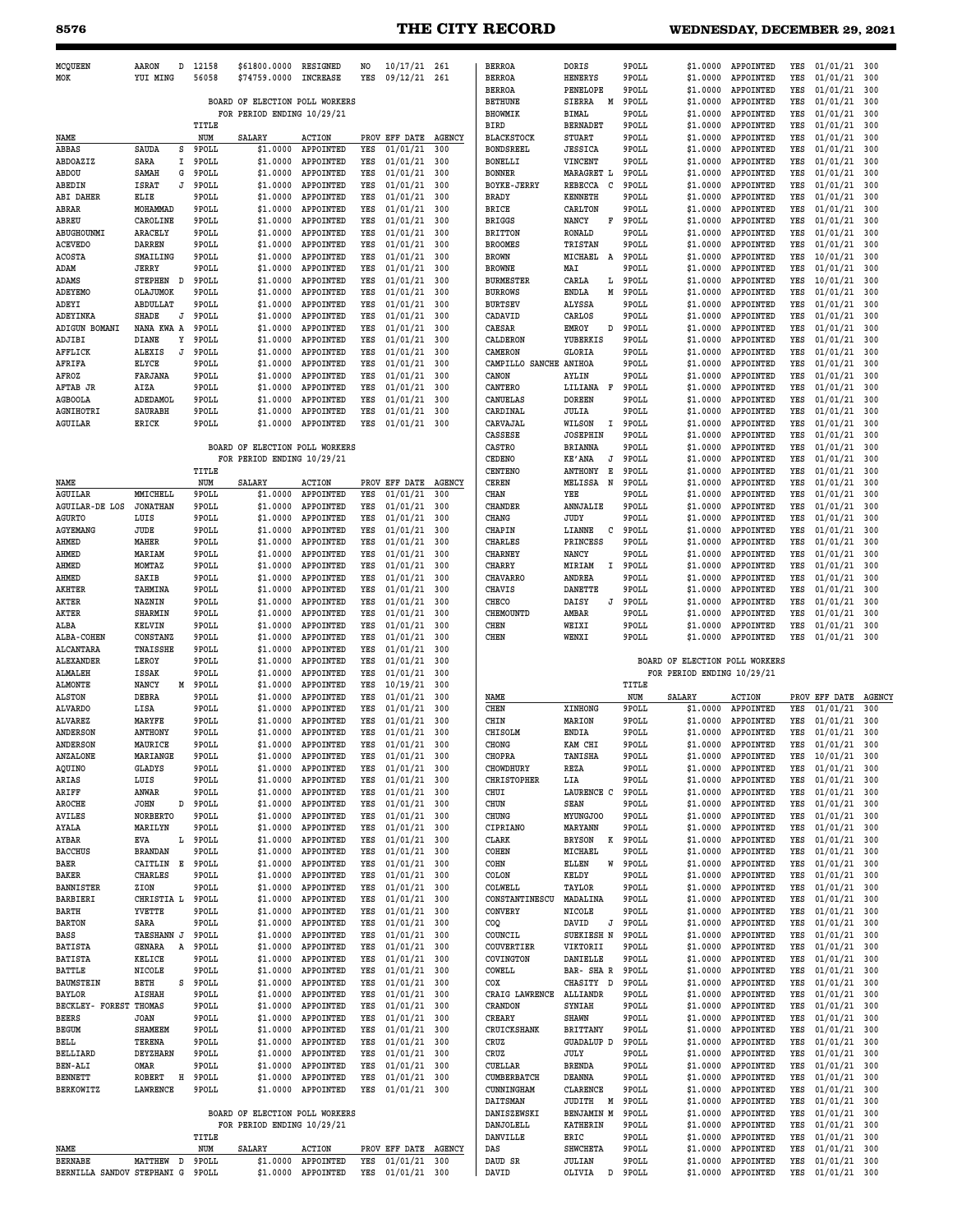## WEDNESDAY, DECEMBER 29, 2021 **THE CITY RECORD**

| <b>DAVIS</b>              | DENISHA<br>$\mathbf P$            |   | 9POLL          | \$1,0000                       | APPOINTED              | YES        | 01/01/21             | 300           | GARCIA                           | ELIZA                        | 9POLL          | \$1,0000                       | APPOINTED              | YES        | 01/01/21             | 300           |
|---------------------------|-----------------------------------|---|----------------|--------------------------------|------------------------|------------|----------------------|---------------|----------------------------------|------------------------------|----------------|--------------------------------|------------------------|------------|----------------------|---------------|
| DAVIS                     | DENYM                             |   | 9POLL          | \$1.0000                       | APPOINTED              | YES        | 01/01/21             | 300           | GARCIA                           | <b>EVELYN</b>                | 9POLL          | \$1,0000                       | APPOINTED              | YES        | 01/01/21             | 300           |
| DAVIS                     | MARIA                             | N | 9POLL          | \$1.0000                       | APPOINTED              | YES        | 01/01/21             | 300           | GARCIA                           | FREDDY                       | 9POLL          | \$1,0000                       | APPOINTED              | YES        | 01/01/21             | 300           |
| <b>DAVISON</b>            | CAROLYN                           |   | 9POLL          | \$1.0000                       | APPOINTED              | YES        | 01/01/21             | 300           | GARCIA                           | HINGEL                       | 9POLL          | \$1,0000                       | APPOINTED              | YES        | 01/01/21             | 300           |
| <b>DAWSON</b>             | DARYL                             |   | 9POLL          | \$1,0000                       | APPOINTED              | YES        | 01/01/21             | 300           | GARCIA                           | JUAN                         | 9POLL          | \$1.0000                       | APPOINTED              | YES        | 01/01/21             | 300           |
| DE LA ROSA                | ERIC                              | P | 9POLL          | \$1.0000<br>\$1,0000           | APPOINTED              | YES        | 01/01/21             | 300           | GARCIA                           | <b>TAFFAYA</b>               | 9POLL          | \$1.0000                       | APPOINTED<br>APPOINTED | YES        | 01/01/21<br>01/01/21 | 300           |
| DECEY<br>DEDVUKAJ         | CLARE<br>GJON                     |   | 9POLL<br>9POLL | \$1.0000                       | APPOINTED<br>APPOINTED | YES<br>YES | 01/01/21<br>01/01/21 | 300<br>300    | GARCIA<br><b>GARDUNO-NERI</b>    | VIRGINIA<br><b>ARANTXA</b>   | 9POLL<br>9POLL | \$1.0000<br>\$1,0000           | APPOINTED              | YES<br>YES | 01/01/21             | 300<br>300    |
| <b>DEJESUS</b>            | CHASE                             |   | 9POLL          | \$1.0000                       | APPOINTED              | YES        | 01/01/21             | 300           | <b>GATTO</b>                     | <b>KRISTIN</b>               | 9POLL          | \$1,0000                       | APPOINTED              | YES        | 01/01/21             | 300           |
| DEJESUS                   | ERIC                              |   | 9POLL          | \$1.0000                       | APPOINTED              | YES        | 01/01/21             | 300           | GAYLE                            | DELCY<br>L                   | 9POLL          | \$1,0000                       | APPOINTED              | YES        | 01/01/21             | 300           |
| DELACRUZ                  | DHARIANA                          |   | 9POLL          | \$1,0000                       | APPOINTED              | YES        | 01/01/21             | 300           | GAYLE                            | NIDA<br>Е                    | 9POLL          | \$1,0000                       | APPOINTED              | YES        | 01/01/21             | 300           |
|                           |                                   |   |                |                                |                        |            |                      |               | GIBBS                            | <b>SIEARA</b>                | 9POLL          | \$1,0000                       | APPOINTED              | YES        | 01/01/21             | 300           |
|                           |                                   |   |                | BOARD OF ELECTION POLL WORKERS |                        |            |                      |               | GILBERT                          | DIANN                        | 9POLL          | \$1,0000                       | APPOINTED              | YES        | 01/01/21             | 300           |
|                           |                                   |   |                | FOR PERIOD ENDING 10/29/21     |                        |            |                      |               | <b>GILBERT</b>                   | LYDIA                        | 9POLL          | \$1,0000                       | APPOINTED              | YES        | 01/01/21             | 300           |
|                           |                                   |   | TITLE          |                                |                        |            |                      |               | GILKAROV                         | ELIYAHU<br>в                 | 9POLL          | \$1,0000                       | APPOINTED              | YES        | 01/01/21             | 300           |
| NAME                      |                                   |   | NUM            | SALARY                         | <b>ACTION</b>          |            | PROV EFF DATE        | <b>AGENCY</b> | <b>GILLENS</b>                   | COLIN                        | 9POLL          | \$1.0000                       | APPOINTED              | YES        | 01/01/21             | 300           |
| DENG                      | REVEL                             |   | 9POLL          | \$1.0000                       | APPOINTED              | YES        | 01/01/21             | 300           | <b>GOLDSON</b>                   | <b>KERSTIN</b>               | 9POLL          | \$1.0000                       | APPOINTED              | YES        | 01/01/21             | 300           |
| DESAI                     | VASANT<br>J                       |   | 9POLL          | \$1.0000                       | APPOINTED              | YES        | 01/01/21             | 300           | GOMEZ                            | LINDA<br>м                   | 9POLL          | \$1,0000                       | APPOINTED              | YES        | 01/01/21             | 300           |
| DI BARTOLO                | <b>GRACIELA</b>                   |   | 9POLL          | \$1.0000                       | APPOINTED              | YES        | 01/01/21             | 300           | GOMEZ                            | <b>ROBERTO</b>               | 9POLL          | \$1,0000                       | APPOINTED              | YES        | 01/01/21             | 300           |
| DIAZ                      | MILDRED                           |   | 9POLL          | \$1.0000                       | APPOINTED              | YES        | 01/01/21             | 300           | GOMEZ                            | ROSA                         | 9POLL          | \$1,0000                       | APPOINTED              | YES        | 01/01/21             | 300           |
| DIAZ                      | YENS                              |   | 9POLL          | \$1.0000                       | APPOINTED              | YES        | 01/01/21             | 300           | GONZALEZ                         | <b>NELSON</b>                | 9POLL          | \$1,0000                       | APPOINTED              | YES        | 01/01/21             | 300           |
| DIAZ RODRIGUEZ            | KEMELI<br>v                       |   | 9POLL          | \$1.0000                       | APPOINTED              | YES        | 01/01/21             | 300           | GONZALEZ IV                      | FRANKIE                      | 9POLL          | \$1,0000                       | APPOINTED              | YES        | 01/01/21             | 300           |
| DILLARD                   | <b>BERNICE</b><br>D<br>ROSEMARY A |   | 9POLL<br>9POLL | \$1.0000<br>\$1.0000           | APPOINTED<br>APPOINTED | YES<br>YES | 01/01/21<br>01/01/21 | 300<br>300    | GONZALEZ MORALE YESENIA          | - S                          | 9POLL<br>9POLL | \$1,0000<br>\$1,0000           | APPOINTED<br>APPOINTED | YES<br>YES | 01/01/21<br>01/01/21 | 300<br>300    |
| DIMBA<br>DIMITROV         | MICHAEL<br>R                      |   | 9POLL          | \$1.0000                       | APPOINTED              | YES        | 01/01/21             | 300           | GORBEA<br><b>GRAZIANO</b>        | JUDY<br>LAURIE               | 9POLL          | \$1,0000                       | APPOINTED              | YES        | 01/01/21             | 300           |
| DINKINS                   | MICHAEL<br>$\mathbf P$            |   | 9POLL          | \$1.0000                       | APPOINTED              | YES        | 01/01/21             | 300           | GREEN                            | MICHAEL                      | 9POLL          | \$1.0000                       | APPOINTED              | YES        | 01/01/21             | 300           |
| <b>DIPAOLO</b>            | CHRISTIN                          |   | 9POLL          | \$1,0000                       | APPOINTED              | YES        | 01/01/21             | 300           | <b>GROSS</b>                     | REBECCA                      | 9POLL          | \$1,0000                       | APPOINTED              | YES        | 01/01/21             | 300           |
| <b>DIPAOLO</b>            | <b>ROBERT</b>                     |   | 9POLL          | \$1.0000                       | APPOINTED              | YES        | 01/01/21             | 300           | <b>GROSSMAN</b>                  | REBECCA<br>M                 | 9POLL          | \$1,0000                       | APPOINTED              | YES        | 01/01/21             | 300           |
| DIZON                     | <b>JAIME</b>                      | R | 9POLL          | \$1.0000                       | APPOINTED              | YES        | 01/01/21             | 300           | <b>GUERRERO</b>                  | <b>BLANCA</b>                | 9POLL          | \$1.0000                       | APPOINTED              | YES        | 01/01/21             | 300           |
| <b>DOUGALL</b>            | CAMILA                            |   | 9POLL          | \$1.0000                       | APPOINTED              | YES        | 01/01/21             | 300           |                                  |                              |                |                                |                        |            |                      |               |
| DRISCOLL                  | MOLLY                             | I | 9POLL          | \$1.0000                       | APPOINTED              | YES        | 01/01/21             | 300           |                                  |                              |                | BOARD OF ELECTION POLL WORKERS |                        |            |                      |               |
| DRISCOLL                  | RACHEL<br>Α                       |   | 9POLL          | \$1.0000                       | APPOINTED              | YES        | 01/01/21             | 300           |                                  |                              |                | FOR PERIOD ENDING 10/29/21     |                        |            |                      |               |
| <b>DUARTE</b>             | ANA                               | М | 9POLL          | \$1.0000                       | APPOINTED              | YES        | 01/01/21             | 300           |                                  |                              | TITLE          |                                |                        |            |                      |               |
| DUMAN                     | <b>BRENDA</b>                     |   | 9POLL          | \$1.0000                       | APPOINTED              | YES        | 01/01/21             | 300           | NAME                             |                              | NUM            | <b>SALARY</b>                  | <b>ACTION</b>          | PROV       | EFF DATE             | <b>AGENCY</b> |
| DUNN                      | JYASIA                            | J | 9POLL          | \$1.0000                       | APPOINTED              | YES        | 01/01/21             | 300           | <b>GUERRERO</b>                  | RUDY                         | 9POLL          | \$1,0000                       | APPOINTED              | YES        | 01/01/21             | 300           |
| DURAN                     | <b>CHARLENE</b>                   |   | 9POLL          | \$1.0000                       | APPOINTED              | YES        | 01/01/21             | 300           | GUIJA                            | ROSA                         | 9POLL          | \$1.0000                       | APPOINTED              | YES        | 01/01/21             | 300           |
| DURAN                     | RAMIA                             |   | 9POLL          | \$1.0000                       | APPOINTED              | YES        | 01/01/21             | 300           | <b>GUILLET</b>                   | LINDSAY                      | 9POLL          | \$1.0000                       | APPOINTED              | YES        | 01/01/21             | 300           |
| DUTT<br>DUVIELLA          | BILAL<br>MARJORIE                 |   | 9POLL<br>9POLL | \$1.0000<br>\$1.0000           | APPOINTED<br>APPOINTED | YES<br>YES | 01/01/21<br>01/01/21 | 300<br>300    | <b>GULLEY</b><br><b>GUPTA</b>    | TANGI<br>HEMLATA             | 9POLL<br>9POLL | \$1,0000<br>\$1,0000           | APPOINTED<br>APPOINTED | YES<br>YES | 01/01/21<br>01/01/21 | 300<br>300    |
| <b>DUVIELLA</b>           | MOSES                             |   | 9POLL          | \$1.0000                       | APPOINTED              | YES        | 01/01/21             | 300           | <b>GUTIERREZ</b>                 | MICHELE                      | 9POLL          | \$1,0000                       | APPOINTED              | YES        | 01/01/21             | 300           |
| EADIE                     | <b>MAUREEN</b>                    |   | 9POLL          | \$1.0000                       | APPOINTED              | YES        | 01/01/21             | 300           | <b>GUZMAN</b>                    | <b>BRYAN</b>                 | 9POLL          | \$1,0000                       | APPOINTED              | YES        | 01/01/21             | 300           |
| <b>ELGHAMRY</b>           | YASSMIN<br>т                      |   | 9POLL          | \$1.0000                       | APPOINTED              | YES        | 01/01/21             | 300           | <b>GUZMAN</b>                    | TERRY                        | 9POLL          | \$1,0000                       | APPOINTED              | YES        | 01/01/21             | 300           |
| <b>ELLINGTON</b>          | CACHE                             |   | 9POLL          | \$1.0000                       | APPOINTED              | YES        | 01/01/21             | 300           | HAGUE                            | LAUREN                       | 9POLL          | \$1,0000                       | APPOINTED              | YES        | 01/01/21             | 300           |
| <b>ELLINGTON</b>          | NALIYAH                           |   | 9POLL          | \$1.0000                       | APPOINTED              | YES        | 01/01/21             | 300           | HALL                             | <b>CHELSEA</b>               | 9POLL          | \$1,0000                       | APPOINTED              | YES        | 01/01/21             | 300           |
| ELLIS                     | <b>NORMAN</b>                     | W | 9POLL          | \$1.0000                       | APPOINTED              | YES        | 01/01/21             | 300           | <b>HANSOME</b>                   | DARIUS                       | 9POLL          | \$1.0000                       | APPOINTED              | YES        | 01/01/21             | 300           |
| <b>ESCALANTE</b>          | <b>EVELIN</b>                     | Е | 9POLL          | \$1.0000                       | APPOINTED              | YES        | 01/01/21             | 300           | HAQUE                            | DAKHIRA                      | 9POLL          | \$1.0000                       | APPOINTED              | YES        | 01/01/21             | 300           |
| <b>ESPINAL</b>            | KIARA                             |   | 9POLL          | \$1.0000                       | APPOINTED              | YES        | 01/01/21             | 300           | <b>HARRIS</b>                    | ARMON<br>D                   | 9POLL          | \$1.0000                       | APPOINTED              | YES        | 01/01/21             | 300           |
| <b>ESPINAL</b>            | MAX                               |   | 9POLL          | \$1.0000                       | APPOINTED              | YES        | 01/01/21             | 300           | <b>HARRIS</b>                    | <b>JASON</b><br>C            | 9POLL          | \$1,0000                       | APPOINTED              | YES        | 01/01/21             | 300           |
| <b>ESTEVEZ MEJIA</b>      | <b>ANTHONY</b>                    |   | 9POLL          | \$1.0000                       | APPOINTED              | YES        | 01/01/21             | 300           | <b>HARRIS</b>                    | <b>JORDAN</b><br>R           | 9POLL          | \$1,0000                       | APPOINTED              | YES        | 01/01/21             | 300           |
| <b>FAJARDO</b>            | FERNANDO                          |   | 9POLL          | \$1.0000                       | APPOINTED              | YES        | 01/01/21             | 300           | <b>HASSAN</b>                    | ZAHIA                        | 9POLL          | \$1,0000                       | APPOINTED              | YES        | 01/01/21             | 300           |
| FANCIS                    | ARIELLE                           |   | 9POLL          | \$1.0000<br>\$1,0000           | APPOINTED              | YES        | 01/01/21             | 300           | <b>HAVENS</b>                    | JOY<br><b>LAEETFE</b>        | 9POLL          | \$1,0000<br>\$1,0000           | APPOINTED<br>APPOINTED | YES        | 01/01/21             | 300           |
| FARADAY<br><b>FARARDO</b> | ANDRIA<br>C                       | Μ | 9POLL<br>9POLL | \$1,0000                       | APPOINTED<br>APPOINTED | YES<br>YES | 10/19/21<br>01/01/21 | 300<br>300    | HAYES<br>HENDRICKSON JR          | Е<br>к<br><b>AUSTIN</b>      | 9POLL<br>9POLL |                                | APPOINTED              | YES<br>YES | 01/01/21<br>01/01/21 | 300<br>300    |
| FARMER                    | CLAUDIA<br>TIKESHA<br>s           |   | 9POLL          | \$1,0000                       | APPOINTED              | YES        | 01/01/21             | 300           | HENRIQUEZ                        | DENISE                       | 9POLL          | \$1.0000<br>\$1,0000           | APPOINTED              | YES        | 01/01/21             | 300           |
| <b>FARMER-JOHNSON</b>     | <b>SHEREE</b>                     | М | 9POLL          | \$1.0000                       | APPOINTED              | YES        | 01/01/21             | 300           | HERNANDEZ                        | CHANTELL                     | 9POLL          | \$1.0000                       | APPOINTED              | YES        | 10/19/21             | 300           |
| <b>FAROOQ</b>             | NADIA                             |   | 9POLL          | \$1.0000                       | APPOINTED              | YES        | 01/01/21             | 300           | <b>HERNANDEZ</b>                 | ELSA<br>М                    | 9POLL          | \$1.0000                       | APPOINTED              | YES        | 01/01/21             | 300           |
| <b>FATHEMA</b>            | KANIZ                             |   | 9POLL          | \$1.0000                       | APPOINTED              | YES        | 01/01/21             | 300           | <b>HERNANDEZ</b>                 | JEILYN                       | 9POLL          | \$1.0000                       | APPOINTED              | YES        | 01/01/21             | 300           |
| FAVA                      | <b>REBECCA</b>                    |   | 9POLL          | \$1.0000                       | APPOINTED              | YES        | $01/01/21$ 300       |               | <b>HERNANDEZ</b>                 | KIARA                        | 9POLL          |                                | \$1.0000 APPOINTED     | YES        | $01/01/21$ 300       |               |
| <b>FRIDMAN</b>            | <b>HANNAH</b>                     |   | 9POLL          | \$1.0000                       | APPOINTED              | <b>YES</b> | 01/01/21             | 300           | <b>HERNANDEZ</b>                 | <b>LITS</b><br>A             | 9POLL          | \$1,0000                       | APPOINTED              | <b>YES</b> | 01/01/21             | 300           |
| FERANDEZ DE CRU ANITA     |                                   |   | 9POLL          | \$1,0000                       | APPOINTED              | YES        | 01/01/21             | 300           | <b>HERRERA</b>                   | LUZ<br>s                     | 9POLL          |                                | \$1.0000 APPOINTED     | YES        | 01/01/21 300         |               |
| <b>FERNANDEZ</b>          | AMY                               | о | 9POLL          | \$1.0000                       | APPOINTED              | YES        | 01/01/21             | 300           | <b>HERRERA</b>                   | <b>OSTHEN</b>                | 9POLL          | \$1.0000                       | APPOINTED              | YES        | 01/01/21             | 300           |
| <b>FERNANDEZ</b>          | DANIEL<br>Α                       |   | 9POLL          | \$1.0000                       | APPOINTED              | YES        | 01/01/21             | 300           | <b>HIDALGO</b>                   | Е<br>CESAR                   | 9POLL          | \$1.0000                       | APPOINTED              | YES        | 01/01/21             | 300           |
| <b>FINA</b>               | VINCENT<br>M                      |   | 9POLL          | \$1,0000                       | APPOINTED              | YES        | 01/01/21             | 300           | <b>HIDALGO</b>                   | <b>LEONEL</b><br>F           | 9POLL          | \$1.0000                       | APPOINTED              | YES        | 01/01/21             | 300           |
| FINDLAY                   | <b>OWEN</b>                       | R | 9POLL          | \$1,0000                       | APPOINTED              | YES        | 01/01/21             | 300           | <b>HINKSON</b>                   | R<br>RICKY                   | 9POLL          | \$1,0000                       | APPOINTED              | YES        | 01/01/21             | 300           |
| FISH<br>FLEMING           | <b>KENNETH</b>                    |   | 9POLL<br>9POLL | \$1.0000                       | APPOINTED              | YES        | 01/01/21             | 300           | HOLADAY                          |                              |                |                                |                        |            | 01/01/21             | 300<br>300    |
| FLORENTINO JR             |                                   |   |                |                                |                        |            |                      |               |                                  | TOM                          | 9POLL          | \$1.0000                       | APPOINTED              | YES        |                      |               |
|                           | <b>SHAUNDEL</b>                   |   |                | \$1,0000                       | APPOINTED              | YES        | 01/01/21             | 300           | HOLDER                           | <b>SHANNON</b>               | 9POLL          | \$1,0000                       | APPOINTED              | YES        | 01/01/21             |               |
|                           | YESENIA                           |   | 9POLL          | \$1.0000                       | APPOINTED              | YES        | $01/01/21$ 300       |               | HOSIE                            | CRAIG                        | 9POLL          | \$1.0000                       | APPOINTED              | YES        | 01/01/21             | 300           |
|                           |                                   |   |                | BOARD OF ELECTION POLL WORKERS |                        |            |                      |               | HOSIE<br>HOU                     | ERIC<br>м<br>OSCAR           | 9POLL<br>9POLL | \$1.0000<br>\$1.0000           | APPOINTED<br>APPOINTED | YES<br>YES | 01/01/21<br>01/01/21 | 300<br>300    |
|                           |                                   |   |                | FOR PERIOD ENDING 10/29/21     |                        |            |                      |               | HOWELL                           | HOBSON                       | 9POLL          | \$1.0000                       | APPOINTED              | YES        | 01/01/21             | 300           |
|                           |                                   |   | TITLE          |                                |                        |            |                      |               | HUDSON                           | DAMARRIS C                   | 9POLL          | \$1.0000                       | APPOINTED              | YES        | 01/01/21             | 300           |
| NAME                      |                                   |   | NUM            | SALARY                         | <b>ACTION</b>          |            | PROV EFF DATE AGENCY |               | HUNGRIA                          | MAYDELIN                     | 9POLL          | \$1.0000                       | APPOINTED              | YES        | 01/01/21             | 300           |
| FLORES                    | ROSALBA                           |   | 9POLL          | \$1.0000                       | APPOINTED              | YES        | 01/01/21             | 300           | HWANG                            | DAYE                         | 9POLL          | \$1.0000                       | APPOINTED              | YES        | 01/01/21             | 300           |
| <b>FLORES</b>             | SARAI                             |   | 9POLL          | \$1,0000                       | APPOINTED              | YES        | 01/01/21             | 300           | HYUN                             | <b>KYEONG S</b>              | 9POLL          | \$1.0000                       | APPOINTED              | YES        | 01/01/21             | 300           |
| FORDE                     | NATIFIA                           |   | 9POLL          | \$1.0000                       | APPOINTED              | YES        | 01/01/21             | 300           | IGWEBUIKE                        | NONYE<br>J                   | 9POLL          | \$1.0000                       | APPOINTED              | YES        | 01/01/21             | 300           |
| <b>FOSTER</b>             | LEANNE                            | к | 9POLL          | \$1,0000                       | APPOINTED              | YES        | 01/01/21             | 300           | IMRAN                            | MD<br>S                      | 9POLL          | \$1,0000                       | APPOINTED              | YES        | 01/01/21             | 300           |
| <b>FOSTER</b>             | MAUREEN                           |   | 9POLL          | \$1.0000                       | APPOINTED              | YES        | 01/01/21             | 300           | <b>IOTOVA</b>                    | ANTOANET                     | 9POLL          | \$1.0000                       | APPOINTED              | YES        | 01/01/21             | 300           |
| <b>FOSTER</b>             | SHEREE                            |   | 9POLL          | \$1,0000                       | APPOINTED              | YES        | 01/01/21             | 300           | ISLAM                            | MOHAMMED I                   | 9POLL          | \$1,0000                       | APPOINTED              | YES        | 01/01/21             | 300           |
| FOXE<br>FRANCIS           | GEORGE                            |   | 9POLL          | \$1.0000                       | APPOINTED              | YES<br>YES | 01/01/21             | 300           | IVERSON-TOMLIN<br>JAHAN          | <b>SHANA</b>                 | 9POLL          | \$1.0000                       | APPOINTED              | YES<br>YES | 01/01/21             | 300<br>300    |
| FRANCIS-CRICK             | KIARA<br>NAKIARRA M               | A | 9POLL<br>9POLL | \$1.0000<br>\$1.0000           | APPOINTED<br>APPOINTED | YES        | 01/01/21<br>01/01/21 | 300<br>300    | JAMADDAR                         | NUSRAT<br>MAYA               | 9POLL<br>9POLL | \$1.0000<br>\$1.0000           | APPOINTED<br>APPOINTED | YES        | 01/01/21<br>01/01/21 | 300           |
| FRASER                    | <b>JALISA</b>                     |   | 9POLL          | \$1.0000                       | APPOINTED              | YES        | 01/01/21             | 300           | JAMES                            | ALEXANDR L                   | 9POLL          | \$1.0000                       | APPOINTED              | YES        | 01/01/21             | 300           |
| FREEMAN                   | GREGORY H                         |   | 9POLL          | \$1.0000                       | APPOINTED              | YES        | 01/01/21             | 300           | JAMES                            | MARIAH                       | 9POLL          | \$1.0000                       | APPOINTED              | YES        | 01/01/21             | 300           |
| <b>FRESCO</b>             | ALVA                              |   | 9POLL          | \$1.0000                       | APPOINTED              | YES        | 01/01/21             | 300           | JEAN                             | CAROLE                       | 9POLL          | \$1.0000                       | APPOINTED              | YES        | 01/01/21             | 300           |
| FRIAS                     | SYLVIA                            | A | 9POLL          | \$1.0000                       | APPOINTED              | YES        | 01/01/21             | 300           | <b>JEAN-MARY</b>                 | KIMARA                       | 9POLL          | \$1.0000                       | APPOINTED              | YES        | $01/01/21$ 300       |               |
| FRIEDLICH                 | MARK                              |   | 9POLL          | \$1.0000                       | APPOINTED              | YES        | 01/01/21             | 300           |                                  |                              |                |                                |                        |            |                      |               |
| <b>FUENTES</b>            | MARIA                             |   | 9POLL          | \$1.0000                       | APPOINTED              | YES        | 01/01/21             | 300           |                                  |                              |                | BOARD OF ELECTION POLL WORKERS |                        |            |                      |               |
| FUNNYE                    | PATRICIA                          |   | 9POLL          | \$1,0000                       | APPOINTED              | YES        | 01/01/21             | 300           |                                  |                              |                | FOR PERIOD ENDING 10/29/21     |                        |            |                      |               |
| <b>GAINES</b>             | NAKAYLA                           |   | 9POLL          | \$1,0000                       | APPOINTED              | YES        | 01/01/21             | 300           |                                  |                              | TITLE          |                                |                        |            |                      |               |
| <b>GAITHER</b>            | DANIELLE                          |   | 9POLL          | \$1.0000                       | APPOINTED              | YES        | 01/01/21             | 300           | NAME                             |                              | NUM            | SALARY                         | <b>ACTION</b>          |            | PROV EFF DATE AGENCY |               |
| <b>GALABURDA</b>          | <b>SHAWN</b>                      |   | 9POLL          | \$1.0000                       | APPOINTED              | YES<br>YES | 10/21/21             | 300           | <b>JEAN-MARY</b>                 | TYLER                        | 9POLL          | \$1.0000                       | APPOINTED              | YES<br>YES | 01/01/21             | 300           |
| GALATI<br>GARCIA          | <b>BRIGITTA</b><br>ALEXANDE E     |   | 9POLL<br>9POLL | \$1.0000<br>\$1.0000           | APPOINTED<br>APPOINTED | YES        | 01/01/21<br>01/01/21 | 300<br>300    | <b>JEFFERS</b><br><b>JIMENEZ</b> | <b>DAVONNE</b><br>EDWIN<br>N | 9POLL<br>9POLL | \$1.0000<br>\$1.0000           | APPOINTED<br>APPOINTED | YES        | 01/01/21<br>01/01/21 | 300<br>300    |
| GARCIA                    | <b>ASHLEY</b><br>s                |   | 9POLL          | \$1.0000                       | APPOINTED              | YES        | $01/01/21$ 300       |               | JIMENEZ                          | YADIRA                       | 9POLL          | \$1.0000                       | APPOINTED              | YES        | 01/01/21 300         |               |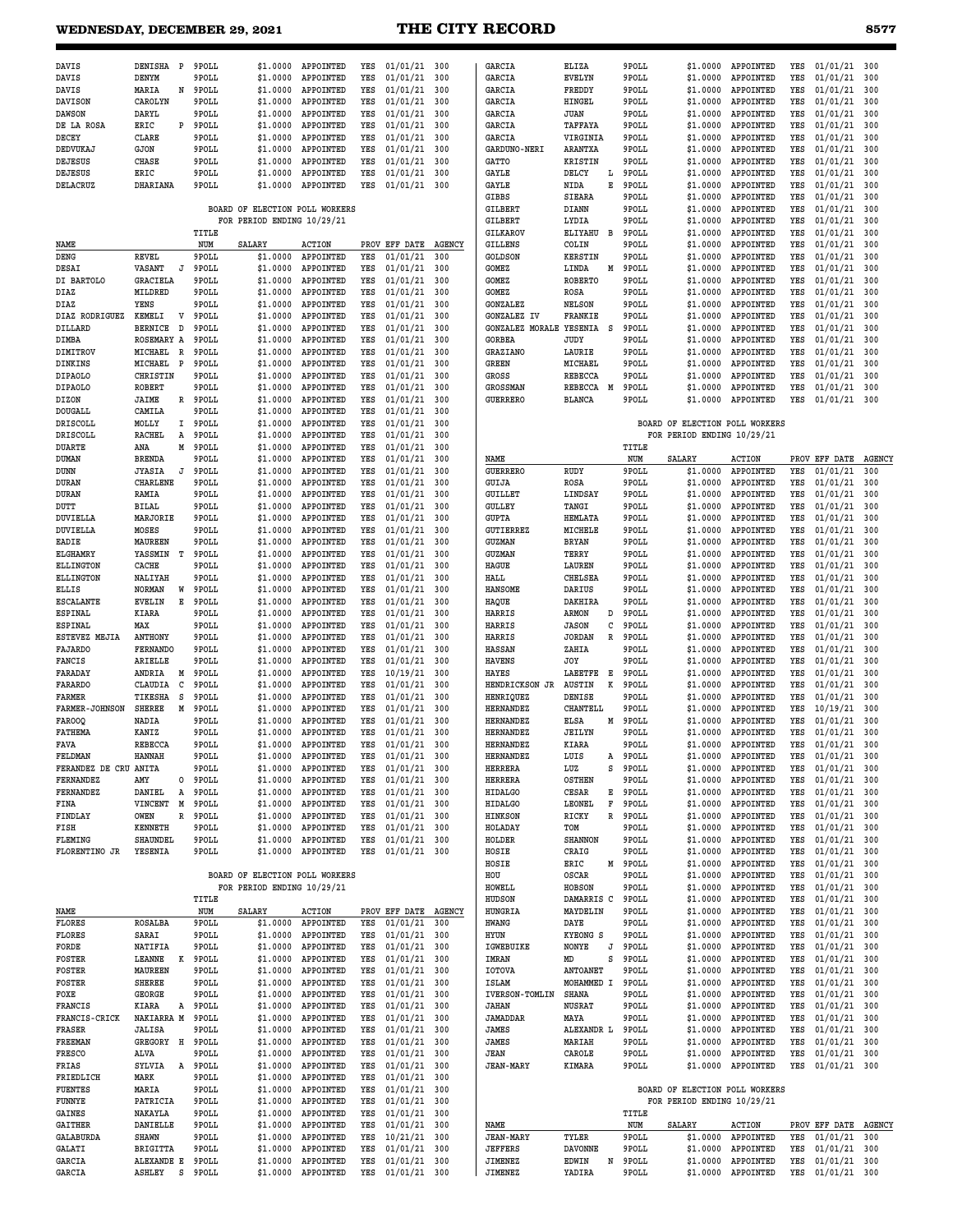## **8578 THE CITY RECORD WEDNESDAY, DECEMBER 29, 2021**

| <b>JOHNSON</b>          | ABIGAIL                       | 9POLL          | \$1,0000                       | APPOINTED                  | YES        | $01/01/21$ 300                   |               | MIGLIORINI                         | MICHAEL                       | 9POLL          | \$1,0000                       | APPOINTED                  | YES        | $01/01/21$ 300                   |               |
|-------------------------|-------------------------------|----------------|--------------------------------|----------------------------|------------|----------------------------------|---------------|------------------------------------|-------------------------------|----------------|--------------------------------|----------------------------|------------|----------------------------------|---------------|
| <b>JOHNSON</b>          | <b>ELEIONA</b>                | 9POLL          | \$1,0000                       | APPOINTED                  | YES        | 01/01/21                         | 300           | MILLER II                          | н<br>TYRICE                   | 9POLL          | \$1.0000                       | APPOINTED                  | YES        | 01/01/21                         | 300           |
| <b>JOHNSON</b>          | <b>KRISTAL</b>                | 9POLL          | \$1.0000                       | APPOINTED                  | YES        | 01/01/21                         | 300           | MILLS                              | JOEL                          | 9POLL          | \$1.0000                       | APPOINTED                  | YES        | 01/01/21                         | 300           |
| <b>JOHNSON</b>          | MARTIN                        | 9POLL          | \$1.0000                       | APPOINTED                  | YES        | 01/01/21                         | 300           | <b>MINTO</b>                       | TATIANA                       | 9POLL          | \$1,0000                       | APPOINTED                  | YES        | 01/01/21                         | 300           |
| <b>JOHNSON</b>          | MEGHAN                        | 9POLL          | \$1.0000                       | APPOINTED                  | YES        | 01/01/21                         | 300           | MITCHELL                           | DAVID                         | 9POLL          | \$1.0000                       | APPOINTED                  | YES        | 01/01/21                         | 300           |
| <b>JOHNSON</b>          | PAMELA<br>N                   | 9POLL          | \$1.0000                       | APPOINTED                  | YES        | 01/01/21                         | 300           | MITCHELL                           | JADE                          | 9POLL          | \$1,0000                       | APPOINTED                  | YES        | 01/01/21                         | 300           |
| JONES                   | DARRYLE<br>Е                  | 9POLL          | \$1.0000                       | APPOINTED                  | YES        | 01/01/21                         | 300           | MOHAMMED                           | FAUD<br>B                     | 9POLL          | \$1.0000                       | APPOINTED                  | YES        | 01/01/21                         | 300           |
| JOSEPH                  | <b>JENIFER</b>                | 9POLL          | \$1,0000                       | APPOINTED                  | YES        | 01/01/21                         | 300           | MOLINA                             | WASHINGT                      | 9POLL          | \$1,0000                       | APPOINTED                  | YES        | 01/01/21                         | 300           |
| <b>JOSEPHS</b>          | <b>NATHANA</b>                | 9POLL          | \$1,0000                       | APPOINTED                  | YES        | 01/01/21                         | 300           | MOME                               | DILSHAD                       | 9POLL          | \$1.0000                       | APPOINTED                  | YES        | 01/01/21                         | 300           |
| <b>JUSINO</b>           | VINCENT                       | 9POLL          | \$1.0000                       | APPOINTED                  | YES        | 01/01/21                         | 300           |                                    |                               |                |                                |                            |            |                                  |               |
| KABA                    | SANASA                        | 9POLL          | \$1.0000                       | APPOINTED                  | YES        | 01/01/21                         | 300           |                                    |                               |                | BOARD OF ELECTION POLL WORKERS |                            |            |                                  |               |
| <b>KAIREIF</b>          | WILLIAM                       | 9POLL          | \$1.0000                       | APPOINTED                  | YES        | 01/01/21                         | 300           |                                    |                               |                | FOR PERIOD ENDING 10/29/21     |                            |            |                                  |               |
| <b>KAPNER</b>           | JUDITH<br>М                   | 9POLL          | \$1.0000                       | APPOINTED                  | YES        | 01/01/21                         | 300           |                                    |                               | TITLE          |                                |                            |            |                                  |               |
| KARIM                   | MD<br>R                       | 9POLL          | \$1.0000                       | APPOINTED                  | YES        | 01/01/21                         | 300           | NAME                               |                               | NUM            | <b>SALARY</b>                  | <b>ACTION</b>              |            | PROV EFF DATE                    | <b>AGENCY</b> |
| KELLY                   | ALEJANDR                      | 9POLL          | \$1.0000                       | APPOINTED                  | YES        | 01/01/21                         | 300           | MONTALVO-TSAI                      | <b>ROXANNE</b>                | 9POLL          | \$1.0000                       | APPOINTED                  | YES        | 01/01/21                         | 300           |
| <b>KESSLER</b>          | ANDREW                        | 9POLL          | \$1.0000                       | APPOINTED                  | YES        | 01/01/21                         | 300           | MONTES                             | DANIEL<br>J                   | 9POLL          | \$1,0000                       | APPOINTED                  | YES        | 01/01/21                         | 300           |
| <b>KESSLER</b>          | <b>BRYAN</b><br>т             | 9POLL          | \$1.0000                       | APPOINTED                  | YES        | 01/01/21                         | 300           | MONTGOMERY                         | NICHOLAS K                    | 9POLL          | \$1.0000                       | APPOINTED                  | YES        | 01/01/21                         | 300           |
| <b>KEYES</b>            | CRAIG                         | 9POLL<br>9POLL | \$1,0000<br>\$1,0000           | APPOINTED<br>APPOINTED     | YES        | 01/01/21                         | 300<br>300    | MONTILLA                           | <b>KEVIN</b>                  | 9POLL          | \$1,0000                       | APPOINTED<br>APPOINTED     | YES        | 01/01/21                         | 300           |
| KHAN<br>KHAN            | MD<br>ORNA                    | 9POLL          | \$1.0000                       | APPOINTED                  | YES<br>YES | 01/01/21<br>01/01/21             | 300           | <b>MORALES JR</b><br><b>MOREAU</b> | ANTONIO<br>J<br>ANTONIET      | 9POLL<br>9POLL | \$1,0000<br>\$1.0000           | APPOINTED                  | YES<br>YES | 10/20/21<br>01/01/21             | 300<br>300    |
| <b>KINGSTON</b>         | TESSA<br>V                    | 9POLL          | \$1.0000                       | APPOINTED                  | YES        | 01/01/21                         | 300           | MORGAN                             | <b>JASHAWN</b>                | 9POLL          | \$1,0000                       | APPOINTED                  | YES        | 01/01/21                         | 300           |
| KOLANO                  | EWA                           | 9POLL          | \$1.0000                       | APPOINTED                  | YES        | 01/01/21                         | 300           | <b>MORRISON</b>                    | ALIESSE                       | 9POLL          | \$1.0000                       | APPOINTED                  | YES        | 01/01/21                         | 300           |
| KOLANO                  | PAULINA                       | 9POLL          | \$1.0000                       | APPOINTED                  | YES        | 01/01/21                         | 300           | MOTOZIUK                           | TATIANA                       | 9POLL          | \$1.0000                       | APPOINTED                  | YES        | 01/01/21                         | 300           |
| KONINI                  | MEGI                          | 9POLL          | \$1.0000                       | APPOINTED                  | YES        | 01/01/21                         | 300           | MOY                                | ANDY<br>Y                     | 9POLL          | \$1.0000                       | APPOINTED                  | YES        | 01/01/21                         | 300           |
| <b>KOSTER</b>           | CARL                          | 9POLL          | \$1.0000                       | APPOINTED                  | YES        | 01/01/21                         | 300           | MULLIGAN                           | PATRICIA                      | 9POLL          | \$1.0000                       | APPOINTED                  | YES        | 01/01/21                         | 300           |
| <b>KRUSKAL</b>          | JILL                          | 9POLL          | \$1.0000                       | APPOINTED                  | YES        | 01/01/21                         | 300           | MUNJISHVILI                        | <b>EKATERIN</b>               | 9POLL          | \$1,0000                       | APPOINTED                  | YES        | 01/01/21                         | 300           |
| LAREN                   | SATYA<br>в                    | 9POLL          | \$1,0000                       | APPOINTED                  | YES        | 01/01/21                         | 300           | MURRAY                             | M<br>SUSAN                    | 9POLL          | \$1.0000                       | APPOINTED                  | YES        | 01/01/21                         | 300           |
| LAWES                   | <b>BRANNON</b>                | 9POLL          | \$1,0000                       | APPOINTED                  | YES        | 01/01/21                         | 300           | <b>NATARO</b>                      | CORMAC                        | 9POLL          | \$1,0000                       | APPOINTED                  | YES        | 01/01/21                         | 300           |
| <b>LAWRENCE</b>         | SHAMEL                        | 9POLL          | \$1,0000                       | APPOINTED                  | YES        | 01/01/21                         | 300           | <b>NAVARRO</b>                     | MAYA<br>R                     | 9POLL          | \$1.0000                       | APPOINTED                  | YES        | 01/01/21                         | 300           |
| LAZOK                   | TIFFANY                       | 9POLL          | \$1,0000                       | APPOINTED                  | YES        | 01/01/21                         | 300           | <b>NAZNEEN</b>                     | SARWAT                        | 9POLL          | \$1,0000                       | APPOINTED                  | YES        | 01/01/21                         | 300           |
| LEBOWITZ                | LILA                          | 9POLL          | \$1,0000                       | APPOINTED                  | YES        | 01/01/21                         | 300           | <b>NDAO</b>                        | NDEYE<br>Α                    | 9POLL          | \$1.0000                       | APPOINTED                  | YES        | 01/01/21                         | 300           |
| LEDERER                 | AMANDA                        | 9POLL          | \$1.0000                       | APPOINTED                  | YES        | 01/01/21                         | 300           | <b>NELSON</b>                      | SONYA                         | 9POLL          | \$1,0000                       | APPOINTED                  | YES        | 01/01/21                         | 300           |
| LEE                     | GABRIELL C                    | 9POLL          | \$1.0000                       | APPOINTED                  | YES        | 01/01/21                         | 300           | <b>NEWTON</b>                      | <b>JEFFREY</b><br>v           | 9POLL          | \$1,0000                       | APPOINTED                  | YES        | 01/01/21                         | 300           |
| LEE SR                  | <b>BRENNEN</b>                | 9POLL          | \$1,0000                       | APPOINTED                  | YES        | 01/01/21                         | 300           | NICHOLAS                           | C<br><b>KADEEM</b>            | 9POLL          | \$1.0000                       | APPOINTED                  | YES        | 01/01/21                         | 300           |
| LEMOS                   | MARTHA<br>L                   | 9POLL          | \$1.0000                       | APPOINTED                  | YES        | 01/01/21                         | 300           | <b>NICKENS</b>                     | <b>NATHAN</b>                 | 9POLL          | \$1,0000                       | APPOINTED                  | YES        | 01/01/21                         | 300           |
| LESDESMA                | М<br>LIZ                      | 9POLL          | \$1,0000                       | APPOINTED                  | YES        | 01/01/21                         | 300           | NIZZARI                            | <b>KATHLEEN</b>               | 9POLL          | \$1.0000                       | APPOINTED                  | YES        | 01/01/21                         | 300           |
| LEVY                    | MICHAEL<br>A                  | 9POLL          | \$1.0000                       | APPOINTED                  | YES        | 01/01/21                         | 300           | NOEL                               | <b>JUDAH</b><br>N             | 9POLL          | \$1,0000                       | APPOINTED                  | YES        | 01/01/21                         | 300           |
| LIM HYLAND              | CINDY LE                      | 9POLL          | \$1.0000                       | APPOINTED                  | YES        | 01/01/21                         | 300           | NONNENMACHER                       | ALLEN                         | 9POLL          | \$1.0000                       | APPOINTED                  | YES        | 01/01/21                         | 300           |
| LIN                     | LAURA                         | 9POLL          | \$1.0000                       | APPOINTED                  | YES        | 01/01/21                         | 300           | NUNEZ                              | YZAMARSH                      | 9POLL          | \$1,0000                       | APPOINTED                  | YES        | 01/01/21                         | 300           |
| LIN                     | RUILONG                       | 9POLL          | \$1.0000                       | APPOINTED                  | YES        | 01/01/21                         | 300           | <b>NUNEZ-RODRIGUEZ</b>             | YARKIN                        | 9POLL          | \$1.0000                       | APPOINTED                  | YES        | 01/01/21                         | 300           |
| LIVESAY                 | т<br>MAKI                     | 9POLL          | \$1.0000                       | APPOINTED                  | YES        | 01/01/21                         | 300           | OCASIO                             | CIARA<br>N                    | 9POLL          | \$1.0000                       | APPOINTED                  | YES        | 01/01/21                         | 300           |
| LIZARDO                 | FRANKELL                      | 9POLL          | \$1.0000                       | APPOINTED                  | YES        | 01/01/21                         | 300           | OCASIO                             | DALIZA                        | 9POLL          | \$1.0000                       | APPOINTED                  | YES        | 01/01/21                         | 300           |
| LOCKMAN                 | <b>JOANNE</b><br>A<br>AARON   | 9POLL<br>9POLL | \$1.0000<br>\$1.0000           | APPOINTED<br>APPOINTED     | YES<br>YES | 01/01/21<br>01/01/21             | 300<br>300    | <b>OCHIENG</b>                     | ARNOLD                        | 9POLL          | \$1.0000                       | APPOINTED                  | YES<br>YES | 01/01/21                         | 300<br>300    |
| LOO<br>LOO              | JENNY                         | 9POLL          | \$1.0000                       | APPOINTED                  | YES        | 01/01/21                         | 300           | OCHOA<br>OLEAGA                    | KAREN<br>v<br><b>ELIZABET</b> | 9POLL<br>9POLL | \$1,0000<br>\$1.0000           | APPOINTED<br>APPOINTED     | YES        | 01/01/21<br>01/01/21             | 300           |
| LOPEZ                   | ANTOINE<br>н                  | 9POLL          | \$1.0000                       | APPOINTED                  | YES        | 01/01/21                         | 300           | OLIVO                              | <b>JENNIFER</b>               | 9POLL          | \$1.0000                       | APPOINTED                  | YES        | 01/01/21                         | 300           |
|                         |                               |                |                                |                            |            |                                  |               |                                    |                               |                |                                |                            |            |                                  |               |
|                         |                               |                |                                |                            |            |                                  |               |                                    |                               |                |                                |                            |            |                                  |               |
| LOPEZ                   | <b>BRYAN</b>                  | 9POLL          | \$1.0000                       | APPOINTED                  | YES        | 01/01/21                         | 300           | OLLIVIERRE                         | P<br>JANICE                   | 9POLL          | \$1.0000                       | APPOINTED                  | YES        | 01/01/21                         | 300           |
|                         |                               |                |                                |                            |            |                                  |               | ORLIK                              | DANIEL                        | 9POLL          | \$1,0000                       | APPOINTED                  | YES        | 01/01/21                         | 300           |
|                         |                               |                | BOARD OF ELECTION POLL WORKERS |                            |            |                                  |               | ORTIZ                              | JOSE<br>V                     | 9POLL          | \$1,0000                       | APPOINTED                  | YES        | 01/01/21                         | 300           |
|                         |                               |                | FOR PERIOD ENDING 10/29/21     |                            |            |                                  |               | ORTIZ                              | KAYLA                         | 9POLL          | \$1.0000                       | APPOINTED                  | YES        | 01/01/21                         | 300           |
|                         |                               | TITLE<br>NUM   |                                |                            | PROV       | EFF DATE                         | <b>AGENCY</b> | OVANDO                             | LESLIE<br>J                   | 9POLL          | \$1,0000                       | APPOINTED                  | YES        | 01/01/21                         | 300           |
| NAME<br>LOPEZ           | DAYANETH G                    | 9POLL          | SALARY<br>\$1,0000             | <b>ACTION</b><br>APPOINTED | YES        | 01/01/21                         | 300           | OZDEMIR<br>PADILLA                 | CEYDA<br>DYLAN                | 9POLL<br>9POLL | \$1.0000<br>\$1,0000           | APPOINTED<br>APPOINTED     | YES<br>YES | 01/01/21<br>01/01/21             | 300<br>300    |
| LOPEZ                   | <b>DAYANNA</b>                | 9POLL          | \$1.0000                       | APPOINTED                  | YES        | 01/01/21                         | 300           | PADILLA                            | MELISSA                       | 9POLL          | \$1,0000                       | APPOINTED                  | YES        | 01/01/21                         | 300           |
| LOPEZ                   | RICZA                         | 9POLL          | \$1.0000                       | APPOINTED                  | YES        | 01/01/21                         | 300           | PADILLA                            | ROSA                          | 9POLL          | \$1.0000                       | APPOINTED                  | YES        | 01/01/21                         | 300           |
| LOVE                    | <b>BRIANNA</b>                | 9POLL          | \$1,0000                       | APPOINTED                  | YES        | 01/01/21                         | 300           | PAGE                               | DIAMOND                       | 9POLL          | \$1.0000                       | APPOINTED                  | YES        | 01/01/21                         | 300           |
| LOWCHY                  | <b>JULIANNA</b>               | 9POLL          | \$1,0000                       | APPOINTED                  | YES        | 01/01/21                         | 300           | PALACIO                            | DARSHERL                      | 9POLL          | \$1.0000                       | APPOINTED                  | YES        | 01/01/21                         | 300           |
| LOZANO                  | DANIEL                        | 9POLL          | \$1,0000                       | APPOINTED                  | YES        | 01/01/21                         | 300           | PARRA                              | CLAUDIA                       | 9POLL          | \$1.0000                       | APPOINTED                  | YES        | 01/01/21                         | 300           |
| LUCERO                  | WENDI<br>Α                    | 9POLL          | \$1.0000                       | APPOINTED                  | YES        | 01/01/21                         | 300           | PARVEZ                             | MD J ABE                      | 9POLL          | \$1.0000                       | APPOINTED                  | YES        | 01/01/21                         | 300           |
| MACK JR                 | MICHAEL<br>Α                  | 9POLL          | \$1.0000                       | APPOINTED                  | YES        | 01/01/21 300                     |               | PELLEGRINI                         | MARJORIE                      | 9POLL          | \$1.0000                       | APPOINTED                  | YES        | 01/01/21                         | 300           |
| MADDEN                  | MOLLY                         | 9POLL          | \$1.0000                       | APPOINTED                  | YES        | $01/01/21$ 300                   |               | PENA                               | ASHLEY<br>F                   | 9POLL          | \$1.0000                       | APPOINTED                  | YES        | 01/01/21                         | 300           |
| MADIGAN-ADAMITA         | ANNE<br>с                     | 9POLL          | \$1.0000                       | APPOINTED                  | YES        | $01/01/21$ 300                   |               | PENA                               | <b>ISMENIA</b>                | 9POLL          | \$1.0000                       | APPOINTED                  | YES        | 01/01/21                         | 300           |
| MAHMUD                  | SALAUDDI                      | 9POLL          | \$1.0000                       | APPOINTED                  | YES        | 01/01/21                         | 300           | PENA                               | SOBEIDA<br>J                  | 9POLL          | \$1.0000                       | APPOINTED                  | YES        | 01/01/21                         | 300           |
| MALAVE                  | NATHALIA                      | 9POLL          | \$1,0000                       | APPOINTED                  | YES        | 01/01/21                         | 300           | PENALOZA                           | KAREN<br>М                    | 9POLL          | \$1.0000                       | APPOINTED                  | YES        | 01/01/21                         | 300           |
| MALONEY                 | <b>BEATRICE</b>               | 9POLL          | \$1.0000                       | APPOINTED                  | YES        | $01/01/21$ 300                   |               | PERALTA                            | LESLEY                        | 9POLL          | \$1.0000                       | APPOINTED                  | YES        | 01/01/21                         | 300           |
| MARAGANORE              | NINA                          | 9POLL          | \$1.0000                       | APPOINTED                  | YES        | $01/01/21$ 300                   |               |                                    |                               |                |                                |                            |            |                                  |               |
| MARC                    | <b>JOVANNA</b>                | 9POLL          | \$1.0000                       | APPOINTED                  | YES        | 01/01/21 300                     |               |                                    |                               |                | BOARD OF ELECTION POLL WORKERS |                            |            |                                  |               |
| MARMOLEJOS<br>MARRAST   | SORENY<br>ZENYNIYA J          | 9POLL<br>9POLL | \$1.0000<br>\$1.0000           | APPOINTED<br>APPOINTED     | YES<br>YES | $10/22/21$ 300<br>$01/01/21$ 300 |               |                                    |                               |                | FOR PERIOD ENDING 10/29/21     |                            |            |                                  |               |
| MARTINEZ                | J<br>ADAM                     | 9POLL          | \$1.0000                       | APPOINTED                  | YES        | $01/01/21$ 300                   |               |                                    |                               | TITLE          |                                |                            |            |                                  |               |
| MARTINEZ                | ANA                           | 9POLL          | \$1.0000                       | APPOINTED                  | YES        | $01/01/21$ 300                   |               | NAME<br>PEREYRA                    | J<br>TULIA                    | NUM<br>9POLL   | SALARY<br>\$1.0000             | <b>ACTION</b><br>APPOINTED | YES        | PROV EFF DATE AGENCY<br>01/01/21 | 300           |
| MARTINEZ                | KAYLEI                        | 9POLL          | \$1.0000                       | APPOINTED                  | YES        | 01/01/21                         | 300           |                                    | B                             |                |                                |                            |            |                                  |               |
| MASON                   | <b>JESSICA</b>                | 9POLL          | \$1,0000                       | APPOINTED                  | YES        | 01/01/21                         | 300           | PEREZ<br>PEREZ                     | DANIELA<br><b>JASMINE</b>     | 9POLL<br>9POLL | \$1,0000<br>\$1.0000           | APPOINTED<br>APPOINTED     | YES<br>YES | 01/01/21<br>01/01/21             | 300<br>300    |
| MATA                    | <b>EDWARD</b>                 | 9POLL          | \$1.0000                       | APPOINTED                  | YES        | 01/01/21                         | 300           | PEREZ                              | PEDRO                         | 9POLL          | \$1.0000                       | APPOINTED                  | YES        | 01/01/21                         | 300           |
| MATIN                   | AYNUL                         | 9POLL          | \$1.0000                       | APPOINTED                  | YES        | $01/01/21$ 300                   |               | PERSAUD                            | SURRIGED S                    | 9POLL          | \$1.0000                       | APPOINTED                  | YES        | 02/01/21                         | 300           |
| MAY                     | DARIN                         | 9POLL          | \$1,0000                       | APPOINTED                  | YES        | $01/01/21$ 300                   |               | PETERSON                           | <b>STEVEN</b>                 | 9POLL          | \$1.0000                       | APPOINTED                  | YES        | 01/01/21                         | 300           |
| MAYERS                  | JERMEL<br>F                   | 9POLL          | \$1.0000                       | APPOINTED                  | YES        | $01/01/21$ 300                   |               | PHILIPPE                           | RACHELLE                      | 9POLL          | \$1.0000                       | APPOINTED                  | YES        | 01/01/21                         | 300           |
| MCCARTHY                | LSHANEA                       | 9POLL          | \$1.0000                       | APPOINTED                  | YES        | $01/01/21$ 300                   |               | PICHARDO                           | DAYOMIRI                      | 9POLL          | \$1.0000                       | APPOINTED                  | YES        | 01/01/21                         | 300           |
| MCDOWELL                | ANDREA<br>Μ                   | 9POLL          | \$1.0000                       | APPOINTED                  | YES        | $01/01/21$ 300                   |               | PICHARDO                           | MABEL                         | 9POLL          | \$1.0000                       | APPOINTED                  | YES        | 01/01/21                         | 300           |
| MCFADDEN-SHORT          | MICHELLE M                    | 9POLL          | \$1.0000                       | APPOINTED                  | YES        | $01/01/21$ 300                   |               | PICKNEY                            | DAVID                         | 9POLL          | \$1.0000                       | APPOINTED                  | YES        | 01/01/21                         | 300           |
| MCGAA                   | <b>JAMES</b>                  | 9POLL          | \$1.0000                       | APPOINTED                  | YES        | $01/01/21$ 300                   |               | PIETSCH                            | SOENKE                        | 9POLL          | \$1.0000                       | APPOINTED                  | YES        | 01/01/21                         | 300           |
| MCLAUGHLIN              | AKO                           | 9POLL          | \$1.0000                       | APPOINTED                  | YES        | 01/01/21                         | 300           | PILGRIM                            | <b>ROSLYN</b>                 | 9POLL          | \$1.0000                       | APPOINTED                  | YES        | 01/01/21                         | 300           |
| MCLAUGHLIN              | LAURA<br>Α                    | 9POLL          | \$1.0000                       | APPOINTED                  | YES        | 01/01/21                         | 300           | PIZARRO                            | MAYSOON                       | 9POLL          | \$1.0000                       | APPOINTED                  | YES        | 01/01/21                         | 300           |
| MCNAUGHT                | YVETTE                        | 9POLL          | \$1.0000                       | APPOINTED                  | YES        | 01/01/21                         | 300           | PONCE JR                           | JORGE                         | 9POLL          | \$1.0000                       | APPOINTED                  | YES        | 01/01/21                         | 300           |
| MEI                     | ALYSSA<br>М                   | 9POLL          | \$1.0000                       | APPOINTED                  | YES        | $01/01/21$ 300                   |               | POTENZA                            | ELIZABET                      | 9POLL          | \$1.0000                       | APPOINTED                  | YES        | 01/01/21                         | 300           |
| MELENDEZ                | EBONY<br>D                    | 9POLL          | \$1.0000                       | APPOINTED                  | YES        | $01/01/21$ 300                   |               | PRADA SR                           | ANDRES                        | 9POLL          | \$1.0000                       | APPOINTED                  | YES        | 01/01/21                         | 300           |
| MELENDEZ                | JOHNATHA P                    | 9POLL          | \$1.0000                       | APPOINTED                  | YES        | $01/01/21$ 300                   |               | PRICE                              | N<br><b>JAMINA</b>            | 9POLL          | \$1.0000                       | APPOINTED                  | YES        | 01/01/21                         | 300           |
| MENDEZ                  | <b>BANISTER</b>               | 9POLL          | \$1.0000                       | APPOINTED                  | YES        | $01/01/21$ 300                   |               | PROBST                             | AVA                           | 9POLL          | \$1.0000                       | APPOINTED                  | YES        | 01/01/21                         | 300           |
| MENDIETA-CAMARO YENIFER |                               | 9POLL          | \$1.0000                       | APPOINTED                  | YES        | $01/01/21$ 300                   |               | PRYCE                              | CHAMARIE                      | 9POLL          | \$1.0000                       | APPOINTED                  | YES        | 01/01/21                         | 300           |
| MENDOZA                 | SABRINA                       | 9POLL          | \$1.0000                       | APPOINTED                  | YES        | $01/01/21$ 300                   |               | PUCHWTTI                           | ABNER<br>G                    | 9POLL          | \$1.0000                       | APPOINTED                  | YES        | 01/01/21                         | 300           |
| MENDOZA                 | YAMILET                       | 9POLL          | \$1.0000                       | APPOINTED                  | YES        | 01/01/21                         | 300           | <b>PUCKETT</b>                     | T<br>TAMIKA                   | 9POLL          | \$1.0000                       | APPOINTED                  | YES        | 01/01/21                         | 300           |
| MENGUAL<br>MERISCA      | GERARD<br>L<br><b>JESSICA</b> | 9POLL<br>9POLL | \$1.0000<br>\$1.0000           | APPOINTED<br>APPOINTED     | YES<br>YES | 01/01/21<br>$01/01/21$ 300       | 300           | <b>PULIDO</b><br>PURRONE           | SAI<br>ERMINIA                | 9POLL<br>9POLL | \$1.0000<br>\$1.0000           | APPOINTED<br>APPOINTED     | YES<br>YES | 01/01/21<br>01/01/21             | 300<br>300    |
| MICHAEL                 | AMIR                          | K 9POLL        | \$1.0000                       | APPOINTED                  | YES        | 01/01/21 300                     |               | PURYEAR                            | JOYCE                         | 9POLL          | \$1.0000                       | APPOINTED                  | YES        | 01/01/21                         | 300           |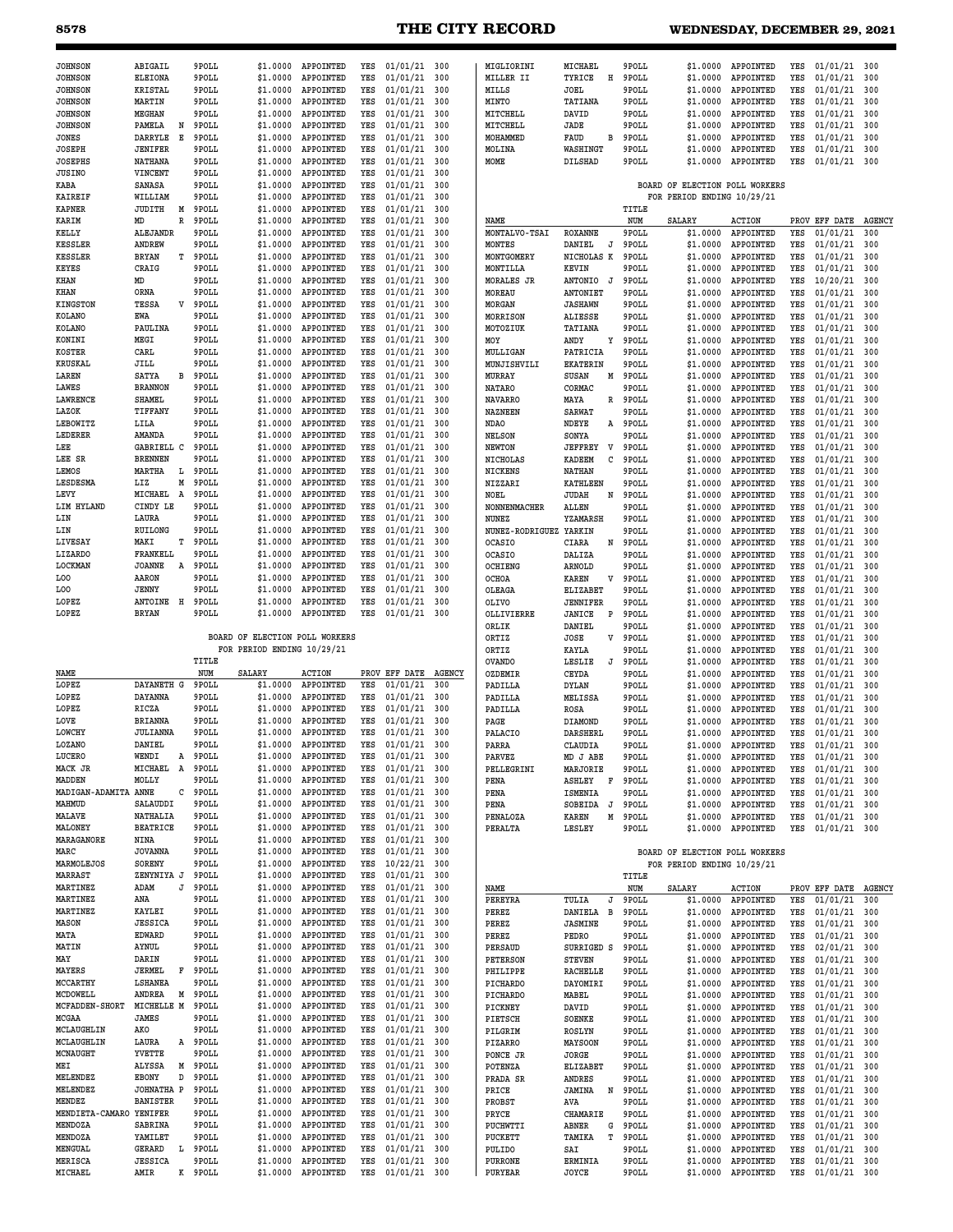| QUINONES                | IGNACIO            | 9POLL          | \$1.0000                                                     | APPOINTED              | YES | 01/01/21                         | 300           | SUSSMAN          | DAVID                   | 9POLL          | \$1.0000                                                  | APPOINTED          | YES        | 01/01/21                                 | 300           |
|-------------------------|--------------------|----------------|--------------------------------------------------------------|------------------------|-----|----------------------------------|---------------|------------------|-------------------------|----------------|-----------------------------------------------------------|--------------------|------------|------------------------------------------|---------------|
| QUINONES                | <b>JENNIFER</b>    | 9POLL          | \$1,0000                                                     | APPOINTED              | YES | 01/01/21                         | 300           | <b>SUSSMAN</b>   | <b>JEFFREY</b>          | 9POLL          | \$1,0000                                                  | APPOINTED          | YES        | 01/01/21                                 | 300           |
| RAHMAN                  | AFROZA             | 9POLL          | \$1,0000                                                     | APPOINTED              | YES | 01/01/21                         | 300           | <b>SWETY</b>     | HASINA                  | 9POLL          | \$1,0000                                                  | APPOINTED          | YES        | 01/01/21                                 | 300           |
| RAMCHARRAN              | <b>ALBERT</b>      | 9POLL          | \$1.0000                                                     | APPOINTED              | YES | 01/01/21                         | 300           | SWIFT            | SHAWNIEC E              | 9POLL          | \$1.0000                                                  | APPOINTED          | YES        | 01/01/21                                 | 300           |
| RAMIREZ II              | GLENY              | 9POLL          | \$1,0000                                                     | APPOINTED              | YES | 01/01/21                         | 300           | SYLLA            | JAKARI<br>М             | 9POLL          | \$1.0000                                                  | APPOINTED          | YES        | 01/01/21                                 | 300           |
| <b>RAMISA</b>           | ASMA<br>т          | 9POLL          | \$1,0000                                                     | APPOINTED              | YES | 01/01/21                         | 300           | TAN              | <b>AUDREY</b><br>М      | 9POLL          | \$1.0000                                                  | APPOINTED          | YES        | 01/01/21                                 | 300           |
| RAMOS                   | <b>NORISHA</b>     | 9POLL          | \$1,0000                                                     | APPOINTED              | YES | 01/01/21                         | 300           | TAN              | JIA<br>x                | 9POLL          | \$1.0000                                                  | APPOINTED          | YES        | 01/01/21                                 | 300           |
| RAMSARRAN               | KABIR              | 9POLL          | \$1,0000                                                     | APPOINTED              | YES | 01/01/21                         | 300           | TANZI            | ROY<br>Α                | 9POLL          | \$1.0000                                                  | APPOINTED          | YES        | 01/01/21                                 | 300           |
| RESITI                  | FLORIANA           | 9POLL          | \$1,0000                                                     | APPOINTED              | YES | 01/01/21                         | 300           | TARAF            | YAHIA<br>Α              | 9POLL          | \$1.0000                                                  | APPOINTED          | YES        | 01/01/21                                 | 300           |
| REYNOLDS                | STEPHANI M         | 9POLL          | \$1,0000                                                     | APPOINTED              | YES | 01/01/21                         | 300           | TATE             | LONI                    | 9POLL          | \$1,0000                                                  | APPOINTED          | YES        | 01/01/21                                 | 300           |
| <b>REYNOSO</b>          | RUTH<br>P          | 9POLL          | \$1,0000                                                     | APPOINTED              | YES | 01/01/21                         | 300           | TAVAREZ          | <b>STEVEN</b>           | 9POLL          | \$1.0000                                                  | APPOINTED          | YES        | 01/01/21                                 | 300           |
| RICE                    | SHANELLE S         | 9POLL          | \$1,0000                                                     | APPOINTED              | YES | 01/01/21                         | 300           | TAVERAS          | <b>JENNIFER</b>         | 9POLL          | \$1.0000                                                  | APPOINTED          | YES        | 01/01/21                                 | 300           |
|                         |                    |                |                                                              |                        |     |                                  |               |                  |                         |                |                                                           |                    |            |                                          |               |
| RICHARDSON              | <b>JOHN</b><br>L   | 9POLL          | \$1,0000                                                     | APPOINTED              | YES | 01/01/21                         | 300           | TAVERAS          | <b>REMY</b>             | 9POLL          | \$1.0000                                                  | APPOINTED          | YES        | 01/01/21                                 | 300           |
| RISLEY                  | <b>BARBARA</b>     | 9POLL          | \$1,0000                                                     | APPOINTED              | YES | 01/01/21                         | 300           | TEJADA           | MARQUIRI E              | 9POLL          | \$1.0000                                                  | APPOINTED          | YES        | 01/01/21                                 | 300           |
| RITCHIE                 | LEIGHANN D         | 9POLL          | \$1,0000                                                     | APPOINTED              | YES | 01/01/21                         | 300           | TENNEY           | <b>RACHEL</b>           | 9POLL          | \$1.0000                                                  | APPOINTED          | YES        | 01/01/21                                 | 300           |
| RIVERA                  | CHRISTIN           | 9POLL          | \$1,0000                                                     | APPOINTED              | YES | 01/01/21                         | 300           | TERAN            | MARIA<br>с              | 9POLL          | \$1.0000                                                  | APPOINTED          | YES        | 01/01/21                                 | 300           |
| <b>RIVERA JR</b>        | <b>JULISA</b>      | 9POLL          | \$1,0000                                                     | APPOINTED              | YES | 01/01/21                         | 300           | TEW              | SHANIKA                 | 9POLL          | \$1,0000                                                  | APPOINTED          | YES        | 01/01/21                                 | 300           |
| <b>ROACHE</b>           | TANISHE            | 9POLL          | \$1,0000                                                     | APPOINTED              | YES | 01/01/21                         | 300           | THEN             | YOMAIRA<br>A            | 9POLL          | \$1.0000                                                  | APPOINTED          | YES        | 01/01/21                                 | 300           |
| <b>ROBINSON</b>         | <b>JOSEPH</b><br>в | 9POLL          | \$1,0000                                                     | APPOINTED              | YES | 01/01/21                         | 300           | THOMAS           | LOUIS                   | 9POLL          | \$1,0000                                                  | APPOINTED          | YES        | 01/01/21                                 | 300           |
| ROBLES                  | ARALIS<br>Е        | 9POLL          | \$1,0000                                                     | APPOINTED              | YES | 01/01/21                         | 300           | THOMPSON JR      | BRADLEY<br>$\mathbb{R}$ | 9POLL          | \$1.0000                                                  | APPOINTED          | YES        | 01/01/21                                 | 300           |
| ROBLES                  | TERI<br>J          | 9POLL          | \$1.0000                                                     | APPOINTED              | YES | 01/01/21                         | 300           | TONEY            | NICK                    | 9POLL          | \$1.0000                                                  | APPOINTED          | YES        | 01/01/21                                 | 300           |
| ROBY                    | <b>ROBERT</b><br>т | 9POLL          | \$1,0000                                                     | APPOINTED              | YES | 01/01/21                         | 300           | TORRES           | <b>EDDIEMAR</b>         | 9POLL          | \$1.0000                                                  | APPOINTED          | YES        | 10/13/21                                 | 300           |
| RODARTE                 | LUIS<br>Е          | 9POLL          | \$1.0000                                                     | APPOINTED              | YES | 01/01/21                         | 300           | TORRES           | FABIANIE                | 9POLL          | \$1.0000                                                  | APPOINTED          | YES        | 01/01/21                                 | 300           |
| <b>RODNEY</b>           | FAITH<br>A         | 9POLL          | \$1,0000                                                     | APPOINTED              | YES | 01/01/21                         | 300           | TORRES           | NANCY                   | 9POLL          | \$1.0000                                                  | APPOINTED          | YES        | 01/01/21                                 | 300           |
| RODRIGUEZ               | ALEJANDR           | 9POLL          | \$1.0000                                                     | APPOINTED              | YES |                                  | 300           | TORRES<br>SR     | <b>JOHNSON</b>          | 9POLL          | \$1.0000                                                  | APPOINTED          | YES        | 01/01/21                                 | 300           |
|                         |                    |                |                                                              |                        |     | 01/01/21                         |               |                  |                         |                |                                                           |                    |            |                                          |               |
| RODRIGUEZ               | ALEXANDR K         | 9POLL          | \$1.0000                                                     | APPOINTED              | YES | 01/01/21                         | 300           | TRANI            | PAOLO                   | 9POLL          | \$1.0000                                                  | APPOINTED          | YES        | 01/01/21                                 | 300           |
| RODRIGUEZ               | ANTHONY A          | 9POLL          | \$1,0000                                                     | APPOINTED              | YES | $01/01/21$ 300                   |               | TRINDADE         | <b>BRENNO</b>           | 9POLL          | \$1.0000                                                  | APPOINTED          | YES        | 01/01/21                                 | 300           |
|                         |                    |                |                                                              |                        |     |                                  |               | TROIA            | <b>JOHN</b>             | 9POLL          | \$1.0000                                                  | APPOINTED          | YES        | 01/01/21                                 | 300           |
|                         |                    |                | BOARD OF ELECTION POLL WORKERS                               |                        |     |                                  |               | TROWERS          | TATHIANA A              | 9POLL          | \$1.0000                                                  | APPOINTED          | YES        | 01/01/21                                 | 300           |
|                         |                    |                | FOR PERIOD ENDING 10/29/21                                   |                        |     |                                  |               | TSE              | STEPHANI                | 9POLL          | \$1,0000                                                  | APPOINTED          | YES        | 01/01/21                                 | 300           |
|                         |                    | TITLE          |                                                              |                        |     |                                  |               | TULLY            | PATRICK<br>J            | 9POLL          | \$1.0000                                                  | APPOINTED          | YES        | 01/01/21                                 | 300           |
| NAME                    |                    | NUM            | SALARY                                                       | <b>ACTION</b>          |     | PROV EFF DATE                    | <b>AGENCY</b> | UGAS             | V<br>PEDRO              | 9POLL          | \$1,0000                                                  | APPOINTED          | YES        | 01/01/21                                 | 300           |
| RODRIGUEZ               | ARIANNA            | 9POLL          | \$1,0000                                                     | APPOINTED              | YES | 01/01/21                         | 300           | UPPAL            | <b>SHREYA</b>           | 9POLL          | \$1,0000                                                  | APPOINTED          | YES        | 01/01/21                                 | 300           |
| RODRIGUEZ               | AXEL<br>G          | 9POLL          | \$1,0000                                                     | APPOINTED              | YES | 01/01/21                         | 300           | URENA            | MELANIE                 | 9POLL          | \$1.0000                                                  | APPOINTED          | YES        | 01/01/21                                 | 300           |
| RODRIGUEZ               | <b>BEATRIZ</b>     | 9POLL          | \$1,0000                                                     | APPOINTED              | YES | 01/01/21                         | 300           | VALASQUEZ        | NELLY                   | 9POLL          | \$1,0000                                                  | APPOINTED          | YES        | 01/01/21                                 | 300           |
| RODRIGUEZ               | <b>BRYAN</b>       | 9POLL          | \$1,0000                                                     | APPOINTED              | YES | 01/01/21                         | 300           | VALERIC          | ALBERTO                 | 9POLL          | \$1.0000                                                  | APPOINTED          | YES        | 01/01/21                                 | 300           |
| RODRIGUEZ               | DANIELA            | 9POLL          | \$1.0000                                                     | APPOINTED              | YES | 01/01/21                         | 300           | VALLI            | ALY                     | 9POLL          | \$1,0000                                                  | APPOINTED          | YES        | 01/01/21                                 | 300           |
| RODRIGUEZ               | GIANNI<br>с        | 9POLL          | \$1,0000                                                     | APPOINTED              | YES | 01/01/21                         | 300           | VARGAS           | MARCO<br>Α              | 9POLL          | \$1,0000                                                  | APPOINTED          | YES        | 01/01/21                                 | 300           |
|                         | JULIE<br>Υ         | 9POLL          | \$1,0000                                                     | APPOINTED              | YES | 01/01/21                         | 300           |                  | <b>JERARDO</b><br>R     | 9POLL          | \$1.0000                                                  | APPOINTED          | YES        | 01/01/21                                 | 300           |
| RODRIGUEZ               |                    |                |                                                              |                        |     |                                  |               | VASQUEZ          |                         |                |                                                           |                    |            |                                          |               |
| RODRIGUEZ               | <b>JULIETT</b>     | 9POLL          | \$1,0000                                                     | APPOINTED              | YES | 01/01/21                         | 300           | VASQUEZ          | R<br>LUZ                | 9POLL          | \$1.0000                                                  | APPOINTED          | YES        | 01/01/21                                 | 300           |
| ROMANVICH               | <b>ALEXANDE</b>    | 9POLL          | \$1,0000                                                     | APPOINTED              | YES | 01/01/21                         | 300           | VELEZ            | CHRISTIA                | 9POLL          | \$1.0000                                                  | APPOINTED          | YES        | 01/01/21                                 | 300           |
| <b>ROSARIO</b>          | <b>SHARELA</b>     | 9POLL          | \$1,0000                                                     | APPOINTED              | YES | 01/01/21                         | 300           | VENTURA          | <b>HEAVEN</b>           | 9POLL          | \$1.0000                                                  | APPOINTED          | YES        | 01/01/21                                 | 300           |
| <b>ROSENBERG</b>        | DAVID              | 9POLL          | \$1.0000                                                     | APPOINTED              | YES | 01/01/21                         | 300           | VIEITES          | <b>SHARON</b>           | 9POLL          | \$1.0000                                                  | APPOINTED          | YES        | 01/01/21                                 | 300           |
| <b>ROSENHOLTZ</b>       | <b>JONATHAN</b>    | 9POLL          | \$1.0000                                                     | APPOINTED              | YES | 01/01/21                         | 300           | <b>VIGO</b>      | ANGELIQU M              | 9POLL          | \$1.0000                                                  | APPOINTED          | YES        | 01/01/21                                 | 300           |
| ROSSETTI                | TOMAS              | 9POLL          | \$1,0000                                                     | APPOINTED              | YES | 01/01/21                         | 300           |                  |                         |                |                                                           |                    |            |                                          |               |
| ROUNDTREE               | JABOM<br>с         | 9POLL          | \$1.0000                                                     | APPOINTED              | YES | 01/01/21                         | 300           |                  |                         |                | BOARD OF ELECTION POLL WORKERS                            |                    |            |                                          |               |
| ROWE                    | XINIA              | 9POLL          |                                                              |                        | YES |                                  |               |                  |                         |                | FOR PERIOD ENDING 10/29/21                                |                    |            |                                          |               |
|                         |                    |                | \$1,0000                                                     | APPOINTED              |     | 01/01/21                         | 300           |                  |                         |                |                                                           |                    |            |                                          |               |
|                         |                    |                |                                                              |                        | YES |                                  |               |                  |                         |                |                                                           |                    |            |                                          |               |
| ROY                     | KARON<br>R         | 9POLL          | \$1.0000                                                     | APPOINTED              |     | 01/01/21                         | 300           |                  |                         | TITLE          |                                                           |                    |            |                                          |               |
| RUIZ                    | <b>JEANETTE</b>    | 9POLL          | \$1,0000                                                     | APPOINTED              | YES | 01/01/21                         | 300           | NAME             |                         | NUM            | <b>SALARY</b>                                             | <b>ACTION</b>      | PROV       | EFF DATE                                 | <b>AGENCY</b> |
| <b>RUSSO</b>            | <b>ELVIRA</b>      | 9POLL          | \$1,0000                                                     | APPOINTED              | YES | 01/01/21                         | 300           | <b>VOELKER</b>   | <b>BRIGITTE</b>         | 9POLL          | \$1.0000                                                  | APPOINTED          | YES        | 01/01/21                                 | 300           |
| <b>RYAN</b>             | SUSAN<br>в         | 9POLL          | \$1,0000                                                     | APPOINTED              | YES | 01/01/21                         | 300           | <b>VOLKERS</b>   | <b>GABRIELA</b>         | 9POLL          | \$1.0000                                                  | APPOINTED          | YES        | 01/01/21                                 | 300           |
| SAFA                    | FARIAH             | 9POLL          | \$1,0000                                                     | APPOINTED              | YES | 01/01/21                         | 300           | WANG             | AMY                     | 9POLL          | \$1.0000                                                  | APPOINTED          | YES        | 01/01/21                                 | 300           |
| <b>SANCHEZ</b>          | EDGAR<br>Α         | 9POLL          | \$1,0000                                                     | APPOINTED              | YES | 01/01/21                         | 300           | WANG             | ы                       | 9POLL          | \$1,0000                                                  | APPOINTED          | YES        | 01/01/21                                 | 300           |
| SANCHEZ                 | <b>GLENDA</b>      | 9POLL          | \$1,0000                                                     | APPOINTED              | YES | 01/01/21                         | 300           | WANG             | TINGER                  | 9POLL          | \$1.0000                                                  | APPOINTED          | YES        | 01/01/21                                 | 300           |
| SANCHEZ                 | <b>JOSEFA</b>      | 9POLL          | \$1,0000                                                     | APPOINTED              | YES | 01/01/21                         | 300           | WARD             | CHRISTIN                | 9POLL          | \$1,0000                                                  | APPOINTED          | YES        | 01/01/21                                 | 300           |
| SANCHEZ SR              | SUMMER             | 9POLL          | \$1.0000                                                     | APPOINTED              | YES | 01/01/21                         | 300           | WASHINGTON       | ARIYAN<br>R             | 9POLL          | \$1,0000                                                  | APPOINTED          | YES        | 01/01/21                                 | 300           |
| <b>SANTANA</b>          | <b>RAMON</b>       | 9POLL          | \$1,0000                                                     | APPOINTED              | YES | 01/01/21                         | 300           | WASHINGTON       | <b>EDWARD</b>           | 9POLL          | \$1.0000                                                  | APPOINTED          | YES        | 01/01/21                                 | 300           |
| SANTIAGO                | <b>DIANA</b><br>J  | 9POLL          | \$1,0000                                                     | APPOINTED              | YES | 01/01/21                         | 300           | WEN              | XIAOLIN                 | 9POLL          | \$1,0000                                                  | APPOINTED          | YES        | 01/01/21                                 | 300           |
| SANTIAGO-REYES          | HELEN              | 9POLL          | \$1,0000                                                     | APPOINTED              | YES | $01/01/21$ 300                   |               | WHITAKER         | JILL                    | 9POLL          | \$1,0000                                                  | APPOINTED          | YES        | $01/01/21$ 300                           |               |
|                         |                    |                | \$1,0000                                                     | APPOINTED              |     |                                  |               |                  | PHILLIP                 |                | \$1,0000                                                  | APPOINTED          | YES        | 01/01/21                                 | 300           |
| SANTORA                 | PAUL               | 9POLL          |                                                              |                        |     | 01/01/21                         | 300           | WHITEHURST III   |                         | 9POLL          |                                                           |                    |            |                                          |               |
| SCHINDLER-HOWEL RAYMOND |                    | 9POLL          | \$1.0000                                                     | APPOINTED              | YES | $01/01/21$ 300                   |               | WILLIAMS         | <b>ROBERT</b>           | 9POLL          |                                                           | \$1.0000 APPOINTED | YES        | $01/01/21$ 300                           |               |
| SCHLOTTHAUER            | GREG<br>Α          | 9POLL          | \$1.0000                                                     | APPOINTED              | YES | 01/01/21 300                     |               | WITZ             | VICTORIA                | 9POLL          | \$1.0000                                                  | APPOINTED          | YES        | $01/01/21$ 300                           |               |
| <b>SCHNEEBAUM</b>       | JACOB              | 9POLL          | \$1.0000                                                     | APPOINTED              | YES | 01/01/21 300                     |               | <b>WONG</b>      | CHI                     | 9POLL          | \$1.0000                                                  | APPOINTED          | YES        | $01/01/21$ 300                           |               |
| SCHOR                   | RONNIE             | 9POLL          | \$1.0000                                                     | APPOINTED              | YES | 01/01/21 300                     |               | <b>WOO</b>       | <b>JUSTINE</b>          | 9POLL          | \$1.0000                                                  | APPOINTED          | YES        | 01/01/21                                 | 300           |
| <b>SCHREIER</b>         | GEMME<br>J         | 9POLL          | \$1,0000                                                     | APPOINTED              | YES | $01/01/21$ 300                   |               | WRIGHT           | UMIT                    | 9POLL          | \$1.0000                                                  | APPOINTED          | YES        | $01/01/21$ 300                           |               |
| <b>SCHREINER</b>        | MARTHA<br>к        | 9POLL          | \$1.0000                                                     | APPOINTED              | YES | $01/01/21$ 300                   |               | WU               | LIDA                    | 9POLL          | \$1.0000                                                  | APPOINTED          | YES        | 01/01/21                                 | 300           |
| SEDDIKA                 | SADIA              | 9POLL          | \$1,0000                                                     | APPOINTED              | YES | $01/01/21$ 300                   |               | YAHATHUGODAGE    | MANIK                   | 9POLL          | \$1,0000                                                  | APPOINTED          | YES        | 01/01/21                                 | 300           |
| <b>SEKOBANE</b>         | PALESA             | 9POLL          | \$1.0000                                                     | APPOINTED              | YES | 01/01/21 300                     |               | YANG             | <b>JESSICA</b>          | 9POLL          | \$1,0000                                                  | APPOINTED          | YES        | 01/01/21                                 | 300           |
| <b>SEPTEMBER</b>        | MICKNEVZ           | 9POLL          | \$1,0000                                                     | APPOINTED              | YES | $01/01/21$ 300                   |               | YANG             | LING                    | 9POLL          | \$1,0000                                                  | APPOINTED          | YES        | 01/01/21                                 | 300           |
| SHATA                   | FATMA              | 9POLL          | \$1.0000                                                     | APPOINTED              | YES | 01/01/21 300                     |               | YNOA             | JANNYL                  | 9POLL          | \$1.0000                                                  | APPOINTED          | YES        | 01/01/21                                 | 300           |
| SHEPPARD                | PAULA              | 9POLL          | \$1.0000                                                     | APPOINTED              | YES | 01/01/21 300                     |               | YOSHIDA          | <b>NAOTO</b>            | 9POLL          | \$1.0000                                                  | APPOINTED          | YES        | 01/01/21                                 | 300           |
| SHEPPS                  | <b>JULIA</b><br>s  | 9POLL          | \$1,0000                                                     | APPOINTED              | YES | 01/01/21 300                     |               | YOUNG            | CYNTHIA                 | 9POLL          | \$1.0000                                                  | APPOINTED          | YES        | $01/01/21$ 300                           |               |
| SILINONTE               | ALEXIS             | 9POLL          | \$1.0000                                                     | APPOINTED              | YES | 01/01/21 300                     |               | YOUROW           | HOWARD<br>c             | 9POLL          | \$1.0000                                                  | APPOINTED          | YES        | $01/01/21$ 300                           |               |
| SIMMONS                 | DONALD             | 9POLL          | \$1.0000                                                     | APPOINTED              | YES | 01/01/21 300                     |               | YU               | ZHOU                    | 9POLL          | \$1.0000                                                  | APPOINTED          | YES        | $10/13/21$ 300                           |               |
| SIMMONS                 | TATYANA            | 9POLL          | \$1.0000                                                     | APPOINTED              | YES | 01/01/21 300                     |               | YUEN CHONG       | CHRISTOP J              | 9POLL          | \$1.0000                                                  | APPOINTED          | YES        | 01/01/21 300                             |               |
|                         |                    |                |                                                              |                        |     |                                  |               |                  |                         |                |                                                           |                    |            |                                          |               |
| SIMON                   | DORIAN<br>М        | 9POLL          | \$1.0000                                                     | APPOINTED              | YES | 01/01/21 300                     |               | YUSUPOV          | VLADISLA                | 9POLL          | \$1.0000<br>\$1.0000                                      | APPOINTED          | YES<br>YES | $01/01/21$ 300                           |               |
| SIMPSON                 | HORTENSI           | 9POLL          | \$1.0000                                                     | APPOINTED              | YES | 01/01/21 300                     |               | ZAPPULLA         | SEBASTIA                | 9POLL          |                                                           | APPOINTED          |            | 01/01/21 300                             |               |
| SITU                    | PEI ZHU            | 9POLL          | \$1.0000                                                     | APPOINTED              | YES | 01/01/21 300                     |               | ZDANOVSKAIA      | NATALIA                 | 9POLL          | \$1.0000                                                  | APPOINTED          | YES        | 01/01/21 300                             |               |
| SMALL                   | ROLAND<br>0        | 9POLL          | \$1.0000                                                     | APPOINTED              | YES | 01/01/21 300                     |               | ZHANG            | HOLLY                   | 9POLL          | \$1.0000                                                  | APPOINTED          | YES        | $01/01/21$ 300                           |               |
| SMITH                   | NAQUAN<br>т        | 9POLL          | \$1.0000                                                     | APPOINTED              | YES | 01/01/21 300                     |               | ZHENG            | <b>JOE MING</b>         | 9POLL          | \$1.0000                                                  | APPOINTED          | YES        | $01/01/21$ 300                           |               |
| SMITH                   | TIFFANY<br>S       | 9POLL          | \$1.0000                                                     | APPOINTED              | YES | 01/01/21 300                     |               | ZHENG            | <b>STEVEN</b>           | 9POLL          | \$1.0000                                                  | APPOINTED          | YES        | 01/01/21 300                             |               |
| SOSA                    | <b>JENNIFER</b>    | 9POLL          | \$1.0000                                                     | APPOINTED              | YES | $01/01/21$ 300                   |               | ZHENG            | YUQING                  | 9POLL          | \$1.0000                                                  | APPOINTED          | YES        | $01/01/21$ 300                           |               |
| SOTO                    | <b>JUAN</b><br>V   | 9POLL          | \$1.0000                                                     | APPOINTED              | YES | $01/01/21$ 300                   |               | ZIA              | MD ZIAUL K              | 9POLL          | \$1.0000                                                  | APPOINTED          | YES        | 01/01/21 300                             |               |
|                         |                    |                |                                                              |                        |     |                                  |               |                  |                         |                |                                                           |                    |            |                                          |               |
|                         |                    |                | BOARD OF ELECTION POLL WORKERS<br>FOR PERIOD ENDING 10/29/21 |                        |     |                                  |               |                  |                         |                | CONFLICTS OF INTEREST BOARD<br>FOR PERIOD ENDING 10/29/21 |                    |            |                                          |               |
|                         |                    | TITLE          |                                                              |                        |     |                                  |               |                  |                         | TITLE          |                                                           |                    |            |                                          |               |
| NAME                    |                    | NUM            | <b>SALARY</b>                                                | <b>ACTION</b>          |     | PROV EFF DATE AGENCY             |               | NAME             |                         | NUM            | SALARY                                                    | <b>ACTION</b>      |            | PROV EFF DATE AGENCY                     |               |
| SPEIGHTS-NASH           | MALYNTHI           | 9POLL          | \$1.0000                                                     | APPOINTED              | YES | 01/01/21 300                     |               | MULGAY           | ARI<br>J                | 06547          | \$49955.0000                                              | RESIGNED           |            | YES 10/19/21 312                         |               |
| <b>STEFANO</b>          | EMILY              | 9POLL          | \$1,0000                                                     | APPOINTED              | YES | $01/01/21$ 300                   |               |                  |                         |                |                                                           |                    |            |                                          |               |
| <b>STEINMAN</b>         | <b>ISAAC</b>       | 9POLL          | \$1,0000                                                     | APPOINTED              | YES | $01/01/21$ 300                   |               |                  |                         |                | MANHATTAN COMMUNITY BOARD #5                              |                    |            |                                          |               |
| <b>STEWART</b>          | JOHN               | 9POLL          | \$1.0000                                                     | APPOINTED              | YES |                                  | 300           |                  |                         |                | FOR PERIOD ENDING 10/29/21                                |                    |            |                                          |               |
|                         |                    |                |                                                              |                        |     | 01/01/21                         |               |                  |                         |                |                                                           |                    |            |                                          |               |
| SU                      | <b>BOWEN</b>       | 9POLL          | \$1.0000                                                     | APPOINTED              | YES | 01/01/21 300                     |               |                  |                         | TITLE          |                                                           |                    |            |                                          |               |
| SULTANA<br>SUN          | RAKIBA<br>YANMIN   | 9POLL<br>9POLL | \$1.0000<br>\$1.0000                                         | APPOINTED<br>APPOINTED | YES | 01/01/21 300<br>YES 10/21/21 300 |               | NAME<br>SZABADOS | LUKE                    | NUM<br>G 56057 | SALARY<br>\$45076.0000 RESIGNED                           | <b>ACTION</b>      |            | PROV EFF DATE AGENCY<br>YES 10/15/21 345 |               |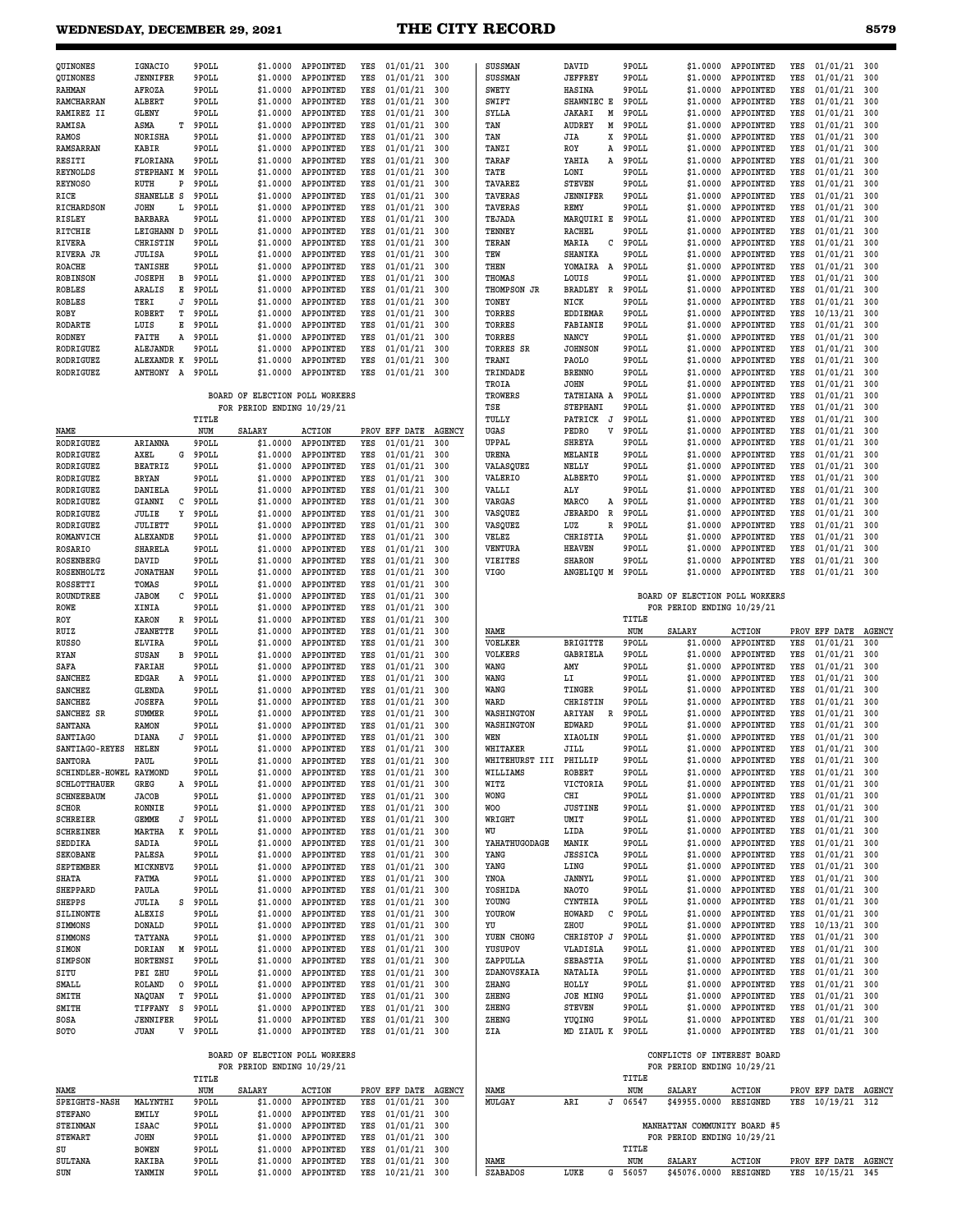# **8580 THE CITY RECORD WEDNESDAY, DECEMBER 29, 2021**

Ē.

|                                         |                                      |   |                    | BRONX COMMUNITY BOARD #9                                     |                                                             |            |                                          |                      | CALITRI                            |
|-----------------------------------------|--------------------------------------|---|--------------------|--------------------------------------------------------------|-------------------------------------------------------------|------------|------------------------------------------|----------------------|------------------------------------|
|                                         |                                      |   | TITLE              | FOR PERIOD ENDING 10/29/21                                   |                                                             |            |                                          |                      | CAMPBELL<br><b>COULTER MOORE</b>   |
| NAME                                    |                                      |   | NUM                | SALARY                                                       | <b>ACTION</b>                                               |            | PROV EFF DATE                            | <b>AGENCY</b>        | <b>COULTER MOORE</b>               |
| SAN ANDRES                              | <b>SHIRLEY</b>                       |   | 56058              | \$75574.0000                                                 | INCREASE                                                    | YES        | 10/10/21                                 | 389                  | D'AMICO<br>DAVIS                   |
|                                         |                                      |   |                    | GUTTMAN COMMUNITY COLLEGE                                    |                                                             |            |                                          |                      | DIESSLIN                           |
|                                         |                                      |   | TITLE              | FOR PERIOD ENDING 10/29/21                                   |                                                             |            |                                          |                      | <b>DITRENTO</b><br><b>DITRENTO</b> |
| NAME                                    |                                      |   | NUM                | SALARY                                                       | <b>ACTION</b>                                               |            | PROV EFF DATE                            | <b>AGENCY</b>        | FISHBURNE                          |
| ΕL                                      | <b>RASHAKIN A</b>                    |   | 10102              | \$15.6100                                                    | APPOINTED                                                   | YES        | 10/01/21                                 | 462                  | <b>GIORDANO</b>                    |
| PARTRIDGE<br>STALLARD                   | PHLEISHA M<br>CAROLYN J              |   | 10102<br>04689     | \$22.6300<br>\$45.5800                                       | APPOINTED<br>APPOINTED                                      | YES<br>YES | 10/12/21<br>10/04/21                     | 462<br>462           | GUIGNO<br>GUIGNO                   |
|                                         |                                      |   |                    |                                                              |                                                             |            |                                          |                      | HARRIGIN                           |
|                                         |                                      |   |                    | COMMUNITY COLLEGE (BRONX)<br>FOR PERIOD ENDING 10/29/21      |                                                             |            |                                          |                      | <b>HEFFEZ</b><br><b>HILKER</b>     |
|                                         |                                      |   | TITLE              |                                                              |                                                             |            |                                          |                      | <b>ISAACS</b>                      |
| NAME                                    |                                      |   | NUM                | SALARY                                                       | <b>ACTION</b>                                               |            | PROV EFF DATE                            | <b>AGENCY</b>        | JONES                              |
| <b>ASHETOVA</b><br>AYALA                | ZERE<br>IRIS                         |   | 10102<br>10102     | \$15,6100<br>\$10.5000                                       | APPOINTED<br><b>RESIGNED</b>                                | YES<br>YES | 10/12/21<br>10/22/10                     | 463<br>463           | KHALEEL<br>LUPPINO                 |
| <b>BASHEN</b>                           | THOMAS                               |   | A 10102            | \$20,0000                                                    | APPOINTED                                                   | YES        | 09/20/21                                 | 463                  | MOSES                              |
| BREA-JARVIS                             | MARXIA                               |   | 04802              | \$39485.0000                                                 | <b>RESIGNED</b>                                             | NO         | 10/16/21                                 | 463                  |                                    |
| <b>BRENES</b><br>CLAUDIO                | YADIRA<br>MARISSA                    |   | 10102<br>10102     | \$20.0000<br>\$15.6100                                       | APPOINTED<br><b>APPOINTED</b>                               | YES<br>YES | 09/13/21<br>08/18/21                     | 463<br>463           |                                    |
| DIANE                                   | FAMBOUGO B                           |   | 10102              | \$15.6100                                                    | APPOINTED                                                   | YES        | 10/04/21                                 | 463                  |                                    |
| DOMINGUEZ                               | DILIA                                | м | 10102              | \$15.3000                                                    | <b>RESIGNED</b>                                             | YES        | 01/10/19                                 | 463                  | NAME                               |
| GOMEZ<br><b>GUERRERO</b>                | ALANIA<br>ANA                        | I | M 10102<br>04029   | \$15.6100<br>\$50000.0000                                    | APPOINTED<br>APPOINTED                                      | YES<br>NO  | 09/30/21<br>10/12/21                     | 463<br>463           | PEMBERTON<br><b>RUBERTO</b>        |
| <b>GUZMAN</b>                           | SYDNEY                               | Е | 10102              | \$25.0000                                                    | APPOINTED                                                   | YES        | 10/18/21                                 | 463                  | SALEH                              |
| HESLER                                  | SARAH                                |   | 04166              | \$49418.0000                                                 | <b>RESIGNED</b>                                             | YES        | 08/27/21                                 | 463                  | THOMAS                             |
| ILARIO<br>MALDONADO                     | NORMA<br>RHAIDA                      |   | $J$ 10102<br>10102 | \$15.6100<br>\$15.6100                                       | APPOINTED<br>APPOINTED                                      | YES<br>YES | 09/01/21<br>09/01/21                     | 463<br>463           | UDLIS<br>WONG                      |
| MATOS                                   | LUZ                                  |   | 04029              | \$59791.0000                                                 | APPOINTED                                                   | NO.        | 10/17/21                                 | 463                  | YATES                              |
| NEGRON                                  | JOSE                                 |   | 04915              | \$508,8000                                                   | RESIGNED                                                    | NO.        | 10/10/21                                 | 463                  |                                    |
| PEREZ                                   | <b>JOSHUA</b><br>JAZMIN              |   | 04097<br>10102     | \$110018.0000<br>\$15.6100                                   | <b>APPOINTED</b><br>APPOINTED                               | YES<br>YES | 10/17/21<br>09/27/21                     | 463<br>463           |                                    |
| RAMIREZ<br>RODRIGUEZ                    | PURA                                 |   | R 12120            | \$40170.0000                                                 | APPOINTED                                                   | NO         | 10/17/21                                 | 463                  |                                    |
| SHALE                                   | ADAM                                 |   | 04608              | \$85.8600                                                    | APPOINTED                                                   | YES        | 08/30/21                                 | 463                  | NAME                               |
| SMITH<br>TAMMELLEO                      | LANIECE<br>NICOLE                    |   | 10102<br>04688     | \$25.0000                                                    | APPOINTED<br>APPOINTED                                      | YES<br>YES | 10/14/21                                 | 463<br>463           | CRUZ<br><b>DELEON</b>              |
| TROTTER                                 | <b>JOANNE</b>                        |   | 04802              | \$51.5300<br>\$37915.0000                                    | RESIGNED                                                    | NO         | 08/25/21<br>09/04/21                     | 463                  | <b>EDWARDS</b>                     |
| WHITLEY                                 | STEPHANI L 10102                     |   |                    | \$20.2100                                                    | <b>RESIGNED</b>                                             | YES        | 08/19/21                                 | 463                  | FRANCIS                            |
|                                         |                                      |   |                    | COMMUNITY COLLEGE (QUEENSBORO)                               |                                                             |            |                                          |                      | <b>GALLOWAY</b><br>GEE             |
|                                         |                                      |   |                    | FOR PERIOD ENDING 10/29/21                                   |                                                             |            |                                          |                      | GEORGES                            |
|                                         |                                      |   | TITLE              |                                                              |                                                             |            |                                          |                      | GOGICHAISHVILI                     |
| NAME<br><b>ABRAMOWITZ</b>               | SUSAN HE                             |   | NUM<br>04294       | SALARY<br>\$82,2000                                          | <b>ACTION</b><br>APPOINTED                                  | YES        | PROV EFF DATE<br>08/25/21                | <b>AGENCY</b><br>464 | <b>HENSON</b><br><b>HUANG</b>      |
| <b>BATISTA</b>                          | ANGELINA                             |   | 10102              | \$17,0000                                                    | APPOINTED                                                   | YES        | 10/06/21                                 | 464                  | <b>INFANTE</b>                     |
| CALDWELL I                              | <b>NEVADA</b>                        |   | Y 10102            | \$15.6100                                                    | APPOINTED                                                   | YES        | 10/07/21                                 | 464                  | JONES                              |
| CALLE<br>CHOI                           | <b>JONATHAN</b><br><b>EUNHWA</b>     |   | 04844<br>10102     | \$41112.0000<br>\$24.0400                                    | <b>RESIGNED</b><br>APPOINTED                                | NO<br>YES  | 10/01/21<br>10/12/21                     | 464<br>464           | KABA<br><b>KONIAREK</b>            |
| CRAMER                                  | LOGAN                                | s | 04294              | \$79.0000                                                    | APPOINTED                                                   | YES        | 08/25/21                                 | 464                  | LANGAIGNE                          |
| DEVLIN                                  | ELIZABET A                           |   | 04689              | \$45.5800                                                    | APPOINTED                                                   | YES        | 10/13/21                                 | 464                  | LAWRENCE                           |
| DURRANI<br><b>EMENGO</b>                | NADIR<br><b>CLARENCE</b>             | к | 04167<br>04294     | \$52333.0000<br>\$82.2000                                    | APPOINTED<br>APPOINTED                                      | YES<br>YES | 10/12/21<br>08/25/21                     | 464<br>464           | MARTINEZ<br>MARTINEZ               |
| ENG                                     | ANDY                                 |   | 04844              | \$36614.0000                                                 | APPOINTED                                                   | NO         | 10/08/21                                 | 464                  | MCCHESNEY                          |
| <b>EVERETT</b>                          | CRAIG                                |   | $J$ 04294          | \$94.5700                                                    | APPOINTED                                                   | YES        | 08/25/21                                 | 464                  | MIAH                               |
| <b>FLANNERY</b><br>FLORES-CASIANO BRIAN | AMY                                  |   | 0 04802<br>D 10102 | \$39485.0000 RESIGNED                                        | \$17.0000 APPOINTED                                         | NO         | 10/16/21 464<br>YES 10/15/21 464         |                      | <b>MINHAS</b><br>NERI-FRIEDWALD    |
| FORMAN, M.D.                            | RICHARD A 04625                      |   |                    |                                                              | \$60.7800 APPOINTED                                         |            | YES 10/02/21                             | 464                  | PEREZ                              |
| GALLAGHER JR.                           | <b>JOHN</b>                          |   | J 04294            |                                                              | \$79.0000 APPOINTED                                         |            | YES 08/25/21                             | 464                  | SALAS                              |
| GOMES<br><b>HUSSAINI</b>                | RUSSELL<br>HABEEBUL                  |   | 10102<br>04294     |                                                              | \$17.0000 APPOINTED<br>\$94.5700 APPOINTED                  |            | YES 10/05/21<br>YES 08/25/21 464         | 464                  | <b>SAWADOGO</b><br><b>SWEENEY</b>  |
|                                         |                                      |   |                    |                                                              |                                                             |            |                                          |                      | TENENBAUM                          |
|                                         |                                      |   |                    | COMMUNITY COLLEGE (QUEENSBORO)<br>FOR PERIOD ENDING 10/29/21 |                                                             |            |                                          |                      | THOMAS<br>TSHIMBOMBO               |
|                                         |                                      |   | TITLE              |                                                              |                                                             |            |                                          |                      | VASOUEZ                            |
| NAME                                    |                                      |   | NUM                | SALARY                                                       | ACTION                                                      |            | PROV EFF DATE AGENCY                     |                      | WILLIAMS                           |
| KELLY<br>KHATUN                         | NANCY<br>MISS                        |   | 04293<br>P 10102   |                                                              | \$86.1700 APPOINTED<br>\$17.0000 APPOINTED                  |            | YES 08/25/21<br>YES 10/05/21             | 464<br>464           | XIA                                |
| NOOR                                    | ALEEF                                |   | 10102              |                                                              | \$17.0000 APPOINTED                                         |            | YES 10/15/21                             | 464                  |                                    |
| OMELTCHENKO                             | MARK                                 |   | $C$ 04294          |                                                              | \$94.5700 APPOINTED                                         |            | YES 08/25/21                             | 464                  |                                    |
| RAMNARINE<br>REFAT                      | SYAMA JI D 10102<br>TAMJIDUL J 10102 |   |                    |                                                              | \$17.0000 APPOINTED<br>\$17.0000 APPOINTED                  |            | YES 10/05/21 464<br>YES 10/05/21 464     |                      | NAME                               |
| <b>RIVERA</b>                           | SEAN                                 |   | A 04625            |                                                              | \$40.8000 APPOINTED                                         |            | YES 10/13/21 464                         |                      | CAESAR                             |
| SALAMANCA                               | MARTIN V 10102                       |   |                    |                                                              | \$17.0000 APPOINTED                                         |            | YES 10/15/21 464                         |                      | HARALAMPOUDIS                      |
| STEPHENS<br>TROY                        | KAYLEE F 04294<br>LACEY              |   | M 10102            |                                                              | \$75.9700 APPOINTED<br>\$21.3400 APPOINTED                  |            | YES 08/25/21 464<br>YES 10/18/21 464     |                      |                                    |
| VIZUETA                                 | ANDREW                               |   | J 04294            |                                                              | \$75.9700 APPOINTED                                         |            | YES 08/25/21 464                         |                      |                                    |
| WHITLOCK                                | <b>STEPHEN</b>                       |   | 04294              |                                                              | \$94.5700 APPOINTED                                         |            | YES 08/25/21 464                         |                      |                                    |
|                                         |                                      |   |                    | COMMUNITY COLLEGE (KINGSBORO)                                |                                                             |            |                                          |                      | NAME<br><b>BALFOUR</b>             |
|                                         |                                      |   |                    | FOR PERIOD ENDING 10/29/21                                   |                                                             |            |                                          |                      | CASTILLO                           |
|                                         |                                      |   | TITLE              |                                                              |                                                             |            |                                          |                      | CASTRO MORENO                      |
| NAME<br>ARMOUR                          | <b>JOVAN</b>                         |   | NUM<br>H 04861     | SALARY                                                       | ACTION<br>\$15.6100 APPOINTED                               |            | PROV EFF DATE AGENCY<br>YES 10/18/21 465 |                      | DAVIS<br>GARCIA                    |
| <b>BETANCOURT</b>                       | ANNA                                 |   | 04689              |                                                              | \$45.5800 APPOINTED                                         |            | YES 09/13/21                             | 465                  | GARCIA DE SOUZA                    |
| <b>BETANCOURT</b>                       | ANNA                                 |   | 04294              |                                                              | \$76.8060 APPOINTED                                         |            | YES 10/10/21                             | 465                  | HERNANDEZ NUNEZ                    |
| <b>BLAKEY</b><br><b>BONDARENKO</b>      | HORTENSE M 04689<br>KSENIYA          |   | 04689              |                                                              | \$45.5800 APPOINTED<br>\$47.3900 RESIGNED                   |            | YES 09/13/21<br>YES 09/09/21 465         | 465                  | KABA<br>KAGAN                      |
| BONDARENKO                              | <b>KSENIYA</b>                       |   | 04294              |                                                              | $$14.5219$ RESIGNED                                         |            | YES 09/09/21 465                         |                      | KELLY                              |
| <b>BREN-CARDALI</b><br><b>BURGOS</b>    | FERN<br>CYNTHIA P 04689              |   | M 04294            |                                                              | \$43.4030 APPOINTED<br>\$45.5800 APPOINTED YES 09/13/21 465 |            | YES 10/10/21 465                         |                      | LAMA<br>LEE                        |
|                                         |                                      |   |                    |                                                              |                                                             |            |                                          |                      |                                    |

| CALITRI                   | <b>ANTHONY</b>    |   | 04601     | \$30.0100                     | <b>APPOINTED</b>                 | YES            | 08/30/21         | 465           |
|---------------------------|-------------------|---|-----------|-------------------------------|----------------------------------|----------------|------------------|---------------|
| CAMPBELL                  | MARCIA            | R | 04861     | \$15.6100                     | <b>APPOINTED</b>                 | YES            | 10/12/21         | 465           |
| COULTER MOORE             | <b>KALEEBA</b>    |   | 04689     | \$45.5800                     | APPOINTED                        | YES            | 09/13/21         | 465           |
|                           |                   |   |           |                               |                                  |                |                  |               |
| COULTER MOORE             | KALEEBA           |   | 04294     | \$96.0075                     | <b>APPOINTED</b>                 | YES            | 10/10/21         | 465           |
| <b>D'AMICO</b>            | <b>JOSEPH</b>     | Α | 91650     | \$280.0000                    | RESIGNED                         | NO             | 10/10/21         | 465           |
| DAVIS                     | <b>KATHYANN F</b> |   | 04625     | \$75.0000                     | APPOINTED                        | YES            | 10/19/21         | 465           |
| DIESSLIN                  | CRAIG             |   | 04166     | \$72385.0000                  | RETIRED                          | YES            | 10/20/21         | 465           |
| <b>DITRENTO</b>           | <b>JOSEPH</b>     | W | 04689     | \$45.5800                     | APPOINTED                        | YES            | 09/13/21         | 465           |
| <b>DITRENTO</b>           | <b>JOSEPH</b>     | W | 04294     | \$38.4030                     | APPOINTED                        | YES            | 10/10/21         | 465           |
| <b>FISHBURNE</b>          | MALEK             | J | 04861     | \$15.6100                     | APPOINTED                        | YES            | 10/08/21         | 465           |
|                           |                   |   |           |                               |                                  |                |                  |               |
| <b>GIORDANO</b>           | KAREN             | G | 04689     | \$51.5300                     | <b>APPOINTED</b>                 | YES            | 09/13/21         | 465           |
| <b>GUIGNO</b>             | CHARLES           | F | 04605     | \$315.1500                    | DECEASED                         | YES            | 10/08/21         | 465           |
| <b>GUIGNO</b>             | CHARLES           | F | 04108     | \$124289.0000                 | <b>DECEASED</b>                  | YES            | 10/08/21         | 465           |
| HARRIGIN                  | KORIE             | Α | 04861     | \$15.6100                     | <b>APPOINTED</b>                 | YES            | 10/12/21         | 465           |
| HEFFEZ                    | MICHAEL           |   | 10102     | \$21.5100                     | APPOINTED                        | YES            | 10/08/21         | 465           |
| <b>HILKER</b>             | ANN               |   | 10102     | \$15.6100                     | <b>RESIGNED</b>                  | YES            | 10/17/21         | 465           |
|                           |                   | S |           | \$19.9673                     |                                  | YES            |                  |               |
| ISAACS                    | ANDREA            |   | 04294     |                               | <b>APPOINTED</b>                 |                | 10/10/21         | 465           |
| JONES                     | ALEX              |   | 04689     | \$45.5800                     | APPOINTED                        | YES            | 10/06/21         | 465           |
| KHALEEL                   | CHRISTOP          |   | 04865     | \$43990.0000                  | RESIGNED                         | YES            | 10/10/21         | 465           |
| LUPPINO                   | MICHAEL           |   | 04689     | \$45.5800                     | <b>APPOINTED</b>                 | YES            | 09/13/21         | 465           |
| MOSES                     | LAWRENCE A        |   | 04861     | \$15.6100                     | <b>APPOINTED</b>                 | YES            | 10/12/21         | 465           |
|                           |                   |   |           |                               |                                  |                |                  |               |
|                           |                   |   |           | COMMUNITY COLLEGE (KINGSBORO) |                                  |                |                  |               |
|                           |                   |   |           |                               |                                  |                |                  |               |
|                           |                   |   |           | FOR PERIOD ENDING 10/29/21    |                                  |                |                  |               |
|                           |                   |   | TITLE     |                               |                                  |                |                  |               |
| NAME                      |                   |   | NUM       | <b>SALARY</b>                 | <b>ACTION</b>                    |                | PROV EFF DATE    | <b>AGENCY</b> |
| <b>PEMBERTON</b>          | NICOLE            | Α | 10102     | \$25.5100                     | APPOINTED                        | YES            | 10/18/21         | 465           |
| <b>RUBERTO</b>            | RAFFAELE A        |   | 04846     | \$59934.0000                  | RESIGNED                         | N <sub>O</sub> | 10/04/21         | 465           |
|                           |                   |   |           |                               |                                  |                |                  |               |
| SALEH                     | NEEDA             | N | 10102     | \$15.6100                     | RESIGNED                         | YES            | 10/17/21         | 465           |
| THOMAS                    | DE NAYA           |   | 04861     | \$15.6100                     | TERMINATED                       | YES            | 09/25/21         | 465           |
| UDLIS                     | <b>RUSLAN</b>     |   | 10102     | \$15.6300                     | RESIGNED                         | YES            | 10/03/21         | 465           |
| WONG                      | PATRICK           |   | 04017     | \$69008.0000                  | RESIGNED                         | YES            | 10/17/21         | 465           |
| YATES                     | AUSTIN            |   | 10102     | \$15,6100                     | APPOINTED                        | YES            | 10/18/21         | 465           |
|                           |                   |   |           |                               |                                  |                |                  |               |
|                           |                   |   |           |                               |                                  |                |                  |               |
|                           |                   |   |           | COMMUNITY COLLEGE (MANHATTAN) |                                  |                |                  |               |
|                           |                   |   |           | FOR PERIOD ENDING 10/29/21    |                                  |                |                  |               |
|                           |                   |   | TITLE     |                               |                                  |                |                  |               |
| NAME                      |                   |   | NUM       | <b>SALARY</b>                 | <b>ACTION</b>                    |                | PROV EFF DATE    | <b>AGENCY</b> |
| CRUZ                      | <b>BRANDON</b>    | R | 04861     | \$32585.0000                  | RESIGNED                         | YES            | 10/15/21         | 466           |
|                           |                   |   |           |                               |                                  |                |                  |               |
| <b>DELEON</b>             | GENESIS           |   | 10102     | \$15.6100                     | <b>APPOINTED</b>                 | YES            | 10/18/21         | 466           |
| EDWARDS                   | <b>BRITTANY</b>   |   | 10102     | \$15.6100                     | <b>APPOINTED</b>                 | YES            | 10/11/21         | 466           |
| <b>FRANCIS</b>            | PAUL              | K | 04293     | \$70.1691                     | <b>APPOINTED</b>                 | YES            | 09/12/21         | 466           |
| <b>GALLOWAY</b>           | LAKISHA           | C | 10102     | \$15.6100                     | APPOINTED                        | YES            | 10/18/21         | 466           |
| GEE                       | <b>HYMAN</b>      |   | 04802     | \$31929.0000                  | <b>APPOINTED</b>                 | NO             | 10/19/21         | 466           |
|                           |                   |   |           |                               |                                  |                |                  |               |
| GEORGES                   | THERRY            |   | 04017     | \$48770.0000                  | <b>APPOINTED</b>                 | YES            | 10/17/21         | 466           |
| GOGICHAISHVILI            | DACHI             |   | 10102     | \$15.6100                     | APPOINTED                        | YES            | 10/11/21         | 466           |
| <b>HENSON</b>             | RICHARD           | т | 04075     | \$103604.0000                 | RESIGNED                         | YES            | 10/12/21         | 466           |
| <b>HUANG</b>              | <b>JIAQUAN</b>    |   | 10102     | \$16.6700                     | <b>APPOINTED</b>                 | YES            | 10/11/21         | 466           |
| <b>INFANTE</b>            | <b>ANTHONY</b>    |   | 04844     | \$41112.0000                  | RESIGNED                         | NO             | 10/02/21         | 466           |
| JONES                     | COURTNEY          |   | 04844     | \$38029.0000                  | TRANSFER                         | NO             | 10/19/21         | 466           |
|                           |                   |   |           |                               |                                  |                |                  |               |
| KABA                      | THIERNO           |   | 04844     | \$36614.0000                  | <b>INCREASE</b>                  | NO             | 10/08/21         | 466           |
| <b>KONIAREK</b>           | MARTA             | Α | 04802     | \$31929.0000                  | <b>APPOINTED</b>                 | NO             | 10/17/21         | 466           |
| <b>LANGAIGNE</b>          | MYLES             |   | 10102     | \$16.6700                     | <b>APPOINTED</b>                 | YES            | 10/12/21         | 466           |
| <b>LAWRENCE</b>           | BARBARA           | Α | 04685     | \$69.0800                     | APPOINTED                        | YES            | 08/25/21         | 466           |
| MARTINEZ                  | GEOFFREY          |   | 04844     | \$36614.0000                  | <b>INCREASE</b>                  | NO             | 10/08/21         | 466           |
| MARTINEZ                  | ISAI              |   |           |                               | APPOINTED                        |                | 10/18/21         |               |
|                           |                   | J | 10102     | \$15.6100                     |                                  | YES            |                  | 466           |
| <b>MCCHESNEY</b>          | JAMES             | в | 04862     | \$38873.0000                  | RESIGNED                         | NO             | 10/15/21         | 466           |
| MIAH                      | RIMI              | S | 04017     | \$41686.0000                  | RESIGNED                         | YES            | 10/17/21         | 466           |
| MINHAS                    | <b>ISHRAT</b>     |   | 04802     | \$36080.0000                  | APPOINTED                        | N <sub>O</sub> | 10/17/21         | 466           |
| <b>NERI-FRIEDWALD</b>     | SUSAN             | G | 04625     | \$60.3500                     | APPOINTED                        | YES            | 10/02/21         | 466           |
|                           |                   |   |           |                               |                                  |                |                  |               |
| PEREZ                     | <b>JOSHUA</b>     |   | 04075     | \$100017.0000                 | RESIGNED                         | YES            | 10/12/21         | 466           |
| SALAS                     | ADNIANA D 04802   |   |           | \$36080.0000 APPOINTED        |                                  | NO             | 10/17/21         | 466           |
| <b>SAWADOGO</b>           | <b>HASSAMI</b>    |   | 10102     |                               | \$15.3000 APPOINTED              | YES            | 09/03/19         | 466           |
| <b>SWEENEY</b>            | ERIN              |   | B 04802   | \$31929.0000 APPOINTED        |                                  | NO             | 10/17/21         | 466           |
| TENENBAUM                 | ALEXIS            |   | L 04071   | \$73423.0000                  | <b>RESIGNED</b>                  | YES            | 10/11/21         | 466           |
| THOMAS                    | ERIN              |   | 04604     |                               | \$37.0000 APPOINTED              | YES            | 08/25/21         | 466           |
| <b>TSHIMBOMBO</b>         | AGNES             | D | 10102     |                               | \$15.6100 APPOINTED              | YES            | 10/12/21         | 466           |
|                           |                   |   |           |                               |                                  |                |                  |               |
| VASQUEZ                   | JOEL              | F | 10102     |                               | \$15.6100 APPOINTED              | YES            | 10/18/21         | 466           |
| WILLIAMS                  | IGWE              |   | $J$ 04075 | \$76113.0000 APPOINTED        |                                  | YES            | 10/03/21         | 466           |
| XIA                       | <b>ZHENCHAO</b>   |   | 10102     |                               | \$16.6700 APPOINTED              | YES            | $10/17/21$ 466   |               |
|                           |                   |   |           |                               |                                  |                |                  |               |
|                           |                   |   |           | CUNY CENTRAL OFFICE           |                                  |                |                  |               |
|                           |                   |   |           | FOR PERIOD ENDING 10/29/21    |                                  |                |                  |               |
|                           |                   |   |           |                               |                                  |                |                  |               |
|                           |                   |   | TITLE     |                               |                                  |                |                  |               |
| NAME                      |                   |   | NUM       | SALARY                        | <b>ACTION</b>                    |                | PROV EFF DATE    | <b>AGENCY</b> |
| <b>CAESAR</b>             | <b>JENNIFER M</b> |   | 04017     | \$62385.0000                  | RESIGNED                         | YES            | 10/17/21         | 467           |
| HARALAMPOUDIS             | ALEXANDR Z        |   | 04689     | \$45.5800                     | RESIGNED                         | YES            | 08/08/21         | 467           |
|                           |                   |   |           |                               |                                  |                |                  |               |
|                           |                   |   |           | COMMUNITY COLLEGE (HOSTOS)    |                                  |                |                  |               |
|                           |                   |   |           |                               |                                  |                |                  |               |
|                           |                   |   |           | FOR PERIOD ENDING 10/29/21    |                                  |                |                  |               |
|                           |                   |   | TITLE     |                               |                                  |                |                  |               |
| NAME                      |                   |   | NUM       | SALARY                        | ACTION                           |                | PROV EFF DATE    | <b>AGENCY</b> |
| <b>BALFOUR</b>            | WARRICK           | Р | 10102     | \$15.6100                     | APPOINTED                        | YES            | 10/18/21         | 468           |
| CASTILLO                  |                   |   | M 04844   |                               |                                  | NO             | 10/08/21         | 468           |
|                           | ISAMAR            |   |           | \$36614.0000                  | APPOINTED                        |                |                  |               |
| CASTRO MORENO             | BRAYAN            | L | 10102     | \$15.6100                     | APPOINTED                        | YES            | 10/18/21         | 468           |
| DAVIS                     | BETTY             | A | 04689     |                               | \$45.5800 APPOINTED              | YES            | 10/18/21         | 468           |
| <b>GARCIA</b>             | SABRINA           |   | 10102     |                               | \$15.6100 APPOINTED              | YES            | 10/12/21         | 468           |
| GARCIA DE SOUZA ELIZABET  |                   |   | 04688     |                               | \$56.7100 APPOINTED YES 06/01/21 |                |                  | 468           |
| HERNANDEZ NUNEZ FRANCIS J |                   |   | 10102     |                               | \$15.6100 APPOINTED              | YES            | 10/18/21         | 468           |
|                           |                   |   |           |                               |                                  |                |                  |               |
| KABA                      | TOUNKARA          |   | 10102     |                               | \$16.5600 APPOINTED              |                | YES 08/16/21     | 468           |
| <b>KAGAN</b>              | GORDON            |   | G 04802   | \$31929.0000 APPOINTED        |                                  | YES            | 10/17/21         | 468           |
| KELLY                     | JATHIYA A         |   | 10102     |                               | \$15.6100 APPOINTED              | YES            | 10/08/21         | 468           |
|                           | KARMA             | с | 04167     | \$52333.0000 APPOINTED        |                                  |                | YES 09/29/21     | 468           |
| LAMA                      |                   |   |           |                               |                                  |                |                  |               |
| LEE                       | SHOVON C 10102    |   |           |                               | \$15.6100 APPOINTED              |                | YES 10/15/21 468 |               |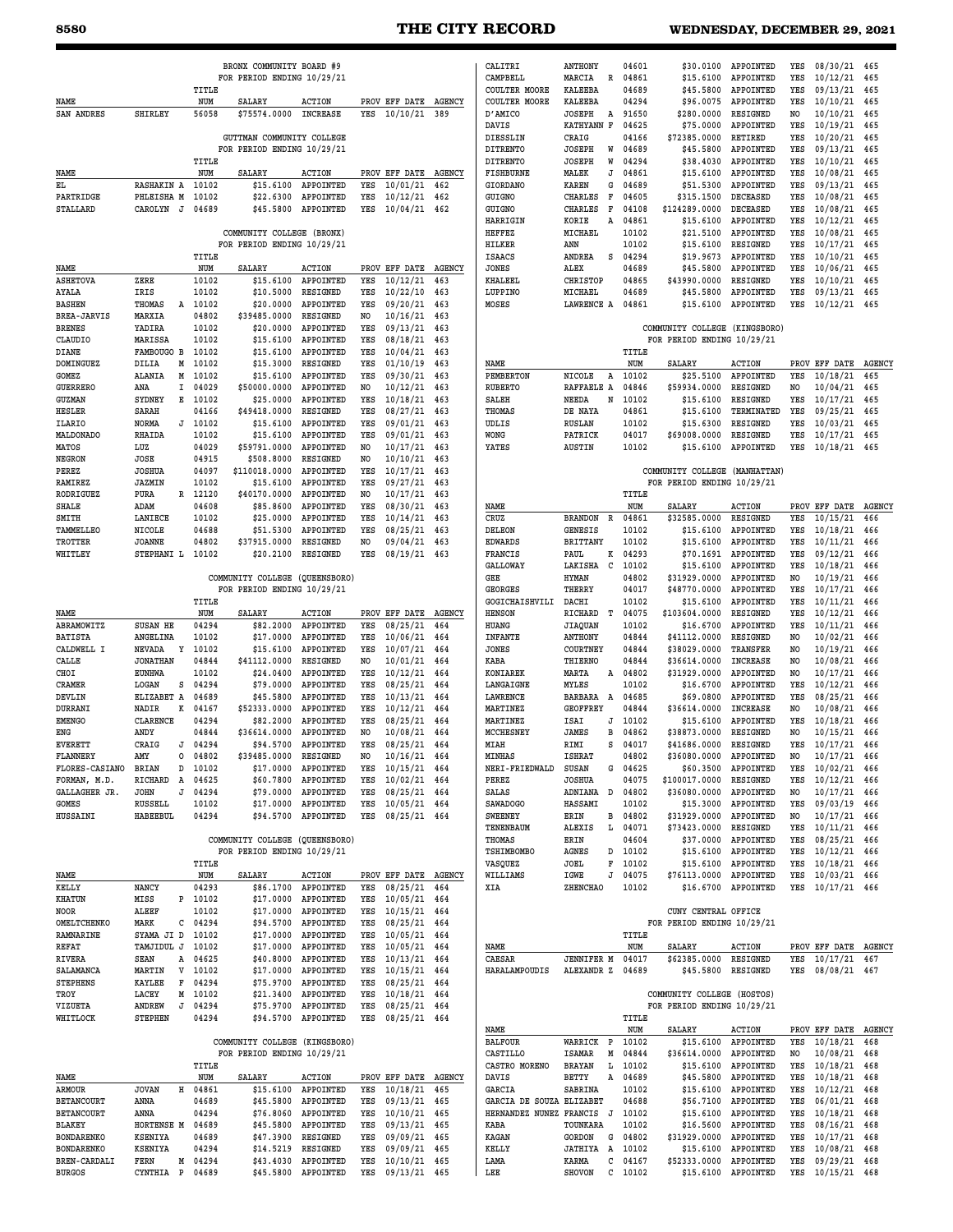### **WEDNESDAY, DECEMBER 29, 2021 THE CITY RECORD 8581**

| MBAYE                             | SERIGNE M                  | 10101            | \$15,0000                    | APPOINTED              | YES        | 10/05/21 468                 |               |                               |                                      |                | DEPARTMENT OF EDUCATION ADMIN |                              |                |                                  |            |
|-----------------------------------|----------------------------|------------------|------------------------------|------------------------|------------|------------------------------|---------------|-------------------------------|--------------------------------------|----------------|-------------------------------|------------------------------|----------------|----------------------------------|------------|
| MOLANO                            | <b>FERNANDO</b>            | 04844            | \$36614.0000                 | APPOINTED              | NO.        | 10/08/21                     | 468           |                               |                                      |                | FOR PERIOD ENDING 10/29/21    |                              |                |                                  |            |
| MORALES                           | CRISTINA                   | 04625            | \$44,7200                    | RESIGNED               | YES        | 09/09/21                     | 468           |                               |                                      | TITLE          |                               |                              |                |                                  |            |
| MUNOZ HERNANDEZ DAWRYS            | D                          | 10101            | \$15.6100                    | APPOINTED              | YES        | 10/14/21                     | 468           | NAME                          |                                      | NUM            | <b>SALARY</b>                 | <b>ACTION</b>                | PROV           | EFF DATE AGENCY                  |            |
| NIVAR                             | YAILE<br>м                 | 10102            | \$15.6100                    | APPOINTED              | YES        | 10/06/21                     | 468           | <b>ABREU LEBRON</b>           | D<br>LILLIE                          | 1006B<br>10032 | \$94000.0000                  | APPOINTED<br><b>INCREASE</b> | NO             | 10/12/21<br>07/01/21             | 740<br>740 |
| NORVILLE-BOWIE                    | <b>DERECK</b>              | 04075            | \$100017.0000                | RESIGNED               | YES        | 10/10/21                     | 468           | ADMAN<br>AKMAL-GONZALEZ       | GAIL<br>Α<br>ADAM<br>Α               | 56058          | \$180000.0000<br>\$65778.0000 | RESIGNED                     | NO<br>YES      | 09/26/21                         | 740        |
| PICHARDO ANGELE ERICK             | м                          | 10102            | \$15.6100                    | APPOINTED              | YES        | 10/18/21                     | 468           | <b>ALEXIS</b>                 | <b>ELSTON</b>                        | 13613          | \$53061.0000                  | APPOINTED                    | N <sub>O</sub> | 10/12/21                         | 740        |
| POHL                              | MANUEL                     | 10101            | \$15,0000                    | APPOINTED              | YES<br>YES | 09/29/21                     | 468           | ALLY                          | <b>SHABANA</b>                       | 10026          | \$103281.0000                 | <b>INCREASE</b>              | NO.            | 08/01/21                         | 740        |
| QUINONES-CABRER TINA<br>RODRIGUEZ | FRANCIS                    | M 04075<br>04841 | \$92850.0000<br>\$15.3000    | RESIGNED<br>RESIGNED   | YES        | 10/21/21<br>10/18/21         | 468<br>468    | AMIGON                        | SERGIO<br>Е                          | 56073          | \$61893.0000                  | APPOINTED                    | YES            | 09/12/21                         | 740        |
| RODRIGUEZ                         | <b>FRANCIS</b>             | 04841            | \$32371.0000                 | APPOINTED              | NO.        | 10/17/21                     | 468           | <b>ANTOINE</b>                | <b>JEZULA</b>                        | 56057          | \$38235.0000                  | APPOINTED                    | YES            | 10/06/21                         | 740        |
| WILLHAUCK                         | <b>BRYAN</b><br>s          | 04888            | \$35.0000                    | APPOINTED              | YES        | 09/22/21                     | 468           | ARJONA                        | MILDRED                              | 54503          | \$30425.0000                  | APPOINTED                    | YES            | 09/12/21                         | 740        |
|                                   |                            |                  |                              |                        |            |                              |               | ARMSTRONG                     | PETER                                | 13613          | \$46818.0000                  | <b>RETIRED</b>               | NO             | 09/01/21                         | 740        |
|                                   |                            |                  | COMMUNITY COLLEGE            | (LAGUARDIA)            |            |                              |               | <b>AUGUSTE</b>                | PAULINE<br>R                         | 54483          | \$43711.0000                  | APPOINTED                    | YES            | 10/03/21                         | 740        |
|                                   |                            |                  | FOR PERIOD ENDING 10/29/21   |                        |            |                              |               | <b>AUSTIN</b>                 | RACHELLE J                           | 51221          | \$73394.0000                  | APPOINTED                    | YES            | 10/18/21                         | 740        |
|                                   |                            | TITLE            |                              |                        |            |                              |               |                               |                                      |                |                               |                              |                |                                  |            |
| NAME                              |                            | NUM              | SALARY                       | <b>ACTION</b>          |            | PROV EFF DATE                | <b>AGENCY</b> |                               |                                      |                | DEPARTMENT OF EDUCATION ADMIN |                              |                |                                  |            |
| <b>BERGIN-KO</b>                  | MARY JOS                   | 04099            | \$66187.0000                 | RESIGNED               | YES        | 02/25/20                     | 469           |                               |                                      |                | FOR PERIOD ENDING 10/29/21    |                              |                |                                  |            |
| <b>BERGIN-KO</b>                  | MARY JOS                   | 10102            | \$24.4500                    | APPOINTED              | YES        | 10/04/21                     | 469           | NAME                          |                                      | TITLE<br>NUM   | <b>SALARY</b>                 | <b>ACTION</b>                |                | PROV EFF DATE AGENCY             |            |
| <b>BLUMBERG</b>                   | DAVID                      | 04024            | \$111011.0000                | <b>RETIRED</b>         | YES        | 10/14/21                     | 469           | AYALA                         | YOLANDA                              | 56057          | \$43968.0000                  | <b>RESIGNED</b>              | YES            | 10/01/21                         | 740        |
| CHOI                              | <b>JEAN</b><br>J           | 04625            | \$57.2200                    | APPOINTED              | YES        | 10/08/21                     | 469           | <b>BANNER</b>                 | ALYSSA                               | 31046          | \$66.6800                     | APPOINTED                    | YES            | 10/17/21                         | 740        |
| CHRISTOPHER-SKI AYOKA             |                            | 04017            | \$51161.0000                 | APPOINTED              | YES        | 10/17/21                     | 469           | <b>BARTON</b>                 | GEORGIA M                            | 54483          | \$43711.0000                  | APPOINTED                    | YES            | 10/03/21                         | 740        |
| CLARK                             | <b>M MARTIN</b>            | 04687            | \$50.6900                    | APPOINTED              | YES        | 04/07/20                     | 469           | <b>BELTON</b>                 | <b>JORDAN</b>                        | 1006B          | \$97508.0000                  | RESIGNED                     | NO             | 10/10/21                         | 740        |
| COUILLARD                         | <b>JEREMY</b><br>М         | 04605            | \$3.8980                     | APPOINTED              | YES        | 09/12/21                     | 469           | BERNADIN-DARILA               | <b>EARLYNN</b>                       | 56073          | \$61893.0000                  | APPOINTED                    | YES            | 10/06/21                         | 740        |
| <b>DAWKINS</b>                    | JOYE<br>М                  | 04625            | \$57.2200                    | APPOINTED              | YES        | 10/08/21                     | 469           | <b>BERNSTEIN</b>              | LYNDA                                | 56057          | \$46209.0000                  | RETIRED                      | YES            | 10/02/21                         | 740        |
| DE LA CRUZ JAVE                   | LUIS<br>J                  | 10102            | \$15.9200                    | APPOINTED              | YES        | 10/01/21                     | 469           | <b>BONANNO</b>                | <b>ANGELA</b>                        | 56057          | \$43968.0000                  | APPOINTED                    | YES            | 09/09/21                         | 740        |
| DOLMO MONTES<br><b>FLORES</b>     | RUTH<br>с<br>LISA          | 04601<br>04058   | \$30.0100<br>\$65077.0000    | APPOINTED<br>APPOINTED | YES<br>YES | 09/09/21<br>10/20/21         | 469<br>469    | <b>BOYLE</b>                  | NANCY                                | 50910          | \$75933.0000                  | <b>RETIRED</b>               | YES            | 10/01/21                         | 740        |
| GARDNER                           | <b>JOHN</b><br>т           | 04625            | \$50.0000                    | APPOINTED              | YES        | 09/22/21                     | 469           | <b>BROWN</b>                  | AMINA<br>Α                           | 56058          | \$53961.0000                  | APPOINTED                    | YES            | 10/17/21                         | 740        |
| <b>GHELANI</b>                    | PARAS                      | 04625            | \$57.2200                    | APPOINTED              | YES        | 10/08/21                     | 469           | <b>BURGOS</b>                 | KATHY                                | 56057          | \$43968.0000                  | RESIGNED                     | YES            | 09/28/21                         | 740        |
| GJINI                             | ALFRED                     | 04625            | \$57.2200                    | APPOINTED              | YES        | 10/08/21                     | 469           | <b>BURKE</b>                  | AUNDRE                               | 10031          | \$89497.0000                  | <b>INCREASE</b>              | NO.            | 10/14/21                         | 740        |
| <b>GORDON</b>                     | JAIMIE<br>L                | 04687            | \$61.3700                    | APPOINTED              | YES        | 09/03/21                     | 469           | CASALE                        | LORI<br>N                            | 56057          | \$43968.0000                  | RESIGNED                     | YES            | 09/09/21                         | 740        |
| <b>GRAHAM</b>                     | KRISTINA L                 | 10102            | \$15.6100                    | APPOINTED              | YES        | 10/01/21                     | 469           | CENTINEO<br>CHACHA            | <b>BARTOLA</b><br>J<br><b>KLEBER</b> | 54503<br>54503 | \$30425.0000<br>\$30425.0000  | APPOINTED<br>RESIGNED        | YES<br>YES     | 09/12/21<br>10/10/21             | 740<br>740 |
| <b>GREENE</b>                     | KAYLA<br>N                 | 10102            | \$15.6100                    | APPOINTED              | YES        | 10/06/21                     | 469           | CHANG                         | MAX<br>s                             | 10031          | \$91406.0000                  | <b>INCREASE</b>              | NO.            | 08/01/21                         | 740        |
| HOSENJI                           | <b>HAYATE</b>              | 10102            | \$15.6100                    | APPOINTED              | YES        | 10/04/21                     | 469           | CHUNG                         | CHELSEA<br>M                         | 10251          | \$43522.0000                  | RESIGNED                     | NO             | 10/13/21                         | 740        |
| HOUSEL                            | DAVID<br>Α                 | 04097            | \$107228.0000                | <b>INCREASE</b>        | YES        | 10/17/21                     | 469           | CLARK                         | <b>JEAN</b><br>G                     | 10026          | \$152941.0000                 | <b>INCREASE</b>              | NO             | 08/01/21                         | 740        |
| INSUASTY TORO                     | RUBY<br>М                  | 04689            | \$45.5800                    | APPOINTED              | YES        | 10/12/21                     | 469           | COLON                         | TITO                                 | 34196          | \$70424.0000                  | RESIGNED                     | YES            | 10/08/21                         | 740        |
| <b>KAPLAN</b>                     | <b>ELISSA</b><br>в         | 04625            | \$50.0000                    | APPOINTED              | YES        | 09/23/21                     | 469           | CONDON                        | <b>KRISTIN</b>                       | 56057          | \$38235.0000                  | APPOINTED                    | YES            | 09/19/21                         | 740        |
| KHAN                              | SAADIA                     | 04840            | \$49.5200                    | RESIGNED               | YES        | 10/18/21                     | 469           | COWELL PETTWAY                | <b>JOVON</b><br>Е                    | 56057          | \$43968.0000                  | RESIGNED                     | YES            | 09/26/21                         | 740        |
| KIM                               | JANE<br>Е                  | 04687            | \$61.3700                    | APPOINTED              | YES        | 10/19/21                     | 469           | CRIMMINS                      | <b>ANDREW</b>                        | 51221          | \$73394.0000                  | APPOINTED                    | YES            | 09/30/21                         | 740        |
| LANTNER                           | <b>KAREN</b>               | 04625            | \$38.8800                    | APPOINTED              | YES        | 10/04/21                     | 469           | CUNNINGHAM                    | MARK<br>J                            | 20247          | \$93989.0000                  | <b>RETIRED</b>               | N <sub>O</sub> | 09/18/21                         | 740        |
| LARIOS                            | ANN<br>P                   | 04625            | \$57.2200                    | APPOINTED              | YES        | 10/08/21                     | 469           | <b>CURTIS</b>                 | PAUL<br>н                            | 10026          | \$122775.0000                 | <b>INCREASE</b>              | NO.            | 08/01/21                         | 740        |
| LIU                               | JUDY<br>R                  | 04017            | \$54284.0000                 | APPOINTED              | YES        | 10/17/21                     | 469           | D AMATO                       | LISA                                 | 82976          | \$164999.0000                 | <b>INCREASE</b>              | NO.            | 07/01/21                         | 740        |
| MCDONALD                          | DEVIN                      | 10102            | \$15.6100                    | APPOINTED              | YES        | 10/01/21                     | 469           | D'APICE                       | NICHOLAS                             | 56057          | \$43968.0000                  | APPOINTED                    | YES            | 08/08/21                         | 740        |
| NOLASCO                           | LENIN<br>F                 | 10102            | \$15.6100                    | APPOINTED              | YES        | 10/08/21                     | 469           | DE ALVA                       | <b>OCTAVIO</b>                       | 10031          | \$133247.0000                 | <b>INCREASE</b>              | NO             | 08/01/21                         | 740        |
| <b>OBANDO</b>                     | DESIREE<br>L               | 10102            | \$15.6100                    | APPOINTED              | YES        | 10/12/21                     | 469           | DEFINA                        | <b>BONNIE</b>                        | 56073          | \$61893.0000                  | APPOINTED                    | YES            | 10/17/21                         | 740<br>740 |
| POMARICO<br><b>RODRIGUEZ</b>      | SAMANTHA<br><b>DESIREE</b> | 04840<br>04689   | \$65.8200<br>\$45.5800       | APPOINTED<br>APPOINTED | YES<br>YES | 09/09/21<br>09/27/21         | 469<br>469    | <b>DEFRANCESCO</b><br>DEL RIO | AMY<br>DENISE                        | 51221<br>56057 | \$81186.0000<br>\$38235.0000  | <b>INCREASE</b><br>APPOINTED | YES<br>YES     | 09/09/21<br>09/28/21             | 740        |
| ROSE                              | FELICIA                    | 04625            | \$57.2200                    | APPOINTED              | YES        | 10/08/21                     | 469           | <b>DUBROFF</b>                | MALKA<br>т                           | 51221          | \$73394.0000                  | APPOINTED                    | YES            | 10/14/21                         | 740        |
| ROY                               | DEB                        | 10102            | \$24.8700                    | APPOINTED              | YES        | 10/14/21                     | 469           | <b>DUNN</b>                   | <b>ERIN</b>                          | B0087          | \$99102.0000                  | APPOINTED                    | YES            | 10/17/21                         | 740        |
| SAHR                              | ANNA                       | 04625            | \$57.2200                    | APPOINTED              | YES        | 10/08/21                     | 469           | <b>EDELMAN</b>                | CHARLES<br>R                         | 31143          | \$64363.0000                  | <b>INCREASE</b>              | YES            | 09/19/21                         | 740        |
| <b>SENECA</b>                     | MATTHEW<br>J               | 04625            | \$57.2200                    | APPOINTED              | YES        | 10/08/21                     | 469           | <b>ELRIDGE</b>                | D<br><b>DOREEN</b>                   | 56057          | \$38235.0000                  | APPOINTED                    | YES            | 10/08/21                         | 740        |
| SMITH LANE                        | <b>ANISHA</b>              | 10102            | \$15.6100                    | APPOINTED              | YES        | 10/15/21                     | 469           | <b>EMMONS</b>                 | KATELIN<br>M                         | 06688          | \$76401.0000                  | RESIGNED                     | YES            | 10/10/21                         | 740        |
| SOTO                              | ARMAND<br>Е                | 10102            | \$15.6100                    | APPOINTED              | YES        | 10/04/21                     | 469           | <b>ENCALADA</b>               | <b>DIEGO</b>                         | 56073          | \$61893.0000                  | APPOINTED                    | YES            | 10/08/21                         | 740        |
| <b>STERNBACH</b>                  | SCOTT                      | 04608            | \$2.8740                     | APPOINTED              | YES        | 09/12/21                     | 469           | <b>ESPINOBARRO</b>            | LUZ                                  | A 56058        | \$62055.0000                  | APPOINTED                    | YES            | 09/09/21                         | 740        |
| TOURE                             | BABA                       | 04689            | \$51.5300                    | APPOINTED              | YES        | 07/01/21                     | 469           | FAZAL                         | LEAH                                 | 51221          | \$80270.0000                  | RESIGNED                     | NO             | 09/09/21                         | 740        |
| WADIA                             | KATE                       | 04625            | \$57.2200                    | APPOINTED              | YES        | 10/08/21                     | 469           | FELICIANO                     | <b>ABIGAIL</b>                       | 56058          | \$62055.0000                  | RESIGNED                     | YES            | 10/12/21                         | 740        |
| WALLACE                           | SHAUNEE L                  | 04605            | \$19.4910                    | DECREASE               | YES        | 09/12/21 469                 |               | FELICIANO<br>FELIZ            | CARLOS<br>AMARYLLI I                 | 56057<br>56057 | \$38235.0000<br>\$38235.0000  | APPOINTED<br>APPOINTED       | YES<br>YES     | 09/12/21 740<br>10/12/21 740     |            |
| WANG                              | LEI                        | 04844            | \$36614.0000                 | APPOINTED              | YES        | 10/08/21 469                 |               | FELIZ                         | <b>KATHERIN</b>                      | 56058          | \$62055.0000                  | RESIGNED                     | YES            | 09/08/21 740                     |            |
| WILKERSON                         | <b>JOSHUA</b>              | 04625            | \$57.2200                    | APPOINTED              | YES        | 10/08/21 469                 |               | FERMIN                        | SOHANNY                              | 56057          | \$50276.0000                  | RESIGNED                     | YES            | 09/27/21 740                     |            |
| YOUSSEF                           | OMAR HUS                   | 10102            | \$15.6100                    | APPOINTED              | YES        | 10/01/21 469                 |               | FIGUEROA                      | <b>ROBERTO</b>                       | 56057          | \$50450.0000                  | RETIRED                      | YES            | 09/09/21 740                     |            |
| ZAVATZKY                          | CHRISTOP                   | 04625            | \$38.8800                    | APPOINTED              | YES        | 09/21/21 469                 |               | FLORES                        | CRISTINA B                           | 56057          | \$38235.0000                  | APPOINTED                    | YES            | 10/07/21 740                     |            |
|                                   |                            |                  | HUNTER COLLEGE HIGH SCHOOL   |                        |            |                              |               | FORD                          | MALIK                                | 56057          | \$38235.0000                  | APPOINTED                    | YES            | 10/06/21 740                     |            |
|                                   |                            |                  | FOR PERIOD ENDING 10/29/21   |                        |            |                              |               | FORRESTER                     | MICHAEL H                            | 92235          | \$313.7400                    | RETIRED                      | YES            | 09/29/21 740                     |            |
|                                   |                            | TITLE            |                              |                        |            |                              |               | FRAZIER                       | <b>STACEY</b>                        | A 10026        | \$139963.0000                 | INCREASE                     | NO             | 08/01/21 740                     |            |
| NAME                              |                            | NUM              | SALARY                       | <b>ACTION</b>          |            | PROV EFF DATE AGENCY         |               | GADDY                         | TURQUOIS                             | 56058          | \$75000.0000                  | APPOINTED                    | YES            | 10/03/21 740                     |            |
| AMADOR                            | ARLIENE                    | 10102            | \$15.6100                    | APPOINTED              | YES        | $10/12/21$ 470               |               | GENTOLIA                      | ALICIA<br>J                          | 82976          | \$115000.0000                 | INCREASE<br><b>INCREASE</b>  | NO             | 07/01/21 740                     |            |
| <b>BAUTISTA</b>                   | KEVIN                      | 10102            | \$15.6100                    | APPOINTED              | YES        | 10/01/21 470                 |               | GOLDBERG<br><b>GONZALEZ</b>   | JILL                                 | 10026<br>56057 | \$129883.0000<br>\$63628.0000 | RETIRED                      | NO             | 08/01/21 740<br>YES 10/09/21 740 |            |
| CARAM                             | <b>BETHEL</b>              | E 04617          | \$199.2700                   | APPOINTED              | YES        | 10/08/21 470                 |               |                               | JACQUELI                             |                |                               |                              |                |                                  |            |
| CHENG                             | MANNIX                     | 04139            | \$66.0000                    | APPOINTED              | YES        | 09/01/21 470                 |               |                               |                                      |                | DEPARTMENT OF EDUCATION ADMIN |                              |                |                                  |            |
| CHOI                              | JULIE                      | $J$ 04603        | \$31785.0000                 | APPOINTED              | YES        | 09/01/21 470                 |               |                               |                                      |                | FOR PERIOD ENDING 10/29/21    |                              |                |                                  |            |
| CHRISTY                           | DANA                       | 04603            | \$31785.0000                 | APPOINTED              | YES        | 09/01/21 470                 |               |                               |                                      | TITLE          |                               |                              |                |                                  |            |
| DRACH                             | ABIGAIL S                  | 04617            | \$199.2700                   | APPOINTED              | YES        | 10/13/21 470                 |               | NAME                          |                                      | NUM            | SALARY                        | <b>ACTION</b>                |                | PROV EFF DATE AGENCY             |            |
| FOX                               | <b>ELLEN</b>               | 04139            | \$66.0000                    | APPOINTED              | YES        | 09/01/21 470                 |               | GRAMMONT                      | D<br>YAMILEE                         | 56058          | \$62055.0000                  | INCREASE                     | YES            | 10/17/21 740                     |            |
| HUANG                             | KIMBERLY M                 | 10102            | \$15.6100                    | APPOINTED              | YES        | 10/15/21 470                 |               | <b>GREENBERG</b>              | HANNAH<br>в                          | 10031          | \$102412.0000                 | <b>INCREASE</b>              | NO             | 08/01/21 740                     |            |
| <b>JACOBS</b><br><b>JOHNSTON</b>  | ALICE<br>R<br>SHANNON H    | 04617<br>04617   | \$199.2700<br>\$199.2700     | APPOINTED<br>APPOINTED | YES<br>YES | 10/15/21 470<br>09/01/21 470 |               | <b>GREENIDGE</b>              | JANEE<br>М                           | 56058          | \$53961.0000                  | APPOINTED                    | YES            | $10/17/21$ 740                   |            |
| <b>JOHNSTON</b>                   | <b>SHANNON</b><br>н        | 04603            | \$31785.0000                 | APPOINTED              | YES        | 09/01/21 470                 |               | GRIFFIN                       | MICHAEL                              | 40561          | \$78966.0000                  | INCREASE                     | YES            | 09/09/21 740                     |            |
| MANNIE                            | SIERRA                     | 04617            | \$199.2700                   | APPOINTED              | YES        | 10/01/21 470                 |               | <b>GRULLON</b>                | ANGIE                                | N 56057        | \$49000.0000                  | APPOINTED                    | YES            | 09/26/21 740                     |            |
| NURSE                             | TIFFANY A 04617            |                  | \$199.2700                   | APPOINTED              | YES        | 09/01/21 470                 |               | <b>GUERRA</b>                 | ABRAM                                | 10062          | \$121461.0000                 | RESIGNED                     | NO             | 09/16/21 740                     |            |
| NURSE                             | TIFFANY A                  | 04603            | \$31785.0000                 | APPOINTED              | YES        | 09/01/21 470                 |               | GUILLAUME<br><b>GURVICH</b>   | CHRISTIN<br>REINA<br>в               | 54513<br>51221 | \$36676.0000<br>\$75381.0000  | APPOINTED<br>APPOINTED       | YES<br>YES     | 10/03/21 740<br>10/05/21 740     |            |
| OUTLAW                            | MACHE<br>M                 | 10102            | \$15.6100                    | APPOINTED              | YES        | 09/23/21 470                 |               | GUZMAN                        | SHANNY                               | 56058          | \$53961.0000                  | APPOINTED                    | YES            | 10/03/21 740                     |            |
| ROQUE                             | <b>JOANNE</b><br>т         | 04139            | \$82.5100                    | APPOINTED              | YES        | 09/01/21 470                 |               | HARANCZYK                     | KRZYSZTO                             | 12626          | \$57590.0000                  | APPOINTED                    | NO             | 08/18/21 740                     |            |
| SIGMUND                           | TORREY<br>J                | 04603            | \$31785.0000                 | APPOINTED              | YES        | 09/01/21 470                 |               | <b>HARNETT</b>                | GREGORY                              | 51221          | \$80730.0000                  | RESIGNED                     | NO             | 09/08/21 740                     |            |
| VELEZ                             | TENILLE N                  | 04603            | \$31785.0000                 | APPOINTED              | YES        | 09/01/21 470                 |               | <b>HARPER</b>                 | RENEE                                | 10026          | \$164674.0000                 | <b>INCREASE</b>              | NO.            | 08/01/21 740                     |            |
|                                   |                            |                  |                              |                        |            |                              |               | HARRIS                        | LATOYA<br>s                          | 56057          | \$53712.0000                  | RESIGNED                     | YES            | 10/18/21 740                     |            |
|                                   |                            |                  | BROOKLYN COMMUNITY BOARD #13 |                        |            |                              |               | <b>HARRISON</b>               | MICHELLE V                           | 56057          | \$38235.0000                  | APPOINTED                    | YES            | 10/03/21 740                     |            |
|                                   |                            |                  | FOR PERIOD ENDING 10/29/21   |                        |            |                              |               | HASAN                         | MAHEDI                               | 54483          | \$43711.0000                  | APPOINTED                    | YES            | 10/03/21 740                     |            |
|                                   |                            | TITLE            |                              |                        |            |                              |               | <b>HAYNES</b>                 | LORRAINE T                           | 10031          | \$158643.0000                 | INCREASE                     | NO             | 08/01/21 740                     |            |
| NAME                              |                            | NUM              | SALARY                       | <b>ACTION</b>          |            | PROV EFF DATE AGENCY         |               | <b>HERMAN</b>                 | DREW                                 | 10062          | \$87488.0000                  | INCREASE                     | YES            | 08/01/21 740                     |            |
| MAGALI                            | NINO                       | 56056            | \$32520.0000                 | APPOINTED              |            | YES 10/12/21 483             |               | HERNANDEZ                     | LAURY                                | 56057          | \$38235.0000                  | APPOINTED                    | YES            | 09/09/21 740                     |            |